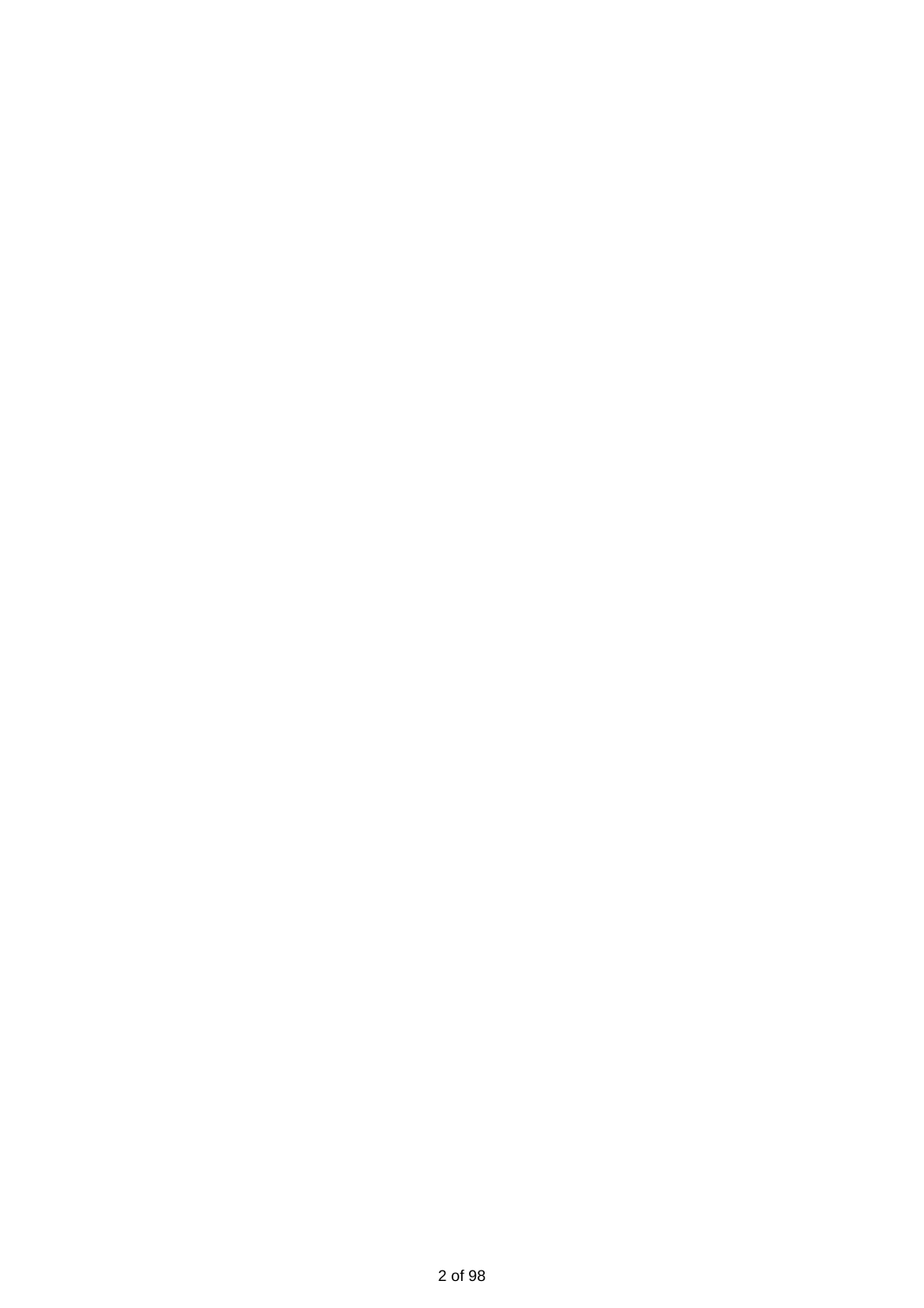|                | Page 22, Q1. Describe the positives for you in day-to-day life as a Christian single person, as compared to life<br>for your non-Christian single friends. Please be as specific as you can.                                                                                                                                                                                                                                                                                                                                                                                                                                                                                                                                                                                                                                                                                                                  |                       |  |
|----------------|---------------------------------------------------------------------------------------------------------------------------------------------------------------------------------------------------------------------------------------------------------------------------------------------------------------------------------------------------------------------------------------------------------------------------------------------------------------------------------------------------------------------------------------------------------------------------------------------------------------------------------------------------------------------------------------------------------------------------------------------------------------------------------------------------------------------------------------------------------------------------------------------------------------|-----------------------|--|
| $\mathbf{1}$   | i can connect when i want to with good as my risen saviour and friend in<br>whom i have trust in all and every part of my life now and in futuire.                                                                                                                                                                                                                                                                                                                                                                                                                                                                                                                                                                                                                                                                                                                                                            | Oct 22, 2012 3:30 PM  |  |
| $\overline{2}$ | Knowing that I'm never alone, but that I'm loved and accepted by God, and<br>that my life is safe in his hands. Being part of church family. It's especially<br>good getting to know and share life with church family over a period of years,<br>but it's also incredibly helpful to know that when you turn up in a new place,<br>you can go along to church and meet brothers and sisters in Christ and be<br>welcomed as part of the family.                                                                                                                                                                                                                                                                                                                                                                                                                                                              | Oct 18, 2012 1:01 PM  |  |
| 3              | Not having to tidy up if I don't want to                                                                                                                                                                                                                                                                                                                                                                                                                                                                                                                                                                                                                                                                                                                                                                                                                                                                      | Oct 8, 2012 4:18 AM   |  |
| 4              | I dont see any positivies. Because I have less responsibility that does not<br>place me in a better position. I feel socially isolated 90% of the time and<br>work long hours to hide from this social exclusion. Singles who are young<br>are less likely to be excluded than those that are older. YOu are frowned<br>upon like no one wants you or something is wrong with you.                                                                                                                                                                                                                                                                                                                                                                                                                                                                                                                            | Sep 30, 2012 7:17 AM  |  |
| 5              | Since I have married children & grandchildren, the sting of singleness is not<br>so great for me. When I was married neither of us were Christians. When<br>my husband left after 15 years it was the trauma of this that propelled me<br>into the Christian faith. I needed supernatural help and knew it. Though it has<br>been sad & lonely at times, I have been so much more open to God in my<br>life than I suspect I would have been if married. I am thus becoming more<br>fully developed as aperson. I look around at my non-christian friends &<br>realise I am richer in life through hard times than possibly they are in their<br>more comfortable settings. Knowing something of Jesus now as I do is worth<br>the pain. Maybe I wouldn't have discovered Him until much later or even at<br>all if my husband hadn't left.I am perhaps more resourceful at times than my<br>n.-chr. friends. | Sep 27, 2012 4:02 PM  |  |
| 6              | I don't feel that I need a partner in order to socialise, especially not amongst<br>friends or family, but it is difficult if solely surrounded by couples and also at<br>weddings! I don't know that being a single Christian is any better than being<br>a single non-Christian. I do trust in God but don't necessarily think He will<br>find me a partner.                                                                                                                                                                                                                                                                                                                                                                                                                                                                                                                                                | Sep 27, 2012 11:48 AM |  |
| $\overline{7}$ |                                                                                                                                                                                                                                                                                                                                                                                                                                                                                                                                                                                                                                                                                                                                                                                                                                                                                                               | Sep 25, 2012 11:48 AM |  |
| 8              | I have a Lord who loves me, adores me and I am his beloved. I take solace<br>in knowing that if I never find someone that loves me, I will one day be in the<br>arms of Christ, face to face. I can also have strength to withstand wrong<br>destructive relationships and flee temptation. Something that my non<br>Christian friends don't see as damaging to themselves. I have someone to<br>talk to that listens and cares. I have a focus in my life that has purpose and<br>my steps are guided. They live with uncertainty.                                                                                                                                                                                                                                                                                                                                                                           | Sep 24, 2012 2:44 PM  |  |
| $9\,$          | I don't think there is much difference between day to day activities between<br>me and my married friends. I think it is big responsibility to rise children tho<br>and I would not like to bring up children is today life!                                                                                                                                                                                                                                                                                                                                                                                                                                                                                                                                                                                                                                                                                  | Sep 24, 2012 2:41 PM  |  |
| 10             | I don't know, I think I feel more secure, that God is in control, even though I<br>sometimes feel like he's leading me blindfolded. There is still someone there.                                                                                                                                                                                                                                                                                                                                                                                                                                                                                                                                                                                                                                                                                                                                             | Sep 24, 2012 1:11 PM  |  |
| 11             | I have a peace and joy in my life with an everlasting hope. It seems married<br>christians have a problem with single christians.                                                                                                                                                                                                                                                                                                                                                                                                                                                                                                                                                                                                                                                                                                                                                                             | Sep 23, 2012 10:50 PM |  |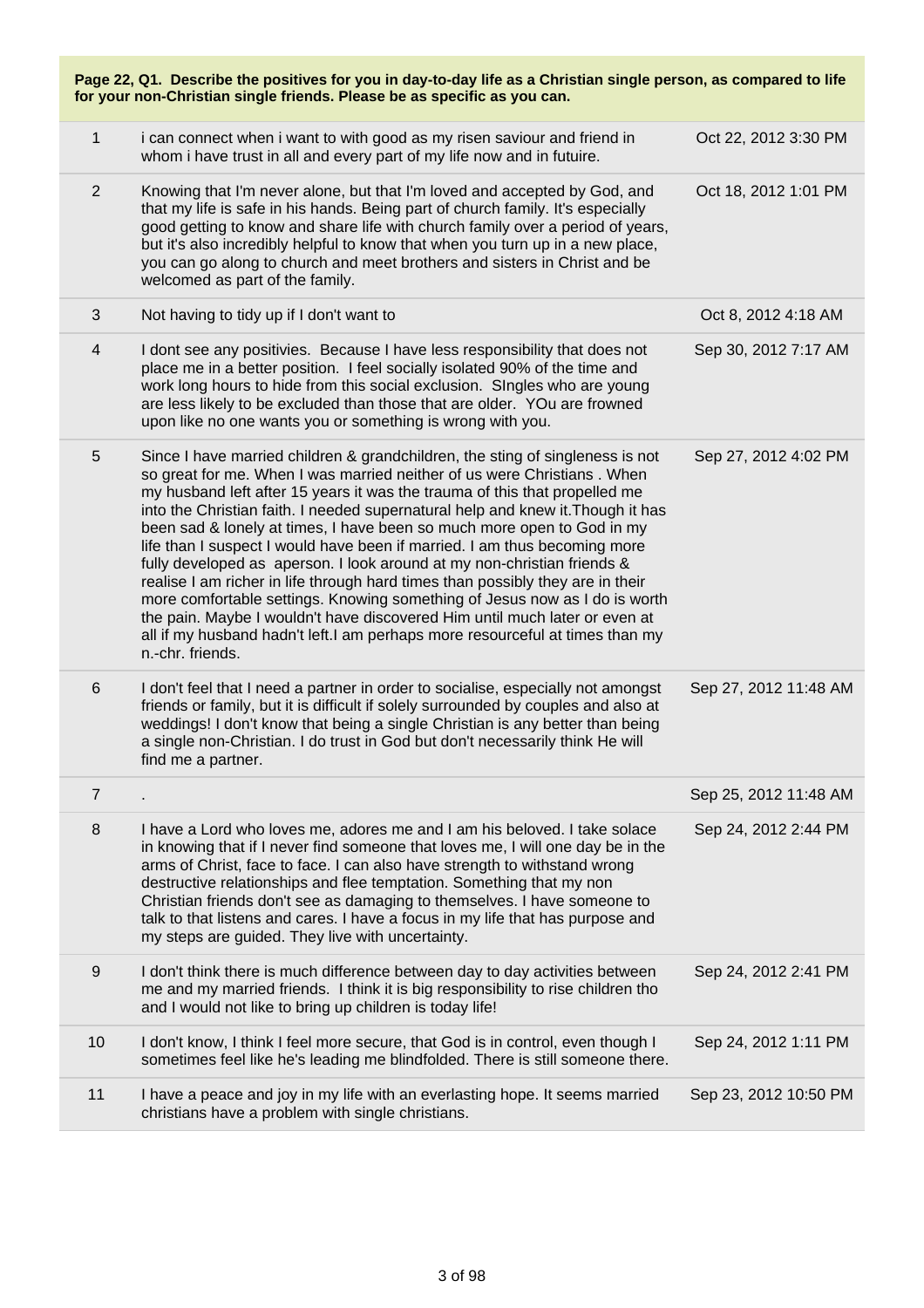| 12 | I know God loves me and cares for me. I know I can have an intimate<br>relationship with him. My church community supports me and loves me in<br>my singleness as much as they are able to. My non-Christian single friends<br>tend to have a larger network of single friends. A lot of Christian's marry<br>earlier, which means at my age, I am in the minority of being single. I often<br>feel it is easier for my non-Christian friends as they don't have the same<br>pressures to marry.                                          | Sep 23, 2012 12:12 PM |
|----|-------------------------------------------------------------------------------------------------------------------------------------------------------------------------------------------------------------------------------------------------------------------------------------------------------------------------------------------------------------------------------------------------------------------------------------------------------------------------------------------------------------------------------------------|-----------------------|
| 13 | Well all the things mentioned in a previous question. There are times when I<br>am happy, contented, fulfilled. I enjoy entertaining friends/family, freedom to<br>get up when I like! I enjoy my work and the social contact/fulfilment it brings<br>so it is not all negative despite my answers above                                                                                                                                                                                                                                  | Sep 23, 2012 4:22 AM  |
| 14 | I am free to live my life without thought of a partner - to go out with many<br>other single friends as friends. But still yearn for that special someone.                                                                                                                                                                                                                                                                                                                                                                                | Sep 22, 2012 9:14 AM  |
| 15 | I know that i am not alone as Christ shares my walk with me everyday. I<br>even say out loud sometimes when particularly feeling alone. Jesus hold my<br>hand. My non-christian friend do not have that walk that I have, with my<br><b>Greatest Friend</b>                                                                                                                                                                                                                                                                               | Sep 22, 2012 3:26 AM  |
| 16 | Finally went to uni for the first time in my early-30s and that would have been<br>different if I wasn't single but I don't really know what parts of my life would<br>be different and by how much if I wasn't single.                                                                                                                                                                                                                                                                                                                   | Sep 21, 2012 2:28 PM  |
| 17 | God calls - I respond; simple as! The adventures He gets me into and the<br>blessing I get from that are just amazing.                                                                                                                                                                                                                                                                                                                                                                                                                    | Sep 21, 2012 9:09 AM  |
| 18 | I do have an intimacy with my Saviour that my non-Christian single friends<br>don't have, which I know is much more important for me anyway.                                                                                                                                                                                                                                                                                                                                                                                              | Sep 20, 2012 3:40 PM  |
| 19 | I believe that God has a plan for my life so I'm more positive about being<br>single and having a future being single than non-christian friends. I find<br>emotional support through the bible and praying, while single non-christians<br>rely just on talking to friends and family members. Although it would be nice<br>to get married and I'm actively looking through internet dating sites, get<br>married isn't my main goal in life, whereas it is for one of my non-christian<br>friends.                                      | Sep 20, 2012 9:47 AM  |
| 20 | I am aware that things happen in God's timing and I am not as pressurised to<br>feel like I have a time limit. I know who I am in God and all the time I am<br>single there is an opportunity to learn more, grow and develop myself in God<br>whilst waiting to meet someone. My non-chiristian single friends don't have<br>God or prayer to exercise their time and are constanly looking for someone<br>to meet their needs. I have God to meet mine and although it can get lonely<br>at times, God takes up most of my time anyway. | Sep 19, 2012 3:35 PM  |
| 21 | I can pray and read my Bible with friends or alone for as long as I like or as<br>often as I like at present.                                                                                                                                                                                                                                                                                                                                                                                                                             | Sep 19, 2012 9:04 AM  |
| 22 | Some of these questions are fucking offensive. Do you people enjoy being<br>cunts or do they train you in the 'church' to think in this myopic fashion?                                                                                                                                                                                                                                                                                                                                                                                   | Sep 18, 2012 8:11 AM  |
| 23 | Even though I sometimes find it hard to have things in common with married<br>couples at church, I do realise that I am part of a community of believers,<br>wherever I go in the world. I do not have the burden that my identity is<br>dependant on finding a partner - I am a loved child of God.                                                                                                                                                                                                                                      | Sep 17, 2012 2:22 PM  |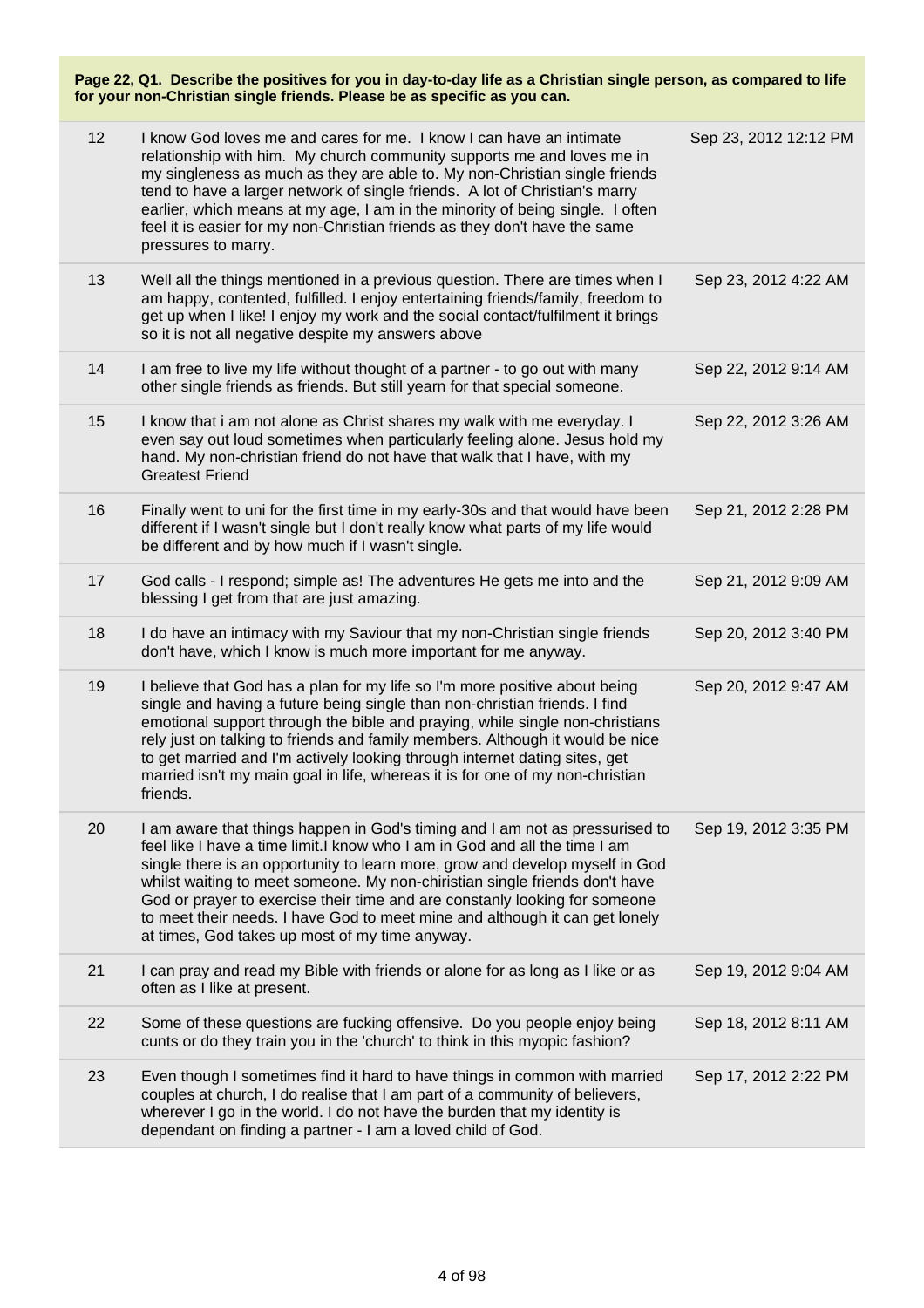| Page 22, Q1. Describe the positives for you in day-to-day life as a Christian single person, as compared to life<br>for your non-Christian single friends. Please be as specific as you can. |                                                                                                                                                                                                                                                                                                                                                                                                  |                       |
|----------------------------------------------------------------------------------------------------------------------------------------------------------------------------------------------|--------------------------------------------------------------------------------------------------------------------------------------------------------------------------------------------------------------------------------------------------------------------------------------------------------------------------------------------------------------------------------------------------|-----------------------|
| 24                                                                                                                                                                                           | I have God to turn to, His word for guidance each day a belief that my wife<br>and I will be reunited in heaven. Someone in Christ who I know loves and<br>cares about me                                                                                                                                                                                                                        | Sep 17, 2012 8:40 AM  |
| 25                                                                                                                                                                                           | I can decide what I want to do but wold like a local group to meet up with and<br>socialise. I have found some websites but they omit by age or you have to<br>travel long distances for events or they are dating agencies.                                                                                                                                                                     | Sep 16, 2012 5:04 AM  |
| 26                                                                                                                                                                                           | I'm glad that I can be content knowing I have God who will always love me - I<br>don't have to spend evenings going to clubs or pubs trying to catch the eye<br>of some random guy hoping things work out. I need to be happy with me and<br>my relationship with God before I start one with anyone else.                                                                                       | Sep 15, 2012 3:48 PM  |
| 27                                                                                                                                                                                           | I love not having to see someone if I want my own space or feel grumpy                                                                                                                                                                                                                                                                                                                           | Sep 15, 2012 2:45 PM  |
| 28                                                                                                                                                                                           | I can see that I have alot more freedom and independence than my couple<br>friends and alot more peace and ability to make my own choices.                                                                                                                                                                                                                                                       | Sep 15, 2012 1:34 PM  |
| 29                                                                                                                                                                                           | Time alone with God. Less distractions. Independence.                                                                                                                                                                                                                                                                                                                                            | Sep 15, 2012 1:24 PM  |
| 30                                                                                                                                                                                           | I can keep healthy life with good christian friends campare to non christian<br>single person.                                                                                                                                                                                                                                                                                                   | Sep 15, 2012 5:26 AM  |
| 31                                                                                                                                                                                           | i guess i have faith(mostly!!) that God has someone out there for me but this<br>can be hard when it seems an impossible feat! but i guess my christian<br>single friends dont have this even though they have the freedom to go out<br>with the much more larger selection of non christians, which i could if i<br>wanted to but feel i want to go out with someone i can share my faith with. | Sep 15, 2012 4:07 AM  |
| 32                                                                                                                                                                                           | I have Christ in my life. He is the hope above all I could hope for. I need his<br>help on a daily basis to get through 'single status' life. He helps me daily.<br>Sometimes I ignore His help and that's when things don't go well!                                                                                                                                                            | Sep 15, 2012 12:42 AM |
| 33                                                                                                                                                                                           | I feel that I am very lucky to be so completely free to do whatever God would<br>have me do without reference to anyone else. In comparison to my non-<br>Christian friends, I also feel that having Jesus there gives me a sense of<br>fulfillment and direction that they can lack without a relationship.                                                                                     | Sep 14, 2012 12:24 PM |
| 34                                                                                                                                                                                           | I have no single friends, only 1 attached friend. I have no advantages as a<br>Christian in my day-to-day life.                                                                                                                                                                                                                                                                                  | Sep 13, 2012 7:28 PM  |
| 35                                                                                                                                                                                           | they dont acknowledge their sinful lives living together unmarried and the<br>greif and problems it causes without their knowledge                                                                                                                                                                                                                                                               | Sep 13, 2012 2:37 PM  |
| 36                                                                                                                                                                                           | I have good support and friendship from other members of the church and<br>plenty of activities and functions I can attend without embarrassment.                                                                                                                                                                                                                                                | Sep 13, 2012 12:03 PM |
| 37                                                                                                                                                                                           | As a Christian you have like minded people to turn to and people who might<br>feel more inclined to be empathetic towards you.                                                                                                                                                                                                                                                                   | Sep 13, 2012 9:19 AM  |
| 38                                                                                                                                                                                           | I am never truely alone, as night, I can talk to God, and when lonely can pray<br>about it I also pray for my future name, and know God will be here and<br>protecting him I have faith, hope, and security of Gods love, and<br>intergenerational family, through the church, to keep me grounded and look<br>after me when times are harder                                                    | Sep 12, 2012 3:30 PM  |
| 39                                                                                                                                                                                           | I have got a lot of supportive Christian friends from my church and other                                                                                                                                                                                                                                                                                                                        | Sep 12, 2012 2:56 PM  |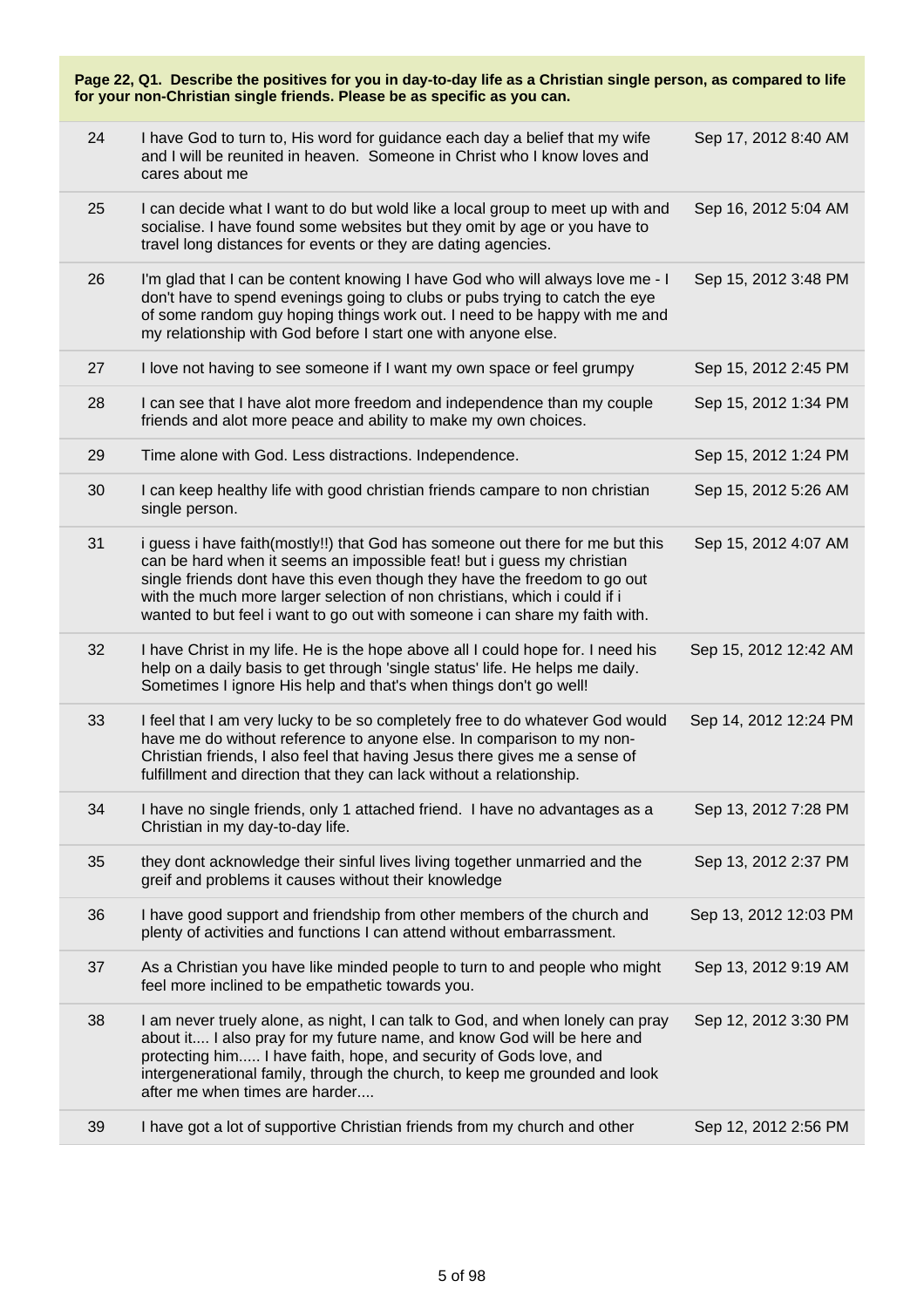| Page 22, Q1. Describe the positives for you in day-to-day life as a Christian single person, as compared to life<br>for your non-Christian single friends. Please be as specific as you can. |                                                                                                                                                                                                                                                                                                                                                                                                                                                                                                                                                    |                       |
|----------------------------------------------------------------------------------------------------------------------------------------------------------------------------------------------|----------------------------------------------------------------------------------------------------------------------------------------------------------------------------------------------------------------------------------------------------------------------------------------------------------------------------------------------------------------------------------------------------------------------------------------------------------------------------------------------------------------------------------------------------|-----------------------|
|                                                                                                                                                                                              | Christians I have met through life. I have Jesus in my life to talk to and get<br>help from. I have Christian friends who I could ask to help me and they would<br>be very willing to do that both practically and emotionally and spiritually.                                                                                                                                                                                                                                                                                                    |                       |
| 40                                                                                                                                                                                           | I have time to go to Church whenever I want and to get involved in all areas<br>of ministry. If I want to go on retreats or pilgrimages I can do this on my own<br>and enjoy the spiritual peace that comes from this. I can dedicate more time<br>to volunteering and giving back to society.                                                                                                                                                                                                                                                     | Sep 12, 2012 2:38 AM  |
| 41                                                                                                                                                                                           | The main positive would be that I have a relationship with God who is always<br>with me. I know I am never alone, He is with me everywhere I go and He is<br>my companion. I know that my deepest needs should be met by God so I do<br>not put those expectations on to a future spouse.                                                                                                                                                                                                                                                          | Sep 10, 2012 3:49 PM  |
| 42                                                                                                                                                                                           | I have the most important relationship, with Jesus who comes first and im<br>never alone though i have little friends and family, they have no one to turn<br>to                                                                                                                                                                                                                                                                                                                                                                                   | Sep 10, 2012 6:53 AM  |
| 43                                                                                                                                                                                           | Right now the grass feels greener on the otherside, I realise that it is not but<br>that's where I'm at as I complete this survery.                                                                                                                                                                                                                                                                                                                                                                                                                | Sep 10, 2012 12:34 AM |
| 44                                                                                                                                                                                           | Positives are that I am free to travel and to see lots of different sites on my<br>days off.                                                                                                                                                                                                                                                                                                                                                                                                                                                       | Sep 9, 2012 11:56 AM  |
| 45                                                                                                                                                                                           | The quality of people I meet are far greater than my non Christian friends.<br>Day to day I can not think of many                                                                                                                                                                                                                                                                                                                                                                                                                                  | Sep 8, 2012 7:01 PM   |
| 46                                                                                                                                                                                           | I don't feel alone because I have God. I don't feel desperate about being<br>single or about the future because I know God has a plan for good for me<br>and I trust Him with my future. I do get lonely, but I have the gift of being able<br>to talk to God about my day and have a close relationship with Him. If I was<br>single and not a Christian I don't know how I would cope. I would be lonely,<br>depressed about life's struggles and afraid of the future. I don't like being<br>single but I'm so glad I have God to walk with me. | Sep 8, 2012 6:42 PM   |
| 47                                                                                                                                                                                           | I am able to share my faith in a positive way with my children. I can talk to<br>friends at school about my faith without worrying that it will impact negatively<br>on my husband or his friends.                                                                                                                                                                                                                                                                                                                                                 | Sep 8, 2012 1:31 PM   |
| 48                                                                                                                                                                                           | As a Christian single, knowing your identity and who you are, then you have<br>to come to your senses and know that your lifestyle is not the same as an<br>outsider, an unbeliever. We have to keep it in our minds that our bodies are<br>not ours, it was brought with a price and it is the temple of the Holy Spirit,<br>God is Holy, so should we keep our bodies holy.                                                                                                                                                                      | Sep 7, 2012 4:22 PM   |
| 49                                                                                                                                                                                           | I think the difference is that when I struggle with life, being a single mum etc<br>that although I have friends and family for support I also have God to turn to<br>and my church family to talk to and be prayed for.                                                                                                                                                                                                                                                                                                                           | Sep 7, 2012 4:45 AM   |
| 50                                                                                                                                                                                           | I can make my own decisions about what to eat and when, who to see, how<br>to spend my time and money. I am available to people.                                                                                                                                                                                                                                                                                                                                                                                                                   | Sep 5, 2012 10:42 AM  |
| 51                                                                                                                                                                                           | I always have God to talk to. I don't worry about being single, even though I<br>positively hate it, because I know if God wants me to have a husband he will<br>provide the right one.                                                                                                                                                                                                                                                                                                                                                            | Sep 4, 2012 3:41 PM   |
| 52                                                                                                                                                                                           | Having God in my life. Knowing that I'm never alone and He is working                                                                                                                                                                                                                                                                                                                                                                                                                                                                              | Sep 4, 2012 2:59 PM   |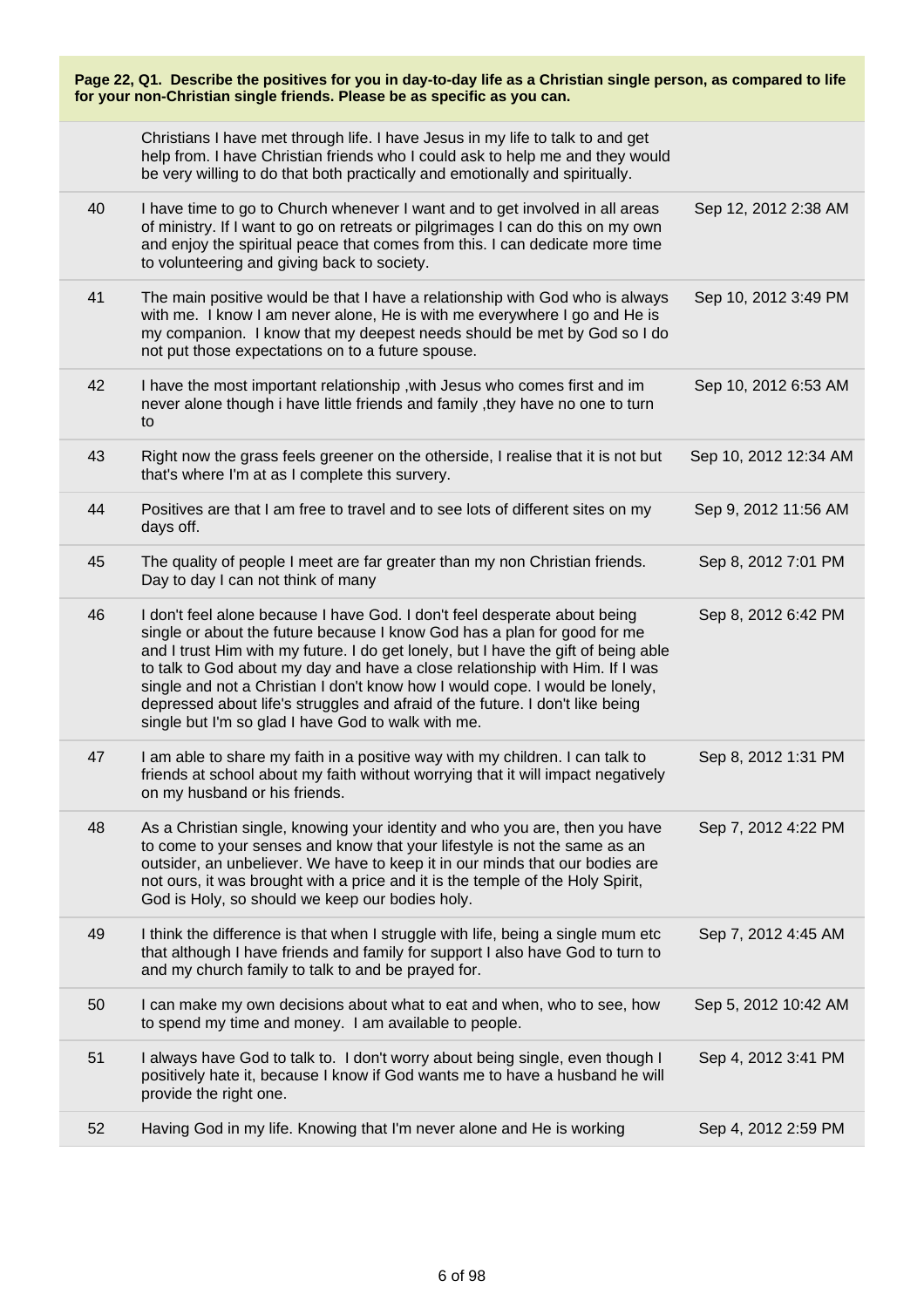| Page 22, Q1. Describe the positives for you in day-to-day life as a Christian single person, as compared to life<br>for your non-Christian single friends. Please be as specific as you can. |                                                                                                                                                                                                                                                                                                                                                                                                                                                           |                       |
|----------------------------------------------------------------------------------------------------------------------------------------------------------------------------------------------|-----------------------------------------------------------------------------------------------------------------------------------------------------------------------------------------------------------------------------------------------------------------------------------------------------------------------------------------------------------------------------------------------------------------------------------------------------------|-----------------------|
|                                                                                                                                                                                              | everything out for my good. Believing (or trying to believe) that He has told<br>me that I will have children. Being able to talk to God, and knowing that He is<br>looking out for me and that He loves me.                                                                                                                                                                                                                                              |                       |
| 53                                                                                                                                                                                           | I think christians are more likely to be adopted by families as an extra 'aunty'<br>plus church is family.                                                                                                                                                                                                                                                                                                                                                | Sep 4, 2012 2:39 PM   |
| 54                                                                                                                                                                                           | I have more prayer in mine. I'm not alone even when I feel it. But we all feel<br>the same about being single - its just that they don't have the God bit, and in<br>their eyes have more flexibility about meeting more people.                                                                                                                                                                                                                          | Sep 4, 2012 7:14 AM   |
| 55                                                                                                                                                                                           | I don't need to be in a relationship to feel loved as I an loved by God!                                                                                                                                                                                                                                                                                                                                                                                  | Sep 3, 2012 11:26 PM  |
| 56                                                                                                                                                                                           | As a single Christian person, you can be bold and devoted to your calling.<br>This is a very powerful asset to the church and for God's kindom.                                                                                                                                                                                                                                                                                                           | Sep 3, 2012 2:05 PM   |
| 57                                                                                                                                                                                           | Have God to talk to                                                                                                                                                                                                                                                                                                                                                                                                                                       | Sep 2, 2012 3:04 PM   |
| 58                                                                                                                                                                                           | God is always there for me and I can count on Him. I have the time to<br>devote to prayer, and encourage friends who need it. I have the time to<br>strengthen my walk with God and get involved in christian activities.<br>l am<br>never really alone as God can always comfort me.                                                                                                                                                                     | Sep 2, 2012 12:10 PM  |
| 59                                                                                                                                                                                           | I don't really see anything positive about being single to be quite honest, i'm<br>lonely, i nag and argue with the kids probably because there is no one to<br>argue with. Everything is on my shoulders, sometimes i feel like God has<br>forgotten about me, i have all the 'whys'                                                                                                                                                                     | Sep 2, 2012 8:15 AM   |
| 60                                                                                                                                                                                           | I can have what I like for dinner! And when I like eg, tonight I had a<br>Chinese, which my boyfriend wouldn't've liked at all; and I can have it later if<br>I want; I can also go down town, shopping etc, and I don't have to rush<br>home, as there'll be no one to say, "Hey where've you been, and where's my<br>tea?!" I suppose there's that                                                                                                      | Sep 1, 2012 3:15 PM   |
| 61                                                                                                                                                                                           | I feel that God has a plan for me and my life, and so if I feel lonely or upset<br>about being single, I know that God intended it to be that way and will be<br>with me. Whatever happens in my life, God is in control and He knows the<br>right path for me to take, whether that includes marriage or not. My non-<br>Christian friends might not have this much confidence in their future<br>(although my confidence does wane from time to time!). | Sep 1, 2012 1:06 PM   |
| 62                                                                                                                                                                                           | Being a part of a church family, gives opportunity to get to know people,<br>church friend help me out with things (eg DIY)                                                                                                                                                                                                                                                                                                                               | Sep 1, 2012 7:39 AM   |
| 63                                                                                                                                                                                           | Very good friends who understand the decisions to do with singleness at<br>church No pressure to have one night stands Peace and trust in God<br>Christian parents who generally support your decisions A reason to generally<br>not panic and have a God given identity in God as he has a plan for you                                                                                                                                                  | Sep 1, 2012 3:38 AM   |
| 64                                                                                                                                                                                           | I have a community to which I belong, which has members of all ages,<br>backgrounds and circumstances. I have friends and mature Christians who<br>pray for me and look out for me as I do them.                                                                                                                                                                                                                                                          | Sep 1, 2012 3:35 AM   |
| 65                                                                                                                                                                                           | I've got God! As a non Christian prior my life was meaningless and I hated<br>being alone. Now I embrace it. In fact I fear sharing it!!                                                                                                                                                                                                                                                                                                                  | Aug 30, 2012 2:21 PM  |
| 66                                                                                                                                                                                           | I have God who assures me He is my provider. I have a hope of things being                                                                                                                                                                                                                                                                                                                                                                                | Aug 30, 2012 12:08 PM |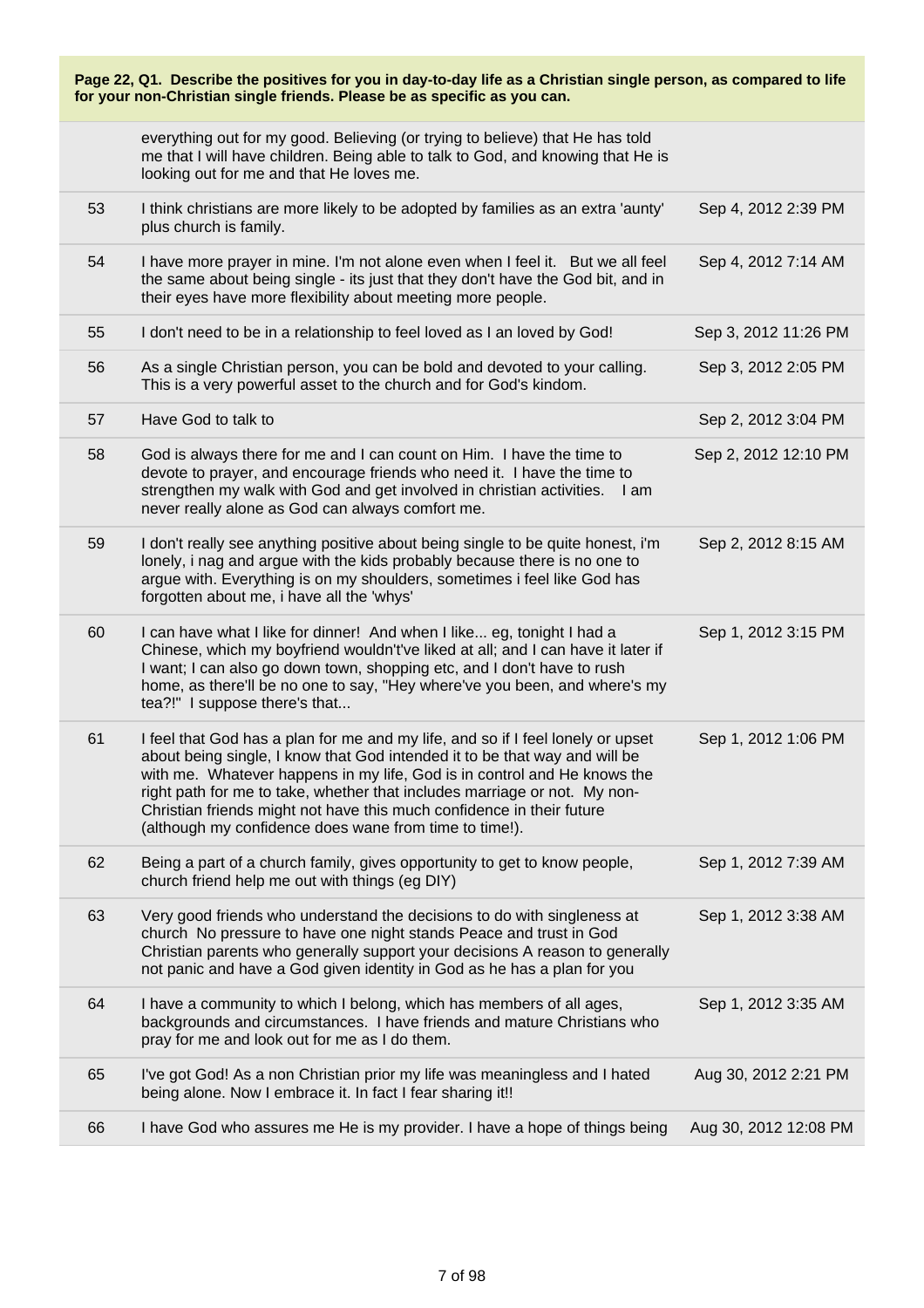| Page 22, Q1. Describe the positives for you in day-to-day life as a Christian single person, as compared to life<br>for your non-Christian single friends. Please be as specific as you can. |                                                                                                                                                                                                                                                                                                                                                                                                                                                                                                                                                                                                                                                                                                           |                       |
|----------------------------------------------------------------------------------------------------------------------------------------------------------------------------------------------|-----------------------------------------------------------------------------------------------------------------------------------------------------------------------------------------------------------------------------------------------------------------------------------------------------------------------------------------------------------------------------------------------------------------------------------------------------------------------------------------------------------------------------------------------------------------------------------------------------------------------------------------------------------------------------------------------------------|-----------------------|
|                                                                                                                                                                                              | better eternally. I have the reassurance that things on earth are temporary<br>and so although money helps to live and pay bills etc, i know I will have<br>greater eternally. Faith and belief in God brings you through the feelings of<br>lon; yness and also I have my church community around me.                                                                                                                                                                                                                                                                                                                                                                                                    |                       |
| 67                                                                                                                                                                                           | I can choose things for myself and don't have to share or compremise<br>however I wouldn't choose this.                                                                                                                                                                                                                                                                                                                                                                                                                                                                                                                                                                                                   | Aug 29, 2012 12:14 PM |
| 68                                                                                                                                                                                           | I can change my plans according to how I feel. If something does not appeal<br>to me, such as an event, I can easily opt out, such as not going to church if<br>I do not like the speaker!. I can listen to the type of music I like, which is<br>classical and a bit high brow and not listen to Christian music which I do not<br>like. I can go to bed when I am tired and get up when rested. I can spend<br>extra time praying if I need to and even fast or do mini fasts quite easily. I<br>can be entirely too self-centred which is entirely not what God wants of me.<br>If I think of someone to call up or an action to take, I can do it right away, as<br>the spirit moves me, so to speak. | Aug 29, 2012 12:11 PM |
| 69                                                                                                                                                                                           | When I compare my life to my non-christian friends, I see that I am more laid<br>back about finding a husband. I have friends who have slept around, got<br>pregnant and as a result have difficut complicated relationships.I feel there is<br>more to life than waiting for Mr Right. As a single christian my life has<br>purpose and meaning and Hope, whether I marry or not. I feel my life can be<br>focused on the most important relationship, my relationship with God.                                                                                                                                                                                                                         | Aug 29, 2012 8:51 AM  |
| 70                                                                                                                                                                                           | Being single gives me time to facus on God and what He has for me. Without<br>Him i could not be celebate. He keeps me by His grace. I am more free to<br>love Him as il have the time. However, you miss deeply not having an<br>intimate deep relationship with a human being BUT God compensates. A<br>christian has more pressure to act in a holy way a non christain can do what<br>they like.                                                                                                                                                                                                                                                                                                      | Aug 29, 2012 8:50 AM  |
| 71                                                                                                                                                                                           | I can chose my own quiet times and have space to pray and/or read my bible<br>and pray out loud when I need to. I can also have people round for meals or<br>allow people to drop in whenever they need a listening ear as my friends<br>have freedom to do that while I am single. This helps me too as it is a<br>positive way of helping others and spending time with people which gives me<br>fulfilment. Non Christian single friends can feel lonely, whereas church<br>means I have so many friends, from all life circumstances. I also know I can<br>rely on Jesus to work in and through my circumstances which my Christian<br>friends do not.                                                | Aug 29, 2012 7:41 AM  |
| 72                                                                                                                                                                                           | there are few                                                                                                                                                                                                                                                                                                                                                                                                                                                                                                                                                                                                                                                                                             | Aug 29, 2012 7:30 AM  |
| 73                                                                                                                                                                                           | I can meet up with friends whenever I like without having to give prior notice<br>or worthy reasons as to why I need to go. I don't need to worry about making<br>someone feel left out whenever I want to go on holiday or visit family for the<br>weekend.                                                                                                                                                                                                                                                                                                                                                                                                                                              | Aug 29, 2012 2:20 AM  |
| 74                                                                                                                                                                                           | Not really sure as I don't have many non-Christian friends but I have an<br>amazing church and amazing friends through the church but I can imagine<br>that having God there is an amazing positive. I reckon I'm a much more<br>relaxed person being Christian and that if I were non-Christian I would be a<br>lot more unhappy about being single because I would love to be married with<br>children one day and even now sometimes wonder if that will ever happen<br>but actually I know that God's got plans for me and if, or when, that includes<br>a husband and children then it will be the right time for me so I have that                                                                  | Aug 28, 2012 4:52 PM  |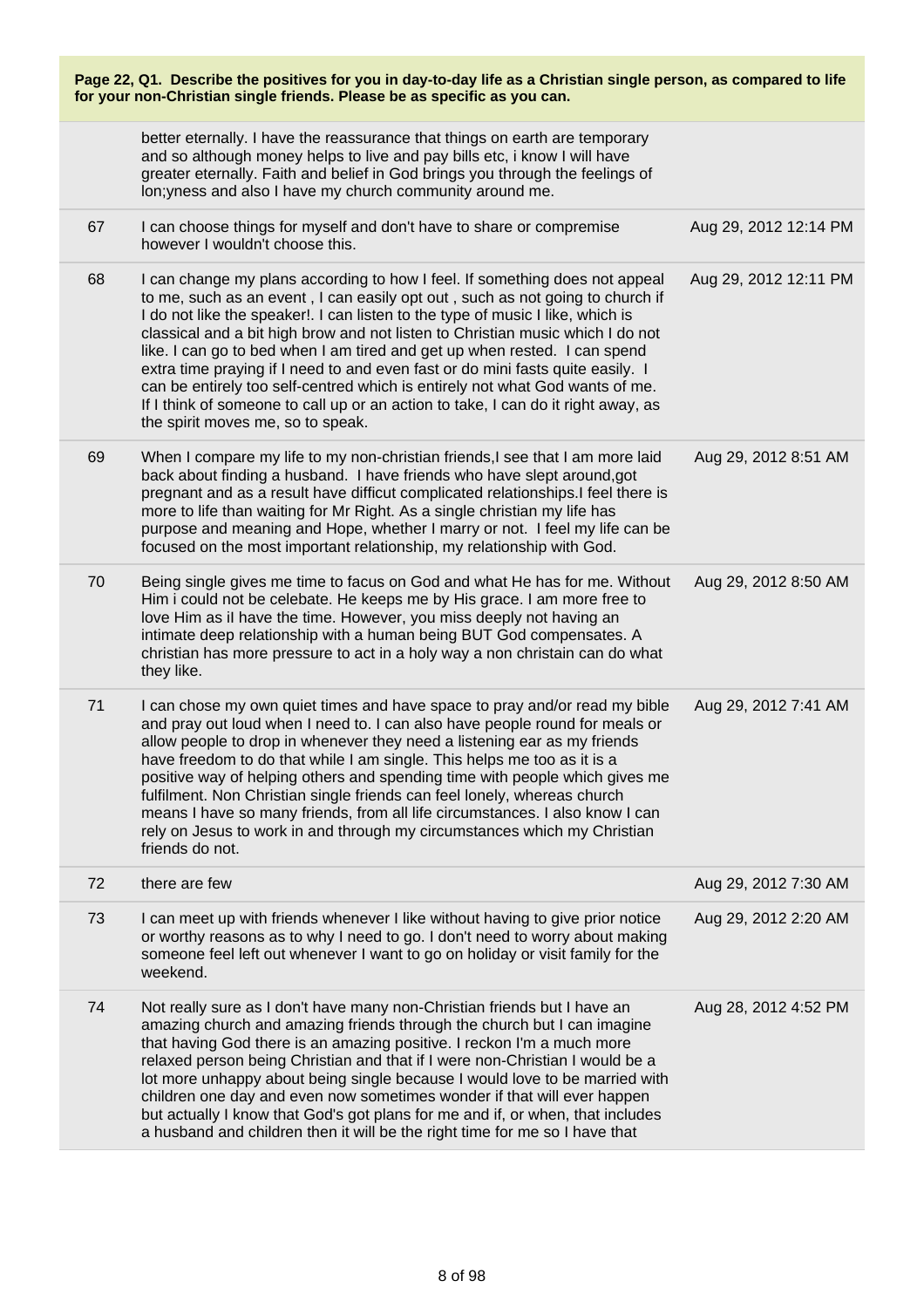| Page 22, Q1. Describe the positives for you in day-to-day life as a Christian single person, as compared to life<br>for your non-Christian single friends. Please be as specific as you can. |                                                                                                                                                                                                                                                                                                                                                                                                                                                                                                                                                       |                       |
|----------------------------------------------------------------------------------------------------------------------------------------------------------------------------------------------|-------------------------------------------------------------------------------------------------------------------------------------------------------------------------------------------------------------------------------------------------------------------------------------------------------------------------------------------------------------------------------------------------------------------------------------------------------------------------------------------------------------------------------------------------------|-----------------------|
|                                                                                                                                                                                              | reassurance that when the time is right, opportunities will then present<br>themselves.                                                                                                                                                                                                                                                                                                                                                                                                                                                               |                       |
| 75                                                                                                                                                                                           | Well, whatever I do I know the Lord is with me, so I don't feel alone or lonely.<br>I also feel that I know why I'm here and what life is for because of Jesus, so<br>there isn't that sense of drifting and needing direction or a plan. If I go out it is<br>with friends or family, so I don't really notice I'm single. All my friends know<br>my situation, and I've never mixed in 'posh dinner party' circles where it may<br>be obvious you came alone. But it never bothered me when I was YOUNG<br>and single, so it doesn't bother me now. | Aug 28, 2012 10:08 AM |
| 76                                                                                                                                                                                           | Knowing that God is with me and I can cry out to him in times of loneliness<br>and he brings to my recall his promises Knowing that I can rely on His<br>principles to stir me in everyday course of life.                                                                                                                                                                                                                                                                                                                                            | Aug 28, 2012 10:06 AM |
| 77                                                                                                                                                                                           | Maybe my life has another dimension                                                                                                                                                                                                                                                                                                                                                                                                                                                                                                                   | Aug 27, 2012 1:42 PM  |
| 78                                                                                                                                                                                           | Don't have any. But it must be better having the companionship of Jesus!                                                                                                                                                                                                                                                                                                                                                                                                                                                                              | Aug 27, 2012 11:03 AM |
| 79                                                                                                                                                                                           | I know that I am not entirely alone and that my God is with me always.                                                                                                                                                                                                                                                                                                                                                                                                                                                                                | Aug 26, 2012 6:14 PM  |
| 80                                                                                                                                                                                           | I don't think I can comment as you only 'know what you know' about other<br>people's lives. I have had the opportunity to get involved in overseas<br>mission, which I may not have been able to do if I were part of a couple.                                                                                                                                                                                                                                                                                                                       | Aug 26, 2012 11:38 AM |
| 81                                                                                                                                                                                           | I find it is harder because I do not feel able to date anyone and do the things<br>they would do in dating (ie. sex before marriage). Feel there's a limited<br>choice of guys because want a Christian whereas other girls aren't limited by<br>this                                                                                                                                                                                                                                                                                                 | Aug 26, 2012 3:37 AM  |
| 82                                                                                                                                                                                           | I know God has a plan for me and my life, and he will not leave me in my<br>time of need                                                                                                                                                                                                                                                                                                                                                                                                                                                              | Aug 25, 2012 9:36 AM  |
| 83                                                                                                                                                                                           | If i was a single non christian my self esteem would be even worse. As I<br>know that my heavenly father loves me so much and deems me worth it to<br>send his only son to die for me. I know that being with someone is not the<br>be all and end all as society tries to tell us. I know that whatever I am never<br>on my own and that this life is only temporary.                                                                                                                                                                                | Aug 25, 2012 2:35 AM  |
| 84                                                                                                                                                                                           | I feel freer to make the choices I want to because I know I have not met the<br>right person yet so I am spending my time learning from God. I also know<br>that I needed to spend a lot of time getting healed of past brokenness and<br>getting ready to start again. I love entertaining my friends, not feeling obliged<br>by family, I love to be able to babysit for my married friends, or cook for them<br>and bless them with a night off. I love the freedom to adventure and learn<br>from God about just me                               | Aug 24, 2012 5:09 PM  |
| 85                                                                                                                                                                                           | Apart from being able to do what you want (which to some extent I can't as I<br>have the kids) I really can't see anything positive about being single! Being<br>with a soul mate is awesome and is a much better way of life (in my opinion!)                                                                                                                                                                                                                                                                                                        | Aug 24, 2012 8:26 AM  |
| 86                                                                                                                                                                                           | Knowing that I am not 'doing life' alone. Having the support and love of<br>Christian family.                                                                                                                                                                                                                                                                                                                                                                                                                                                         | Aug 24, 2012 3:50 AM  |
| 87                                                                                                                                                                                           | I haven't compromised my sexual life and don't have all the heartbreak and<br>self-esteem issues that come from that. I think this makes me feel and come<br>off as much younger and carefree than non-Christians around me. I am more                                                                                                                                                                                                                                                                                                                | Aug 23, 2012 10:01 PM |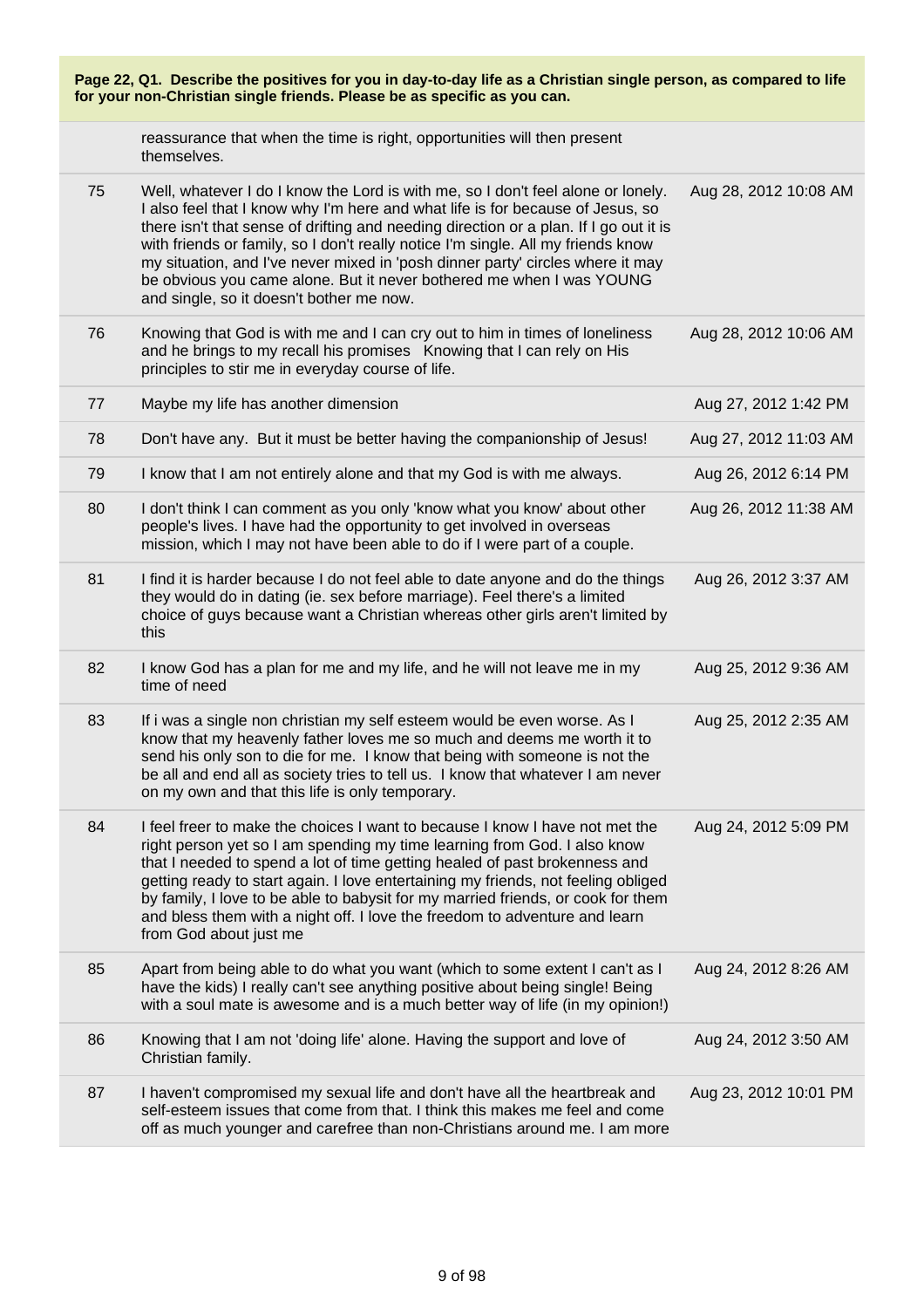|    | open about my desire to have a traditional married life one day, and non-<br>Christians are accepting of that as it comes with the rest of my religious<br>baggage. I feel pretty disconnected from non-Christian life around me<br>because there are never any romantic opportunities for me in the course of<br>everyday life. As queried above, I feel this more and more as I get older. Part<br>of the reason I don't have TV is that its romantic view of things seems less<br>and less relevant to me. I think people think of me as an asexual person with<br>possible lesbian tendencies. Oddly, as a result I think I can get on really well<br>with gay people around me because we have something in common! I think<br>I can relate to non-Christian single men in a much more open, giving way<br>than non-Christian women because I have no aspirations towards dating<br>them. I am very glad that I only consider Christian men as possibilities<br>because it is more likely to ensure that as such times as I do ever date that's<br>right, I'm 35 and have never dated), I will have much more in common with<br>him. |                       |
|----|-------------------------------------------------------------------------------------------------------------------------------------------------------------------------------------------------------------------------------------------------------------------------------------------------------------------------------------------------------------------------------------------------------------------------------------------------------------------------------------------------------------------------------------------------------------------------------------------------------------------------------------------------------------------------------------------------------------------------------------------------------------------------------------------------------------------------------------------------------------------------------------------------------------------------------------------------------------------------------------------------------------------------------------------------------------------------------------------------------------------------------------------|-----------------------|
| 88 | Freedom to choose how to spend my time As much time alone as I need<br>(introvert) Spending time with close female friends Concentrating on work in<br>busy periods, only eating into my own time Choosing how to spend my own<br>money                                                                                                                                                                                                                                                                                                                                                                                                                                                                                                                                                                                                                                                                                                                                                                                                                                                                                                   | Aug 23, 2012 4:04 PM  |
| 89 | I don't think I have any more positives as a Christian single person over<br>someone who is a non-Christian single person                                                                                                                                                                                                                                                                                                                                                                                                                                                                                                                                                                                                                                                                                                                                                                                                                                                                                                                                                                                                                 | Aug 23, 2012 2:22 PM  |
| 90 | I have trust that God has his plans for my life and if that includes marriage<br>then great I know I'll meet the right person at some point, till then I have to be<br>patient and trust in God.                                                                                                                                                                                                                                                                                                                                                                                                                                                                                                                                                                                                                                                                                                                                                                                                                                                                                                                                          | Aug 23, 2012 8:31 AM  |
| 91 | I do not feel that my life lacks purpose or direction i find such great comfort in<br>knowing Christ's love and compassion for me and has experienced that life. I<br>feel that there is so much of my life I can poor into the service of others and<br>that this brings joy to the heart of God.                                                                                                                                                                                                                                                                                                                                                                                                                                                                                                                                                                                                                                                                                                                                                                                                                                        | Aug 22, 2012 3:43 PM  |
| 92 | I have more time to devote to activities as I don't have a husband, children or<br>grandchildren to care for. I don't have to consult anyone about whether it's<br>alright to go out to a meeting. I don't have to consult anyone about the<br>amount of money I give to the church and charity. I didn't have to ask<br>anyone's permission when I wanted to spend time studying to be a lay<br>reader.                                                                                                                                                                                                                                                                                                                                                                                                                                                                                                                                                                                                                                                                                                                                  | Aug 22, 2012 3:17 PM  |
| 93 | Most people my age in my area that are non Christians spend most<br>weekends in the pub drinking or taking drugs. I am happy that I am not<br>pulled to this. It's a very messy lifestyle and they are wasting their time and<br>money                                                                                                                                                                                                                                                                                                                                                                                                                                                                                                                                                                                                                                                                                                                                                                                                                                                                                                    | Aug 21, 2012 11:54 PM |
| 94 | I know Gods love, and I know it is greater than me so I don't go searching for<br>it in other partners through inappropriate relationships.                                                                                                                                                                                                                                                                                                                                                                                                                                                                                                                                                                                                                                                                                                                                                                                                                                                                                                                                                                                               | Aug 21, 2012 9:55 AM  |
| 95 | I can choose whether to spend time with others or alone. I do value the<br>space that living alone provides sometimes, but at other times I just wish I<br>had someone to share my life with.                                                                                                                                                                                                                                                                                                                                                                                                                                                                                                                                                                                                                                                                                                                                                                                                                                                                                                                                             | Aug 21, 2012 9:26 AM  |
| 96 | I think before I do anything                                                                                                                                                                                                                                                                                                                                                                                                                                                                                                                                                                                                                                                                                                                                                                                                                                                                                                                                                                                                                                                                                                              | Aug 21, 2012 5:56 AM  |
| 97 | If it wasnt through the fear of GOD i would more than liklely have ended my<br>own life                                                                                                                                                                                                                                                                                                                                                                                                                                                                                                                                                                                                                                                                                                                                                                                                                                                                                                                                                                                                                                                   | Aug 21, 2012 5:19 AM  |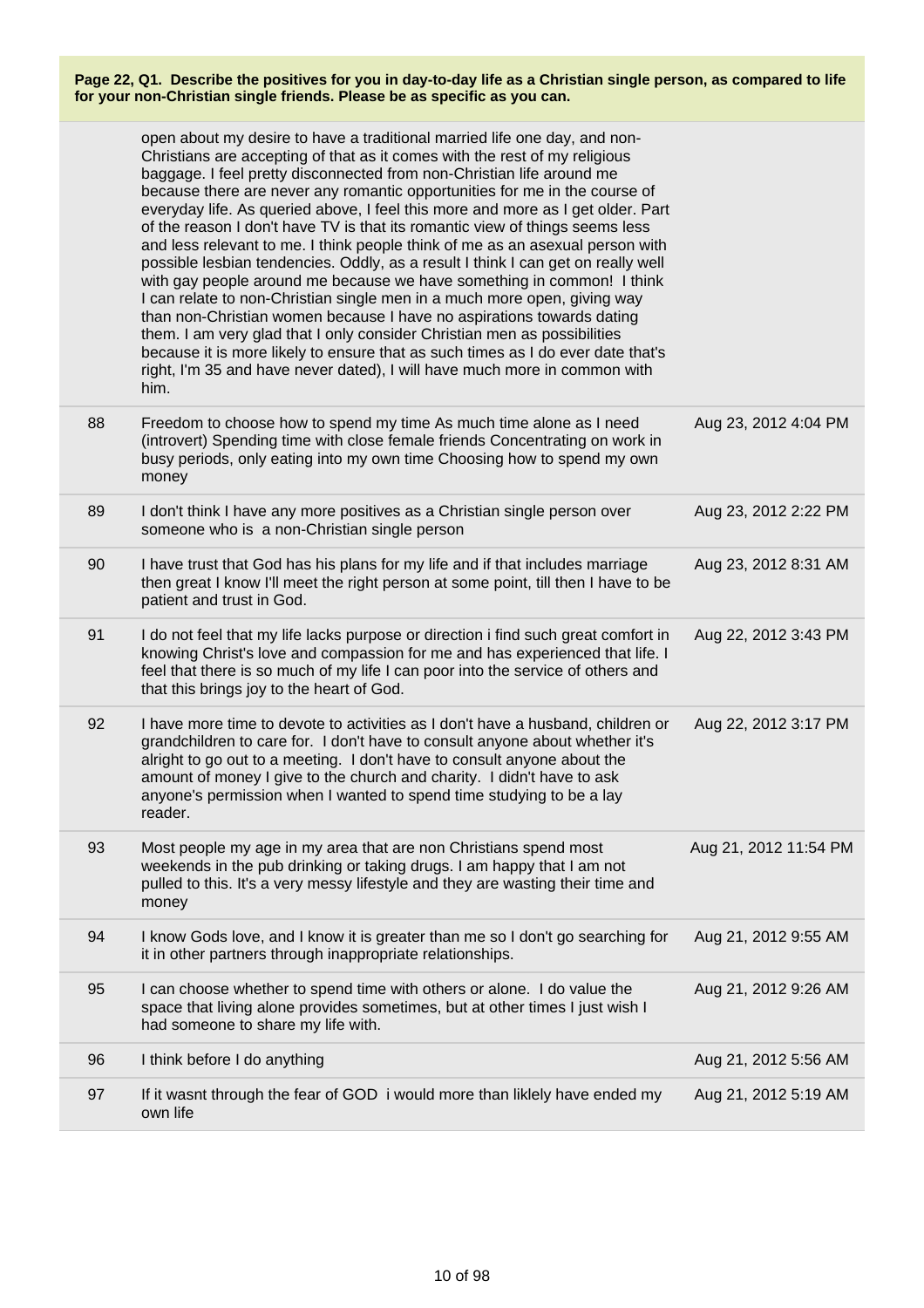| 98  | As a Christian I know that marriage is not what will fulfill me, although I would<br>like to be married it is not the sole thing I am aiming for. I also have friends<br>who have families and so can be involved with family life and understand the<br>complexities if children and marriage more I think as I have had more<br>exposure to it and people have been more honest with me about what it's<br>like.                                                                          | Aug 20, 2012 11:35 AM |
|-----|---------------------------------------------------------------------------------------------------------------------------------------------------------------------------------------------------------------------------------------------------------------------------------------------------------------------------------------------------------------------------------------------------------------------------------------------------------------------------------------------|-----------------------|
| 99  | None of my non-Christian friends are single!                                                                                                                                                                                                                                                                                                                                                                                                                                                | Aug 19, 2012 1:24 PM  |
| 100 | I live in hope and have faith that God will provide and reveal my husband to<br>me                                                                                                                                                                                                                                                                                                                                                                                                          | Aug 18, 2012 1:14 PM  |
| 101 | God doesn't see me for my relationship status- to him it doesn't matter if I'm<br>single or not. Not about what others think.                                                                                                                                                                                                                                                                                                                                                               | Aug 17, 2012 5:42 PM  |
| 102 | Everything I love life and all its aspects                                                                                                                                                                                                                                                                                                                                                                                                                                                  | Aug 17, 2012 5:29 AM  |
| 103 | Freedom to do what I want, eat what I want, bed when i want to go, clean up<br>when I want to, be myself, be flexible, be available for others, give my<br>money and support where I want to.                                                                                                                                                                                                                                                                                               | Aug 17, 2012 12:51 AM |
| 104 | Not being tied to any daily routine based around someone else.                                                                                                                                                                                                                                                                                                                                                                                                                              | Aug 16, 2012 2:01 AM  |
| 105 | I know that God has plans for me. He is my hope and my rock and I know he<br>will get me through everything that life throws at me!                                                                                                                                                                                                                                                                                                                                                         | Aug 15, 2012 7:03 AM  |
| 106 | i have the church familey and home groap to lean on in difecalt times                                                                                                                                                                                                                                                                                                                                                                                                                       | Aug 14, 2012 8:20 AM  |
| 107 | Even when I feel the most lonely, I know that I am not completely alone. I<br>know that God is always with me and the Angels are always watching over<br>me and my son. I get great comfort from that and non-Christian single<br>friends do not have that comfort.                                                                                                                                                                                                                         | Aug 13, 2012 6:59 PM  |
| 108 | I know that I am waiting for someone special to share my life with and not<br>throwing it about with one night stands.                                                                                                                                                                                                                                                                                                                                                                      | Aug 13, 2012 12:09 PM |
| 109 | feel the LORD is with me can spend time in prayer etc                                                                                                                                                                                                                                                                                                                                                                                                                                       | Aug 13, 2012 10:16 AM |
| 110 | I have Jesus which means I have purpose and calling.                                                                                                                                                                                                                                                                                                                                                                                                                                        | Aug 12, 2012 1:42 PM  |
| 111 | My non-Christian single friends do not have a relationship with and to God,<br>and so don't know the central importance of repentance and forgiveness for<br>our welfare, for healing for example. They also don't know the importance of<br>Christian sexual morality for creating clear boundaries with other people.<br>They don't have a spiritual community that they can plug into anywhere new<br>they go. I have all of these things, and they are things that money cannot<br>buy. | Aug 12, 2012 10:39 AM |
| 112 | I have God to turn to for any problems in my life.                                                                                                                                                                                                                                                                                                                                                                                                                                          | Aug 11, 2012 11:43 PM |
| 113 | Can't think of any                                                                                                                                                                                                                                                                                                                                                                                                                                                                          | Aug 10, 2012 2:18 PM  |
| 114 | i do have jesus and that really helps. i dont have to focus on the negatives<br>but it is a choice and can be hard. my non christian single mates can just go<br>and pull if they "need" to feel intimate and to be honest i do really feel the<br>pull especially for cuddles and snogs but i can as a christian distract myself<br>and concentrate on God and His word.                                                                                                                   | Aug 9, 2012 7:00 PM   |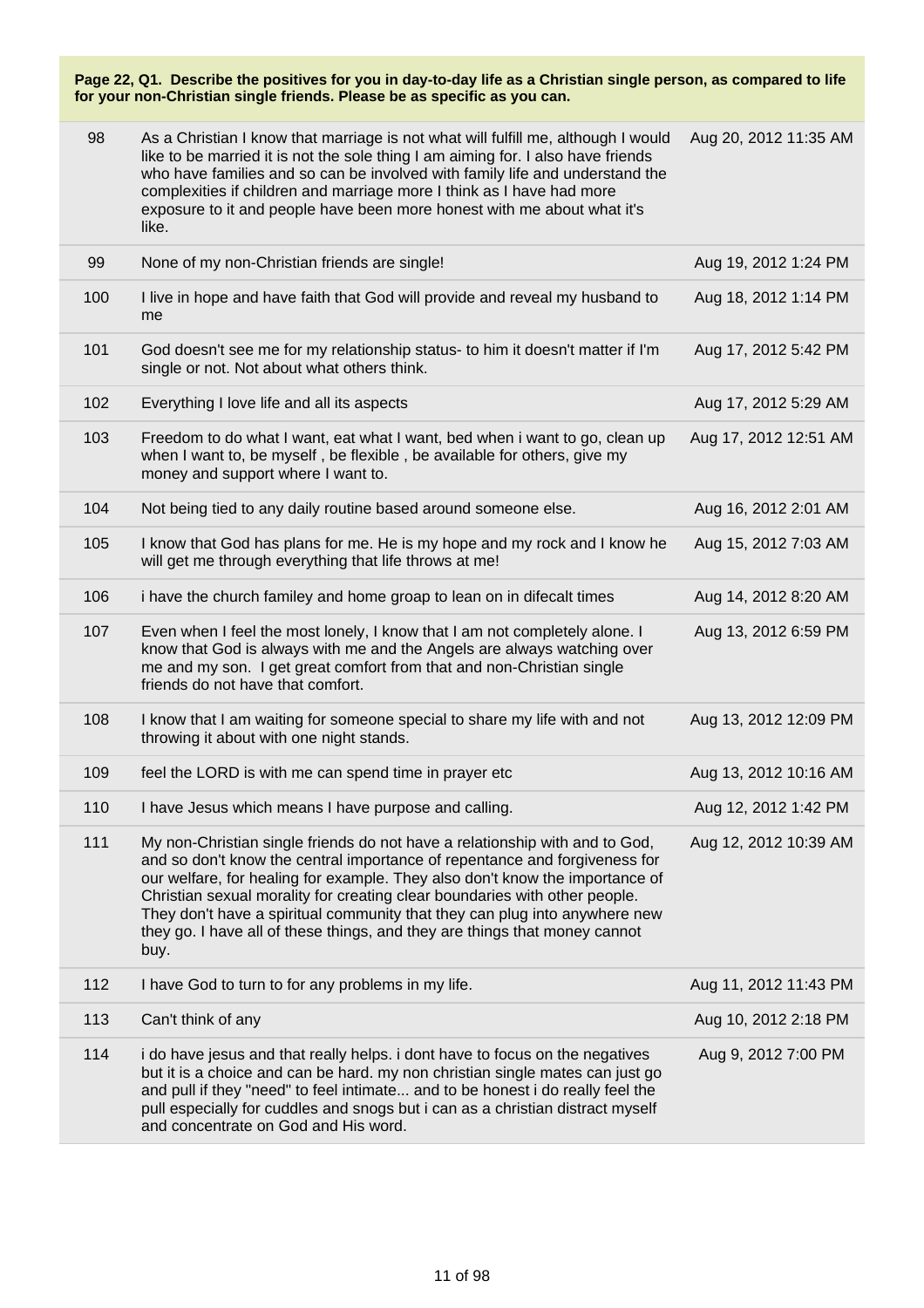| 115 | My faith and my prayer life are such a help                                                                                                                                                                                                                                                                                                                                                                                                                                                        | Aug 9, 2012 3:51 PM  |
|-----|----------------------------------------------------------------------------------------------------------------------------------------------------------------------------------------------------------------------------------------------------------------------------------------------------------------------------------------------------------------------------------------------------------------------------------------------------------------------------------------------------|----------------------|
| 116 | I don't drink or smoke so I save money. When I have problems I can tell it to<br>my father                                                                                                                                                                                                                                                                                                                                                                                                         | Aug 8, 2012 4:57 PM  |
| 117 | as a christian i know i am never really alone and i feel i have a closer walk<br>with God as i rely on Him so much. He knows the future for me and i have to<br>wait for his timing and His will if He has another life partner for me.                                                                                                                                                                                                                                                            | Aug 8, 2012 12:34 PM |
| 118 | Not many I really do not do well as a single and feel God wants us to be in<br>relationships                                                                                                                                                                                                                                                                                                                                                                                                       | Aug 8, 2012 11:07 AM |
| 119 | I was brought up with a faith. Through discussion with friends who do not<br>have any Christian or other faith I feel that are not so content with life as I am<br>. However, I am never in conflict with them, they accept me and my faith for<br>what I am.                                                                                                                                                                                                                                      | Aug 8, 2012 9:56 AM  |
| 120 | as a christian i don't go out drinking or clubbing as it is not an environment i<br>enjoy. going out equates to getting drunk for the single girls at work and i<br>don't want to get involved. also they are all a great deal younger.                                                                                                                                                                                                                                                            | Aug 7, 2012 8:42 PM  |
| 121 | Freedom to plan my day and consider who I can meet up with. I have a lot of<br>close male friends that I hang out with one to one. I can choose to devote a<br>whole day or a whole week to a friend if I wanted to. This is not to say I<br>always think about my wants and needs and no-one else's because I<br>absolutely do!                                                                                                                                                                   | Aug 7, 2012 5:39 PM  |
| 122 | I can spend my money on myself, I can have the luxury of paying for my<br>holiday, my flat, car, iPad, perfumeetc I don't have to rush home after work<br>in order to look after a child. I can have my clothes clean and smelling nice<br>without children's dribble on it. I don't have to put up with someone's short<br>falls everyday till I die.                                                                                                                                             | Aug 7, 2012 3:05 PM  |
| 123 | i have hope in christ he has never let me down, the church is family to me, i<br>dont say i get on with evryone there but mostly i do. friends outside of church<br>pursue worldy things, which at end of day do not fulfil                                                                                                                                                                                                                                                                        | Aug 7, 2012 9:10 AM  |
| 124 | sometimes more able to cope with adveristy than them in comparible<br>situations                                                                                                                                                                                                                                                                                                                                                                                                                   | Aug 7, 2012 1:56 AM  |
| 125 | I have utter faith that God has a plan for me and it is good whether that<br>involves being in a relationship or not. My present and future are not<br>dependent on meeting someone. I don't dwell in it. I always have the<br>companionship of Jesus so I'm never lonely even if alone.                                                                                                                                                                                                           | Aug 6, 2012 10:29 AM |
| 126 | I'm not obliged to anyone Time to spend with God Having a focus in my life<br>and strength through God Hope                                                                                                                                                                                                                                                                                                                                                                                        | Aug 6, 2012 2:06 AM  |
| 127 | Most of my friends who are non-christians don't respect my faith. They think<br>I don't have a life because I'm single. They say I should get out there and<br>find myself a man but I don't want just anyone because I would prefer to be<br>with someone who shares my faith. I tend to stay away as much as I can<br>from non christian friends because they want to go out and get drunk, some<br>smoke drugs and I see they're arguments and I find it difficult to be around<br>these people | Aug 6, 2012 1:24 AM  |
| 128 | Knowing people through my current and former churches (i.e. in places I                                                                                                                                                                                                                                                                                                                                                                                                                            | Aug 5, 2012 3:04 PM  |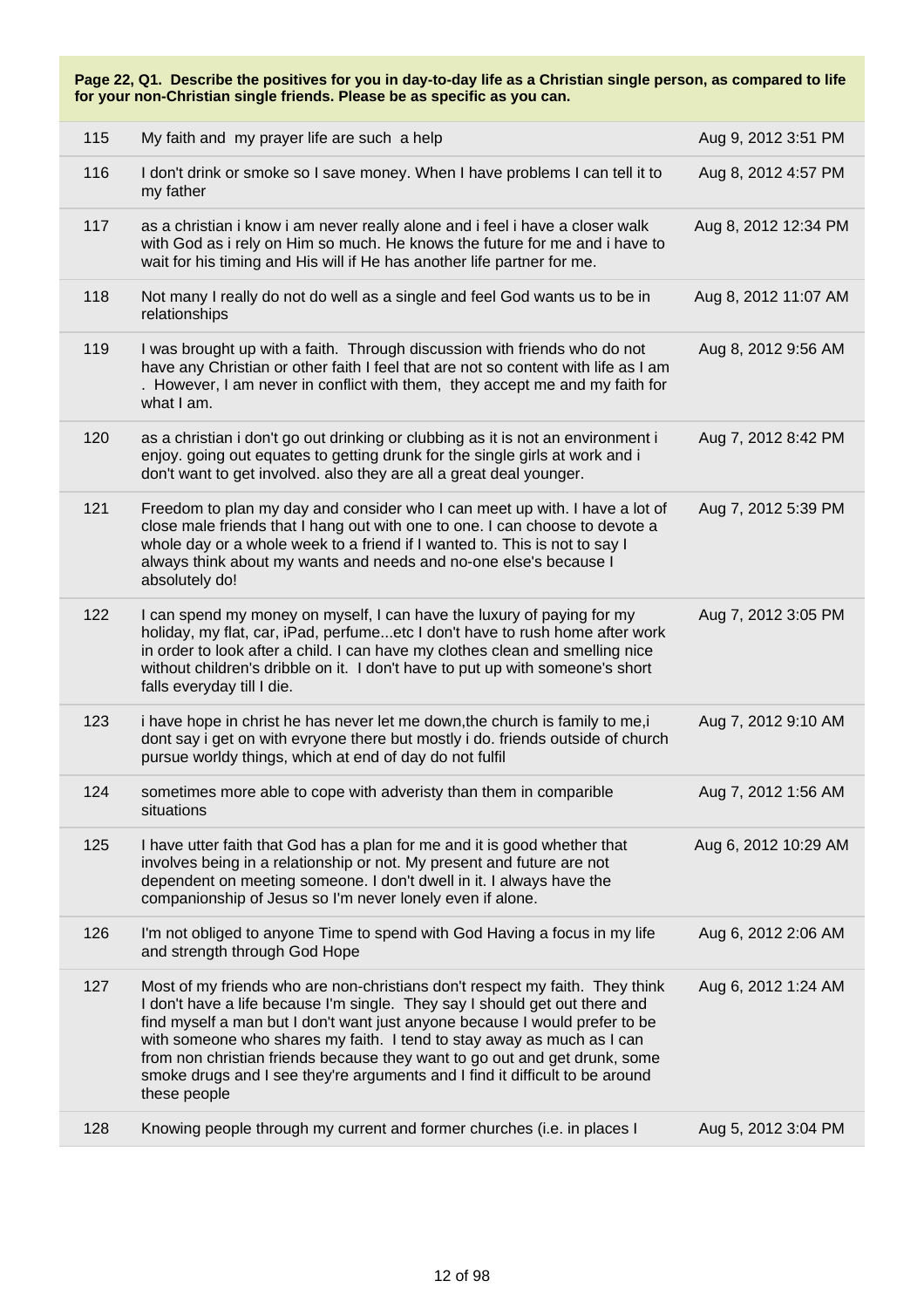| Page 22, Q1. Describe the positives for you in day-to-day life as a Christian single person, as compared to life<br>for your non-Christian single friends. Please be as specific as you can. |                                                                                                                                                                                                                                                                                                                                                                                                                                                                                                                                                                                                         |                      |
|----------------------------------------------------------------------------------------------------------------------------------------------------------------------------------------------|---------------------------------------------------------------------------------------------------------------------------------------------------------------------------------------------------------------------------------------------------------------------------------------------------------------------------------------------------------------------------------------------------------------------------------------------------------------------------------------------------------------------------------------------------------------------------------------------------------|----------------------|
|                                                                                                                                                                                              | used to live) is very helpful. I'm not especially close to anyone at church, but<br>it means I do have a lot more social contact than I would otherwise.                                                                                                                                                                                                                                                                                                                                                                                                                                                |                      |
| 129                                                                                                                                                                                          | I can please myself, but most of the time I'd rather be with someone else.<br>now my friends are married, they don't want to know.                                                                                                                                                                                                                                                                                                                                                                                                                                                                      | Aug 5, 2012 1:11 PM  |
| 130                                                                                                                                                                                          | Have Jesus to support me, to share stuff with, to give me strength. Christian<br>community gives so much support in all aspects of my life and development.                                                                                                                                                                                                                                                                                                                                                                                                                                             | Aug 5, 2012 12:31 PM |
| 131                                                                                                                                                                                          | I have no fear about facing the future as a single person because God has<br>proimised he will always be there for me, and since my husband died I have<br>learnt so much from God about myself and how to rely on him and claim his<br>promises for my life. This does not mean I do not find some things difficult.                                                                                                                                                                                                                                                                                   | Aug 5, 2012 3:24 AM  |
| 132                                                                                                                                                                                          | Can spend lots of time with the Lord and do not have to worry about<br>someone else wondering where I am and what I am doing. I can make<br>independant decisions (although I always check things through with the Lord<br>first, so I am not truly independant - I try to relate to Jesus as I did to my<br>husband and refer to him on all important decisions for His input). I have my<br>own home, can decorate it the way I want to and can watch or not watch<br>programmes on TV as I like. I do not have to endure hours of football any<br>more! I like having my own space most of the time. | Aug 4, 2012 3:21 PM  |
| 133                                                                                                                                                                                          | I guess because I'm young, there is not that much pressure on me, being<br>single. But with friends getting married nearby, I personally do get a little<br>worried about the future but deep down I'm not too worried because I know<br>God has laid out all plans and really I'm just waiting for his time. Inwardly I<br>know and believe this but outwardly I may express any doubts I have but<br>yeah.                                                                                                                                                                                            | Aug 4, 2012 3:01 PM  |
| 134                                                                                                                                                                                          | Being able to make decisions about the how to spend free time outside of<br>work i.e. not having someone at home expecting you back by a certain time.                                                                                                                                                                                                                                                                                                                                                                                                                                                  | Aug 4, 2012 12:23 PM |
| 135                                                                                                                                                                                          | When feeling lonely, I know I can always talk to God and I can share any<br>worries or fears I have with Him. I know that I also have my church family to<br>support me as well as my family.                                                                                                                                                                                                                                                                                                                                                                                                           | Aug 4, 2012 12:07 PM |
| 136                                                                                                                                                                                          | at least I have a faith and trust that God is in control                                                                                                                                                                                                                                                                                                                                                                                                                                                                                                                                                | Aug 4, 2012 11:56 AM |
| 137                                                                                                                                                                                          | dedicated my time to family life and divine fellowship with our Lord.                                                                                                                                                                                                                                                                                                                                                                                                                                                                                                                                   | Aug 3, 2012 4:24 PM  |
| 138                                                                                                                                                                                          | I love God and my job has a nursing assistant is where i know God uses my<br>gifts he gave me, love compassion, empathy, i treat people like i would like<br>to be treat                                                                                                                                                                                                                                                                                                                                                                                                                                | Aug 3, 2012 2:37 PM  |
| 139                                                                                                                                                                                          | I find that I can focus on Jesus and my relationship with Him without being<br>distracted by worrying about someone else. I am positive about my future as<br>I know God has awesome plans in store for me. I always expect good<br>outcomes whereas I find that some of my friends alway expect the worse.                                                                                                                                                                                                                                                                                             | Aug 3, 2012 12:54 PM |
| 140                                                                                                                                                                                          | Having no one to consider before doing anything really. Don't see that being<br>Christian or non Christian should make a difference in day to day life as<br>single                                                                                                                                                                                                                                                                                                                                                                                                                                     | Aug 2, 2012 11:44 PM |
| 141                                                                                                                                                                                          | No one to distract you                                                                                                                                                                                                                                                                                                                                                                                                                                                                                                                                                                                  | Aug 2, 2012 10:57 AM |
| 142                                                                                                                                                                                          | more time for friendships - I have some amazing friends and we all                                                                                                                                                                                                                                                                                                                                                                                                                                                                                                                                      | Aug 1, 2012 4:11 PM  |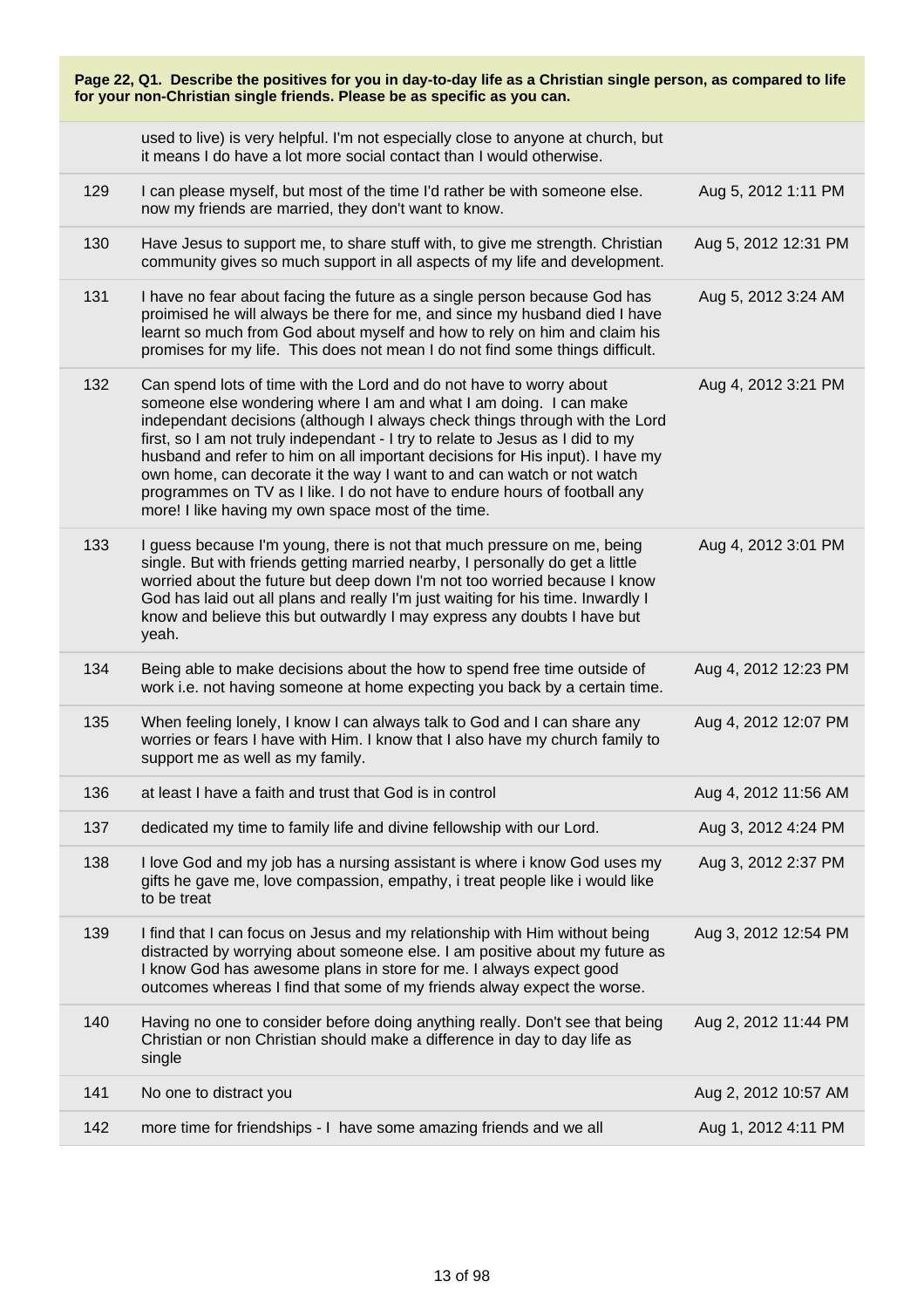| Page 22, Q1. Describe the positives for you in day-to-day life as a Christian single person, as compared to life<br>for your non-Christian single friends. Please be as specific as you can. |                                                                                                                                                                                                                                                                                                                                                                                                                                                                                                                                                                |                       |
|----------------------------------------------------------------------------------------------------------------------------------------------------------------------------------------------|----------------------------------------------------------------------------------------------------------------------------------------------------------------------------------------------------------------------------------------------------------------------------------------------------------------------------------------------------------------------------------------------------------------------------------------------------------------------------------------------------------------------------------------------------------------|-----------------------|
|                                                                                                                                                                                              | encourage each other. I feel that I rely on God more than when I was in a<br>relationship as I have to make more decisions on my own I have more time<br>to get involved in specific ministry - although I am very conscious of not<br>having someone to share this with which is painful                                                                                                                                                                                                                                                                      |                       |
| 143                                                                                                                                                                                          | I get give my entire self to serving the God of the universe. I have constant<br>encouragement from looking at the promises of God I get to have intimacy<br>with God, the best of its kind                                                                                                                                                                                                                                                                                                                                                                    | Aug 1, 2012 1:23 PM   |
| 144                                                                                                                                                                                          | freedom do things that I want to do                                                                                                                                                                                                                                                                                                                                                                                                                                                                                                                            | Aug 1, 2012 1:15 PM   |
| 145                                                                                                                                                                                          | I have faith that in Gods time I will meet the man he has for me in my life and<br>the blessing will follow. I guess non christians dont have that hope of<br>anything real to believe in, so the unknown future for them is a scary place.                                                                                                                                                                                                                                                                                                                    | Jul 31, 2012 3:06 PM  |
| 146                                                                                                                                                                                          | You are a free spirit,                                                                                                                                                                                                                                                                                                                                                                                                                                                                                                                                         | Jul 31, 2012 10:01 AM |
| 147                                                                                                                                                                                          | Always trying to think of others so not introspective                                                                                                                                                                                                                                                                                                                                                                                                                                                                                                          | Jul 31, 2012 4:22 AM  |
| 148                                                                                                                                                                                          | I have a believe that is fairly strong and see me through my days just known<br>that is sometimes enough                                                                                                                                                                                                                                                                                                                                                                                                                                                       | Jul 30, 2012 4:38 PM  |
| 149                                                                                                                                                                                          | doing as i please exaclty when i want                                                                                                                                                                                                                                                                                                                                                                                                                                                                                                                          | Jul 30, 2012 3:51 PM  |
| 150                                                                                                                                                                                          | i know i can pray to god with a hope he will give me what i want.                                                                                                                                                                                                                                                                                                                                                                                                                                                                                              | Jul 30, 2012 2:05 PM  |
| 151                                                                                                                                                                                          | I have my children and therefore I do not feel alone at all we do everything<br>together for the most part.                                                                                                                                                                                                                                                                                                                                                                                                                                                    | Jul 30, 2012 1:02 PM  |
| 152                                                                                                                                                                                          | I can spend more time with God and have more time for my own things in life<br>including being able to regularly attend church events.                                                                                                                                                                                                                                                                                                                                                                                                                         | Jul 30, 2012 10:39 AM |
| 153                                                                                                                                                                                          | It is one less accountability, less complication. I can make choices with fewer<br>instances of having to consider others. I know that it's difficult for me to<br>communicate feelings. I can work with my own feelings but might find it so<br>much harder if I had to explain and communicate that to someone else,<br>however close.they are. In a way, I have infinite hope of things working out,<br>one day, even if time is running out. Perhaps [not sure] if in a relationship I<br>might find my options in life and future a bit more constrained. | Jul 30, 2012 6:45 AM  |
| 154                                                                                                                                                                                          | I have a greater sense of peace than my non Christian friends have, whether<br>married or not.                                                                                                                                                                                                                                                                                                                                                                                                                                                                 | Jul 30, 2012 3:43 AM  |
| 155                                                                                                                                                                                          | Most of my single non Christian friends are anxious and worried about their<br>future while I am confident that my future is secure in Jesus. My single non<br>Christian friends seems needy, unhappy and unfilled because they do not<br>have a partner. While I am happy with and enjoying and embracing my<br>singleness                                                                                                                                                                                                                                    | Jul 29, 2012 2:12 PM  |
| 156                                                                                                                                                                                          | Don't have to cook every day.                                                                                                                                                                                                                                                                                                                                                                                                                                                                                                                                  | Jul 29, 2012 2:03 PM  |
| 157                                                                                                                                                                                          | I have more family and support behind me from church etc and time to<br>takemy mind off it where as others dont                                                                                                                                                                                                                                                                                                                                                                                                                                                | Jul 29, 2012 1:24 PM  |
| 158                                                                                                                                                                                          | I feel i have more direction, purpose. I cant judge this, how do know                                                                                                                                                                                                                                                                                                                                                                                                                                                                                          | Jul 29, 2012 1:02 PM  |
| 159                                                                                                                                                                                          | My own free time, not having to answer to anyone and having money for just                                                                                                                                                                                                                                                                                                                                                                                                                                                                                     | Jul 29, 2012 12:03 PM |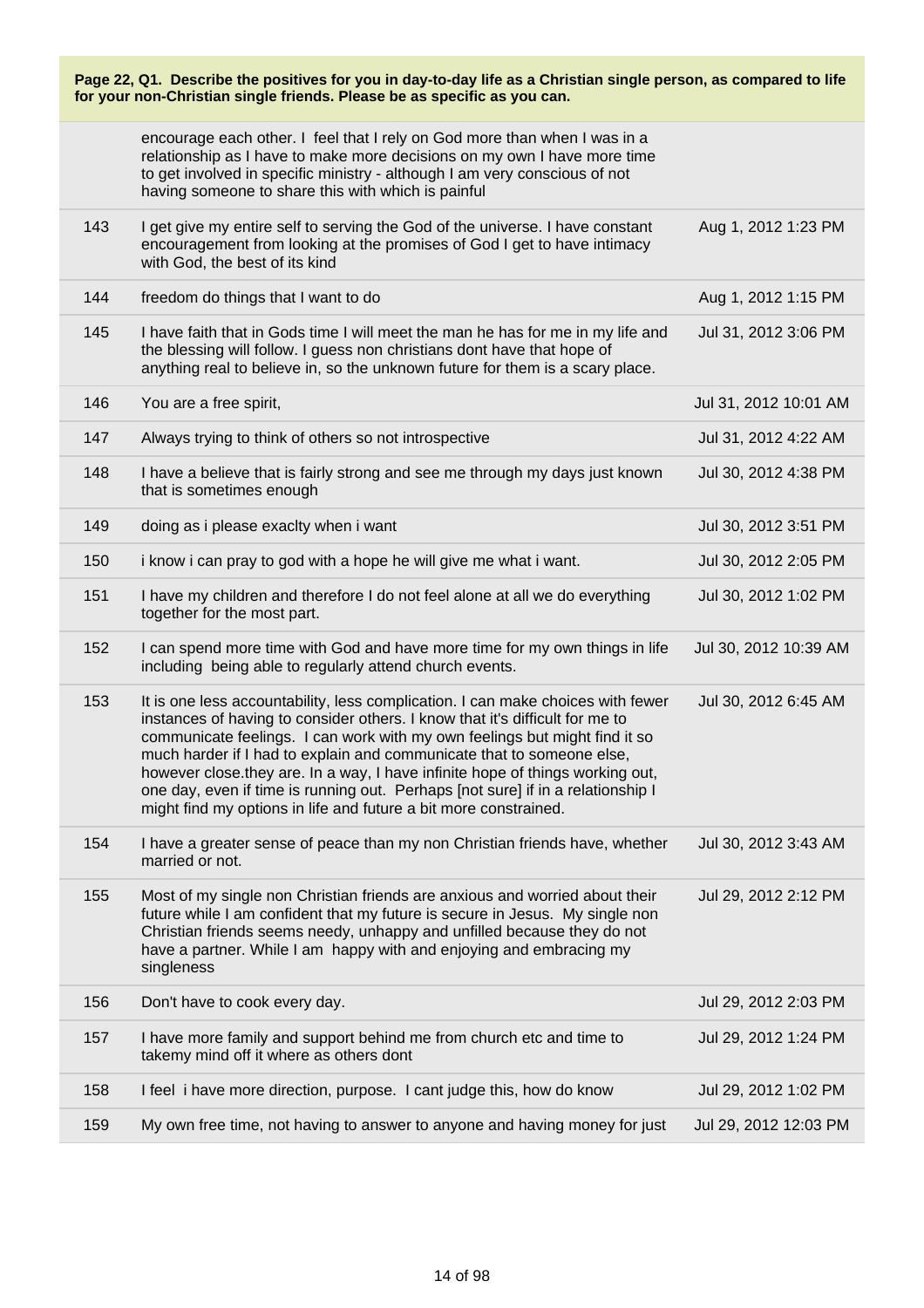| Page 22, Q1. Describe the positives for you in day-to-day life as a Christian single person, as compared to life<br>for your non-Christian single friends. Please be as specific as you can. |                                                                                                                                                                                                                                                                                                                                                                                                                                                                                                                                                                                                                                                                                                                                                                                                                         |                       |
|----------------------------------------------------------------------------------------------------------------------------------------------------------------------------------------------|-------------------------------------------------------------------------------------------------------------------------------------------------------------------------------------------------------------------------------------------------------------------------------------------------------------------------------------------------------------------------------------------------------------------------------------------------------------------------------------------------------------------------------------------------------------------------------------------------------------------------------------------------------------------------------------------------------------------------------------------------------------------------------------------------------------------------|-----------------------|
|                                                                                                                                                                                              | me. Free to talk to other guys without feeling guilty                                                                                                                                                                                                                                                                                                                                                                                                                                                                                                                                                                                                                                                                                                                                                                   |                       |
| 160                                                                                                                                                                                          | I have Christ and he conforts me when i'm feeling down, i know to run to my<br>word if i feel too alone and lonley. I also know it is wrong to have sex outside<br>marrige which my unbelieving friends do not share. It sometimes feel that<br>they are more free than me a christian, because they can live with their<br>partners if things go wrong well its over not as long and drawn out as if they<br>were married.                                                                                                                                                                                                                                                                                                                                                                                             | Jul 29, 2012 9:59 AM  |
| 161                                                                                                                                                                                          | Same - we enjoy each others company and support                                                                                                                                                                                                                                                                                                                                                                                                                                                                                                                                                                                                                                                                                                                                                                         | Jul 29, 2012 9:17 AM  |
| 162                                                                                                                                                                                          | Could not have cared for others (especially my elderly parents) or worked in<br>full time community and church work if I had been married with a<br>husband/children to care for also                                                                                                                                                                                                                                                                                                                                                                                                                                                                                                                                                                                                                                   | Jul 29, 2012 2:23 AM  |
| 163                                                                                                                                                                                          | I know that whatever happens, God is always there and wants only what is<br>best for me. I know also that He is in control, and that whatever we ask for<br>God is able to provide for me - I can be sure that single or married, God will<br>bless me and my loved ones. I have nothing to fear. Non Christian single<br>women often marry for security out of fear for their futures - and may end up<br>in just as difficult a relationship as before.                                                                                                                                                                                                                                                                                                                                                               | Jul 28, 2012 4:46 PM  |
| 164                                                                                                                                                                                          | Busy at work, don't do much different to them in everyday life.                                                                                                                                                                                                                                                                                                                                                                                                                                                                                                                                                                                                                                                                                                                                                         | Jul 28, 2012 11:17 AM |
| 165                                                                                                                                                                                          | I like having my boundaries as a Christian, I like the fact that I'm still a virgin<br>and I don't feel the pressure to have sex - I'm really proud of the christian<br>values I'm been brought up with. The good thing about being a single<br>christian is that you have the assurance that God will always take care of<br>youplus you know that life on earth is only temporary so you don't feel so<br>empty without a life partner. And again you know that there's more to life on<br>earth, in fact there's something better installed for us as children of God so<br>being single is not the end of the world. Perhaps if I'm not a christian I<br>wouldn't be single as there are more choices, but then again, I know that I'm<br>still happier and better a single christian than a married non-Christian. | Jul 27, 2012 12:57 PM |
| 166                                                                                                                                                                                          | Prayer is something that we have that others may not have, but this is not<br>exclusive to singles.                                                                                                                                                                                                                                                                                                                                                                                                                                                                                                                                                                                                                                                                                                                     | Jul 27, 2012 6:29 AM  |
| 167                                                                                                                                                                                          | I think it is easier for non christians as they have no guilt if they have an<br>intimate relationship.                                                                                                                                                                                                                                                                                                                                                                                                                                                                                                                                                                                                                                                                                                                 | Jul 26, 2012 1:48 PM  |
| 168                                                                                                                                                                                          | When the church needs an extra hand, I can drop everything and muck in<br>without reference to anyone else's convenience.                                                                                                                                                                                                                                                                                                                                                                                                                                                                                                                                                                                                                                                                                               | Jul 26, 2012 2:14 AM  |
| 169                                                                                                                                                                                          | I actually can't give any positives because although I run my own business<br>and I am very independent, I function far better in a relationship I just need<br>to find someone who is an equal.                                                                                                                                                                                                                                                                                                                                                                                                                                                                                                                                                                                                                        | Jul 26, 2012 1:23 AM  |
| 170                                                                                                                                                                                          | I enjoy being free to decide what to do and where to go. I do not have the<br>responsiility of looking after some one else but I would enjoy to do this in the<br>future.                                                                                                                                                                                                                                                                                                                                                                                                                                                                                                                                                                                                                                               | Jul 24, 2012 1:21 PM  |
| 171                                                                                                                                                                                          | I don't know that my day-to-day life as a Christian single person is different<br>from that of my non-Christian single friends, except for the relationship that I<br>have and am trying to deepen with God. I'm probably not a typical single<br>woman looking for love, so I don't have the same longings that other singles<br>have for a mate. I think this is very individual, rather than generalised. I go                                                                                                                                                                                                                                                                                                                                                                                                       | Jul 24, 2012 5:06 AM  |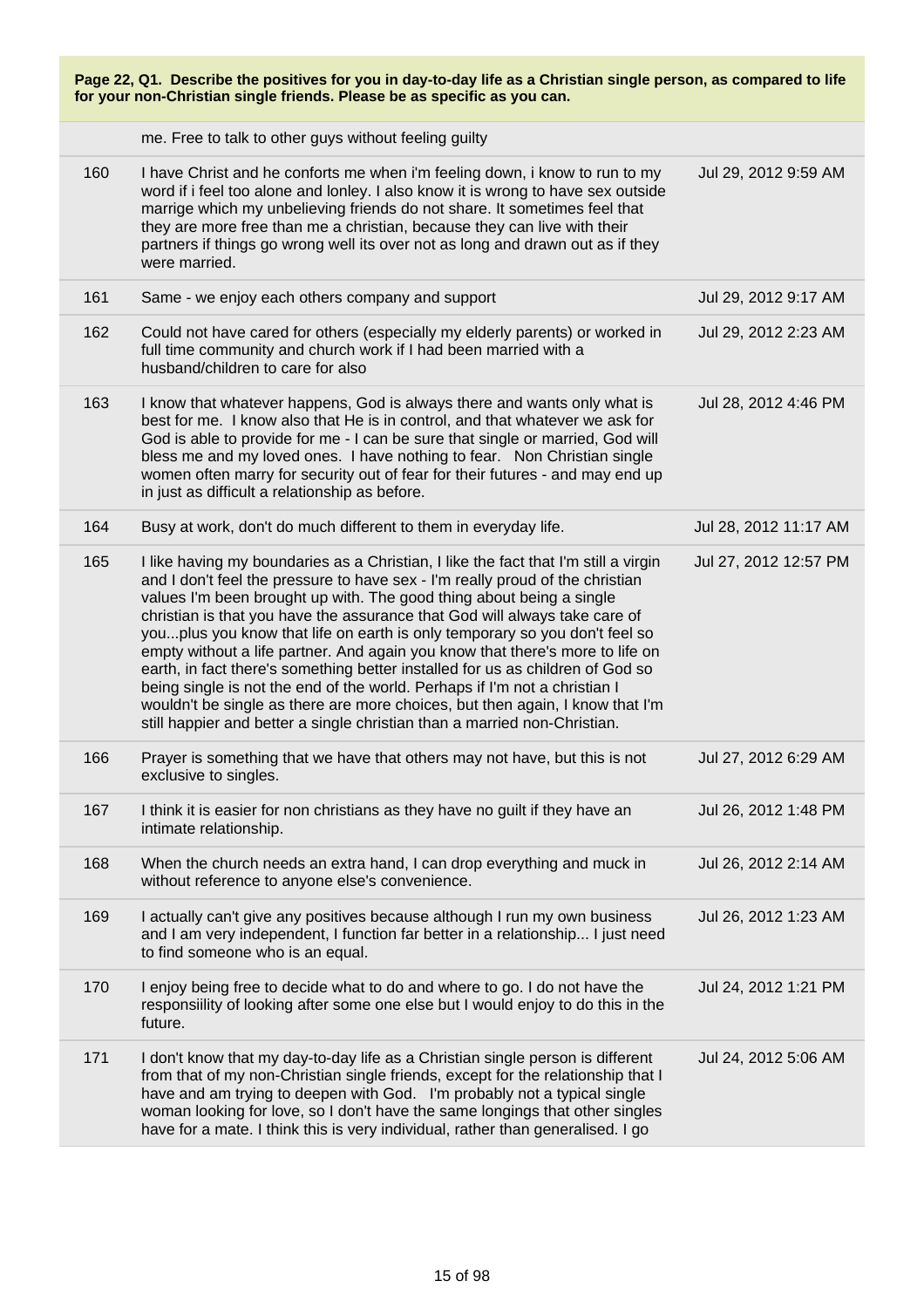|     | out to social events and am involved in my church and meet up with non-<br>Christian friends as well as my Christian friends. My social life is strong at<br>the moment and I am working on developing my relationships with men in<br>general (although I could try harder). So, probably my non-Christian single<br>friends would have more male friends than myself - but then so would my<br>Christian single friends.                                                                                                                                                                                                                 |                      |
|-----|--------------------------------------------------------------------------------------------------------------------------------------------------------------------------------------------------------------------------------------------------------------------------------------------------------------------------------------------------------------------------------------------------------------------------------------------------------------------------------------------------------------------------------------------------------------------------------------------------------------------------------------------|----------------------|
| 172 | I can spend time knwoing that there is a greater other than being single - in<br>fact, that there is something far greater than life itself!                                                                                                                                                                                                                                                                                                                                                                                                                                                                                               | Jul 24, 2012 3:50 AM |
| 173 | I can spend most of my morning when I get up in worship, prayer and<br>reading my bible where as my married friends need to change nappies on<br>their children and spend time with their wives.                                                                                                                                                                                                                                                                                                                                                                                                                                           | Jul 24, 2012 1:49 AM |
| 174 | I have a relationship with the living God, am in good health, a good job, top<br>class friends and a loving family. I am very blessed                                                                                                                                                                                                                                                                                                                                                                                                                                                                                                      | Jul 23, 2012 6:47 AM |
| 175 | I suppose, you cope with being single and actually not having one person to<br>be accountable to comes with its perks, but I would much rather be in a<br>commited relationship. My non-christian friends seem to flit from one person<br>to another but as a christian we learn to become ever more reliant on God.<br>Sometimes I slip and fail, but I have the blessed assurance that Jesus is<br>mine and that He loves me and forgives me when I humble myself and turn<br>to him in prayer. My non-christian friends often come away with regrets,<br>feeling empty and not being able to turn to the Saviour for forgiveness.       | Jul 22, 2012 2:35 AM |
| 176 | Being single as a Christian means you can have God walk with you thorugh<br>everything. So this includes all your decisions, your crisis, your good days. I<br>LOVE see him answer prayers. I am sure I pray more now as a single<br>person - I rely on God MUCH more than I used to.                                                                                                                                                                                                                                                                                                                                                      | Jul 21, 2012 2:21 PM |
| 177 | When I wake up each day I find it positive to talk to God about the new day<br>ahead,, about my friend and family and my thoughts and feelings which i feel<br>i wouldn't be able to do if i was in a non christian relationship. I want God to<br>be a central part of my life.                                                                                                                                                                                                                                                                                                                                                           | Jul 21, 2012 4:51 AM |
| 178 | I know I have God no matter what, but I also have non Christian friends who<br>behave better than some Christian ones.                                                                                                                                                                                                                                                                                                                                                                                                                                                                                                                     | Jul 21, 2012 4:24 AM |
| 179 | its the isolation in the tough times thats the killer and not being able to share<br>happy moments with someone. It doesn't define who I am or what I do<br>though. that would be a waste of a life                                                                                                                                                                                                                                                                                                                                                                                                                                        | Jul 21, 2012 4:24 AM |
| 180 | Although I sometimes feel lonely and miss physical intimacy, I never feel<br>alone. There is a big difference. I know I can trust God and turn to him,<br>where as before I became a Christian I was always searching for something<br>to fill the hole in my heart where God needed to be. I don't feel like that<br>anymore.                                                                                                                                                                                                                                                                                                             | Jul 20, 2012 3:50 PM |
| 181 | I know I always have God to talk to, though I don't as often as I should. The<br>knowledge that the Creator of the Universe values me is mind blowing and<br>helping me overcome feelings of low self esteem etc. I Know that God will<br>never let me down and that I really have nothing to fear (again don't always<br>practice what I preach!) I do have an underlying peace and joy and know that<br>my worth is not measured by worldly standards of beauty, status,<br>relationships etc. I also have a network of REAL friends I can rely on in an<br>emergency. I know that every Saturday I will meet my spiritual family and be | Jul 20, 2012 3:32 PM |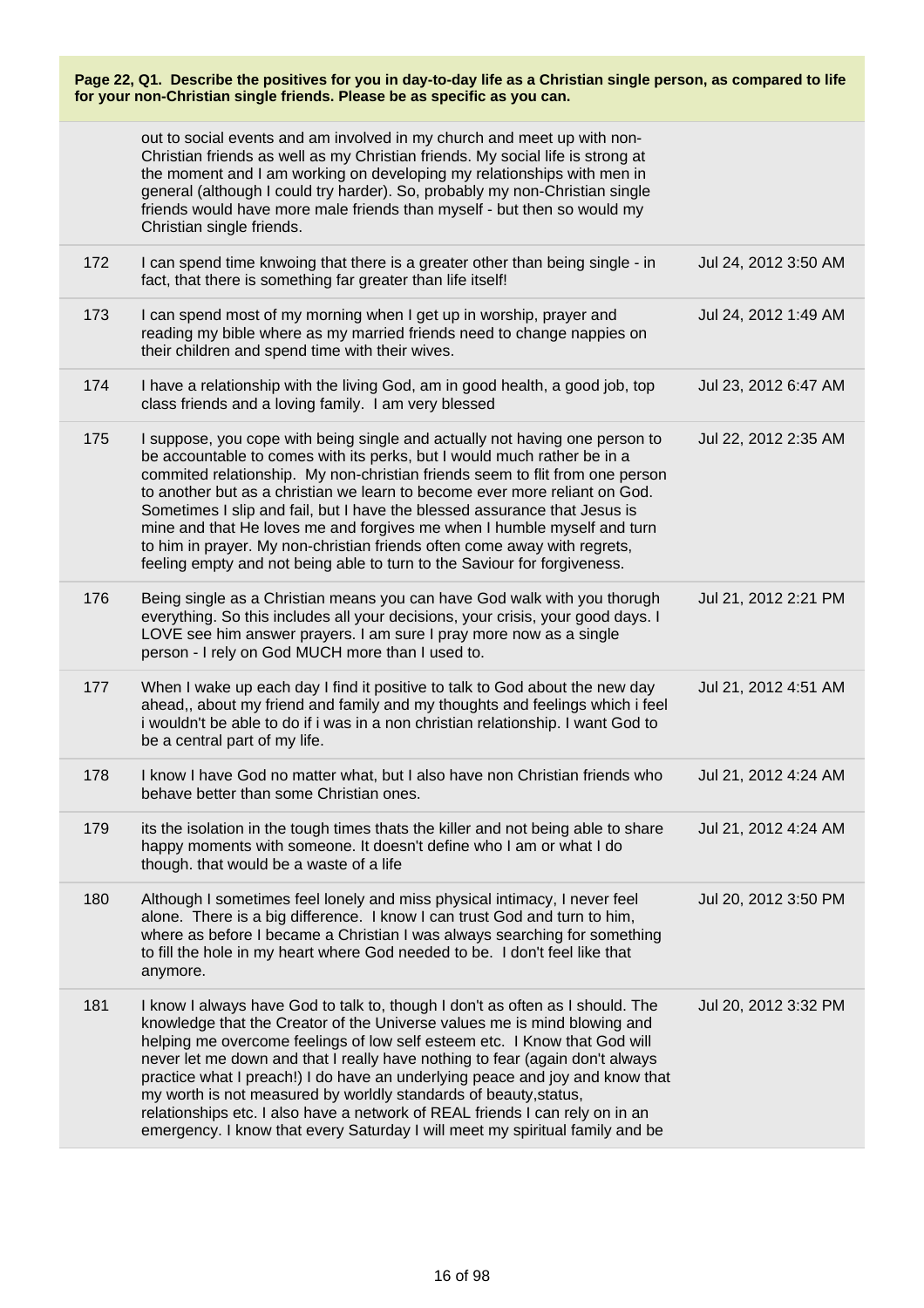| Page 22, Q1. Describe the positives for you in day-to-day life as a Christian single person, as compared to life<br>for your non-Christian single friends. Please be as specific as you can. |                                                                                                                                                                                                                                                                                                                                                                                                             |                       |
|----------------------------------------------------------------------------------------------------------------------------------------------------------------------------------------------|-------------------------------------------------------------------------------------------------------------------------------------------------------------------------------------------------------------------------------------------------------------------------------------------------------------------------------------------------------------------------------------------------------------|-----------------------|
|                                                                                                                                                                                              | surrounded by love. On Tuesdays I can go to a midweek meeting, on Weds I<br>can go to Bible study. I have a framework for my life built on and through my<br>faith. If God does have something exciting in mind for me I can go and do it<br>without any ties.                                                                                                                                              |                       |
| 182                                                                                                                                                                                          | I've never really thought about it. There are many things I do now that I<br>probably wouldn't have time to do if I were not single, but I doubt that I would<br>miss many of them, so it is not a problem. The best relationships I see have<br>a certain amount of give-and-take in that each partner continues to have a<br>certain level of autonomy, but both do a lot of things together/as a family. | Jul 20, 2012 2:06 PM  |
| 183                                                                                                                                                                                          | Less stress No worries about unwanted pregnancies or STDs. No stress<br>about having sex with someone and then splitting up. God's in control so<br>more peace. Not having to sleep and live with someone while they try you<br>out.                                                                                                                                                                        | Jul 20, 2012 8:01 AM  |
| 184                                                                                                                                                                                          | I can choose how to spend my time, where I live, and how to spend my<br>money etc without having to consult somebody else.                                                                                                                                                                                                                                                                                  | Jul 20, 2012 4:12 AM  |
| 185                                                                                                                                                                                          | I can please myself and eat when I want and do what I want when. I have<br>been single now for so long I would find it very difficult to accommodate<br>someone else now.                                                                                                                                                                                                                                   | Jul 20, 2012 3:42 AM  |
| 186                                                                                                                                                                                          | I only attend Christian Singles holidays and avoid family holidays altogether                                                                                                                                                                                                                                                                                                                               | Jul 19, 2012 1:34 PM  |
| 187                                                                                                                                                                                          | i HAVE THE LORD WITH ME, @PLEASE JESUS SHINE ON ME, POWER<br>OF PRAYERS MIRACLES DO HAPEN, OUR GOD, CAN MOVE<br>MOUNTAINS? YOU BECOME MORE POSITIVE@ CONTENT WITH YOUR<br>LIFE.                                                                                                                                                                                                                             | Jul 19, 2012 10:53 AM |
| 188                                                                                                                                                                                          | My faith gives me hope and security for the future whatever happens.                                                                                                                                                                                                                                                                                                                                        | Jul 19, 2012 10:51 AM |
| 189                                                                                                                                                                                          | I havn't got any nonchristian single friends. There is no comparison between<br>my life and the nonchristian life- if they feel like having sex they go for it.                                                                                                                                                                                                                                             | Jul 19, 2012 5:54 AM  |
| 190                                                                                                                                                                                          | Just being able to make personal choices feeling valued and respected and<br>supported by friends and church I value having a prayer partner to discuss<br>things with and to pray                                                                                                                                                                                                                          | Jul 18, 2012 2:13 PM  |
| 191                                                                                                                                                                                          | You can choose what you want to do, you don't have to compromise                                                                                                                                                                                                                                                                                                                                            | Jul 18, 2012 11:46 AM |
| 192                                                                                                                                                                                          | This question doesn't make sense, as it seems to be asking me to evaluate<br>the positives in another person's life. There is no way I can evaluate another<br>person's life, as I am not them. In any event, most of my friends are married,<br>and are not single.                                                                                                                                        | Jul 18, 2012 9:54 AM  |
| 193                                                                                                                                                                                          | More time free and are more mobile.                                                                                                                                                                                                                                                                                                                                                                         | Jul 17, 2012 3:56 PM  |
| 194                                                                                                                                                                                          | The fact that i know i am not alone gives me comfort because i know God is<br>on my side and i believe one day i will experience what he has planned for<br>me and it will be good, the waiting may be difficult but i pray that the patience<br>will pay and i will end up in a very happy marriage and live life the christian<br>way with my other half                                                  | Jul 17, 2012 3:26 PM  |
| 195                                                                                                                                                                                          | Very few if any of my non Christian friends are single its all the Christian<br>ones! I suppose I have a church family, my relationship with God and<br>through my faith many other things that I'm involved in.                                                                                                                                                                                            | Jul 17, 2012 1:57 PM  |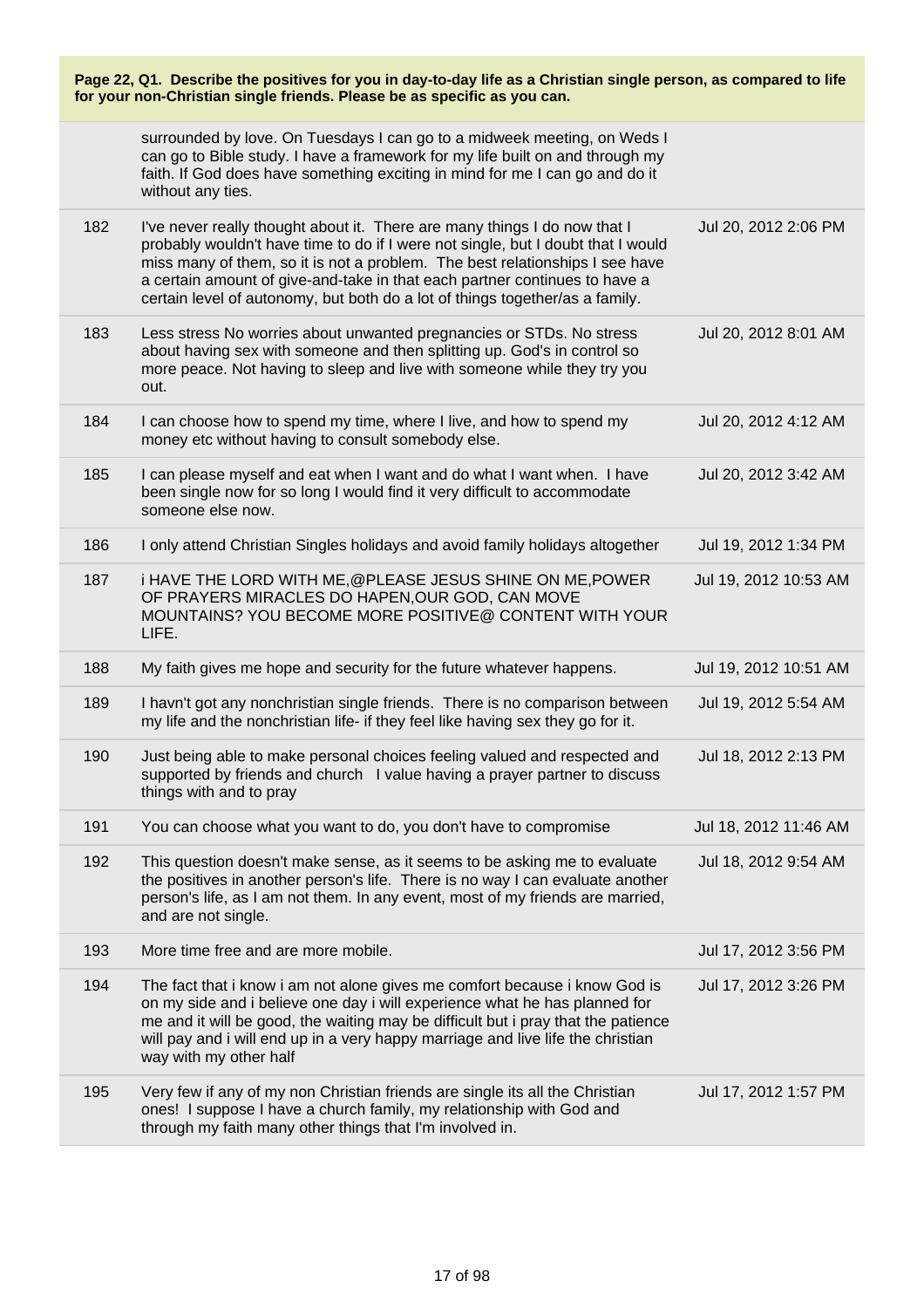| Page 22, Q1. Describe the positives for you in day-to-day life as a Christian single person, as compared to life<br>for your non-Christian single friends. Please be as specific as you can. |                                                                                                                                                                                                                                                                                                                                                                                                                                                                                                                                                                                                                                                                                       |                       |  |
|----------------------------------------------------------------------------------------------------------------------------------------------------------------------------------------------|---------------------------------------------------------------------------------------------------------------------------------------------------------------------------------------------------------------------------------------------------------------------------------------------------------------------------------------------------------------------------------------------------------------------------------------------------------------------------------------------------------------------------------------------------------------------------------------------------------------------------------------------------------------------------------------|-----------------------|--|
| 196                                                                                                                                                                                          | I have a support network alongside that of my family which is invaluable. I<br>also have my faith which underpins my life.                                                                                                                                                                                                                                                                                                                                                                                                                                                                                                                                                            | Jul 17, 2012 12:56 PM |  |
| 197                                                                                                                                                                                          | Mainly about spending more time in mediatation and devotion. More<br>dependancy on a faith and building a god centered relationship.                                                                                                                                                                                                                                                                                                                                                                                                                                                                                                                                                  | Jul 17, 2012 10:14 AM |  |
| 198                                                                                                                                                                                          | get along with athiests and christians be bold in your love of jesus but except<br>others have no relationship with jesus write in newspapers with profound<br>love of the father the son and the holy spirit glorify his name!                                                                                                                                                                                                                                                                                                                                                                                                                                                       | Jul 17, 2012 5:50 AM  |  |
| 199                                                                                                                                                                                          | I know Jesus as my Saviour and He has my life in His hands                                                                                                                                                                                                                                                                                                                                                                                                                                                                                                                                                                                                                            | Jul 17, 2012 5:18 AM  |  |
| 200                                                                                                                                                                                          | more happy more strength you have a possitive thougth because ww know<br>God alays with us                                                                                                                                                                                                                                                                                                                                                                                                                                                                                                                                                                                            | Jul 16, 2012 11:09 PM |  |
| 201                                                                                                                                                                                          | I have a very close and intimate relationship with God. I am totally blessed<br>by this - His holy love for me and help and support care for my life. Even<br>though I miss physical and emotional and spiritual intimacy with a companion<br>of the other sex, I am free from the pressures to have sexual relationships<br>outside of marriage and to live an unGodly lifestyle. I also have good<br>Christian male friends with whom I have a strong brotherly and mutually<br>supportive caring friendships with. Prayer, worship, studying my faith and<br>having a God given purpose (or mission) and identity as a Son of God<br>(Romans 8:15) are great encouragements to me. | Jul 16, 2012 5:07 PM  |  |
| 202                                                                                                                                                                                          | I can be independent and spontaneous, I can change plans at the last<br>minute and don't have to tell anyone if I'm going to be late home. Having said<br>that as a positive - sometimes I'm not sure if anyone would notice if I didn't<br>come home at all.                                                                                                                                                                                                                                                                                                                                                                                                                         | Jul 16, 2012 4:28 PM  |  |
| 203                                                                                                                                                                                          | I dont worry about relationships I'm trying to focus on my relationship with<br>God rather than a man                                                                                                                                                                                                                                                                                                                                                                                                                                                                                                                                                                                 | Jul 16, 2012 2:28 PM  |  |
| 204                                                                                                                                                                                          | I know that I am never alone, I can always turn to the Lord in prayer, persons<br>who do not have a faith must feel very alone and lost.                                                                                                                                                                                                                                                                                                                                                                                                                                                                                                                                              | Jul 16, 2012 2:12 PM  |  |
| 205                                                                                                                                                                                          | They seem more positive than me.                                                                                                                                                                                                                                                                                                                                                                                                                                                                                                                                                                                                                                                      | Jul 16, 2012 12:43 PM |  |
| 206                                                                                                                                                                                          | Making choices based on Christian principles and practises                                                                                                                                                                                                                                                                                                                                                                                                                                                                                                                                                                                                                            | Jul 16, 2012 12:36 PM |  |
| 207                                                                                                                                                                                          | although i often find it hard with my children and i get lonely sometimes my<br>freinds who are not christians get much more distressed, depressed ect. i<br>have god to lean on. i have faith and trust god has it all in hand, i have<br>people to pray and can pray myself when times are tough. i honestly dont<br>know how others cope.                                                                                                                                                                                                                                                                                                                                          | Jul 16, 2012 11:12 AM |  |
| 208                                                                                                                                                                                          | Crying out to Jesus through problems brings peace and having the Holy<br>spirit within for guidance. Non christian singles I know seem to be more bitter<br>over things and unable to forgive                                                                                                                                                                                                                                                                                                                                                                                                                                                                                         | Jul 16, 2012 10:20 AM |  |
| 209                                                                                                                                                                                          | I have God                                                                                                                                                                                                                                                                                                                                                                                                                                                                                                                                                                                                                                                                            | Jul 16, 2012 8:54 AM  |  |
| 210                                                                                                                                                                                          | I like the fact that I can go wherever God calls me whenever he calls me - I<br>don't have to meet anyone at a certain time, and if I have to cancel then its<br>no big deal.                                                                                                                                                                                                                                                                                                                                                                                                                                                                                                         | Jul 16, 2012 7:05 AM  |  |
| 211                                                                                                                                                                                          | I have God when things are difficult. I imagine life without God must be                                                                                                                                                                                                                                                                                                                                                                                                                                                                                                                                                                                                              | Jul 16, 2012 1:17 AM  |  |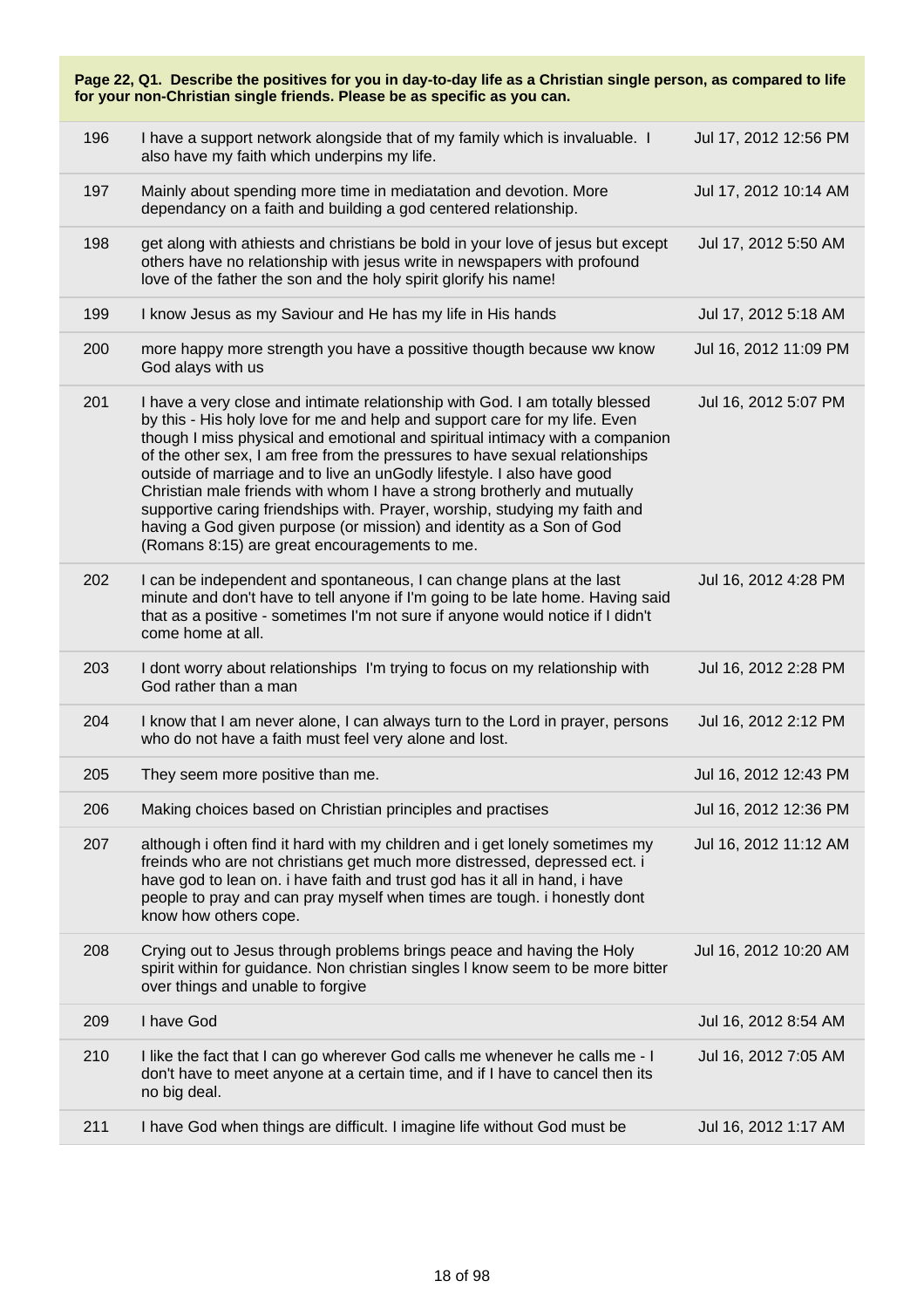| Page 22, Q1. Describe the positives for you in day-to-day life as a Christian single person, as compared to life<br>for your non-Christian single friends. Please be as specific as you can. |                                                                                                                                                                                                                                                                                                                  |                       |  |
|----------------------------------------------------------------------------------------------------------------------------------------------------------------------------------------------|------------------------------------------------------------------------------------------------------------------------------------------------------------------------------------------------------------------------------------------------------------------------------------------------------------------|-----------------------|--|
|                                                                                                                                                                                              | difficult for singles and married peopleI really do not know however. Some<br>people seem to cope very well without God. It'd hard to see fully inside to<br>mind of someone else                                                                                                                                |                       |  |
| 212                                                                                                                                                                                          | Knowing that being single isn't the end of the world  that there is more to<br>life and knowing that God does have a plan for my life                                                                                                                                                                            | Jul 15, 2012 2:47 PM  |  |
| 213                                                                                                                                                                                          | I feel part of a community, accepted for me - as is my son. I can attend social<br>events with no worries                                                                                                                                                                                                        | Jul 14, 2012 3:08 PM  |  |
| 214                                                                                                                                                                                          | Knowing that God is with me every step of every day. When a problem<br>arises I can pray to him to help me.                                                                                                                                                                                                      | Jul 14, 2012 1:47 PM  |  |
| 215                                                                                                                                                                                          | I have Jesus walking beside me and am trusting God for my future as I know<br>He has a plan for me. My non-Christian friends have a hope that is empty.                                                                                                                                                          | Jul 14, 2012 1:46 PM  |  |
| 216                                                                                                                                                                                          | The positives is that I am not sleeping around but that would not be the case<br>for all single Christians. I have been able to go on mission trips and help<br>people.                                                                                                                                          | Jul 14, 2012 12:30 PM |  |
| 217                                                                                                                                                                                          | - I depend on God as the source of my provision, even if I had a partner who<br>could provide for me, I could only consider him as a channel chosen by God<br>to provide for me-so I don't fuss too much about provision, - I don't worry<br>about safety either because God protects me.                        | Jul 14, 2012 8:57 AM  |  |
| 218                                                                                                                                                                                          | The knowledge that God loves me, come what may.                                                                                                                                                                                                                                                                  | Jul 14, 2012 8:05 AM  |  |
| 219                                                                                                                                                                                          | NO COMMENTS                                                                                                                                                                                                                                                                                                      | Jul 14, 2012 4:00 AM  |  |
| 220                                                                                                                                                                                          | I dont think it makes any difference                                                                                                                                                                                                                                                                             | Jul 13, 2012 2:45 PM  |  |
| 221                                                                                                                                                                                          | None of my non-Christian friends are single any more. Most of my Christian<br>friends are single. This is despite all of us being roughly the same age.                                                                                                                                                          | Jul 13, 2012 1:30 PM  |  |
| 222                                                                                                                                                                                          | My kids                                                                                                                                                                                                                                                                                                          | Jul 13, 2012 12:24 PM |  |
| 223                                                                                                                                                                                          | I can choose to be quiet before the Lord at any given time and my time alone<br>with Him is precious. It doesn't have to be slotted in with anyone else.                                                                                                                                                         | Jul 13, 2012 6:13 AM  |  |
| 224                                                                                                                                                                                          | Can't think of many right now, if any? I'm sure there are but just not springing<br>immediately to mind                                                                                                                                                                                                          | Jul 13, 2012 12:31 AM |  |
| 225                                                                                                                                                                                          | freedom independence as above really                                                                                                                                                                                                                                                                             | Jul 12, 2012 1:49 PM  |  |
| 226                                                                                                                                                                                          | No positives though I am not trying to gain self pity by saying this                                                                                                                                                                                                                                             | Jul 12, 2012 1:34 PM  |  |
| 227                                                                                                                                                                                          | God is at the centre and His way of conducting ourselves as singles is better<br>way as opposed to the faithless way of jumping in and out of relationships                                                                                                                                                      | Jul 12, 2012 9:05 AM  |  |
| 228                                                                                                                                                                                          | i've got more time to look after myself and not bothered about having an<br>extra lying-in on my day off. sometimes it makes me think how difficult it<br>could be that after a heavy workload u still have to fend ur family- wash<br>clothes/ironing/cleaning etc which i never experienced as a single person | Jul 12, 2012 3:53 AM  |  |
| 229                                                                                                                                                                                          | I can do what I want when I want and I don't have to consider anyone else's<br>feelings. I have the opportunity to be spontaneous because I won't be<br>upsetting my spouse. I don't have to clear up after someone or do their                                                                                  | Jul 12, 2012 2:31 AM  |  |

L.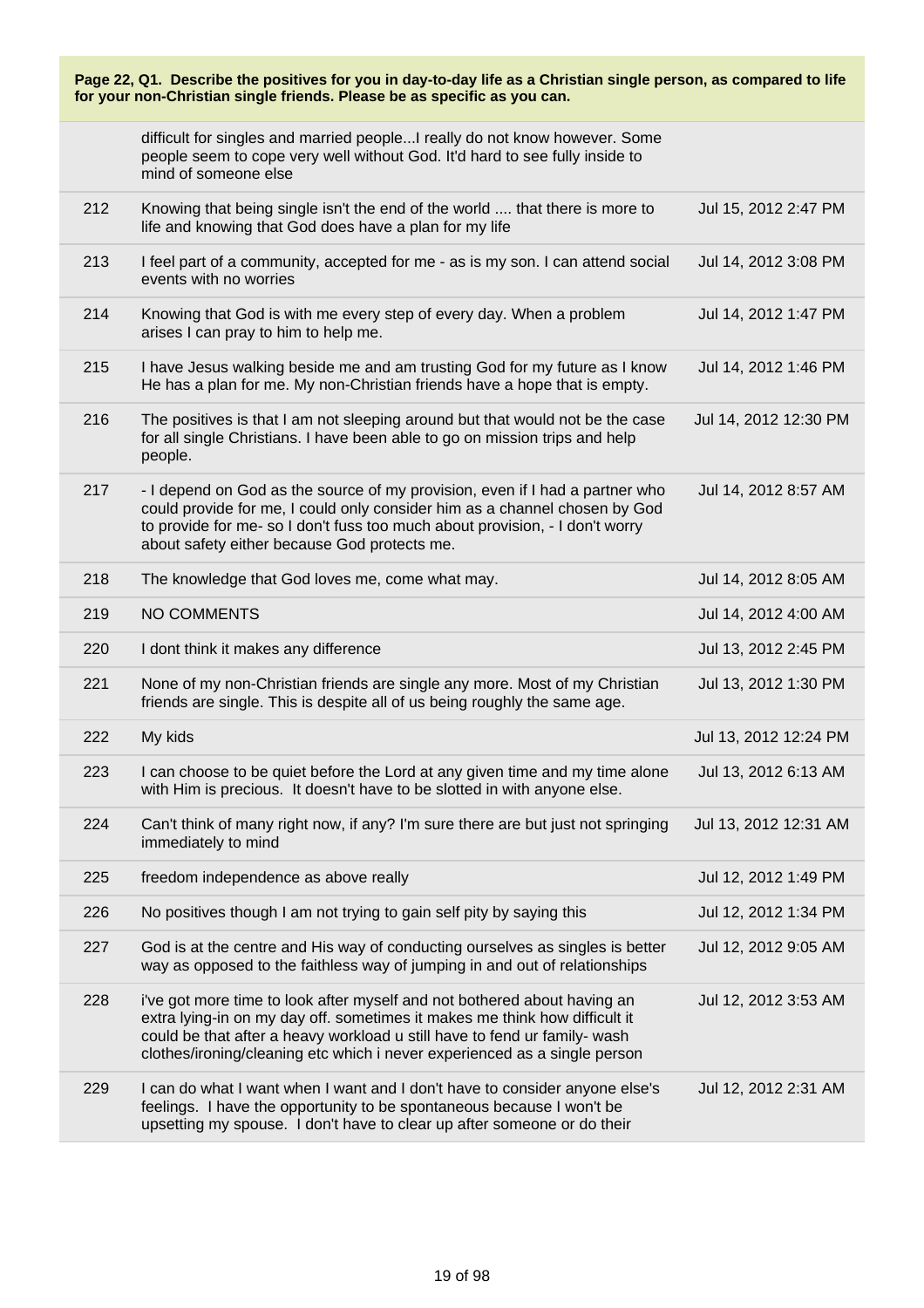| Page 22, Q1. Describe the positives for you in day-to-day life as a Christian single person, as compared to life<br>for your non-Christian single friends. Please be as specific as you can. |                                                                                                                                                                                                                                                                                                                                                                                    |                       |
|----------------------------------------------------------------------------------------------------------------------------------------------------------------------------------------------|------------------------------------------------------------------------------------------------------------------------------------------------------------------------------------------------------------------------------------------------------------------------------------------------------------------------------------------------------------------------------------|-----------------------|
|                                                                                                                                                                                              | washing or ironing. I can eat what I want when I want. I don't have to watch<br>sport on TV all the time!                                                                                                                                                                                                                                                                          |                       |
| 230                                                                                                                                                                                          | I have a living relationship with God and am satisfied whereas in te workd<br>there's always something missing,                                                                                                                                                                                                                                                                    | Jul 11, 2012 3:19 PM  |
| 231                                                                                                                                                                                          | Able to pray to my Heavenly Father about all my problens, seek His help in<br>every situation. Also able to thank Him for help and support, that He has<br>provided. I also realise God has put me in the situation I now find myself,<br>even though I don't like it, and He is able to change my life, and give me<br>grace to live life as a widow, if that is His will for me. | Jul 11, 2012 2:46 PM  |
| 232                                                                                                                                                                                          | I have hope and someone to turn to at all timrs                                                                                                                                                                                                                                                                                                                                    | Jul 11, 2012 2:09 PM  |
| 233                                                                                                                                                                                          | hope taht God will provide the right person. community                                                                                                                                                                                                                                                                                                                             | Jul 11, 2012 11:20 AM |
| 234                                                                                                                                                                                          | The depth of intimacy which has grown in my own devotional life and<br>relationship with Jesus. This is priceless                                                                                                                                                                                                                                                                  | Jul 11, 2012 11:17 AM |
| 235                                                                                                                                                                                          | yes                                                                                                                                                                                                                                                                                                                                                                                | Jul 11, 2012 7:04 AM  |
| 236                                                                                                                                                                                          | Have freedom to work when I need to                                                                                                                                                                                                                                                                                                                                                | Jul 10, 2012 8:31 PM  |
| 237                                                                                                                                                                                          | The Lord has my day I trust in Him always and give everything to Him in<br>prayer. If He was not in my life I would be lost                                                                                                                                                                                                                                                        | Jul 10, 2012 6:09 PM  |
| 238                                                                                                                                                                                          | The advantage for me as a Single christian is I have more time to spend in<br>prayer and it enables me to strenghten my relationship with God.                                                                                                                                                                                                                                     | Jul 10, 2012 1:57 PM  |
| 239                                                                                                                                                                                          | Having God in my life everyday means that I know that He is in everything.<br>That doesnt have anything to do with me being single. I am not sure that the<br>question really has a specific answer. Knowing Jesus compared to not<br>knowing Him is the thing that matters whither you are single or not.                                                                         | Jul 10, 2012 1:30 PM  |
| 240                                                                                                                                                                                          | you can do as you pleasebut sometimes it would be nice to come home to<br>someone with a cuppa ready and tea on the table instead of having to do it<br>all alone                                                                                                                                                                                                                  | Jul 10, 2012 11:38 AM |
| 241                                                                                                                                                                                          | I am struggling with my faith at the moment, especially since my mother died,<br>so find this difficult to answer. However, when my faith was strong, I felt that<br>to know Jesus was the best thing in my life - in anybody's life; so therefore I<br>had something more wonderful than any non-Christian could imagine. I had<br>meaning in my life, and purpose.               | Jul 10, 2012 9:35 AM  |
| 242                                                                                                                                                                                          | the joy of the lord is my strength, i know where to take my needs by<br>faith.christianity in my life in serving my maker                                                                                                                                                                                                                                                          | Jul 10, 2012 9:29 AM  |
| 243                                                                                                                                                                                          | ONLY TWO WORD'S I CAN THINK OF 'PEACE' AND 'CONTENTMENT'.                                                                                                                                                                                                                                                                                                                          | Jul 10, 2012 8:54 AM  |
| 244                                                                                                                                                                                          | I often have more in my life than they do                                                                                                                                                                                                                                                                                                                                          | Jul 10, 2012 4:42 AM  |
| 245                                                                                                                                                                                          | I'm not sure that being a single and a Christian is more positive than being<br>single and not a Christian. The distinction should be between single and<br>non-single, not Christian and non-Christian.                                                                                                                                                                           | Jul 10, 2012 4:01 AM  |
| 246                                                                                                                                                                                          | i have a good social net work at church, and go on lots of social events                                                                                                                                                                                                                                                                                                           | Jul 10, 2012 1:36 AM  |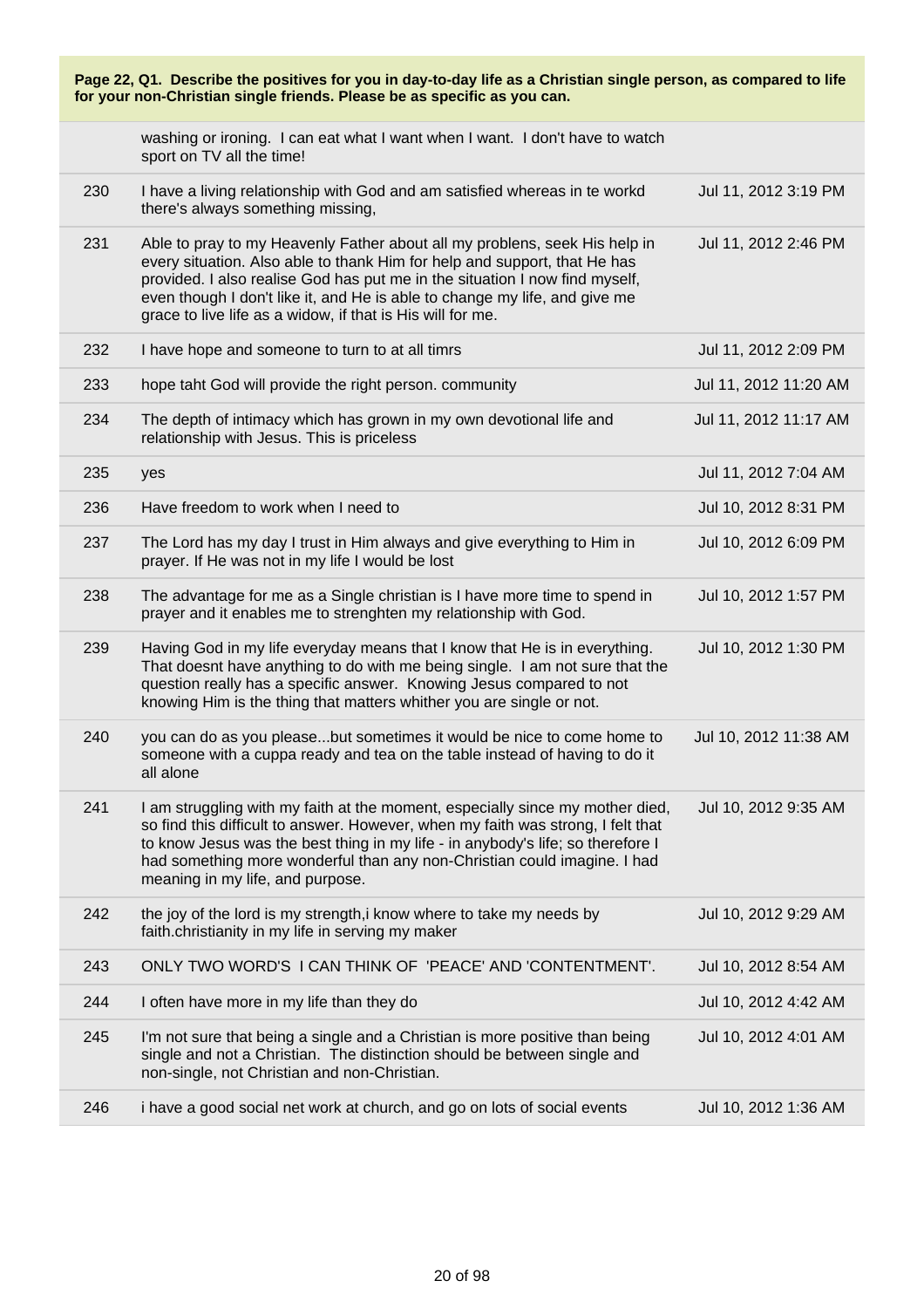| 247 | knowing that I'm not on my own                                                                                                                                                                                                                                                                                                                                                                                                                                                                                                                                                                                                                                                                                                                          | Jul 9, 2012 2:45 PM  |
|-----|---------------------------------------------------------------------------------------------------------------------------------------------------------------------------------------------------------------------------------------------------------------------------------------------------------------------------------------------------------------------------------------------------------------------------------------------------------------------------------------------------------------------------------------------------------------------------------------------------------------------------------------------------------------------------------------------------------------------------------------------------------|----------------------|
| 248 | Christianity gives me spiritual companionship (the Lord and my Christian<br>'family'). Being Christian I can cope with the absence of physical intimacy<br>and the purity brings peace. In a more neutral sense, Christianity tends to<br>bring a lot of activity and responsibility which at least adds purpose though<br>runs the danger of bringing burden and burn-out. Churches use singles to do<br>a lot of the work that marrieds don't have time or willingness for.                                                                                                                                                                                                                                                                           | Jul 9, 2012 2:33 PM  |
| 249 | Having values - and being part of a community which has values - which<br>make make life more meaningful and fulfilling.                                                                                                                                                                                                                                                                                                                                                                                                                                                                                                                                                                                                                                | Jul 9, 2012 10:48 AM |
| 250 | Security in knowing that I'm loved by God & whatever happens my future is<br>secure                                                                                                                                                                                                                                                                                                                                                                                                                                                                                                                                                                                                                                                                     | Jul 9, 2012 8:33 AM  |
| 251 | have a relationship with the Lord Jesus christ                                                                                                                                                                                                                                                                                                                                                                                                                                                                                                                                                                                                                                                                                                          | Jul 9, 2012 6:56 AM  |
| 252 | I have a hope placed in me which lights my path. It provides me with a<br>steadfast wisdom which my non Christian friends can't begin to comprehend<br>e.g. a peace about my ultimate future in the God who is the definition of<br>Truth. I believe that because I believe an absolute God of truth who is<br>unshakeable and not relative, it provides me with a core of confidence which<br>means i don't need to seek solace in material wealth, past events, or trial<br>customs.                                                                                                                                                                                                                                                                  | Jul 9, 2012 3:43 AM  |
| 253 | I belong to several secular social groups, involving single (non-married)<br>people. Virtually everyone in those groups is involved exclusively in the one<br>group - their whole life tends to revolve around it. In one of the groups, about<br>half are 'coupled', in sexual but non-committed relationships. This indicates<br>to me that most secular singles are anxious to be in arelationship. I see the<br>advantages for me are the personal faith I have, which adds a quality to my<br>life that they don't have, plus the ability to do a variety of things with different<br>people, without feeling 'threatened'. Plus I don't have that desperate need to<br>be 'coupled', due to the danger of getting mixed up with the wrong person. | Jul 9, 2012 3:41 AM  |
| 254 | I can attend church functions for preay up liftment fellowship when they are<br>going on two or three evining per week and in the day time too. My none<br>christian singal friends dont have many places to go if they are on there own<br>that would be uplifting or benifit for them. in anyway. Also there are house<br>groups that are fun to be part of it's beloning that makes the difference.in a<br>christians life.to somthing thats worth wile.                                                                                                                                                                                                                                                                                             | Jul 8, 2012 4:02 PM  |
| 255 | I am not sure if there are any major differences. I thin the main one that<br>stands out to me is that it is important to me that I marry someone who<br>shares my faith. To put it bluntly it's one extra box to tick when meeting<br>people                                                                                                                                                                                                                                                                                                                                                                                                                                                                                                           | Jul 8, 2012 12:47 PM |
| 256 | Jesus is always with me. He is my help and my strength. He is the one who<br>gives me peace and contentment. He is my joy giver even through the deep<br>valleys of darkness when I feel no joy, he is still there, my constant friend<br>and companion. I can talk to him about anything. He always listens. He<br>knows what's best for me and he leads me in the best plan for my life. I can<br>trust him completely even when things are bad and sometimes they seem<br>very bad. My life is in his hands, I am completely safe in him.                                                                                                                                                                                                            | Jul 8, 2012 9:47 AM  |
| 257 | My non-christian single friends are younger than myself. Some want to<br>settle down and have children which I can see is hard for them. I did not                                                                                                                                                                                                                                                                                                                                                                                                                                                                                                                                                                                                      | Jul 8, 2012 4:15 AM  |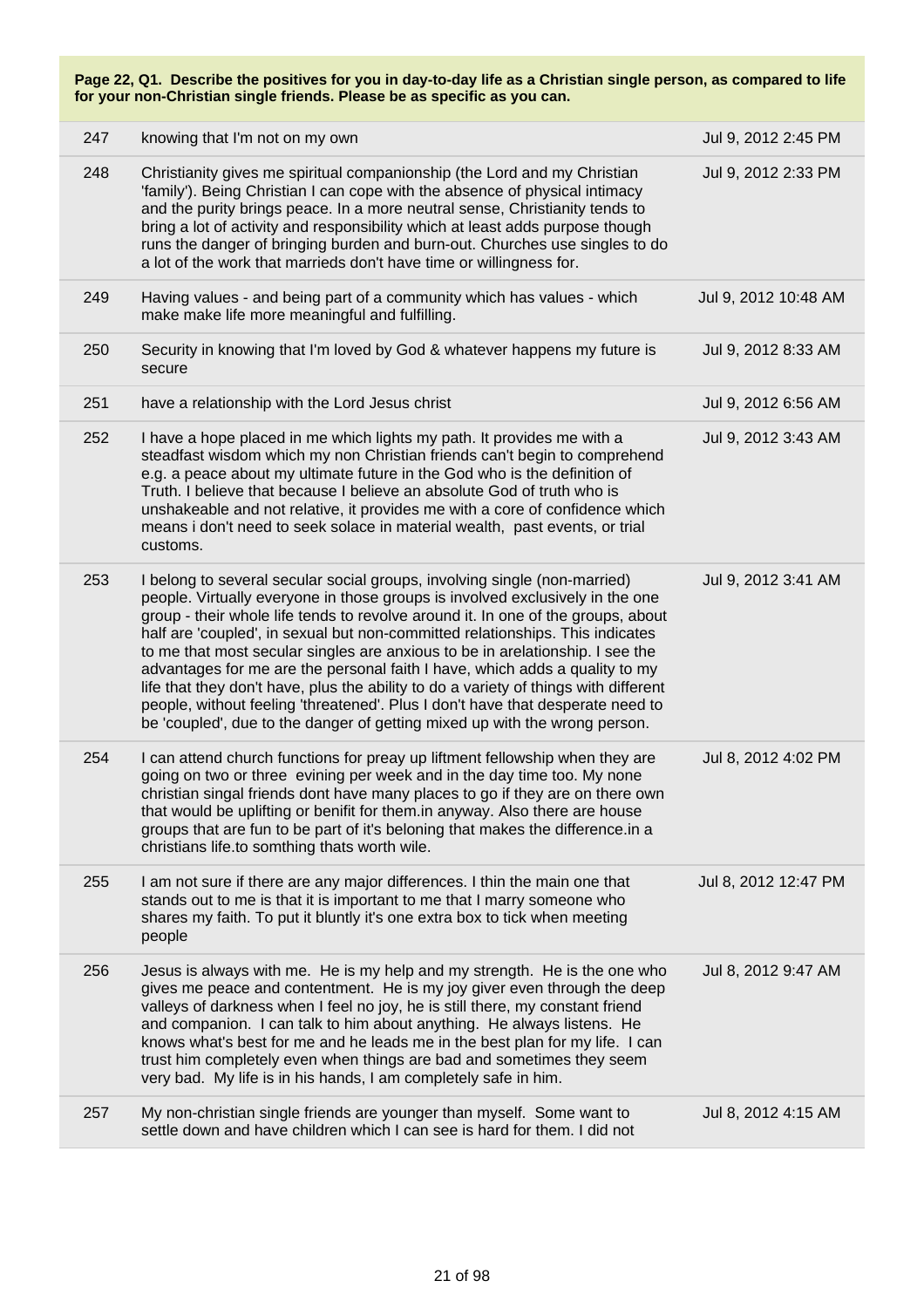|     | have children & have never had any strong feelings to be a mum. I now<br>have 2 nephews & 2 nieces so I am happy to be an Aunty. I think an<br>underlying fact is that through experiencing the pain of divorce and<br>loneliness, I have learnt that my future is in God's hands and that He still has<br>good things in store for me whether that is single or married. In the<br>meantime, I will continue to be involved at my church and do as we are all<br>called to do which is to encourage others. Having good christian family &<br>friends around you makes a big difference. I appreciate it will be difficult if a<br>person has no family but thats where organisations like CSNW can play a<br>helpful role. CSNW is not all about finding a marriage partner but is a very<br>good christian social group. |                      |
|-----|-----------------------------------------------------------------------------------------------------------------------------------------------------------------------------------------------------------------------------------------------------------------------------------------------------------------------------------------------------------------------------------------------------------------------------------------------------------------------------------------------------------------------------------------------------------------------------------------------------------------------------------------------------------------------------------------------------------------------------------------------------------------------------------------------------------------------------|----------------------|
| 258 | going to church really helps having mid week meetings stops me from being<br>at home by myself                                                                                                                                                                                                                                                                                                                                                                                                                                                                                                                                                                                                                                                                                                                              | Jul 7, 2012 12:32 PM |
| 259 | I like that I'm not expected to "go out on the pull" and get smashed every<br>weekend. I feel that whereas they may feel they're missing something in<br>their lives, I have God there for me who is my support and encouragement - I<br>don't need that from a man.                                                                                                                                                                                                                                                                                                                                                                                                                                                                                                                                                        | Jul 7, 2012 10:22 AM |
| 260 | Having my one space at home.                                                                                                                                                                                                                                                                                                                                                                                                                                                                                                                                                                                                                                                                                                                                                                                                | Jul 7, 2012 10:01 AM |
| 261 | I fell a peace of spirit that nothing can buy, only Jesus can give me this.                                                                                                                                                                                                                                                                                                                                                                                                                                                                                                                                                                                                                                                                                                                                                 | Jul 7, 2012 7:28 AM  |
| 262 | Being able to spend my time as I please with out having anyone to answer<br>to.                                                                                                                                                                                                                                                                                                                                                                                                                                                                                                                                                                                                                                                                                                                                             | Jul 7, 2012 6:53 AM  |
| 263 | I have something to look forward each day about my future as it is certain<br>because it belongs to GOD.                                                                                                                                                                                                                                                                                                                                                                                                                                                                                                                                                                                                                                                                                                                    | Jul 7, 2012 6:23 AM  |
| 264 | i feel i dont need to have a man in my life for sensual/sexual reasons<br>prefer to have relationships bsed on friendship/conpanionshipmainly non<br>christian friends tend to look for sexual partners, and feel just platonic<br>relationships are not fullfilling.                                                                                                                                                                                                                                                                                                                                                                                                                                                                                                                                                       | Jul 7, 2012 5:13 AM  |
| 265 | Church community for practical, emotional and spiritual support                                                                                                                                                                                                                                                                                                                                                                                                                                                                                                                                                                                                                                                                                                                                                             | Jul 7, 2012 3:13 AM  |
| 266 | I have god in my life and the peace of mind that brings im loved                                                                                                                                                                                                                                                                                                                                                                                                                                                                                                                                                                                                                                                                                                                                                            | Jul 6, 2012 3:57 PM  |
| 267 | I know there is more to life than just this life - Salvation provides a horizon<br>beyond this life so if I don't get it all it's not the end - although I may feel a bit<br>envious of others at times having a family, Children, house of their own etc. I<br>know that's not it.                                                                                                                                                                                                                                                                                                                                                                                                                                                                                                                                         | Jul 6, 2012 3:33 PM  |
| 268 | I have God to turn to for advice and comfort- he is my rock which non chritian<br>friends do not have                                                                                                                                                                                                                                                                                                                                                                                                                                                                                                                                                                                                                                                                                                                       | Jul 6, 2012 12:47 PM |
| 269 | don't have a single non-Christian friends                                                                                                                                                                                                                                                                                                                                                                                                                                                                                                                                                                                                                                                                                                                                                                                   | Jul 6, 2012 2:41 AM  |
| 270 | there are no positives as I do not have any close christian or none christian<br>friends                                                                                                                                                                                                                                                                                                                                                                                                                                                                                                                                                                                                                                                                                                                                    | Jul 6, 2012 12:43 AM |
| 271 | I am struggling to find any.                                                                                                                                                                                                                                                                                                                                                                                                                                                                                                                                                                                                                                                                                                                                                                                                | Jul 5, 2012 3:44 PM  |
| 272 | I can now choose to go where I like and do what I like, but after a wonderful<br>marriage of over 44 years, the sudden death of my beloved wife has left a<br>very large hole in my life. But faith and many opportunities for service which                                                                                                                                                                                                                                                                                                                                                                                                                                                                                                                                                                                | Jul 5, 2012 3:02 PM  |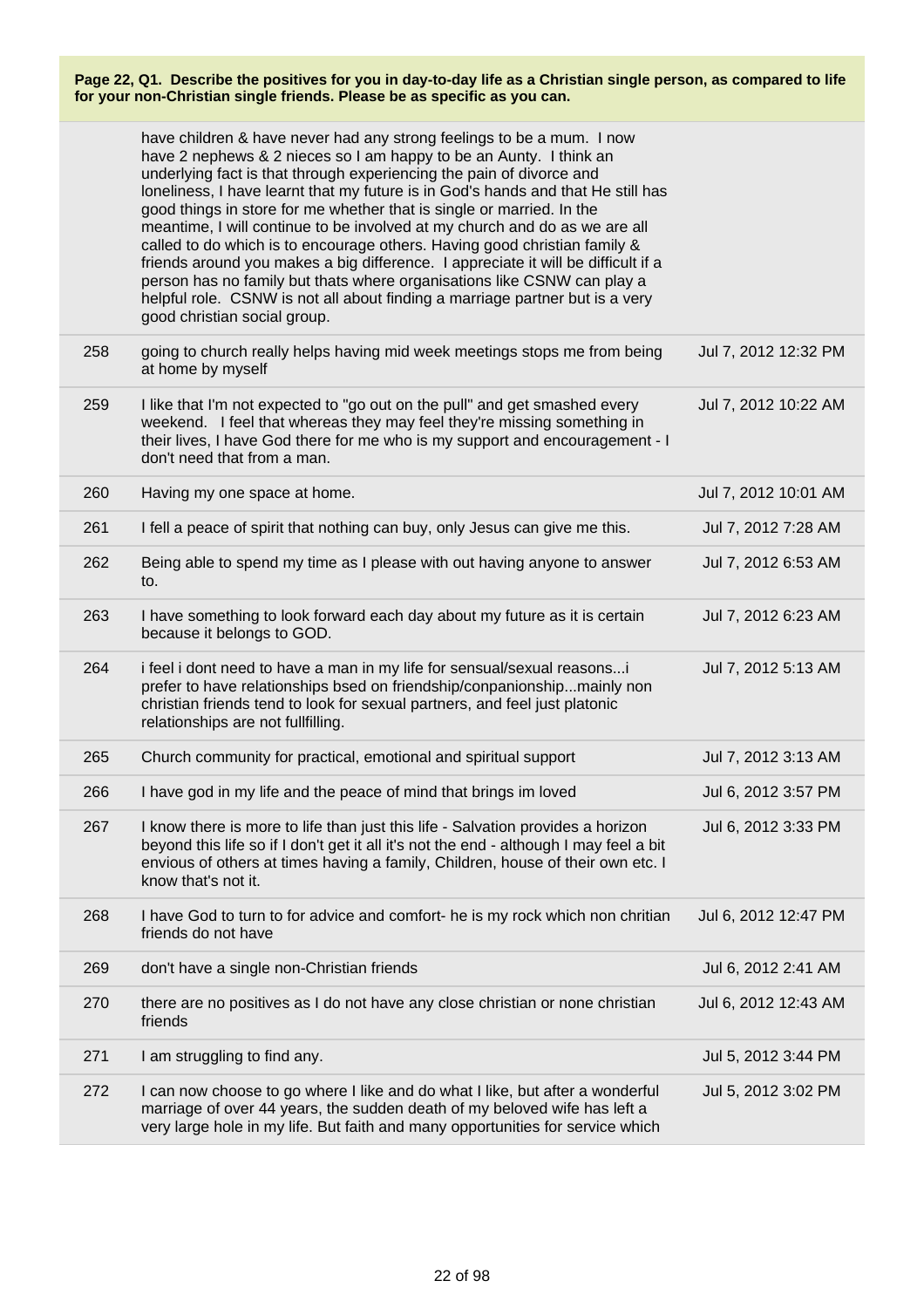|     | for your non-Christian single friends. Please be as specific as you can.                                                                                                                                                                                                                                                                                                            |                      |
|-----|-------------------------------------------------------------------------------------------------------------------------------------------------------------------------------------------------------------------------------------------------------------------------------------------------------------------------------------------------------------------------------------|----------------------|
|     | has only come since she died has been a great and wonderful blessing. it<br>doesn't compensate however for the love and encouragement that marriage<br>had been and no one to go home to or to encourage you, so the grief goes<br>on and the love and trust is sadly missed. Only faith in the Lord compensates<br>and the knowledge He is there for me 'all the days of my life.' |                      |
| 273 | i meet people every day at work many at different ages but i get on with<br>them.                                                                                                                                                                                                                                                                                                   | Jul 5, 2012 2:03 PM  |
| 274 | I have Jesus!!!!                                                                                                                                                                                                                                                                                                                                                                    | Jul 5, 2012 12:02 PM |
| 275 | I got on with my life as best as I canI have sufficient self confidence to<br>tackle the negatives of being single. Which allows me to concentrate on the<br>positives,                                                                                                                                                                                                             | Jul 5, 2012 3:49 AM  |
| 276 | I have a good network of single friends, though they are mostly women. I<br>know I am not alone in the day to day difficulties of modern living because of<br>Jesus in my life. I know that God has a plan and a purpose for my life.                                                                                                                                               | Jul 5, 2012 3:24 AM  |
| 277 | ability to trust God for my future.                                                                                                                                                                                                                                                                                                                                                 | Jul 5, 2012 2:24 AM  |
| 278 | God's guidance and care. His intimate love of me, provision for me and plans<br>for my future. He gives me satisfaction and purpose now, but also hope and<br>motivation for the future.                                                                                                                                                                                            | Jul 4, 2012 3:09 PM  |
| 279 | I work away from home typically two or three nights each week, which I<br>realise would be difficult if I were in a relationship or married.                                                                                                                                                                                                                                        | Jul 4, 2012 2:50 PM  |
| 280 | The church family is important to me. I'm glad I feel part of it, but I still often<br>feel lonely.                                                                                                                                                                                                                                                                                 | Jul 4, 2012 1:55 PM  |
| 281 | Other than knowing I'm accepted by God for who I am I'm not really sure of<br>any other positives                                                                                                                                                                                                                                                                                   | Jul 4, 2012 12:11 PM |
| 282 | The fact that when we go through trouble we know there is a God and He is<br>with us and if He is for us who can be against us? and that hell will not<br>prevail upon our lives                                                                                                                                                                                                    | Jul 4, 2012 12:08 PM |
| 283 | no non-christian single friends                                                                                                                                                                                                                                                                                                                                                     | Jul 4, 2012 7:02 AM  |
| 284 | It is possible to be more focussed on what god has planned for you but if i<br>found the right partner then we could work together for god but at my age<br>there are not many christian single men around.                                                                                                                                                                         | Jul 4, 2012 3:12 AM  |
| 285 | cant see any difference to my single non christian freinds                                                                                                                                                                                                                                                                                                                          | Jul 4, 2012 12:51 AM |
| 286 | Freedom of independence and lack of responsibilities                                                                                                                                                                                                                                                                                                                                | Jul 4, 2012 12:06 AM |
| 287 | I know God does and will always love me. That makes a difference. But that<br>is not particular to being single.                                                                                                                                                                                                                                                                    | Jul 3, 2012 4:27 PM  |
| 288 | I have a christian Community who support me and pray for me and take an<br>interest in me. I have a circle of friends who I socialise with I have a christian<br>hope which means that there is an eternal perspective                                                                                                                                                              | Jul 3, 2012 3:36 PM  |
|     |                                                                                                                                                                                                                                                                                                                                                                                     |                      |

**Page 22, Q1. Describe the positives for you in day-to-day life as a Christian single person, as compared to life**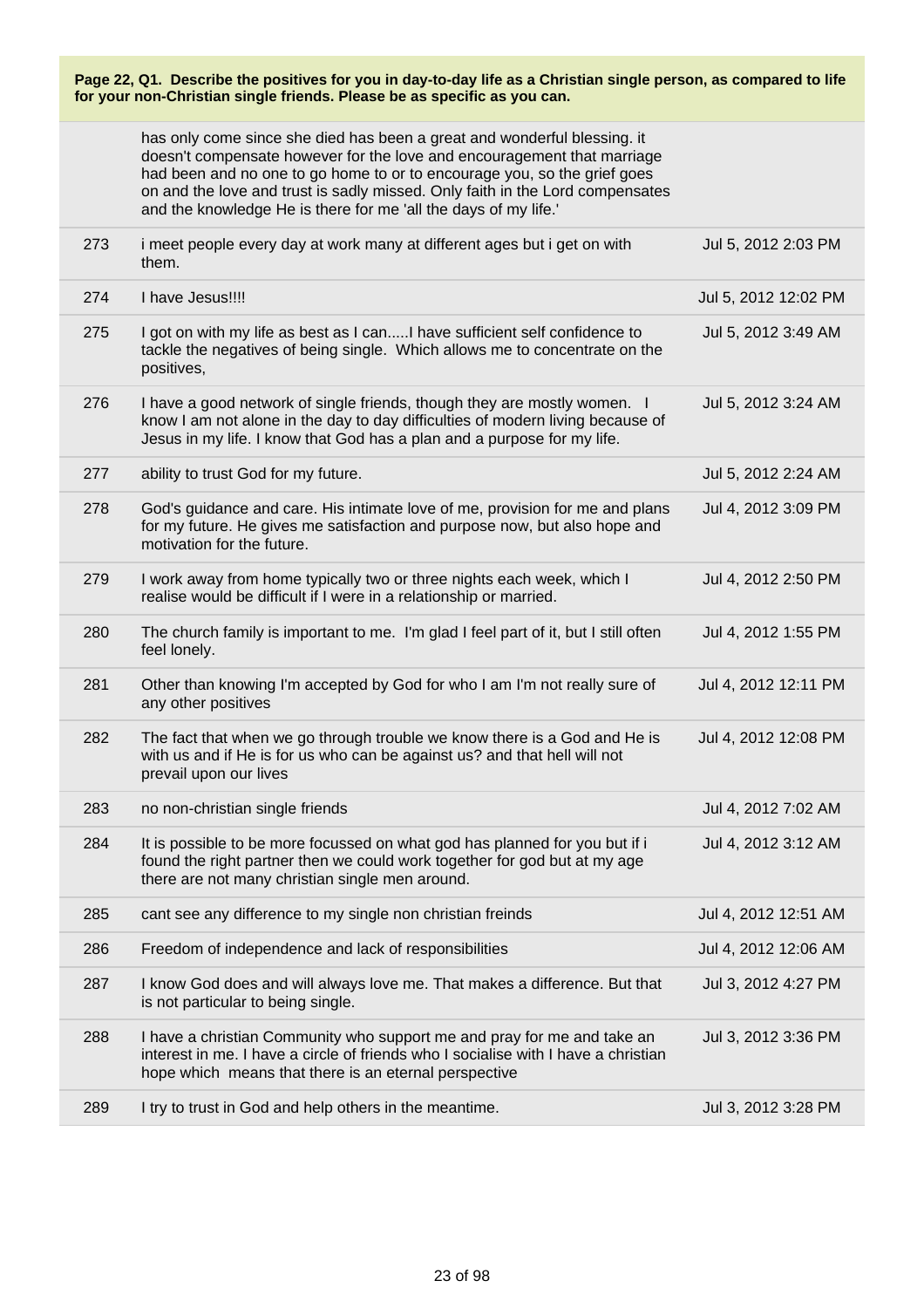| Page 22, Q1. Describe the positives for you in day-to-day life as a Christian single person, as compared to life<br>for your non-Christian single friends. Please be as specific as you can. |                                                                                                                                                                                                                                                                                                                                                                                                                                                                                                                                                                                                                                                                                                                                                                      |                      |
|----------------------------------------------------------------------------------------------------------------------------------------------------------------------------------------------|----------------------------------------------------------------------------------------------------------------------------------------------------------------------------------------------------------------------------------------------------------------------------------------------------------------------------------------------------------------------------------------------------------------------------------------------------------------------------------------------------------------------------------------------------------------------------------------------------------------------------------------------------------------------------------------------------------------------------------------------------------------------|----------------------|
| 290                                                                                                                                                                                          | my relationship with god gives me a joy and contentment that they do not<br>have, and provides me with an inner strength.                                                                                                                                                                                                                                                                                                                                                                                                                                                                                                                                                                                                                                            | Jul 3, 2012 3:12 PM  |
| 291                                                                                                                                                                                          | Don't think I have too many non-christian single friends                                                                                                                                                                                                                                                                                                                                                                                                                                                                                                                                                                                                                                                                                                             | Jul 3, 2012 2:46 PM  |
| 292                                                                                                                                                                                          | More focus. More wisdom, thanks to being well taught.                                                                                                                                                                                                                                                                                                                                                                                                                                                                                                                                                                                                                                                                                                                | Jul 3, 2012 12:48 PM |
| 293                                                                                                                                                                                          | Freedom to use my weekends and free time I wish. Can spend time with god<br>when I choose.                                                                                                                                                                                                                                                                                                                                                                                                                                                                                                                                                                                                                                                                           | Jul 3, 2012 12:04 PM |
| 294                                                                                                                                                                                          | i believe God is in control with my single situation and i have hope that He<br>knows and will work it out for my good. i refrain from making impulsive<br>wrong or unwise choices that create pain short and long term (ie; sleeping<br>around).                                                                                                                                                                                                                                                                                                                                                                                                                                                                                                                    | Jul 3, 2012 10:41 AM |
| 295                                                                                                                                                                                          | I don't have many non-Christian single friends so I can't comment                                                                                                                                                                                                                                                                                                                                                                                                                                                                                                                                                                                                                                                                                                    | Jul 3, 2012 10:32 AM |
| 296                                                                                                                                                                                          | The church is another family and I have many friends there. The activities<br>there are for everyone. There is also an opportunity to contribute positively.                                                                                                                                                                                                                                                                                                                                                                                                                                                                                                                                                                                                         | Jul 3, 2012 10:17 AM |
| 297                                                                                                                                                                                          | I think non-christian people are less judgmental and morally have more<br>freedom to engage in casual relationships that suits their individual life style.<br>i.e living together, going on holiday together when it suits without the<br>commitment of marriage. Which of course I don't think is God's way.                                                                                                                                                                                                                                                                                                                                                                                                                                                       | Jul 3, 2012 9:15 AM  |
| 298                                                                                                                                                                                          | not easy in short time available                                                                                                                                                                                                                                                                                                                                                                                                                                                                                                                                                                                                                                                                                                                                     | Jul 3, 2012 8:41 AM  |
| 299                                                                                                                                                                                          | On days when I am feeling particularly low or challenging, I pray to our lord<br>for strength, guidance and help. He always answers my prayers be it with a<br>ray of sunshine, or a simple word.                                                                                                                                                                                                                                                                                                                                                                                                                                                                                                                                                                    | Jul 3, 2012 8:34 AM  |
| 300                                                                                                                                                                                          | Wake up, make tea, read the word for today, look up relevant bible<br>passages, mark them or note them in my little red book, depending on their<br>impact and how I feel that day shower, breakfast, get ready for work,<br>make sandwich for lunch, meet daughter for car share to work/work<br>together answer calls, talk to peope, hopefully help them sometimes, (I<br>work in social housing!!!), go for a walk, shop at lunchtime, more calls, talk to<br>other Christian colleagues about Jesus stuff between calls and talk to other<br>colleagues also lift home with daughter, have a cuppa, cook dinner, watch<br>tv, call son/friends/meet friends, attend meetings (school governor), bible<br>study class, life group, fall asleep on sofa go to bed | Jul 3, 2012 8:27 AM  |
| 301                                                                                                                                                                                          | It is hard for me to describe any.                                                                                                                                                                                                                                                                                                                                                                                                                                                                                                                                                                                                                                                                                                                                   | Jul 3, 2012 7:33 AM  |
| 302                                                                                                                                                                                          | I can only say that the support etc I have had from my church in nearly<br>twenty years, both married and widowed, has been extremely helpful and I<br>would not have managed without it. I can also say that all single members of<br>the congregation would be treated in the same way. In my observations,<br>single men and women are treated as valued members and would receive<br>help if it was neededl am sure.                                                                                                                                                                                                                                                                                                                                             | Jul 3, 2012 6:07 AM  |
| 303                                                                                                                                                                                          | I have friends whom I can discuss things, decisions if I wish or need to. I can<br>please myself about what I do socially or if I want to do something on my<br>own. It would be easier to have a companion there to do things together and<br>plan together - but the freedom to do as I want is also good, without having<br>to take account of another person                                                                                                                                                                                                                                                                                                                                                                                                     | Jul 3, 2012 4:25 AM  |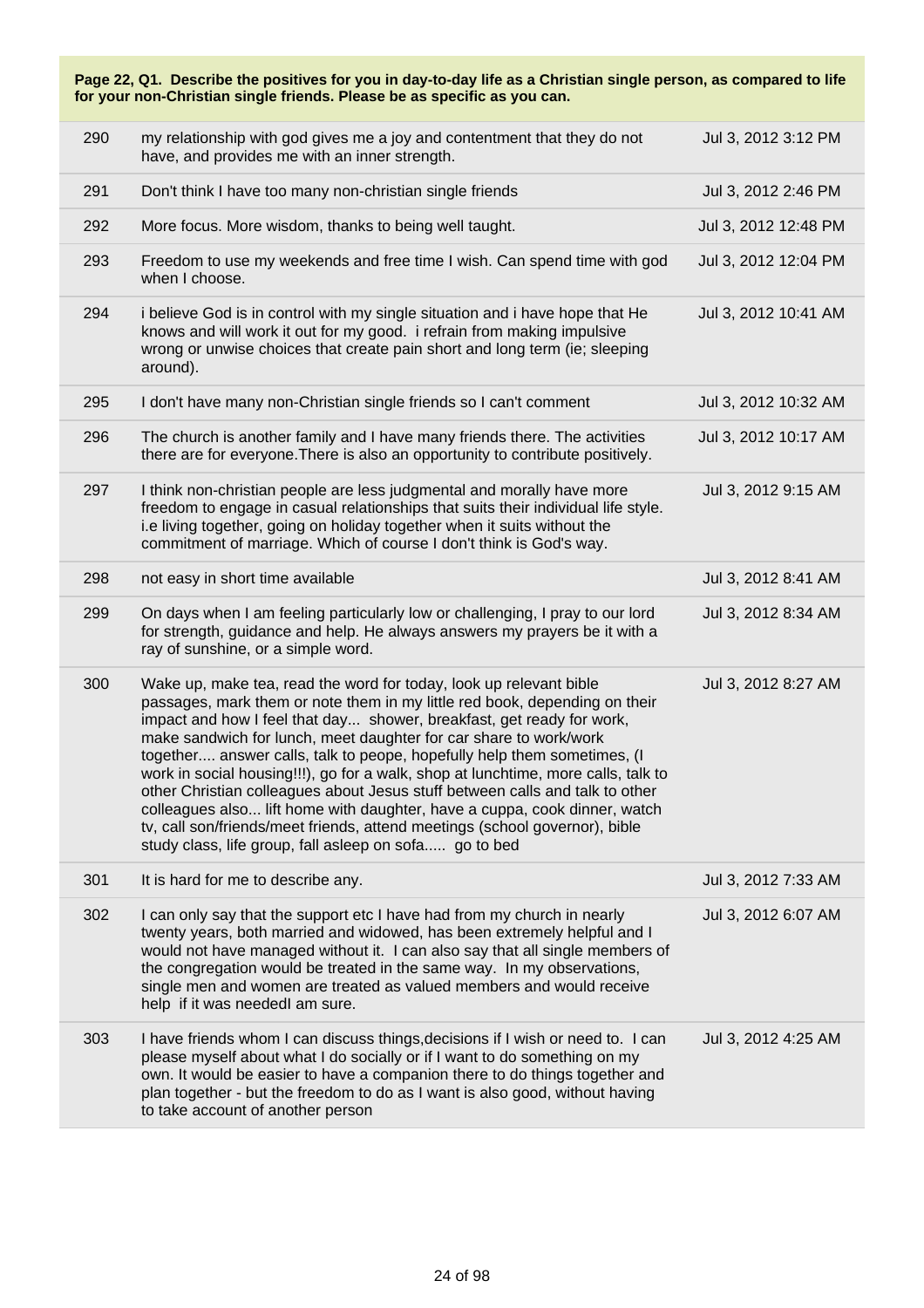| Page 22, Q1. Describe the positives for you in day-to-day life as a Christian single person, as compared to life<br>for your non-Christian single friends. Please be as specific as you can. |                                                                                                                                                                                                                                                                                                                                                                                                                                                                                                                                                                                                                                                                  |                      |  |
|----------------------------------------------------------------------------------------------------------------------------------------------------------------------------------------------|------------------------------------------------------------------------------------------------------------------------------------------------------------------------------------------------------------------------------------------------------------------------------------------------------------------------------------------------------------------------------------------------------------------------------------------------------------------------------------------------------------------------------------------------------------------------------------------------------------------------------------------------------------------|----------------------|--|
| 304                                                                                                                                                                                          | The bigest positive is having a saviour who knows my every weakness.                                                                                                                                                                                                                                                                                                                                                                                                                                                                                                                                                                                             | Jul 3, 2012 3:48 AM  |  |
| 305                                                                                                                                                                                          | i am a positive happy go lucky type of person who makes the best of life. i<br>am constantly busy. God is important in my life some of my friends think i<br>need a man at any cost i strongly disagree. i would like a gental christian<br>man who wishes to share my life not run it.                                                                                                                                                                                                                                                                                                                                                                          | Jul 3, 2012 3:37 AM  |  |
| 306                                                                                                                                                                                          | I need not feel guilty about eating pickled onions for supper.                                                                                                                                                                                                                                                                                                                                                                                                                                                                                                                                                                                                   | Jul 3, 2012 3:09 AM  |  |
| 307                                                                                                                                                                                          | Constant reminder that despite whatever I think and feel there is a greater<br>power to support me and to remind me of duty and other perspectives in life.                                                                                                                                                                                                                                                                                                                                                                                                                                                                                                      | Jul 3, 2012 3:08 AM  |  |
| 308                                                                                                                                                                                          | I have my faith which strenthens and encourages me. I have a good church<br>family and friends; as well as a family who care and I spend a lot of time<br>with.                                                                                                                                                                                                                                                                                                                                                                                                                                                                                                  | Jul 3, 2012 2:29 AM  |  |
| 309                                                                                                                                                                                          | Being single allows me the freedom to make changes to my life that I<br>couldn't necessarily do with a wife and children. Although, I am bound to say<br>that Christian couples I know have gone on missionary work and settled<br>elsewhere with only faith that God will provide.                                                                                                                                                                                                                                                                                                                                                                              | Jul 3, 2012 1:46 AM  |  |
| 310                                                                                                                                                                                          | I know I can trust in God to be a husband to me and I know that He helps me<br>with things that I find hard and provides for my needs. I have hope when<br>they don't.                                                                                                                                                                                                                                                                                                                                                                                                                                                                                           | Jul 3, 2012 1:20 AM  |  |
| 311                                                                                                                                                                                          | I always have God, Jesus and the Holy Spirit to lean upon -in prayer &<br>communion. Faith - confidence that everything will be alright.                                                                                                                                                                                                                                                                                                                                                                                                                                                                                                                         | Jul 2, 2012 11:42 PM |  |
| 312                                                                                                                                                                                          | Knowing that Jesus does have my future in His hands and that committing<br>the fears, hopes and desires to Him is the most important thing. Also<br>knowing that He loves me and knows everything I feel. Also he has a perfect<br>will for my life and that this will bring my total fulfillment irrespective of if I am<br>in a relationship or not - non Christians dont have that. However I think<br>socially single non Christians tend to have more opportunities - the Church<br>as an organisation doesnt tend to think in terms of the importance of a social<br>life for singles or the loneliness of many people in the church young and<br>elderly. | Jul 2, 2012 11:34 PM |  |
| 313                                                                                                                                                                                          | * I'm single but not alone, I have Christ in & around me as opposed to a<br>single non-Christian * I have hope & faith, I know this is part of God's plan so<br>ultimately in some shape or form for my good * Takes away the desperation<br>& peer pressure to be like everyone else & have a partner irrespective<br>because I know - all in God's time                                                                                                                                                                                                                                                                                                        | Jul 2, 2012 6:11 PM  |  |
| 314                                                                                                                                                                                          | None that I can think of! I used to trust that God would see me through, but<br>that trust is waver thin these days.                                                                                                                                                                                                                                                                                                                                                                                                                                                                                                                                             | Jul 2, 2012 5:59 PM  |  |
| 315                                                                                                                                                                                          | I have a good grounding of moral values and sense of right and wrong. I am<br>able to listen to my conscience and try to follow the will of God. I can pray<br>and ask for guidance, and pray for healing and comfort. I think that some<br>non-Christians may not know how to make good moral decisions, and they<br>may make mistakes and this will cause them to be unhappy and to suffer in<br>all sorts of ways. They will not benefit from a personal relationship with Our<br>Lord who they can turn to in times of need.                                                                                                                                 | Jul 2, 2012 3:56 PM  |  |
| 316                                                                                                                                                                                          | As a Christian single person, I feel secure and grounded. Even though I've<br>been through depression and bereavement at different periods in the last few                                                                                                                                                                                                                                                                                                                                                                                                                                                                                                       | Jul 2, 2012 3:17 PM  |  |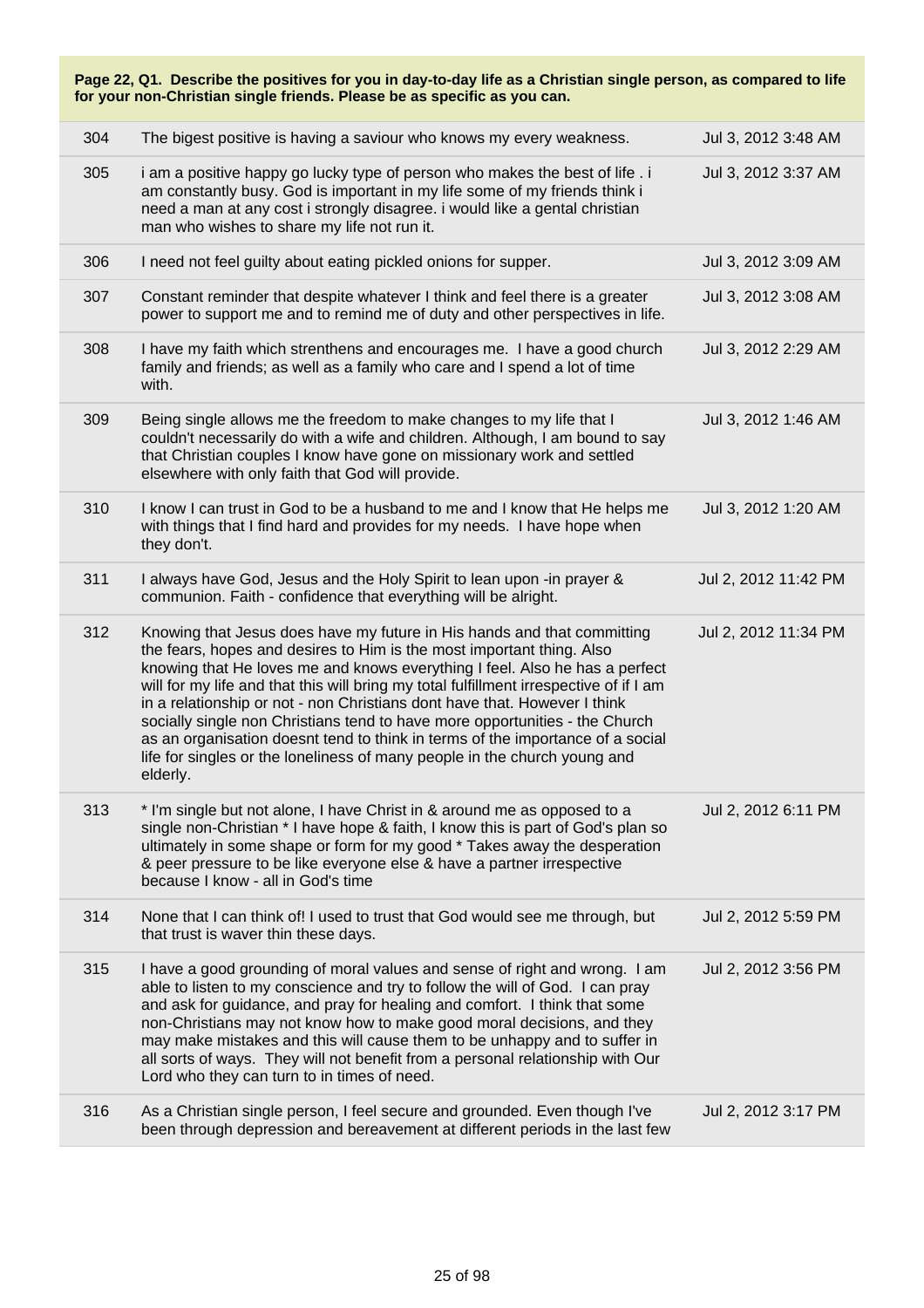| Page 22, Q1. Describe the positives for you in day-to-day life as a Christian single person, as compared to life<br>for your non-Christian single friends. Please be as specific as you can. |                                                                                                                                                                                                                                                                                                                                                                                                                                                                                                                           |                      |
|----------------------------------------------------------------------------------------------------------------------------------------------------------------------------------------------|---------------------------------------------------------------------------------------------------------------------------------------------------------------------------------------------------------------------------------------------------------------------------------------------------------------------------------------------------------------------------------------------------------------------------------------------------------------------------------------------------------------------------|----------------------|
|                                                                                                                                                                                              | years, I know I'm loved by God and and He has a definite purpose for my life<br>whether I remain single or not. I've found that when I've been real with non-<br>Christian friends, they respect my beliefs. I believe non-Christians see in me<br>an inner strength which comes from my life in Him.                                                                                                                                                                                                                     |                      |
| 317                                                                                                                                                                                          | God is my encourager. I now believe that there is a positive way to learn<br>from every situation, and God has taught me so much patience and faith. I<br>cannot imagine how I would have managed as a non-christian.                                                                                                                                                                                                                                                                                                     | Jul 2, 2012 3:09 PM  |
| 318                                                                                                                                                                                          | I am at peace as a person and thankful to God that He has kept me from<br>some of the traumas of those who have experienced in their marriages. I<br>can be focussed on what the Lord is saying to me and how He is leading me<br>and enjoy the relationship without necessarily having to justify or explain to<br>another - this can have advantages and disadvantages! I can live to some<br>extent spontaneously, without having to ask another's permission or gain<br>another's agreement                           | Jul 2, 2012 3:07 PM  |
| 319                                                                                                                                                                                          | I am confident in who I am and will not compromise myself anymore, truth be<br>told I have suffered more in relationships (marriage) as a christian than when<br>I was a non-christian. As a non-christian my standards of expectation in a<br>spouse were higher than what I allowed to happen because I was a christian.<br>I would not ever tolerate domestic abuse if I was not a christian, however as<br>a christian I did for many years.                                                                          | Jul 2, 2012 2:26 PM  |
| 320                                                                                                                                                                                          | I have to hold onto the fact that God can see the bigger picture and that<br>gives me some comfort but at the time of completing this questionnaire I am<br>struggling to hold onto that reality. It does however, stop me from reaching<br>some of the depths of despiar that I see my non chiristian sinfle friends<br>reaching.                                                                                                                                                                                        | Jul 2, 2012 2:12 PM  |
| 321                                                                                                                                                                                          | Good - Not having to take account of my wife's desires Can go/do what I<br>like                                                                                                                                                                                                                                                                                                                                                                                                                                           | Jul 2, 2012 2:11 PM  |
| 322                                                                                                                                                                                          | My faith has sustained me through divorce and raising my children as a loan<br>parent. I have a stronger more real faith and a hope for the future that God<br>will continue to guide me. His faithfulness has been tested and he has<br>proved himself true. I have prayed for a soulmate but believe that God knows<br>my needs and his timing is always the best. A single old age is not appealing<br>but I trust the God has good future planned for me and he will provide what I<br>need to live a fulfilled life. | Jul 2, 2012 1:52 PM  |
| 323                                                                                                                                                                                          | Go mostly by prayer and my conscience                                                                                                                                                                                                                                                                                                                                                                                                                                                                                     | Jul 2, 2012 1:49 PM  |
| 324                                                                                                                                                                                          | At the moment, I don't feel positive at all                                                                                                                                                                                                                                                                                                                                                                                                                                                                               | Jul 2, 2012 1:30 PM  |
| 325                                                                                                                                                                                          | my faith in god and a peace they dont have                                                                                                                                                                                                                                                                                                                                                                                                                                                                                | Jul 2, 2012 1:20 PM  |
| 326                                                                                                                                                                                          | i have no non Christian single friends, those i had i stayed away from as they<br>were male and have the wrong impression if we were both single                                                                                                                                                                                                                                                                                                                                                                          | Jul 2, 2012 1:13 PM  |
| 327                                                                                                                                                                                          | I don't have any drama to deal with, I have God to guide me if embark on any<br>potential relationships, I don't have to worry about getting pregnant or getting<br>an STI.                                                                                                                                                                                                                                                                                                                                               | Jul 2, 2012 12:54 PM |
| 328                                                                                                                                                                                          | I'm never alone God is always there and keeps me focused, and answers<br>when I call for help                                                                                                                                                                                                                                                                                                                                                                                                                             | Jul 2, 2012 12:52 PM |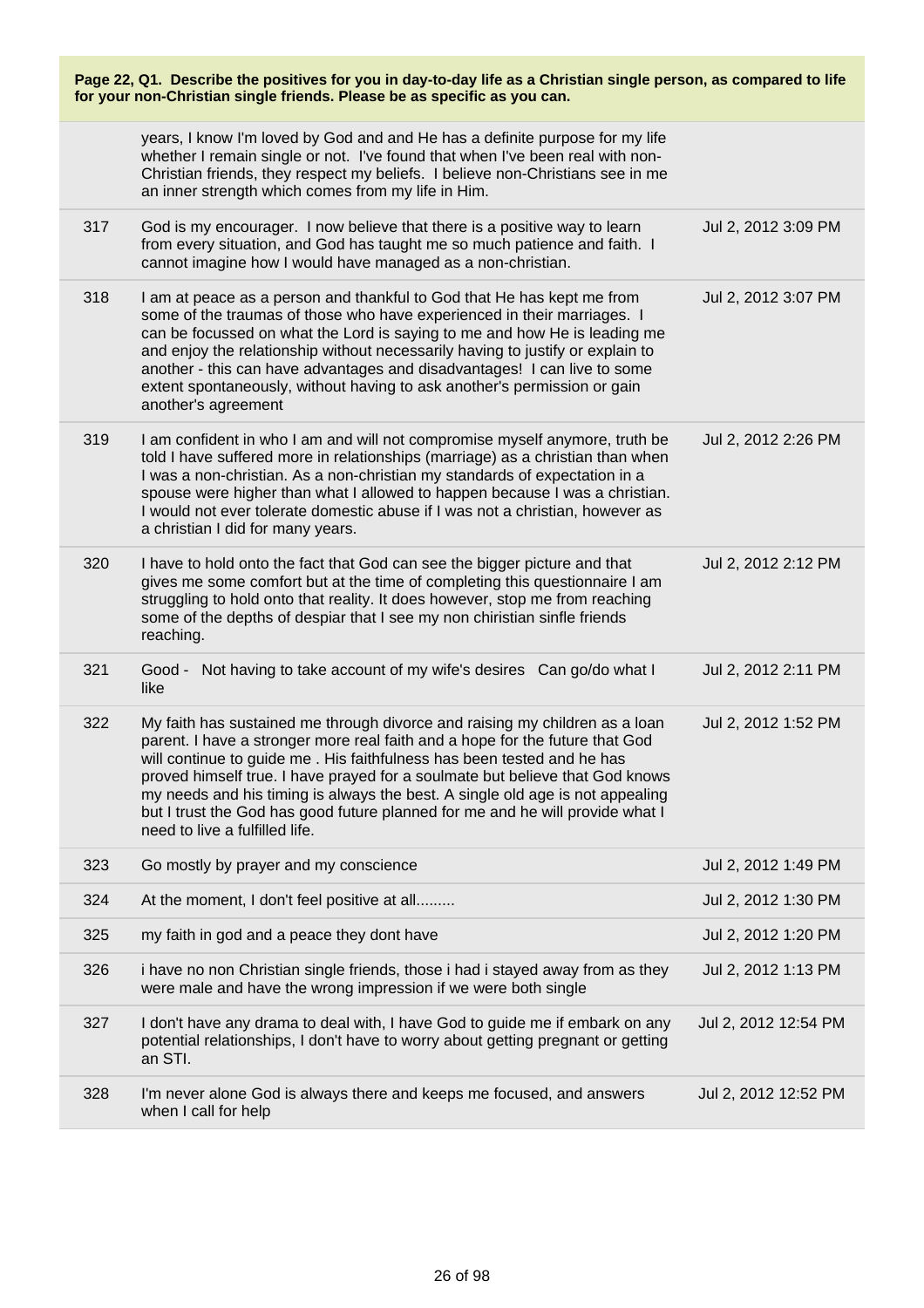| Page 22, Q1. Describe the positives for you in day-to-day life as a Christian single person, as compared to life<br>for your non-Christian single friends. Please be as specific as you can. |                                                                                                                                                                                                                                                                                                                                                                                                                                                             |                      |  |  |
|----------------------------------------------------------------------------------------------------------------------------------------------------------------------------------------------|-------------------------------------------------------------------------------------------------------------------------------------------------------------------------------------------------------------------------------------------------------------------------------------------------------------------------------------------------------------------------------------------------------------------------------------------------------------|----------------------|--|--|
| 329                                                                                                                                                                                          | I know that God has the right person for me, and that He gives me peace<br>and strength to deal with the waiting in the meantime. Although media/peer<br>pressure can be heard, I would rather wait rather than buying into the line<br>that you don't know someone before you have sex with them.                                                                                                                                                          | Jul 2, 2012 12:51 PM |  |  |
| 330                                                                                                                                                                                          | not sure - the main difference being a Christian single for me is that my<br>identity is in Christ and not needing to be affirmed by male attention. Also the<br>church provides (although not ideal still more of) a family and some depth of<br>relationship that my non-Christian friends find much harder to find.                                                                                                                                      | Jul 2, 2012 12:50 PM |  |  |
| 331                                                                                                                                                                                          | I do enjoy having the space to spend time with God, and also the choice<br>about what music I listen to or what I watch on TV. I have lots of supportive<br>Christian friends. I think also that my self esteem is better because I am a<br>Christian. Also my life is just not empty - it's very full - and having a partner is<br>never going to be the main focus of my life. It would be nice, but it isn't<br>essential - my relationship with God is! | Jul 2, 2012 12:42 PM |  |  |
| 332                                                                                                                                                                                          | freedon of choice, freedom to choose where to spend my time freedom from<br>being the person i am expected to be                                                                                                                                                                                                                                                                                                                                            | Jul 2, 2012 12:35 PM |  |  |
| 333                                                                                                                                                                                          | I know God loves me always even if I never managed to find a man who<br>would!                                                                                                                                                                                                                                                                                                                                                                              | Jul 2, 2012 12:30 PM |  |  |
| 334                                                                                                                                                                                          | Can choose to do what and when I want.                                                                                                                                                                                                                                                                                                                                                                                                                      | Jul 2, 2012 12:13 PM |  |  |
| 335                                                                                                                                                                                          | I know the Lord is in control and I'm not totally alone!                                                                                                                                                                                                                                                                                                                                                                                                    | Jul 2, 2012 12:10 PM |  |  |
| 336                                                                                                                                                                                          | I have the support of chuch community - for companionship. I go on christian<br>holidays and retreats etc. It is easier for me than for some non-christian<br>friends to find suitable holidays.                                                                                                                                                                                                                                                            | Jul 2, 2012 12:01 PM |  |  |
| 337                                                                                                                                                                                          | The fellowship of a church family. Other like-minded single people around.<br>Feeling loved by God.                                                                                                                                                                                                                                                                                                                                                         | Jul 2, 2012 11:54 AM |  |  |
| 338                                                                                                                                                                                          | I can't think of very many! My non-Christian single colleagues/friends tend to<br>have better social lives than I do as a Christian single. I think the main<br>positive is knowing God is there to depend upon and to draw strength from<br>when I meet challenges.                                                                                                                                                                                        | Jul 2, 2012 11:52 AM |  |  |
| 339                                                                                                                                                                                          | POSTIVES AS A CHRISTIAN - MORE TIME SPENT WITH GOD PRAYING,<br>AND GOING TO CHURCH. VISUIT DIFFERENT CURCHES, PLACES OF<br>WORSHIP. NON - CHRISTIAN SINGLE FRIENDS NEGATIVE POINTS<br>MORE TIME SPENT SHOPPING SPENDING MONEY LACK OF TIME<br>WITH GOD, AND OTHER CHRISTIANS                                                                                                                                                                                | Jul 2, 2012 11:51 AM |  |  |
| 340                                                                                                                                                                                          | Knowing that God loves me an is there for me gives me that little additional<br>strength to go the extra mile when in difficulties                                                                                                                                                                                                                                                                                                                          | Jul 2, 2012 11:40 AM |  |  |
| 341                                                                                                                                                                                          | makes no difference                                                                                                                                                                                                                                                                                                                                                                                                                                         | Jul 2, 2012 11:39 AM |  |  |
| 342                                                                                                                                                                                          | I enjoy the peace that being on my own brings. I was in a very controlling<br>marriage.so would only consider a partner with whom I could share my faith,                                                                                                                                                                                                                                                                                                   | Jul 2, 2012 11:35 AM |  |  |
| 343                                                                                                                                                                                          | Being able to have my own timetable, being able to read in bed in the middle<br>of the night if can't sleep, not being accountable to anyone else for my<br>decisions, no arguing over the remote control, being able to eat when I want,<br>not having to clear up after anyone else, not being undermined or criticised.                                                                                                                                  | Jul 2, 2012 11:21 AM |  |  |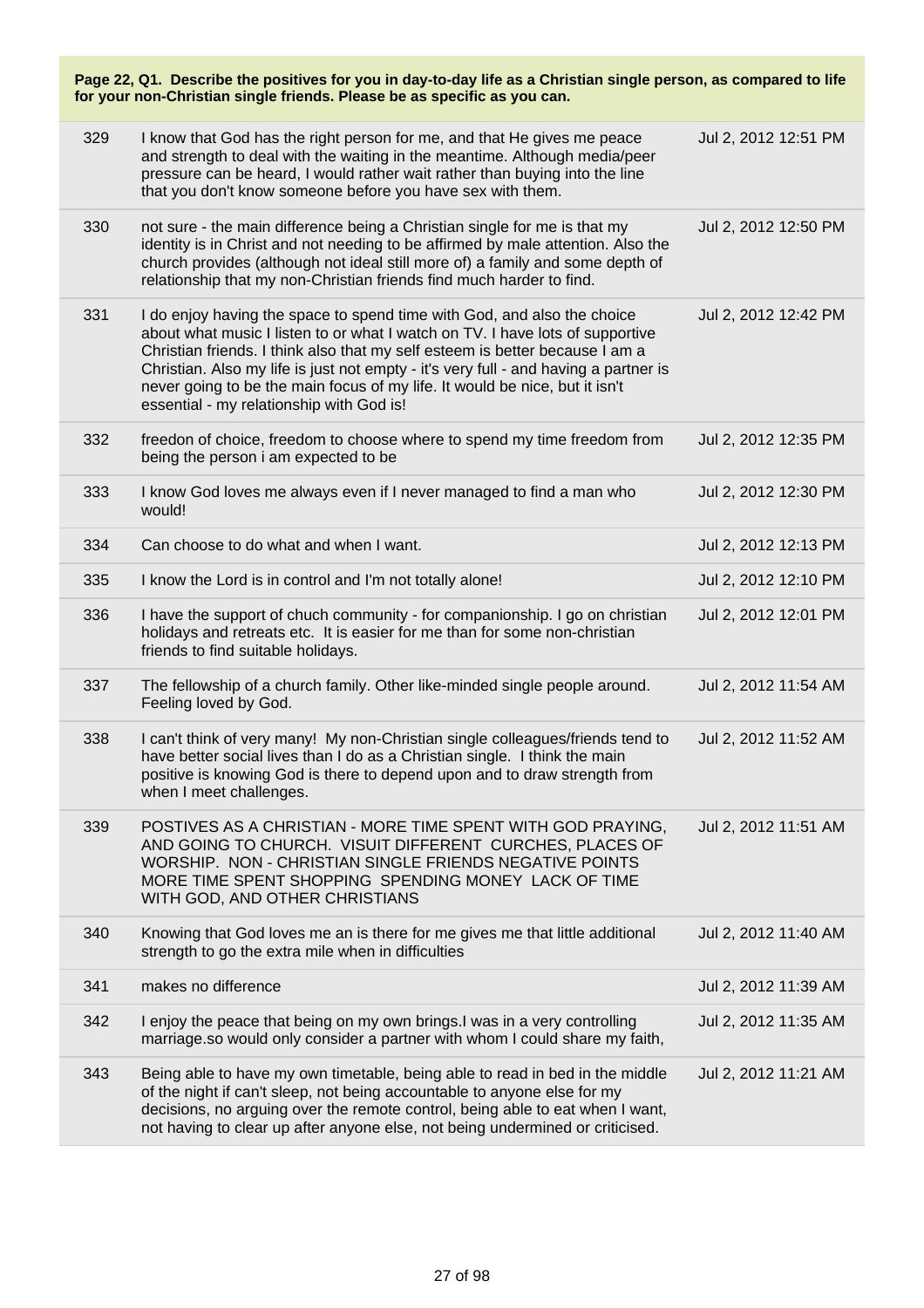| 344 | They do not have purpose in their lives, so don't see beyond the "here and<br>now", so what ever feels good for now, do it. In order to be accepted after a<br>period of mental illness, I found more worldly colleagues reached out to<br>include me in their social plans, rather than ANY people from church. Hence<br>I became a bit more worldly to fit in, and was hurt by the church. I am now<br>coming back from that and trying to rectify my spiritual life. It is such a<br>shame to feel more accepted, welcomed and wanted and supported by non-<br>Christians than Christians, especially at a low point in your life! :- ( | Jul 2, 2012 11:14 AM |
|-----|--------------------------------------------------------------------------------------------------------------------------------------------------------------------------------------------------------------------------------------------------------------------------------------------------------------------------------------------------------------------------------------------------------------------------------------------------------------------------------------------------------------------------------------------------------------------------------------------------------------------------------------------|----------------------|
| 345 | I have God so I'm not alone. They do have alot of other things easier<br>hough- like its not likelt to be a permanent state.                                                                                                                                                                                                                                                                                                                                                                                                                                                                                                               | Jul 2, 2012 11:13 AM |
| 346 | Being able to make coices and follow them through                                                                                                                                                                                                                                                                                                                                                                                                                                                                                                                                                                                          | Jul 2, 2012 10:55 AM |
| 347 | I have support from church family and I know I can depend on a certain<br>handful of Christian friends who help to provide lifts for my children<br>sometimes, or a quiet home to study for example. This is often reciprocal as<br>I can offer a baby sitting service or sewing in exchange.                                                                                                                                                                                                                                                                                                                                              | Jul 2, 2012 10:55 AM |
| 348 | I can find friends at church no matter what and I know that in the end God<br>saves me                                                                                                                                                                                                                                                                                                                                                                                                                                                                                                                                                     | Jul 2, 2012 10:46 AM |
| 349 | The main positive is that I have God's family around me, supporting and<br>caring. There is always something to help with filling up my time. Plenty of<br>interaction with other people.                                                                                                                                                                                                                                                                                                                                                                                                                                                  | Jul 2, 2012 10:38 AM |
| 350 | I have a living relationship with God and I no longer live to satisfy my own<br>needs but am thrilled to be united with God and experience God's leading<br>every day so I don't look for relationship to make me happy, am happy<br>because of the Salvation that rests on knowing God through Jesus Christ.<br>Non Christians will look to many different ways to compensate the lack<br>intimacy with thier living God by placing their trust with people who ultimately<br>will hurt them.                                                                                                                                             | Jul 1, 2012 1:42 PM  |
| 351 | As a Christian, I know that God understands me completely, and has my<br>best interests at heart. I am convinced that he loves me, and can help me in<br>whatever circumstances I find myself. God is omnipotent, and does not make<br>mistakes! I can pray about specific areas of difficulty, and He meets me at<br>my point of need. Single Christians, as other christians, find fulfillment in their<br>relationship with Christ. I find when I walk closely with Christ, then I don't<br>worry about my marital status - it's not an issue. However, it can become<br>more of an issue if I wander from my close walk with God.      | Jul 1, 2012 9:27 AM  |
| 352 | I have the freedom and time to do as I wish when I want and don't have to<br>factor anyone else into the decisions that I make.                                                                                                                                                                                                                                                                                                                                                                                                                                                                                                            | Jul 1, 2012 5:54 AM  |
| 353 | I have the Lord                                                                                                                                                                                                                                                                                                                                                                                                                                                                                                                                                                                                                            | Jul 1, 2012 5:12 AM  |
| 354 | The things I can say is that I do have the love of God which few of my non-<br>Christian friends understand plus I have fellowship with my Christian<br>brothers and sisters. I also appreciate my life, other people and the world<br>around me in a way that only another Christian could understand                                                                                                                                                                                                                                                                                                                                     | Jun 30, 2012 2:48 PM |
| 355 | God focused, purposeful,                                                                                                                                                                                                                                                                                                                                                                                                                                                                                                                                                                                                                   | Jun 30, 2012 5:28 AM |
| 356 | i can do everything in my own time and wishes                                                                                                                                                                                                                                                                                                                                                                                                                                                                                                                                                                                              | Jun 29, 2012 4:40 PM |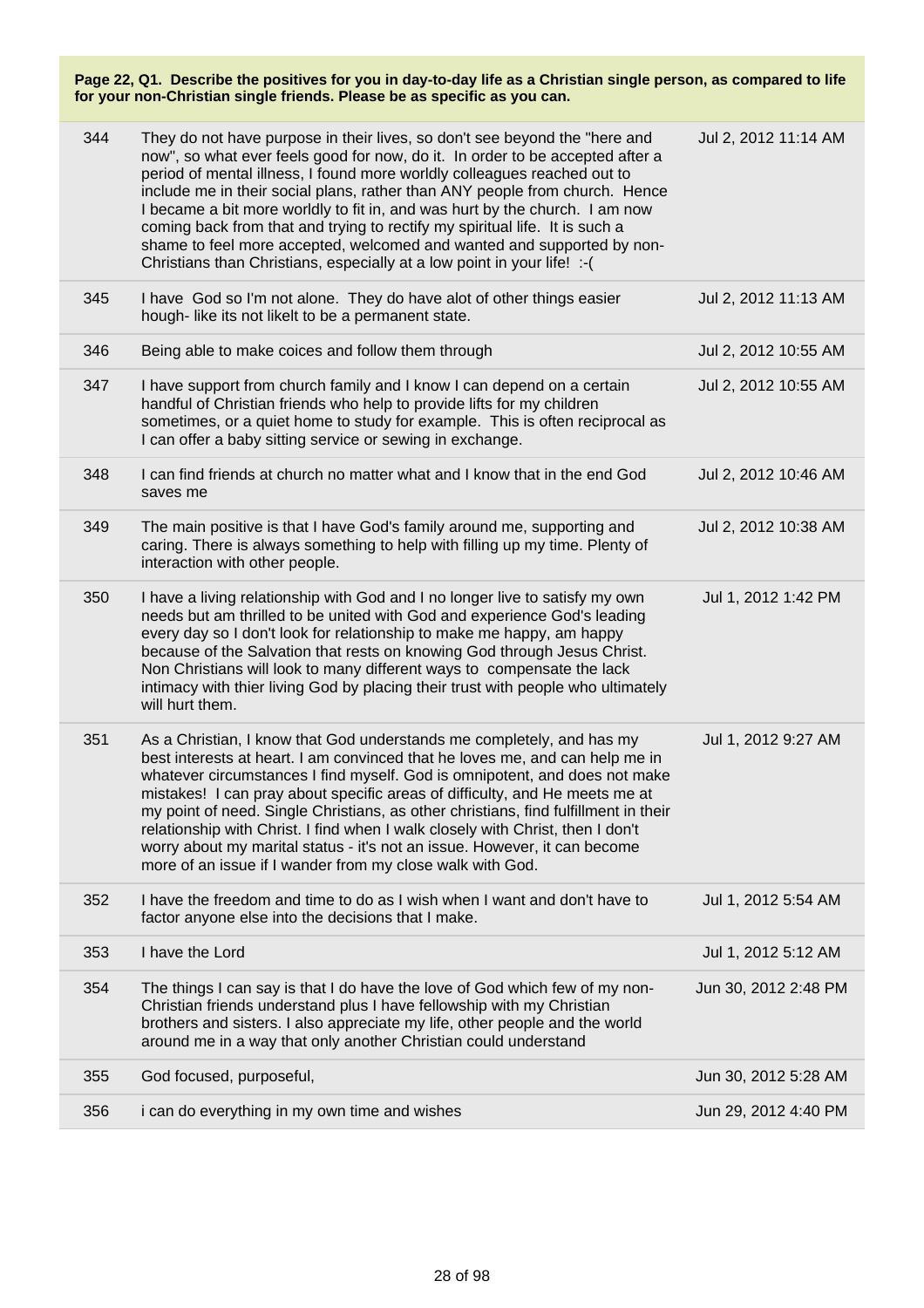| Page 22, Q1. Describe the positives for you in day-to-day life as a Christian single person, as compared to life<br>for your non-Christian single friends. Please be as specific as you can. |                                                                                                                                                                                                                                                                                                                                                                                                                                                                                             |                       |
|----------------------------------------------------------------------------------------------------------------------------------------------------------------------------------------------|---------------------------------------------------------------------------------------------------------------------------------------------------------------------------------------------------------------------------------------------------------------------------------------------------------------------------------------------------------------------------------------------------------------------------------------------------------------------------------------------|-----------------------|
| 357                                                                                                                                                                                          | It is true that I can just please myself and dont have relationship conflicts to<br>deal with on a daily basis. My children live away with their own families and I<br>am free to visit without restrictions. As I work full time being single is helpful<br>as my free time is limited. I am learning to live happy in my skin, which I<br>believe is important for me, before I involve anyone else in my life.                                                                           | Jun 29, 2012 12:36 PM |
| 358                                                                                                                                                                                          | I can choose when to go out. I can choose when i eat a meal.                                                                                                                                                                                                                                                                                                                                                                                                                                | Jun 29, 2012 3:26 AM  |
| 359                                                                                                                                                                                          | The positive come from know that no matter how much I sometimes feel it,<br>ultimately I am not alone and I am loved by someone who forgives me all my<br>faults and mistakes. Someone who will never leave me. I feel I have a lot to<br>offer within a relationship and therefore being single does make me feel<br>slightly unfulfilled. But being a Christian helps me to see that I do have worth<br>wether single or married and I am defined by my relationship with God not<br>man. | Jun 28, 2012 1:06 PM  |
| 360                                                                                                                                                                                          | I know who holds the future, and He'll guide me with His hand, with Him<br>things don't just happen, everything by Him is planned. With Jesus I CAN live<br>day by day, rejoicing in the gift of it, knowing I don't need a spouse for                                                                                                                                                                                                                                                      | Jun 28, 2012 9:56 AM  |

provision, protection, happiness, etc as My God will provide all my needs. Thankfully the Biblical view on happiness is not the one promoted my the media, so I have the weapon of the Word to use against self-pity. I am not waiting for my 'other half' as I am complete in Christ. A spouse will be a blessing, so I will be able to freely give and love without need when the time comes. Also, the Lord is a healer of my broken heart, so I'm free from my past and all the bad relationships there too. Without Jesus, singleness [and

environment. Additionally my involvement with events for single Christians gives me access to many single people who share similar opportunities and

362 - Prayer and worship - loudly! - It's a deep cleansing opportunity. In seeking him, esp through hard times like bad dating experiences, He brings deep revelation, release and transformation - I got to understand and practice repentance, confession, forgiveness and surrender - Sharing the gospel during travel, work etc (no change there) - Preparing for God's plan A, marriage and his plan A no marriage (He doesn't have a plan B!), by being prepared to go to marriage seminars and by seeking his direction - Never being alone - God always there - Having someone to talk to (God) - Having married Christian friends who give you a reality check - Empathizing with single Christian friends - Being grateful that - having accepted Jesus just 5 years ago at 36 - I do not have to live the secular life of physical intimacy, followed by heart break - Being able to talk freely - to Christians and non about desiring marriage because it's Christ centred, this almost always attracts favourable responses. When you don't know God and are single, any talk of desiring marriage can come across and 'cheesy.' - Knowing that I would meet my husband. My faith in this area is strong in the spirit, even when weak in the flesh. I was prepared to wait until I was 70, 80 or 90 if that was God's will. It was far more difficult to disbelieve this than believe it. CC

non singleness, for that matter] would be a scary place indeed.

361 Church does the opportunity to connect with other humans in a safe

363 AM POSITIVE IN LIFE, BECAUSE I BELIEVE THAT I HAVE JESUS WHOM I ALWAYS PRAY TO KEEP GUIDING ME IN MY LIFE....

364 I have the bed to myself Jun 27, 2012 2:45 PM

helped :-)

challenges.

Jun 27, 2012 3:02 PM

Jun 28, 2012 8:09 AM

Jun 27, 2012 6:12 PM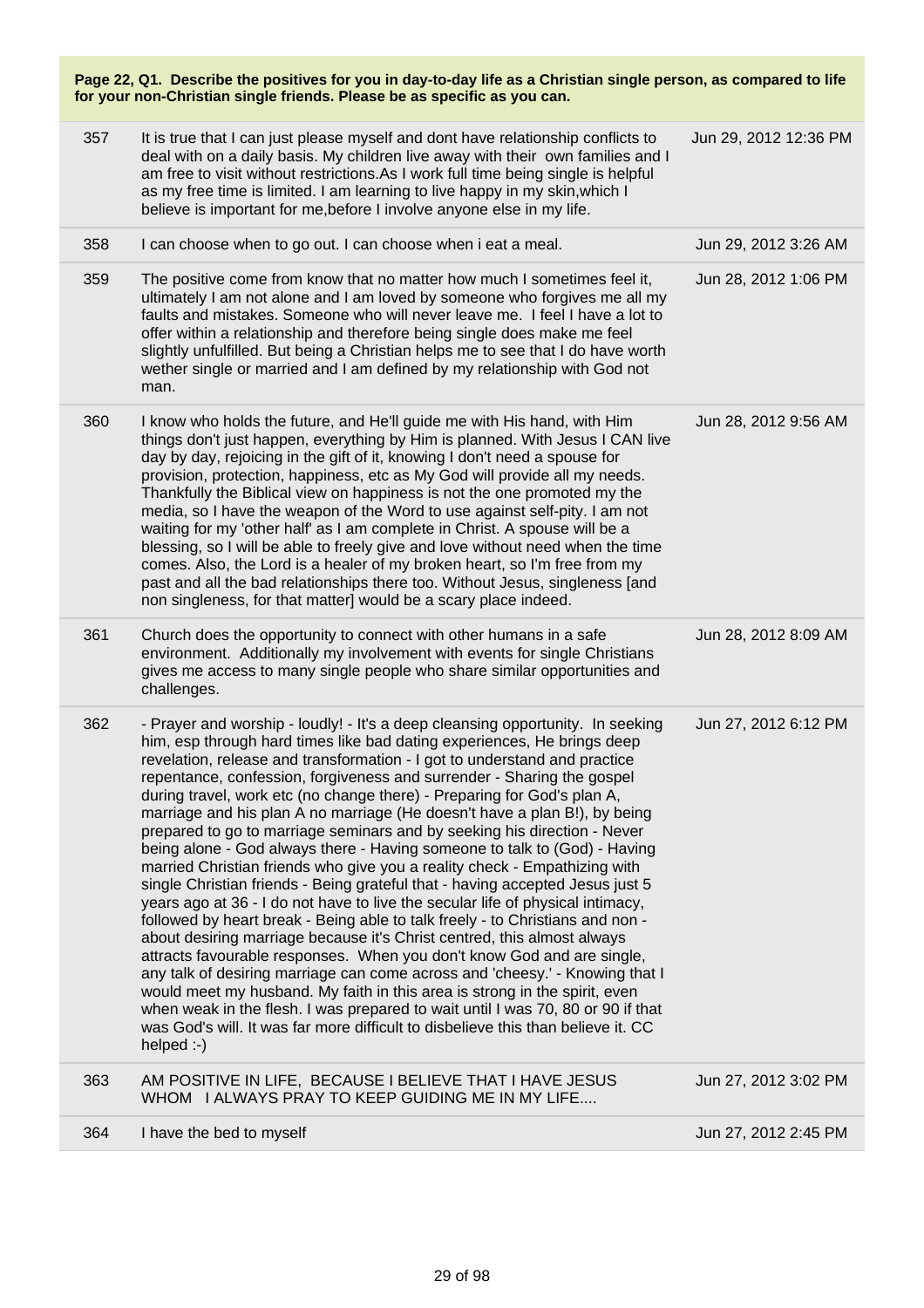| Page 22, Q1. Describe the positives for you in day-to-day life as a Christian single person, as compared to life<br>for your non-Christian single friends. Please be as specific as you can. |                                                                                                                                                                                                                                                                                                                                                                                                                                                                                                                                                                                                                                                                                   |                       |  |
|----------------------------------------------------------------------------------------------------------------------------------------------------------------------------------------------|-----------------------------------------------------------------------------------------------------------------------------------------------------------------------------------------------------------------------------------------------------------------------------------------------------------------------------------------------------------------------------------------------------------------------------------------------------------------------------------------------------------------------------------------------------------------------------------------------------------------------------------------------------------------------------------|-----------------------|--|
| 365                                                                                                                                                                                          | I have a wonderful church family who are concerned for my well being. I<br>have amazing friends who I pray through all aspects of our lives                                                                                                                                                                                                                                                                                                                                                                                                                                                                                                                                       | Jun 27, 2012 11:26 AM |  |
| 366                                                                                                                                                                                          | i have god i can take my problems to and for support. i can trust he has a<br>good future for me.                                                                                                                                                                                                                                                                                                                                                                                                                                                                                                                                                                                 | Jun 26, 2012 2:43 PM  |  |
| 367                                                                                                                                                                                          | Being able to sign up for short courses, learn new things, participate in things<br>at short-notice the flexibility of being able to make spot decisions about<br>what to do  for example after work to be able to suddenly go to the cinema<br>or have a drink after work with a friend, I don't see these as huge<br>advantages because in a secure marriage you could also do this by simply<br>letting your husband know but it would be more difficult.                                                                                                                                                                                                                      | Jun 26, 2012 1:33 PM  |  |
| 368                                                                                                                                                                                          | There are none that I can think of. I suppose, my church is my family, but i<br>really don't think I would be single if I wasn't a christian.                                                                                                                                                                                                                                                                                                                                                                                                                                                                                                                                     | Jun 26, 2012 1:10 PM  |  |
| 369                                                                                                                                                                                          | More time praying with God and reading the Bible I guess. I don't think there<br>are that many differences other than spiritual ones, I spend a lot of time with<br>my non-Christian single friends and in most ways we still have the same<br>issues e.g. when will I meet Mr Right? etc. In some ways I find that bonding<br>as I can relate and then put a spin on it in that I have faith God's timing is<br>perfect/He knows what He's doing deciding whether I am to be single or not.                                                                                                                                                                                      | Jun 26, 2012 12:42 PM |  |
| 370                                                                                                                                                                                          | Unlike my non-single Christian friends, my hoped-for future fulfilment is not<br>ENTIRELY based on finding a man. It is to some extent, but I'd say less so<br>than theirs. I'd say it affects my self-esteem a little bit less than theirs,<br>because my identity is not in my singleness entirely, it's in who I am as a<br>child of God. I also have more intimacy in my friendships than my non-<br>Christian single friends. I also have a lot more people-based interests and<br>groups and connectedness than my non-Christian single friends, so I'd say I<br>have a greater sense of purpose, a richer sense of community, and live out<br>my values more than they do. | Jun 26, 2012 12:10 PM |  |
| 371                                                                                                                                                                                          | Without Jesus could not cope freedom at start great then very lonely, few<br>christian men most meetings women or married. the things the world does as<br>christians we cant tian husbandsome women marrying unbelievers as cant<br>find chris                                                                                                                                                                                                                                                                                                                                                                                                                                   | Jun 26, 2012 10:33 AM |  |
| 372                                                                                                                                                                                          | I know that I am not alone, I can talk to God and say anything that I want and<br>need to no matter how terrible and know that it will remain confidential. I<br>have hope and can draw upon God for strength when I am weak. I know<br>that God thinks I am special and that I am special to him.                                                                                                                                                                                                                                                                                                                                                                                | Jun 26, 2012 3:27 AM  |  |
| 373                                                                                                                                                                                          | Have learnt to do many things which I would never have had to do had I<br>been married - am totally independent and have to be very strong. Am free<br>to do whatever I like and can make plans for the future without taking anyone<br>else into account, eg, overseas mission.                                                                                                                                                                                                                                                                                                                                                                                                  | Jun 26, 2012 1:01 AM  |  |
| 374                                                                                                                                                                                          | Church and being a christian provides me with a huge network of caring like<br>minded people, who I know love me and accept me as I am - not sure that<br>non christian single friends would have such a large network                                                                                                                                                                                                                                                                                                                                                                                                                                                            | Jun 25, 2012 3:30 PM  |  |
| 375                                                                                                                                                                                          | Having Jesus at the helm we can seek his strength in all difficulties. However<br>as one gets older as a single person one gets very lonely. Positives having<br>the holy spirit to guide every day, however sometimes the holy spirit seems<br>far away. Non Christian friends can have friends male and female that do not<br>have too live up to the standards we are expected too.                                                                                                                                                                                                                                                                                            | Jun 25, 2012 2:29 PM  |  |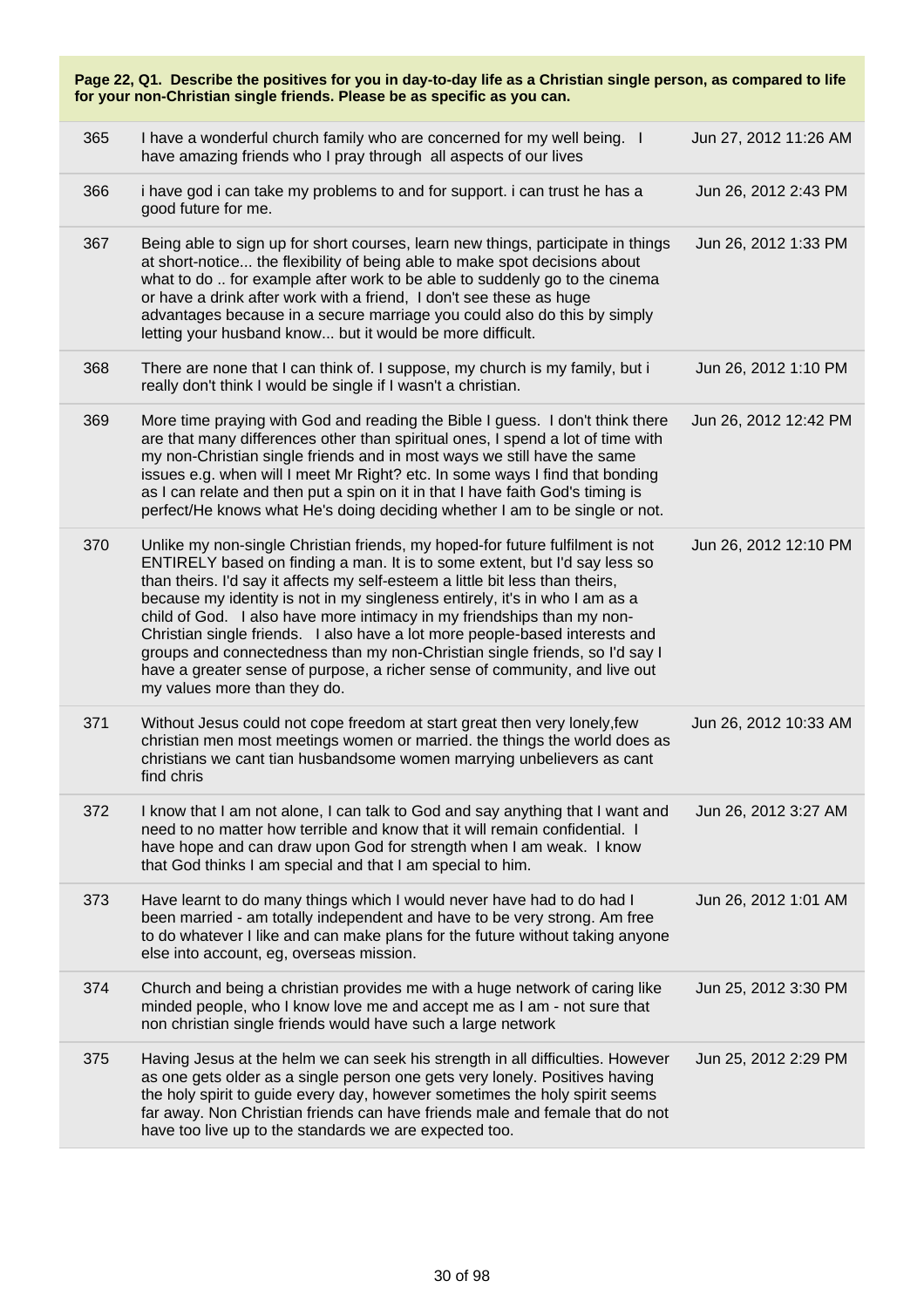| Page 22, Q1. Describe the positives for you in day-to-day life as a Christian single person, as compared to life<br>for your non-Christian single friends. Please be as specific as you can. |                                                                                                                                                                                                                                                                                                                                                                                                                                                                                                                                                                                                                                       |                       |  |  |
|----------------------------------------------------------------------------------------------------------------------------------------------------------------------------------------------|---------------------------------------------------------------------------------------------------------------------------------------------------------------------------------------------------------------------------------------------------------------------------------------------------------------------------------------------------------------------------------------------------------------------------------------------------------------------------------------------------------------------------------------------------------------------------------------------------------------------------------------|-----------------------|--|--|
| 376                                                                                                                                                                                          | Peace of mind, I always believes God have a great plan for me when if I cant<br>see it yet. I like the idea of not sleeping around and been able to keep pure.<br>My friends cannot get their head round no sex attitude. But lately I am so<br>tired and feel lonely.                                                                                                                                                                                                                                                                                                                                                                | Jun 25, 2012 1:37 PM  |  |  |
| 377                                                                                                                                                                                          | I dont now really i carry on bringing up my Daughter on my own making all<br>the desicions by mself and i guess this is all i have known since my Partner<br>died. I have let some time pass and i am ready for companionship and<br>welcome it when it happens i intend to join as a fully member as soon as i<br>can.                                                                                                                                                                                                                                                                                                               | Jun 25, 2012 3:25 AM  |  |  |
| 378                                                                                                                                                                                          | i am not on a mission. why do you assume christians are on 'missions'.<br>please do tell me - is it not enough for a man to attend a church on sunday -<br>perhaps a prayer meeting in the week - to love and serve god - and his<br>fellow man - in his own way - no matter how humble - without being on some<br>sort of 'mission'? i am not tom cruise and i do not require missions (<br>impossible or not) - thanks very much. this sort of phoney speech puts<br>ordinary people off the faith. i am an ordinary person. i will leave 'missions' to<br>the saints and to the egoists. think i may go back to roman catholicism. | Jun 24, 2012 4:31 PM  |  |  |
| 379                                                                                                                                                                                          | I am so glad that Jesus is in my life it enables me to let some things wash<br>over me, I still have problems like everyone else but they seem not so<br>important when you believe plus I can give people answers if they ask to<br>questions they had no answer's too!!                                                                                                                                                                                                                                                                                                                                                             | Jun 24, 2012 3:20 PM  |  |  |
| 380                                                                                                                                                                                          | Just that I have a little more hope and know that God has a plan, although I<br>might not be terribly happy with whats going on at the moment, I know in due<br>time, if it's his will, everything will work out for me as long as I continue<br>trusting and following him                                                                                                                                                                                                                                                                                                                                                           | Jun 24, 2012 3:08 PM  |  |  |
| 381                                                                                                                                                                                          | I enjoy my life. I am free to more or less do as I please each day. Free to be<br>with friends and family. Each day I am aware of the love surrounding me<br>and I try to live my life as Jesus would wish me to.                                                                                                                                                                                                                                                                                                                                                                                                                     | Jun 24, 2012 2:01 PM  |  |  |
| 382                                                                                                                                                                                          | I do have wonderful Christian friends who really support me in life and<br>ministry and that is a huge comfort and encouragement to me. I don't know<br>how i would cope without them. I would struggle much more as a non-<br>Christian single person as i don't think i would have my Christian community<br>and so not have as many meaningful relationships.                                                                                                                                                                                                                                                                      | Jun 24, 2012 1:40 PM  |  |  |
| 383                                                                                                                                                                                          | Without God I would not have survived my divorce and subsequent walk on<br>my own. God is my Helper and comfort in ways that friends cannot be. I don't<br>know how non-Christians cope.                                                                                                                                                                                                                                                                                                                                                                                                                                              | Jun 24, 2012 9:21 AM  |  |  |
| 384                                                                                                                                                                                          | Able to do what I want and spend my money in my own way                                                                                                                                                                                                                                                                                                                                                                                                                                                                                                                                                                               | Jun 24, 2012 4:30 AM  |  |  |
| 385                                                                                                                                                                                          | I would rather be single and happy than married and miserable. There are<br>things I miss but i do enjoy the freedom that comes with people single that<br>married with children doesnt have                                                                                                                                                                                                                                                                                                                                                                                                                                          | Jun 23, 2012 11:19 PM |  |  |
| 386                                                                                                                                                                                          | Security in God, knowing some limits to people I would like to marry and how<br>I want life to be                                                                                                                                                                                                                                                                                                                                                                                                                                                                                                                                     | Jun 23, 2012 6:31 PM  |  |  |
| 387                                                                                                                                                                                          | I know that God gives no more than I can cope with and has good things<br>planned for me, and I find this reassuring, whether or not I see someone else<br>in my life in the future.                                                                                                                                                                                                                                                                                                                                                                                                                                                  | Jun 23, 2012 4:17 PM  |  |  |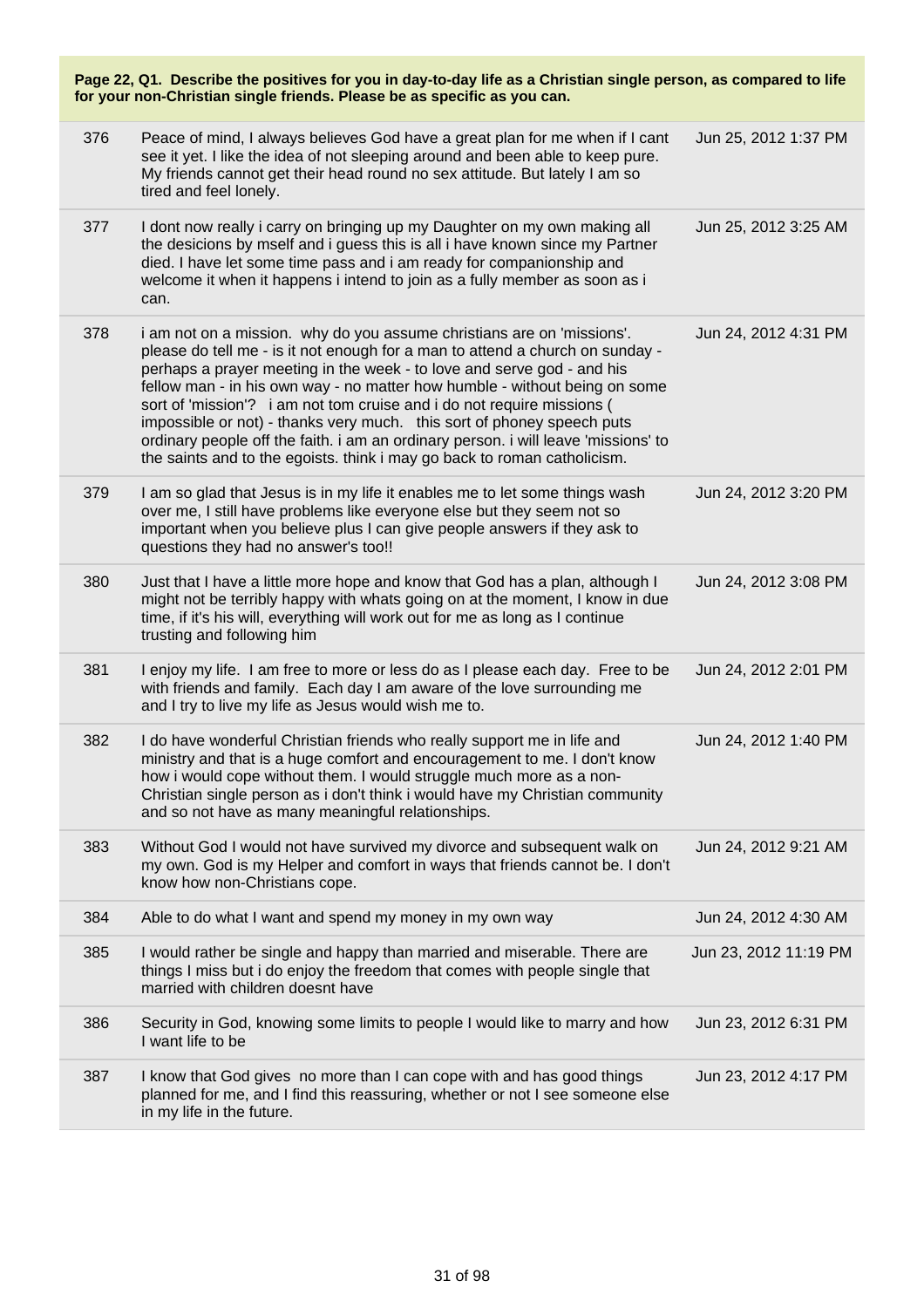| Page 22, Q1. Describe the positives for you in day-to-day life as a Christian single person, as compared to life<br>for your non-Christian single friends. Please be as specific as you can. |                                                                                                                                                                                                                                                                                                                                                                                                                                                                                                                                                              |                       |  |  |
|----------------------------------------------------------------------------------------------------------------------------------------------------------------------------------------------|--------------------------------------------------------------------------------------------------------------------------------------------------------------------------------------------------------------------------------------------------------------------------------------------------------------------------------------------------------------------------------------------------------------------------------------------------------------------------------------------------------------------------------------------------------------|-----------------------|--|--|
| 388                                                                                                                                                                                          | i have more time i have more freedom my friendships are more varied                                                                                                                                                                                                                                                                                                                                                                                                                                                                                          | Jun 23, 2012 2:40 PM  |  |  |
| 389                                                                                                                                                                                          | I know that my God loves me, come what may. I do get down sometimes, but<br>pray God will always call me back. Perhaps it's a bit self-pitying, but Jesus is<br>there for everyone - especially those who have no-one else. So specifically, I<br>can go and pray in church or at home and pray for His comfort when I'm<br>lonely or concerned about my future.                                                                                                                                                                                             | Jun 23, 2012 1:41 PM  |  |  |
| 390                                                                                                                                                                                          | I depend on God and can spend my time serving Him without any distraction.<br>The social life of the church is extremely limited so I spend a lot of time<br>alone. All my friends are married and that takes up the majority of their time<br>so with the best intentions in the world I am left alone. My family love me<br>dearly but they have to get on with their own lives, quite rightly. So I am<br>alone. The loneliness after 42 years with someone is hard to bear.                                                                              | Jun 23, 2012 10:37 AM |  |  |
| 391                                                                                                                                                                                          | I have a biblical guideline which is a comfort to me. So, for that time when I<br>feel alone, I have sometthing with solid ground to hold me up and firm on my<br>feet. Though I would like to be in a lasting relationship with a right person, I<br>also cherish been single.                                                                                                                                                                                                                                                                              | Jun 23, 2012 7:09 AM  |  |  |
| 392                                                                                                                                                                                          | I can make my own decisions when I want to do things and how I do them.<br>But I also have difficulties in many practical things i.e. if I would be ill, doing<br>repairs in the house, alrways being responsible for everything.                                                                                                                                                                                                                                                                                                                            | Jun 23, 2012 3:30 AM  |  |  |
| 393                                                                                                                                                                                          | God is my best friend and i know He will never let me down                                                                                                                                                                                                                                                                                                                                                                                                                                                                                                   | Jun 23, 2012 3:18 AM  |  |  |
| 394                                                                                                                                                                                          | Having the time and choice to do things when I want to.                                                                                                                                                                                                                                                                                                                                                                                                                                                                                                      | Jun 23, 2012 12:30 AM |  |  |
| 395                                                                                                                                                                                          | <b>I HAVE GOD IN MY LIFE, AM BUSY WITH MINISTRY TO FEEL LONELY</b><br>HOLY SPIRIT HELPS WITH DELF CONTROL                                                                                                                                                                                                                                                                                                                                                                                                                                                    | Jun 22, 2012 5:09 PM  |  |  |
| 396                                                                                                                                                                                          | Hardly considered, except insomuch that much of my work is centred around<br>the church!                                                                                                                                                                                                                                                                                                                                                                                                                                                                     | Jun 22, 2012 4:10 PM  |  |  |
| 397                                                                                                                                                                                          | I love God and know I have a future beyond what I see and beyond this<br>physical life. I have learnt that challenges are a painful blip in the eternal<br>scheme of things. I don't need to worry. However I work very hard and<br>recently am getting frustrated- partly as my faith has taken a knock, I've got<br>over tired with job stresses and an elderly mum going batty but who won't<br>acknowledge God. That probably doesn't answer your question- but I know I<br>have a deeper safety net, an amazing God who loves me whatever my<br>status. | Jun 22, 2012 3:56 PM  |  |  |
| 398                                                                                                                                                                                          | My church life and my experience of the holy spirit is precious to me. From<br>my perspective, I am glad I will not be drawn into inappropriately physical<br>relationships too quickly, however, I am not entirely enthralled with the other<br>extreme either!                                                                                                                                                                                                                                                                                             | Jun 22, 2012 3:42 PM  |  |  |
| 399                                                                                                                                                                                          | the positives to being a single christian compared to a non christian is i have<br>a strong relationship with my loving father, and when i feel lonely i have him<br>to turn to as well as my fellow single christian's. i have faith and trust in gods<br>plan, rather then thinking there's a problem with me as a person.                                                                                                                                                                                                                                 | Jun 22, 2012 3:27 PM  |  |  |
| 400                                                                                                                                                                                          | I think the positives are having that relationship with God, through Jesus, and<br>having the holy spirit to help and guide you through lifes ups and downs.<br>Also the truth that we are all part of the big family of God, his Church,<br>anyway. It definitely makes being a single person easier to keep in                                                                                                                                                                                                                                             | Jun 22, 2012 2:51 PM  |  |  |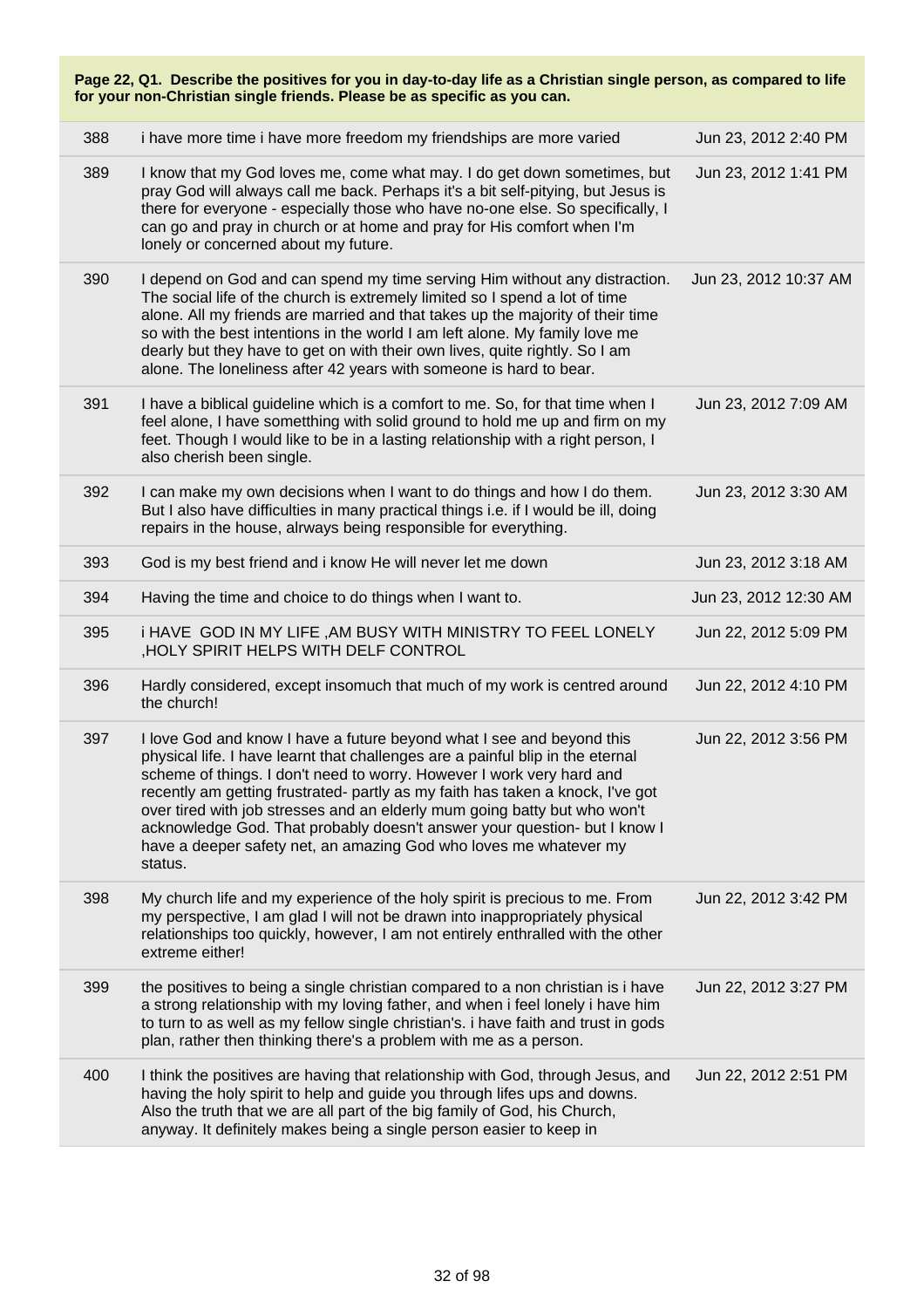|     | perspective.                                                                                                                                                                                                                                                                                                                                                                                                                                                                                           |                       |
|-----|--------------------------------------------------------------------------------------------------------------------------------------------------------------------------------------------------------------------------------------------------------------------------------------------------------------------------------------------------------------------------------------------------------------------------------------------------------------------------------------------------------|-----------------------|
| 401 | In a sense I am never alone because I am always aware of God's presence<br>and my ability to pray, at any time.                                                                                                                                                                                                                                                                                                                                                                                        | Jun 22, 2012 2:45 PM  |
| 402 | Being able to share feelings with God, even though answers to prayer feel at<br>least delayed                                                                                                                                                                                                                                                                                                                                                                                                          | Jun 22, 2012 1:57 PM  |
| 403 | fellowship                                                                                                                                                                                                                                                                                                                                                                                                                                                                                             | Jun 22, 2012 12:58 PM |
| 404 | Not searching for a partner but for God's purpose in my life.                                                                                                                                                                                                                                                                                                                                                                                                                                          | Jun 22, 2012 12:29 PM |
| 405 | i've got Jesus to talk to when i'm feeling loney or sad                                                                                                                                                                                                                                                                                                                                                                                                                                                | Jun 22, 2012 11:27 AM |
| 406 | No difference. In fact more difficult if anything because fewer single people<br>of the same mindset to meet/marry.                                                                                                                                                                                                                                                                                                                                                                                    | Jun 22, 2012 10:36 AM |
| 407 | Not under pressure to care for someone ie cook/clean or when I get up in the<br>morning                                                                                                                                                                                                                                                                                                                                                                                                                | Jun 22, 2012 10:03 AM |
| 408 | I am never alone i always have someone to talk to. I have hope that God has<br>a plan for my life.                                                                                                                                                                                                                                                                                                                                                                                                     | Jun 22, 2012 9:47 AM  |
| 409 | I am never totally alone because I have a relationship with God, and he<br>walks with and carries me through                                                                                                                                                                                                                                                                                                                                                                                           | Jun 22, 2012 9:36 AM  |
| 410 | As a Christian I can be friends with Christian couples in a Christian/trusting<br>friendship - if she is not at Church I can sit with him for a service and there is<br>no thought of this being in any way wrong or suspicious. I am often lonely<br>but never alone - God is always there and that is a comfort.                                                                                                                                                                                     | Jun 22, 2012 9:33 AM  |
| 411 | Lots of time to devote to the work I do. Able to move around the country for<br>work and only have to consider myself.                                                                                                                                                                                                                                                                                                                                                                                 | Jun 22, 2012 8:49 AM  |
| 412 | I know that God will always take care of me no matter what the situation, I<br>have my faith! I can visit most churches and connect with a community of like<br>minded people in different activities, whether single or not. My connections<br>with friends in the Christian singles groups are a real blessing.                                                                                                                                                                                      | Jun 22, 2012 8:47 AM  |
| 413 | I know married people who are disillusioned with marriage, or in an<br>"argument filled" marriage. I avoid those problems. i come & go as i please.                                                                                                                                                                                                                                                                                                                                                    | Jun 22, 2012 8:04 AM  |
| 414 | The myth that there is something wrong with you if you are single must<br>surely be a lie from Satan?! It's surely more likely that weak personalities /<br>character with low self-esteem who have issues that they want to fix or hide<br>rush into marriage?! They don't like themselves or their own company or<br>being on their own, they are very needy and gain their validation through<br>someone else. Surely it is stronger people with higher standards who don't<br>fall into this trap. | Jun 22, 2012 7:24 AM  |
| 415 | I can minister whenever and wherever. God can use me more readily, albeit<br>that its more difficult to minister for marriage type issues.                                                                                                                                                                                                                                                                                                                                                             | Jun 22, 2012 6:14 AM  |
| 416 | I can see very little difference. My non Christian friends lead a very similar<br>lifestyle to my own. Their outlook/ morals are as mine and I feel that<br>sometimes feel that Christians have a very much us and them attitude. I<br>know many non Christians who are more 'Godly' than Christians. However,                                                                                                                                                                                         | Jun 22, 2012 5:47 AM  |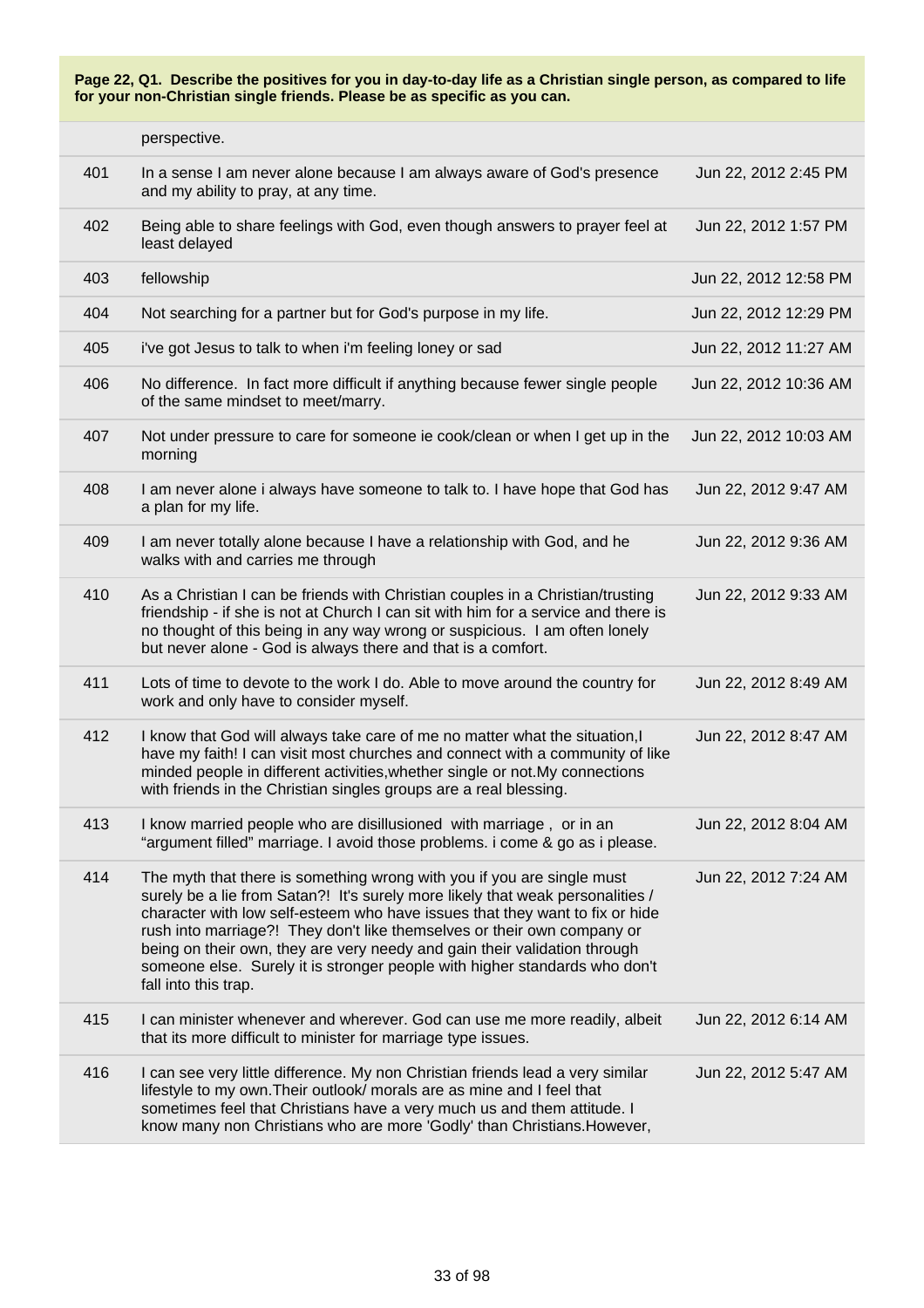| Page 22, Q1. Describe the positives for you in day-to-day life as a Christian single person, as compared to life<br>for your non-Christian single friends. Please be as specific as you can. |                                                                                                                                                                                                                                                                                                                                                                                                                                                                                                                                                                                                                                                                                                              |                       |
|----------------------------------------------------------------------------------------------------------------------------------------------------------------------------------------------|--------------------------------------------------------------------------------------------------------------------------------------------------------------------------------------------------------------------------------------------------------------------------------------------------------------------------------------------------------------------------------------------------------------------------------------------------------------------------------------------------------------------------------------------------------------------------------------------------------------------------------------------------------------------------------------------------------------|-----------------------|
|                                                                                                                                                                                              | they obviously feel they have to rely totally on themselves, family and friends<br>alone whereas I know I have God with me as well.                                                                                                                                                                                                                                                                                                                                                                                                                                                                                                                                                                          |                       |
| 417                                                                                                                                                                                          | Significant time to devote to prayer. Time to pursue a career, courses,<br>studies.                                                                                                                                                                                                                                                                                                                                                                                                                                                                                                                                                                                                                          | Jun 22, 2012 5:11 AM  |
| 418                                                                                                                                                                                          | sorry, can't think of any - apart from the benefit of being a Christian and<br>having faith of course                                                                                                                                                                                                                                                                                                                                                                                                                                                                                                                                                                                                        | Jun 22, 2012 3:43 AM  |
| 419                                                                                                                                                                                          | Use my time as I like.                                                                                                                                                                                                                                                                                                                                                                                                                                                                                                                                                                                                                                                                                       | Jun 21, 2012 8:59 PM  |
| 420                                                                                                                                                                                          | I have God, they do not. Not yet anyway, hopefully they will someday.                                                                                                                                                                                                                                                                                                                                                                                                                                                                                                                                                                                                                                        | Jun 21, 2012 4:19 PM  |
| 421                                                                                                                                                                                          | I recognise that I have a lot more time for devotional space with God, to<br>study (I have just taken a year out to go to Bible College), for my interests<br>etc which my married friends with kids don't have so much space for. I also<br>know that my parents love that fact that they get more opportunity to see me<br>(though Christmas just the three of us can be HARD at times! And going to<br>family functions with my brothers and their wives difficult). I appreciate I have<br>the freedom to make decisions and manage my own affairs independently. I<br>also get more time to hang out with other people and bless those around me<br>without being distracted by other responsibilities. | Jun 21, 2012 3:51 PM  |
| 422                                                                                                                                                                                          | If we are following God, we are more protected from the emotional damage<br>caused by casual sex and consequences of heavy drinking.                                                                                                                                                                                                                                                                                                                                                                                                                                                                                                                                                                         | Jun 21, 2012 3:32 PM  |
| 423                                                                                                                                                                                          | Not having to answer to anyone else.                                                                                                                                                                                                                                                                                                                                                                                                                                                                                                                                                                                                                                                                         | Jun 21, 2012 3:30 PM  |
| 424                                                                                                                                                                                          | I believe being single at my age has afforded me the chance to reall grow<br>close to God and really know Him for myself. Yes I'd like to have someone in<br>my life to share life with, however I don't stop enjoying my own company<br>because I don't have a partner! I also know myself very well without<br>expecting a spouse to figure me out (like I see in some relationships!) I pray<br>as long or short as I want to, I go to church as often as I want to, and often I<br>do enjoy & love my own company!                                                                                                                                                                                       | Jun 21, 2012 2:17 PM  |
| 425                                                                                                                                                                                          | I prefer to live my life as if there is a god and then to find out there isnt one<br>than to live as if there isnt a god and then find out there is oneAm single<br>by choice because of a bad/horrible marriage and I would prefer live alone<br>the rest of my life than to have a man that wont treat me right and with<br>respect                                                                                                                                                                                                                                                                                                                                                                        | Jun 21, 2012 1:08 PM  |
| 426                                                                                                                                                                                          | I feel I'm not under the same pressure to be in a relationship, even if it was<br>an unsatisfactory one. I feel much more free now I am no longer expected to<br>go along with the lifestyle I previously lived- eg going out drinking and "on the<br>pull." I thought I enjoyed that kind of life at the time but I'm much happier<br>without it.                                                                                                                                                                                                                                                                                                                                                           | Jun 21, 2012 11:58 AM |
| 427                                                                                                                                                                                          | Hope in God, and knowledge that my future is in his hands and I have him<br>with me always.                                                                                                                                                                                                                                                                                                                                                                                                                                                                                                                                                                                                                  | Jun 21, 2012 10:40 AM |
| 428                                                                                                                                                                                          | I am able to have a flexible timetable, able to take time off from work when I<br>like without having to consult with another person. I am able to cook what I<br>want, when I want and know that if I don't like it, I can make something else<br>and not be answerable to them. I like going on holidays alone as I often<br>meet others who are in the same situation and get on really well.                                                                                                                                                                                                                                                                                                             | Jun 21, 2012 9:52 AM  |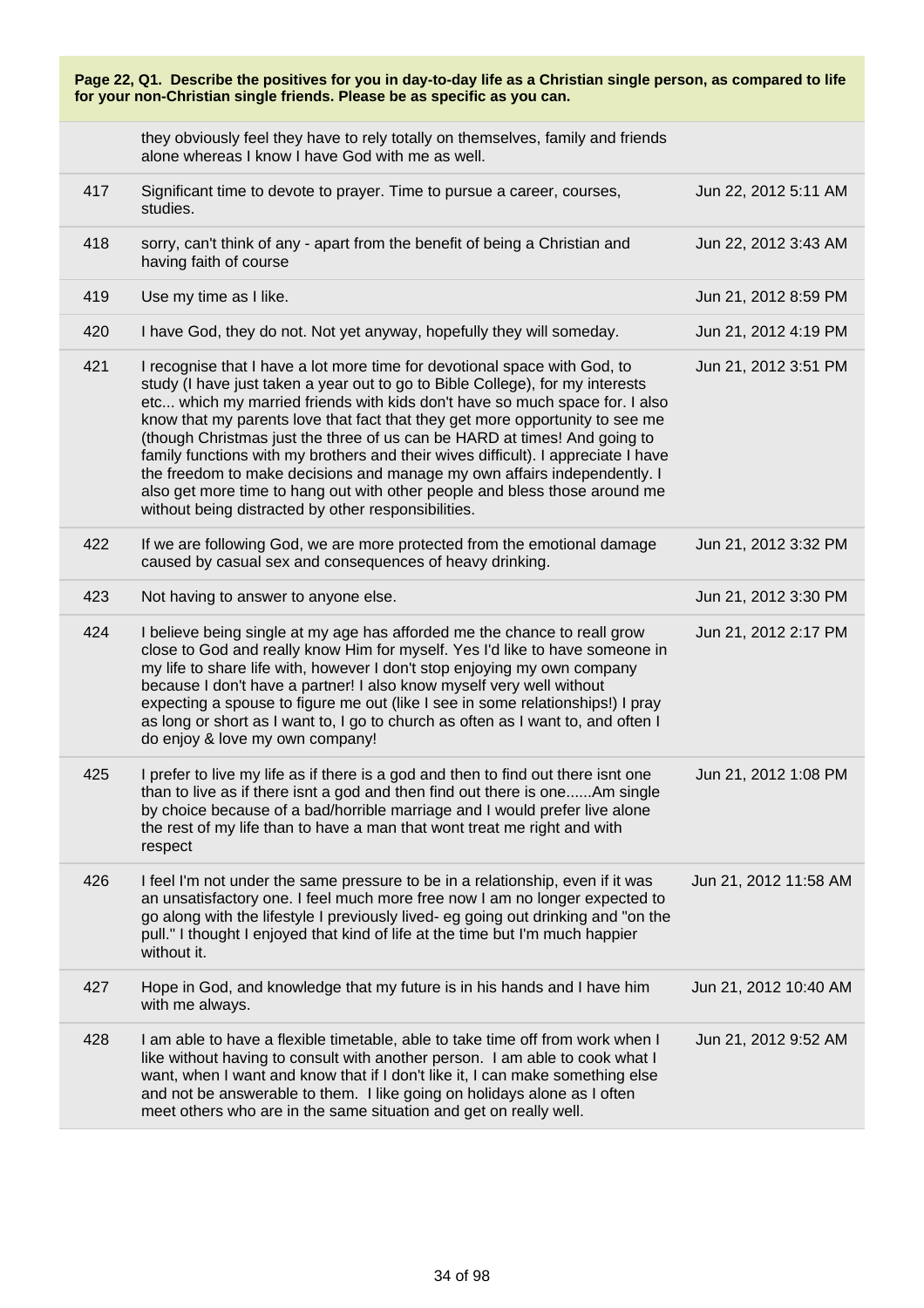| Page 22, Q1. Describe the positives for you in day-to-day life as a Christian single person, as compared to life<br>for your non-Christian single friends. Please be as specific as you can. |                                                                                                                                                                                                                                                                                                                                                                                                                                                                          |                       |  |
|----------------------------------------------------------------------------------------------------------------------------------------------------------------------------------------------|--------------------------------------------------------------------------------------------------------------------------------------------------------------------------------------------------------------------------------------------------------------------------------------------------------------------------------------------------------------------------------------------------------------------------------------------------------------------------|-----------------------|--|
| 429                                                                                                                                                                                          | I have God and people to lean on. No one to use or abuse me. I feel valued<br>and part of my church community and choose whether I am lonely or not.                                                                                                                                                                                                                                                                                                                     | Jun 21, 2012 9:32 AM  |  |
| 430                                                                                                                                                                                          | ???                                                                                                                                                                                                                                                                                                                                                                                                                                                                      | Jun 21, 2012 8:05 AM  |  |
| 431                                                                                                                                                                                          | A knowledge of identity, purpose, future, and of course being loved totally.<br>Having Someone to turn to Who knows all the answers, & is willing to help.                                                                                                                                                                                                                                                                                                               | Jun 21, 2012 7:12 AM  |  |
| 432                                                                                                                                                                                          | I have no additional considerations other than my own and family to pull<br>away from youth work.                                                                                                                                                                                                                                                                                                                                                                        | Jun 21, 2012 6:28 AM  |  |
| 433                                                                                                                                                                                          | I have a purpose and a church family                                                                                                                                                                                                                                                                                                                                                                                                                                     | Jun 21, 2012 5:46 AM  |  |
| 434                                                                                                                                                                                          | not worrying about my future relationshsips, not falling into the same traps or<br>negative cycles with regards to people, decisions. just having a peace when<br>the day might not go as planned and knowing that i am loved even if i have a<br>"bad hair day"                                                                                                                                                                                                         | Jun 21, 2012 4:22 AM  |  |
| 435                                                                                                                                                                                          | None                                                                                                                                                                                                                                                                                                                                                                                                                                                                     | Jun 21, 2012 2:40 AM  |  |
| 436                                                                                                                                                                                          | I believe there is a plan even if I don't like it. I just feel God is happy for me to<br>be lonely now but I'll understand later, maybe MUCH later though.                                                                                                                                                                                                                                                                                                               | Jun 20, 2012 11:01 PM |  |
| 437                                                                                                                                                                                          | don't really see a difference                                                                                                                                                                                                                                                                                                                                                                                                                                            | Jun 20, 2012 4:14 PM  |  |
| 438                                                                                                                                                                                          | I now spend a lot of time on my own and struggle with conversation when<br>going to my home church, as people thought i was gonna come back from<br>uni engaged as most people who go of to uni do. Amongst Christians i feel<br>like i have failed as most people my age get married however amongst my<br>non christian friends i feel not so much a failure                                                                                                           | Jun 20, 2012 4:11 PM  |  |
| 439                                                                                                                                                                                          | Not something have ever considered Not seen a difference                                                                                                                                                                                                                                                                                                                                                                                                                 | Jun 20, 2012 3:56 PM  |  |
| 440                                                                                                                                                                                          | I know that there is a reason that im Single and that God has a plan for me.<br>this isn't pointless time in my life, the trials are there for a reason and i need<br>to learn from it. Non-christians friends blame God even if they dont believe in<br>God!                                                                                                                                                                                                            | Jun 20, 2012 2:54 PM  |  |
| 441                                                                                                                                                                                          | I see my self through God's eyes not my lack of person to share with, so<br>more grounded. I know my future will have good stuff in it. I don't really worry<br>about money as know God will provide. When crises hit I have prayer as a<br>real and powerful weapon.                                                                                                                                                                                                    | Jun 20, 2012 2:27 PM  |  |
| 442                                                                                                                                                                                          | Appreciate the freedom to choose what I do rather than having to ask<br>someone else for their opinion Appreciate the freedom that not having<br>children gives me Being single gives me more time to sprend with God and<br>makes me more reliant on him for guidance                                                                                                                                                                                                   | Jun 20, 2012 1:36 PM  |  |
| 443                                                                                                                                                                                          | Having a community of like minded people to belong to and who are willing<br>to do life with.                                                                                                                                                                                                                                                                                                                                                                            | Jun 20, 2012 1:34 PM  |  |
| 444                                                                                                                                                                                          | Struggle to find the positivesyes I have a relationship with God but He<br>doesn't keep me company, help me when the car/house goes wrong, goes<br>on holiday with me, is someone to share a meal with, chat to about my day,<br>someone to care for and give toetc etcbeing single is more accepted<br>outside faith and at least they can have sex and that sort of intimacy. As one<br>Christian writer said, 'whilst no sex before marriage is at best a novelty, no | Jun 20, 2012 1:03 PM  |  |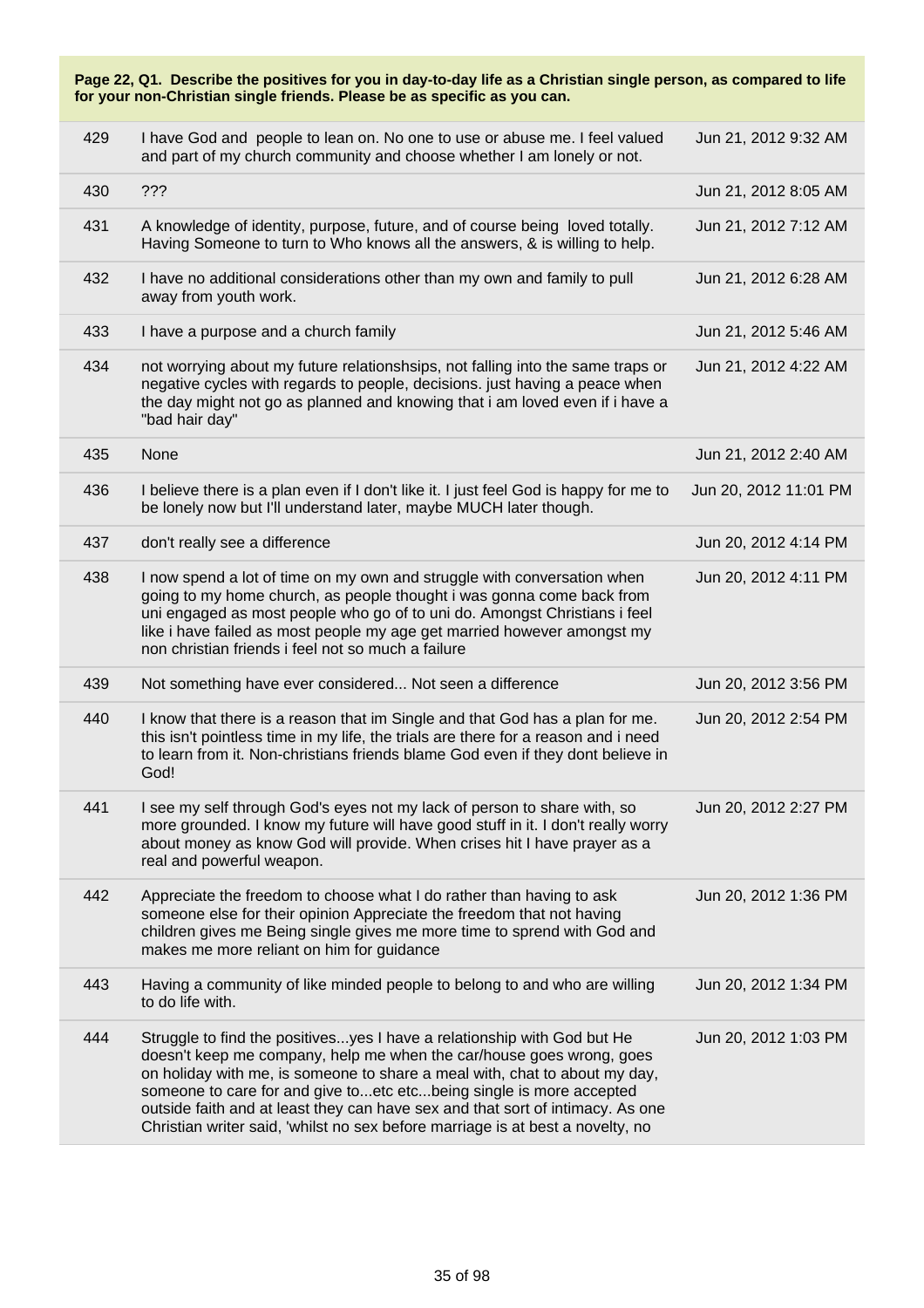sex before death is no laughing matter'!

| 445 | Love being able to make my own choices.                                                                                                                                                                                                                                                                                                                                                                                                                                                                                                                                                                            | Jun 20, 2012 11:49 AM |
|-----|--------------------------------------------------------------------------------------------------------------------------------------------------------------------------------------------------------------------------------------------------------------------------------------------------------------------------------------------------------------------------------------------------------------------------------------------------------------------------------------------------------------------------------------------------------------------------------------------------------------------|-----------------------|
| 446 | I have God to share my concerns, dreams with and would have almost no<br>family at all in the practical sense but for my Christian friends                                                                                                                                                                                                                                                                                                                                                                                                                                                                         | Jun 20, 2012 11:12 AM |
| 447 | The main positive when I was single and unmarried was being able to make<br>decisions on my own - quickly! I am still learning about having a husband to<br>consult - but we love it that way. In the main, though, I did come to feel a bit<br>of an outsider- except at singles' events - although that is not why I got<br>married. I didn't like being around lots of married couples with children. I<br>decided to get involved with organising events for other Christians, and I still<br>do that, in spite of being married. These events are not exclusively for<br>singles, but attract mostly singles. | Jun 20, 2012 10:51 AM |
| 448 | I am free to serve the lord with no other responsibilities                                                                                                                                                                                                                                                                                                                                                                                                                                                                                                                                                         | Jun 20, 2012 10:11 AM |
| 449 | I see another side to issues from a biblical perspective that they might not<br>see.                                                                                                                                                                                                                                                                                                                                                                                                                                                                                                                               | Jun 20, 2012 9:17 AM  |
| 450 | I don't have any non-Christian single friends left! They're all coupled up. It's<br>only (some) of my Christian female friends who are still single. So really can't<br>comment.                                                                                                                                                                                                                                                                                                                                                                                                                                   | Jun 20, 2012 8:31 AM  |
| 451 | I regret to say that I do not have any single non-Christian friends.                                                                                                                                                                                                                                                                                                                                                                                                                                                                                                                                               | Jun 20, 2012 8:29 AM  |
| 452 | A peaceful life with time to do social activities: dancing or artistic: going to<br>museums or late night parties e.g. clubbing                                                                                                                                                                                                                                                                                                                                                                                                                                                                                    | Jun 20, 2012 8:24 AM  |
| 453 | Most of my non-Christian friends are not single. However I suppose<br>compared to the few that are single I at least have the Church community.<br>However as I touched on before, could this be the reason so many<br>Christians are still single. ie. Non-Christians are "forced" to pair up for<br>support, holidays, weekends away etc, while Christians have endless<br>Christian holidays and weekends away they can go on as singles.                                                                                                                                                                       | Jun 20, 2012 7:57 AM  |
| 454 | Knowledge of the Bible provides excellent and timeless guidance for<br>understanding and trying to deal with day to day difficulties.                                                                                                                                                                                                                                                                                                                                                                                                                                                                              | Jun 20, 2012 7:12 AM  |
| 455 | Being a single christian means I have someone looking out for me who I can<br>rely on and not feel alone                                                                                                                                                                                                                                                                                                                                                                                                                                                                                                           | Jun 20, 2012 6:56 AM  |
| 456 | Having God as a friend and someone I can share difficulties with.                                                                                                                                                                                                                                                                                                                                                                                                                                                                                                                                                  | Jun 20, 2012 6:45 AM  |
| 457 | i know i can go to my christian friends and tell them what i believe the<br>desires of my heart are. whwereas with my none christian friends they just<br>believe i am being picky and single because i wont sleep with guys.                                                                                                                                                                                                                                                                                                                                                                                      | Jun 20, 2012 6:14 AM  |
| 458 | Knowing that God is in control helps and knows the bigger picture for my life<br>so I have Him to trust rather than myself which is sadly what nonchristians<br>don't have, or don't know they can have.                                                                                                                                                                                                                                                                                                                                                                                                           | Jun 20, 2012 5:29 AM  |
| 459 | more friends and more opportunites to meet new people through<br>volunteering                                                                                                                                                                                                                                                                                                                                                                                                                                                                                                                                      | Jun 20, 2012 4:47 AM  |
| 460 | I don't feel the need to spent my time hunting for a man which seems to                                                                                                                                                                                                                                                                                                                                                                                                                                                                                                                                            | Jun 20, 2012 4:40 AM  |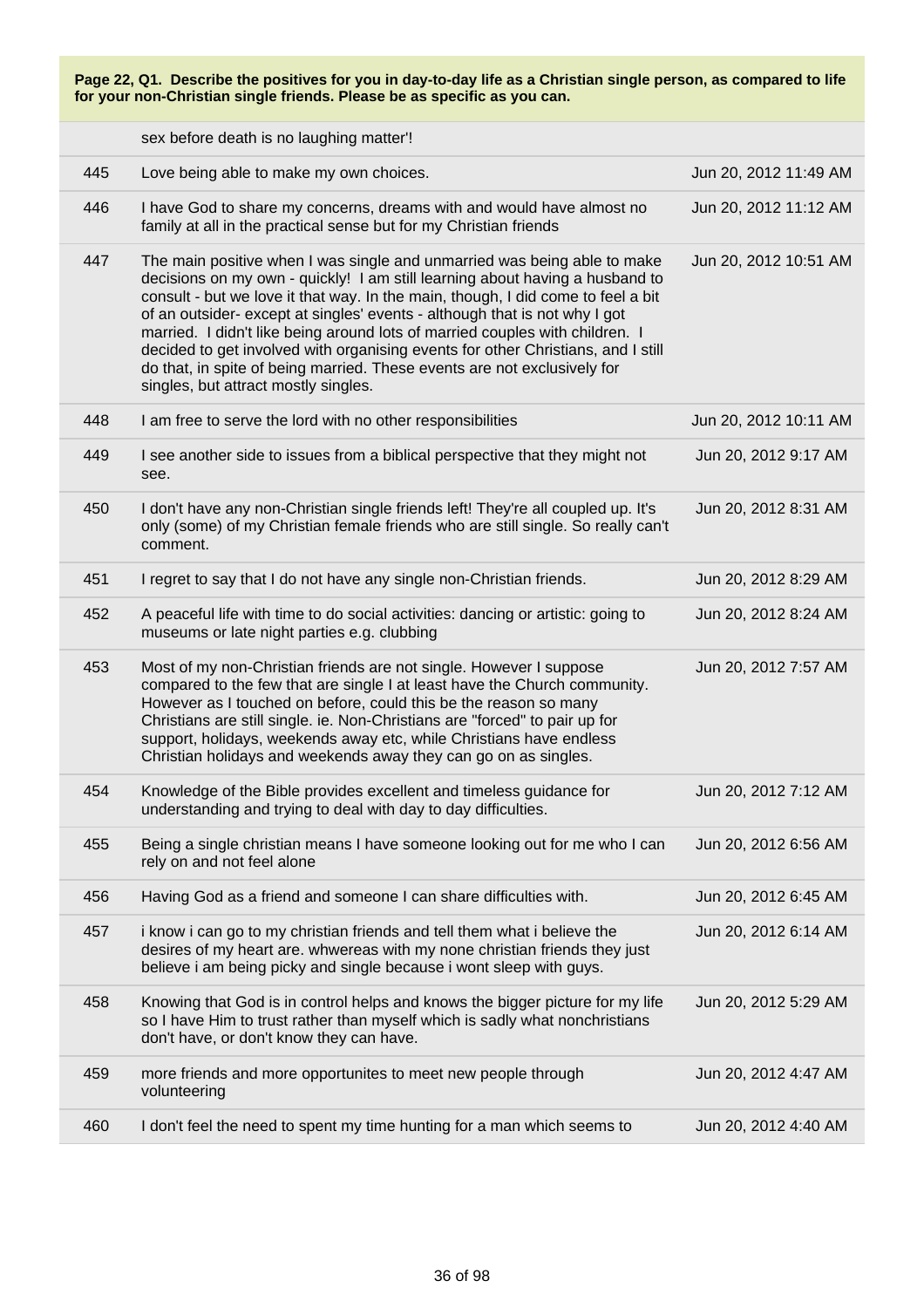**Page 22, Q1. Describe the positives for you in day-to-day life as a Christian single person, as compared to life for your non-Christian single friends. Please be as specific as you can.** comsume some single non christian friends 461 I know my life is planned by the father and that nothing and no one can thwart his plans for me , no matter how traumatic and diar my circumstances may seem Jun 20, 2012 3:23 AM 462 I am able to focus on my faith 100% and think about ways of supporting Christian and non Christian friends. I can avoid temptations that occur in relationships. Jun 20, 2012 3:14 AM 463 I have faith that God will lead me to the right husband one day whereas my single friends will move from one man to another just hoping the next will be the right one. I have God to get me through each day. Jun 20, 2012 2:47 AM 464 I know that God is whom full-fills me not a man. Therefore I'm not hindered by the depression that may accompany nonchristian singles as they don't have God in their life. I'm not ruled and governed by how I feel as I walk in the spirit where as nonchristians are always driven by how they feel. I can devote more time to God and therefore take my mind off other things. Jun 20, 2012 2:32 AM 465 I've less stress about finding a partner than my non-Christian friends, as I know that life won't always look like we would choose it to this side of eternity. For those who don't know this, I think there's more pressures that I feel. My church is also a good place for singles. Jun 19, 2012 3:26 PM 466 even though I am single, I believe that it just a state in my life journey as it gives me more time to focus on God and develop a better relationship with him. I also believe that God can use your singleness as a means of preparation for marriage as he works on moulding you into the person that he wants you to be. Jun 19, 2012 3:03 PM 467 Jesus keeps us in-line, so that we try not to get involved with the opposite sex to lead us not into temptation. No night clubbing till all hours of the morning, no drinking to get tipsy or drunk! Pray and read the Word, so we can have more of Jesus and less of ourselves. Old has gone, and the new has come. We were there once, but Jesus chose a rech like me? Jun 19, 2012 2:50 PM 468 Prayer can be spontaneous - night or day. I can spend as much time in Bible study as I wish I can go up to the beach whenever and for as long as I wish (work permitting of course!) Waking up at weekends with a blank canvas to play with. Jun 19, 2012 2:38 PM 469 With regard to relationship issues in general (romantic and otherwise) I don't find that I am much different to friends and acquaintences, Christian or non-Christian. I work from home alone, so I socialise through dancing - modern jive, etc. I thought that I might well find a nice partner through this as it is very popular and you can meet a lot of people through it, however I found (like some other men) that a lot of ladies have attachments, and it is very difficult in practice to find somebody who is not too young, too old, too distant, unavailable, unattractive, or uninterested in me. The only thing that sets me apart from non-Christians is my sustaining relationship with God, connection to church and a Christian perspective on life. Jun 19, 2012 2:17 PM 470 I think I worry about it a lot more. They tend to have more relationships, it's less 'all or nothing' for them, and things are less serious between them and boys than it would be between me and a boy, which takes the pressure off them (but also means relationships are less likely to lead to marriage, which I Jun 19, 2012 1:58 PM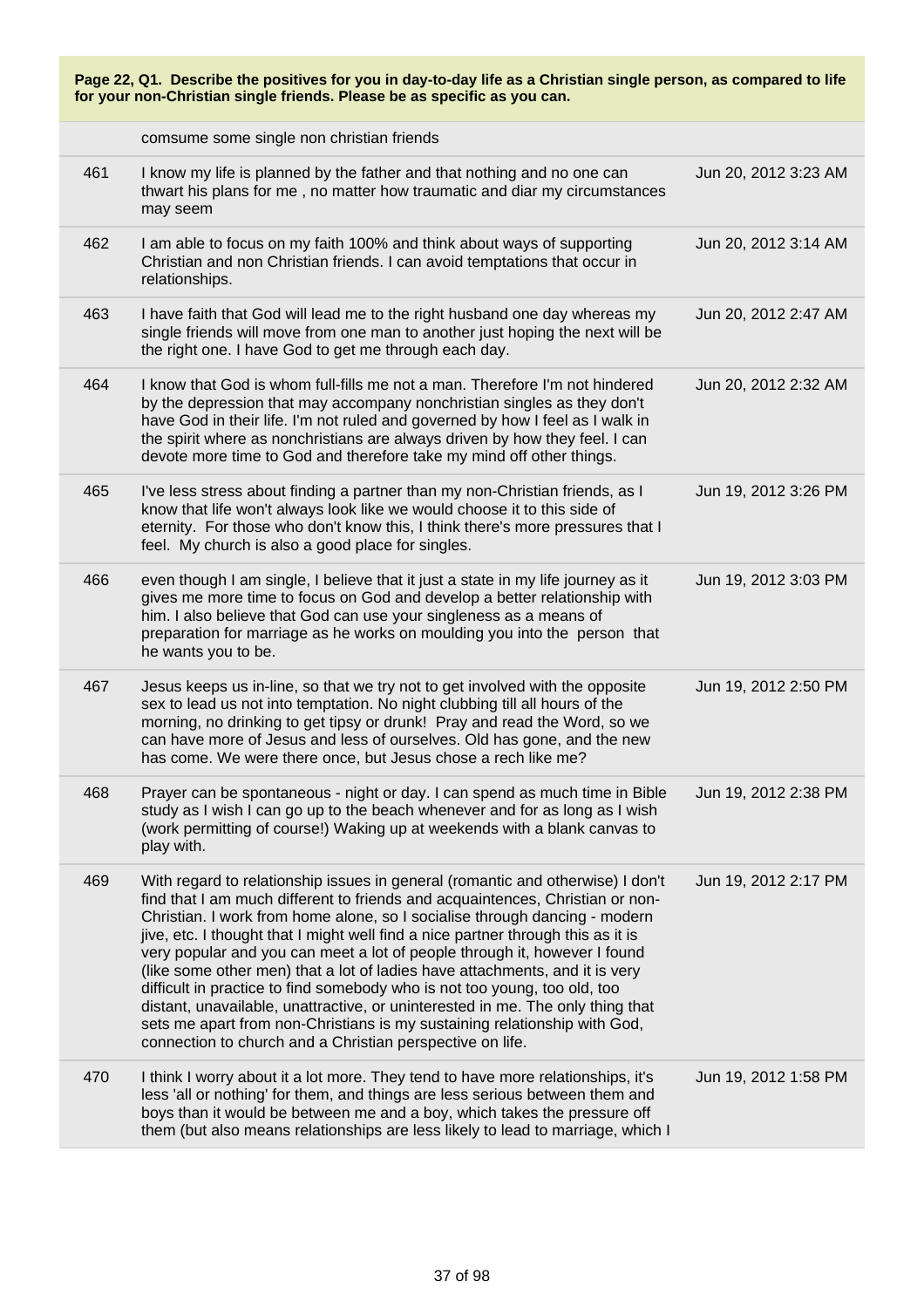| Page 22, Q1. Describe the positives for you in day-to-day life as a Christian single person, as compared to life<br>for your non-Christian single friends. Please be as specific as you can. |                                                                                                                                                                                                                                                                                                                                                                                                                                                                                                                                                                                                                                                                                                                                                                                                                                                   |                       |
|----------------------------------------------------------------------------------------------------------------------------------------------------------------------------------------------|---------------------------------------------------------------------------------------------------------------------------------------------------------------------------------------------------------------------------------------------------------------------------------------------------------------------------------------------------------------------------------------------------------------------------------------------------------------------------------------------------------------------------------------------------------------------------------------------------------------------------------------------------------------------------------------------------------------------------------------------------------------------------------------------------------------------------------------------------|-----------------------|
|                                                                                                                                                                                              | wouldn't like, I'd much rather not have a boyfriend til I meet the person I will<br>marry).                                                                                                                                                                                                                                                                                                                                                                                                                                                                                                                                                                                                                                                                                                                                                       |                       |
| 471                                                                                                                                                                                          | I'm not sure I have any non-Christian single friends! I have some single work<br>colleagues. I don't feel I have to go out to get drunk or drink to have a good<br>time as it sometimes may seem they do; but I don't know them well enough<br>to say whether they have to either. I don't feel the need to compete or play a<br>part but that could be age related. When bad things happen, or negative<br>thoughts threaten I know that I am a loved child of God and can immediately<br>cry out to Him for help, I don't need to complain or bad mouth anybody. God<br>is so wonderful, when you meet a bunch of Christians who know that too you<br>can relax! Rest! Who would want to be anywhere else but in those arrrrrrms<br>of love. BUT! oh for some fleshy arms toosometimesbut only if<br>they're the right ones. Thanks for asking. | Jun 19, 2012 1:58 PM  |
| 472                                                                                                                                                                                          | Having peace and reassurance that God is with me, walking with me,<br>listening to my prayers and unveiling his plan for my life. Whereas my non<br>christain friends lack a lot of peace in this area                                                                                                                                                                                                                                                                                                                                                                                                                                                                                                                                                                                                                                            | Jun 19, 2012 1:00 PM  |
| 473                                                                                                                                                                                          | I suppose that I still hope that God has someone in mind for me and so most<br>of the time I am content to wait. Some of my friends actively pursue<br>relationships, which are not always good choices, just to be with someone<br>because they are lonely or need to feel that someone finds them attractive or<br>because they 'need to get laid'. I know God has a purpose for my life<br>whether I am single or not and that (most of the time) it stops the loneliness;<br>some of my single non-christian friends are very lonely.                                                                                                                                                                                                                                                                                                         | Jun 19, 2012 1:00 PM  |
| 474                                                                                                                                                                                          | Apart from an attempt to try to encourage me I don't see how this data is<br>going to help you with your service to single Christians. Joining a Christian<br>network does not mean I can't see what isn't great about my life.                                                                                                                                                                                                                                                                                                                                                                                                                                                                                                                                                                                                                   | Jun 19, 2012 12:52 PM |
| 475                                                                                                                                                                                          | No longer have to put up with a man who pretended to be a Christian but<br>wasn't. I am sure this applies to the behavior of other people within so-called<br>Christian marriages.                                                                                                                                                                                                                                                                                                                                                                                                                                                                                                                                                                                                                                                                | Jun 19, 2012 12:37 PM |
| 476                                                                                                                                                                                          | I don't have any single non christian friends as they are all in relationships,<br>but I guess I have peace about life, a contentment with who I am in Jesus<br>and know where I am going. I have more focus and belief about what I want<br>to do next.                                                                                                                                                                                                                                                                                                                                                                                                                                                                                                                                                                                          | Jun 19, 2012 12:35 PM |
| 477                                                                                                                                                                                          | As a Christian I have my Church family around me and loads of friends so<br>that is good. However, as I get older there are more of them now marrying<br>and having children so changing their priorities. I am very fortunate though to<br>have so many great friends.                                                                                                                                                                                                                                                                                                                                                                                                                                                                                                                                                                           | Jun 19, 2012 11:19 AM |
| 478                                                                                                                                                                                          | The enduring hope of a life lived with God. Trust that God has a plan for me<br>and that He knows what is best for me.                                                                                                                                                                                                                                                                                                                                                                                                                                                                                                                                                                                                                                                                                                                            | Jun 19, 2012 10:24 AM |
| 479                                                                                                                                                                                          | I don't have any non-Christian single friends, but one friend now in a<br>relationship used to be single and she positively enjoyed that time in her life!                                                                                                                                                                                                                                                                                                                                                                                                                                                                                                                                                                                                                                                                                        | Jun 18, 2012 1:57 PM  |
| 480                                                                                                                                                                                          | I know that my father in heaven is the author of my life and although I may<br>be lonely at times I know he is right their feeling exactly what I feel. His<br>timing is the best timing. Single or not God's will is paramount, I don't believe<br>for a second that life should stand still for single people, but a time to grow. I<br>have used this time of singleness to better my education, whilst offer my<br>home to children how have know home of their own. But I believe this is a                                                                                                                                                                                                                                                                                                                                                  | Jun 18, 2012 12:22 PM |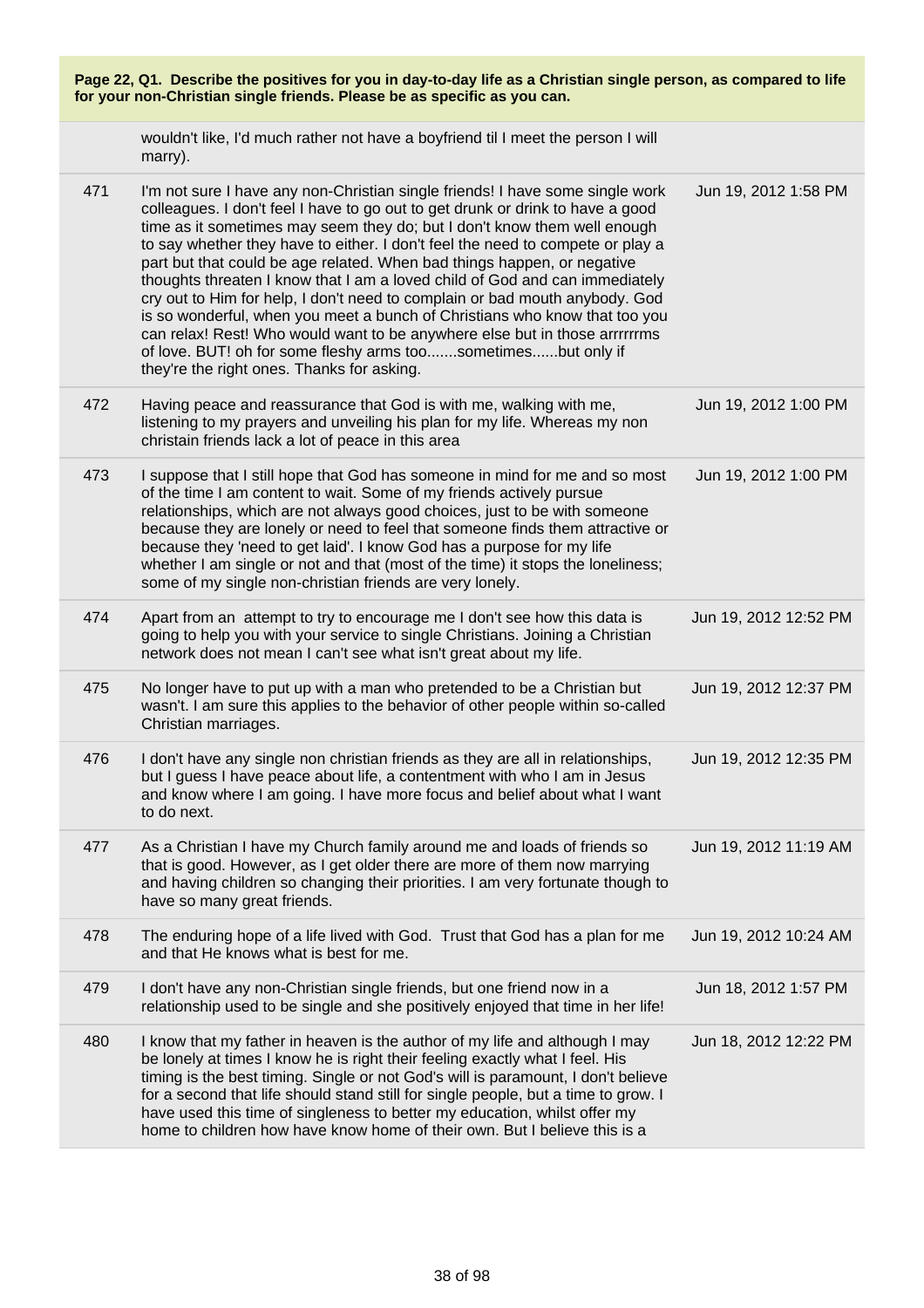|     | season. Just like the season of marriage will be another chapter of life. I feel<br>it is important to discover intimacy and togetherness with Jesus first, yes<br>single life is not a bed of roses, but companionship with Christ is my<br>privilege. Friends that are non Christians, chose short relationships that do<br>not honour the principles of God, hence casual sex, multiple partners. I feel<br>safe being a single person in the lord.                                                                                                                                                                      |                       |
|-----|-----------------------------------------------------------------------------------------------------------------------------------------------------------------------------------------------------------------------------------------------------------------------------------------------------------------------------------------------------------------------------------------------------------------------------------------------------------------------------------------------------------------------------------------------------------------------------------------------------------------------------|-----------------------|
| 481 | My church is a great community of marrieds, families and singles which I<br>love being a part of. Non-christian single friends don't always have that<br>same close community.                                                                                                                                                                                                                                                                                                                                                                                                                                              | Jun 18, 2012 8:33 AM  |
| 482 | I can choose to work at the hours which suit me without having to fit around<br>other people's schedules. Since I currently have two jobs and a PhD to write,<br>this is really important for me. It also means that I can focus on my ministry<br>at church without having to compromise that to support someone else's<br>ministry. I also think it makes my ministry more effective - my tolerance for<br>chatting about children and nappies is very low, so when I'm working with<br>married women and mothers, we do focus much more on ourselves and our<br>spiritual lives, rather than what little Timmy is doing. | Jun 18, 2012 3:17 AM  |
| 483 | Not falling into temptation or worldly distractions due to my faith or the drama<br>of what I see them go through in their dating relationships.                                                                                                                                                                                                                                                                                                                                                                                                                                                                            | Jun 17, 2012 3:57 PM  |
| 484 | Spending loads of time with God and knowing that He has my future and my<br>heart desires in His hands. It will come to pass. He has great things in my<br>future! I hold on to that and I will continue to wait for God's best for me.                                                                                                                                                                                                                                                                                                                                                                                     | Jun 17, 2012 2:42 PM  |
| 485 | I don't think there are any differences.                                                                                                                                                                                                                                                                                                                                                                                                                                                                                                                                                                                    | Jun 17, 2012 12:03 PM |
| 486 | I have God and my faith to trust in. I have my ministry to help me along and<br>verses from the bible to give me strength and hope.                                                                                                                                                                                                                                                                                                                                                                                                                                                                                         | Jun 17, 2012 7:16 AM  |
| 487 | Have intimacy with God which non-Christian friends don't so their need for a<br>partner seems more urgent. Have more contentedness as a result of<br>relationship with God and the peace that God knows best in my<br>circumstances. Have the power of God in my life to help me not get into<br>wrong relationships. Also have church and Christian friends for support.<br>Don't feel my self esteem is based on having a partner.                                                                                                                                                                                        | Jun 16, 2012 12:35 PM |
| 488 | freedom to do what i want when i want including going round to see other<br>christian friends at their houses                                                                                                                                                                                                                                                                                                                                                                                                                                                                                                               | Jun 16, 2012 8:24 AM  |
| 489 | I have God with me all of my time. He is my rock on whom I depend and to<br>whom I cling. My faith is the basis of my life. I cannot imagine life outside of<br>God's care. My friends have nothing.                                                                                                                                                                                                                                                                                                                                                                                                                        | Jun 16, 2012 7:59 AM  |
| 490 | I have Hope that God knows the plans he has for me and if they include<br>marriage, I trust Him to bring the right person along. I have Peace as I wait,<br>knowing that He cares.                                                                                                                                                                                                                                                                                                                                                                                                                                          | Jun 16, 2012 7:32 AM  |
| 491 | I am please that I do not have the pressure to have casual relationships<br>anymore. I have a sense of knowing hope that God will provide, he is just<br>getting me ready in the meantime.                                                                                                                                                                                                                                                                                                                                                                                                                                  | Jun 16, 2012 2:24 AM  |
| 492 | At least I have God, and I know that He has a plan for me even if I don't<br>know that that is and it may not be what I want. He knows best (even though<br>that is sometimes hard to accept).                                                                                                                                                                                                                                                                                                                                                                                                                              | Jun 16, 2012 1:33 AM  |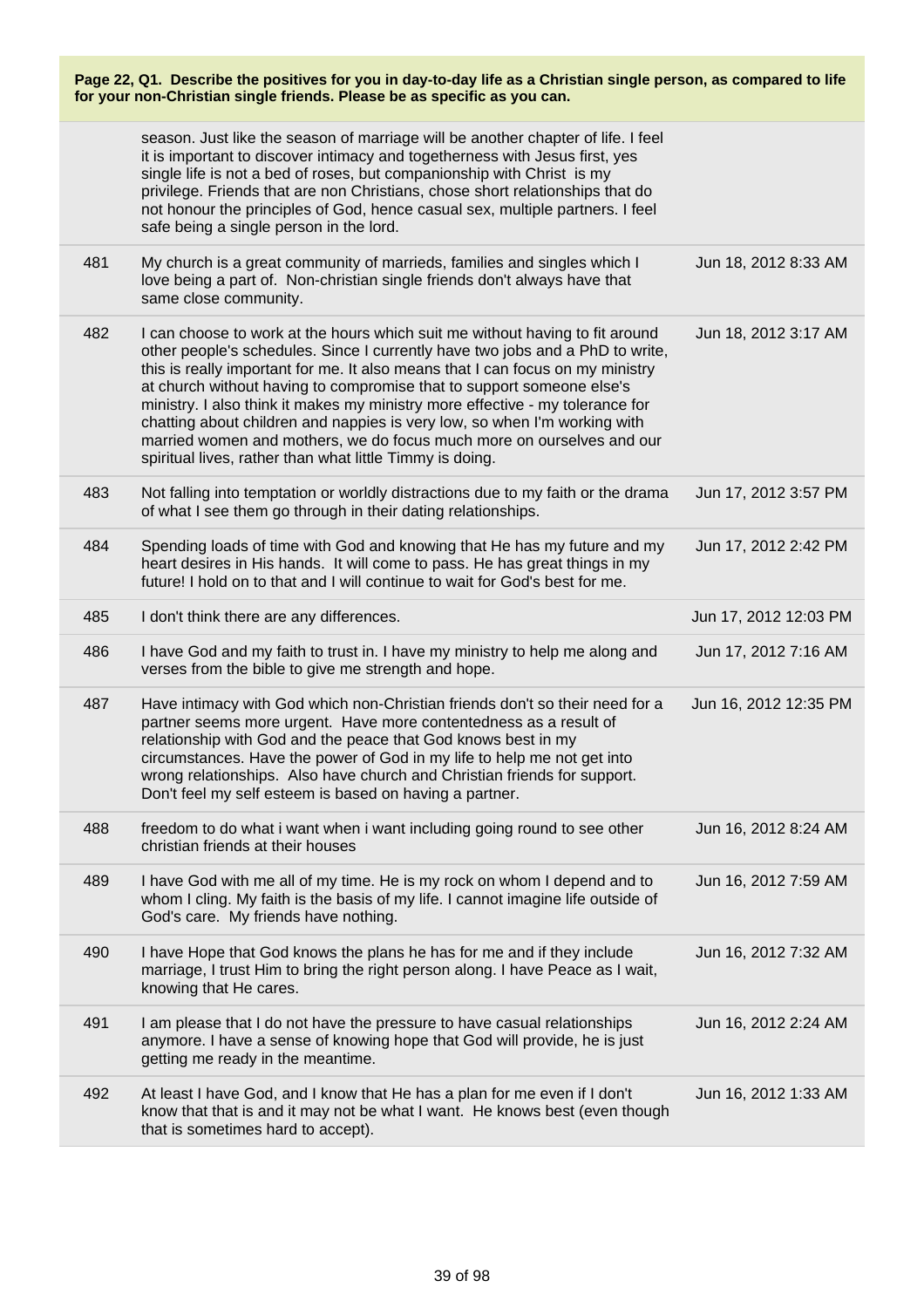| Page 22, Q1. Describe the positives for you in day-to-day life as a Christian single person, as compared to life<br>for your non-Christian single friends. Please be as specific as you can. |                                                                                                                                                                                                                                                                                                                                                                                                                                                                                                                                                                                                                                                                                                                                                                                                                                                                                                                                                                                                                                                                                                                                                                                                                                                                                                                                                     |                       |
|----------------------------------------------------------------------------------------------------------------------------------------------------------------------------------------------|-----------------------------------------------------------------------------------------------------------------------------------------------------------------------------------------------------------------------------------------------------------------------------------------------------------------------------------------------------------------------------------------------------------------------------------------------------------------------------------------------------------------------------------------------------------------------------------------------------------------------------------------------------------------------------------------------------------------------------------------------------------------------------------------------------------------------------------------------------------------------------------------------------------------------------------------------------------------------------------------------------------------------------------------------------------------------------------------------------------------------------------------------------------------------------------------------------------------------------------------------------------------------------------------------------------------------------------------------------|-----------------------|
| 493                                                                                                                                                                                          | Knowing God the Father is with me, protecting, guiding & looking after me in<br>every way. God provides my every need & supplies all I need in abundance.<br>I have complete Faith & Hope in his perfect timing & wait on his pre-<br>determined will for my life with patience!                                                                                                                                                                                                                                                                                                                                                                                                                                                                                                                                                                                                                                                                                                                                                                                                                                                                                                                                                                                                                                                                    | Jun 16, 2012 1:31 AM  |
| 494                                                                                                                                                                                          | Being in full time employment; having a very close and supportive<br>relationship with my grown up children and do a lot of things together; good<br>relationship with my siblings and do a lot together. My strong<br>faith/relationship with God and that dependency on Him makes me strong;<br>the belief that He will provide a husband for me according to his<br>plans/purpose for my life gives me hope.                                                                                                                                                                                                                                                                                                                                                                                                                                                                                                                                                                                                                                                                                                                                                                                                                                                                                                                                     | Jun 15, 2012 2:00 PM  |
| 495                                                                                                                                                                                          | As Christian, I am better able to deal with some situations that crop up in my<br>life, and I have loving children, which helps to take some of the pressure off<br>me                                                                                                                                                                                                                                                                                                                                                                                                                                                                                                                                                                                                                                                                                                                                                                                                                                                                                                                                                                                                                                                                                                                                                                              | Jun 15, 2012 1:45 PM  |
| 496                                                                                                                                                                                          | Knowing God is always there Knowing my life still has purpose and direction<br>even though I'm not in the place I'd like to be in terms of a relationship Less<br>pressure from friends to just go out and meet anyone                                                                                                                                                                                                                                                                                                                                                                                                                                                                                                                                                                                                                                                                                                                                                                                                                                                                                                                                                                                                                                                                                                                              | Jun 15, 2012 1:08 PM  |
| 497                                                                                                                                                                                          | I at least have hope in Jesus and the promise that He will give me the desire<br>of my heart.                                                                                                                                                                                                                                                                                                                                                                                                                                                                                                                                                                                                                                                                                                                                                                                                                                                                                                                                                                                                                                                                                                                                                                                                                                                       | Jun 15, 2012 10:29 AM |
| 498                                                                                                                                                                                          | As a Christian I have God as my focus in life and non-Chtistians don't. As a<br>consequence I feel encouraged to be who I am in Christ which means I have<br>a good sense of self-esteem, I try new things, I stick my neck out and apply<br>for jobs in other parts of the city as I have no ties, I take on training because I<br>can decide how to use my money and I make plans for myself. I believe that<br>my confidence comes from being a Christian. On the other hand I do want<br>someone to share my life and make decisions with but I believe that will<br>happen if and when it's right timing. When I was younger I was consumed<br>with being married and particulalry having children. Now in my 40's I see a<br>journey and marriage may or may not be at he end of it but my happiness is<br>not tied to marriage. Whereas non-Christians seem to be constantly<br>concerned about finding a partner and having children and not liking to be<br>described as single as it is seen as inferior and therefore will stay with a<br>partner just not to be seen as single. The difference between Chrstian and<br>non-Christian singles is God focus and following God's will while not<br>dismissing or minimising the emotional needs of having a relatonship with<br>another human being a need we all share Christians or not. | Jun 15, 2012 9:32 AM  |
| 499                                                                                                                                                                                          | People are people whether Christian or otherwise. I am not about to<br>spiritualise here                                                                                                                                                                                                                                                                                                                                                                                                                                                                                                                                                                                                                                                                                                                                                                                                                                                                                                                                                                                                                                                                                                                                                                                                                                                            | Jun 15, 2012 9:21 AM  |
| 500                                                                                                                                                                                          | 1) TIME TO PRAY, WORSHIP, FELLOWSHIP WITH THE LORD 2) TIME<br>TO READ SCRIPTURES AND MEDITATE 3) MEET INTERESTING<br><b>PEOPLE</b>                                                                                                                                                                                                                                                                                                                                                                                                                                                                                                                                                                                                                                                                                                                                                                                                                                                                                                                                                                                                                                                                                                                                                                                                                  | Jun 15, 2012 3:47 AM  |
| 501                                                                                                                                                                                          | Simple : I have God Who meets my every need and helps me with my<br>struggles - they do not! In other words I will have the same struggles but the<br>fact that I ghave God helps!                                                                                                                                                                                                                                                                                                                                                                                                                                                                                                                                                                                                                                                                                                                                                                                                                                                                                                                                                                                                                                                                                                                                                                  | Jun 15, 2012 3:08 AM  |
| 502                                                                                                                                                                                          | Time for uninterrupted devotion, even in the middle of the night. I am able to<br>attend events if I am free without having to check what the otherperson is<br>saying or doing. Not thinking about going to unsavorry places to get<br>enjoyment A peace in troubled circumstances that they find hard to<br>understand                                                                                                                                                                                                                                                                                                                                                                                                                                                                                                                                                                                                                                                                                                                                                                                                                                                                                                                                                                                                                            | Jun 15, 2012 2:33 AM  |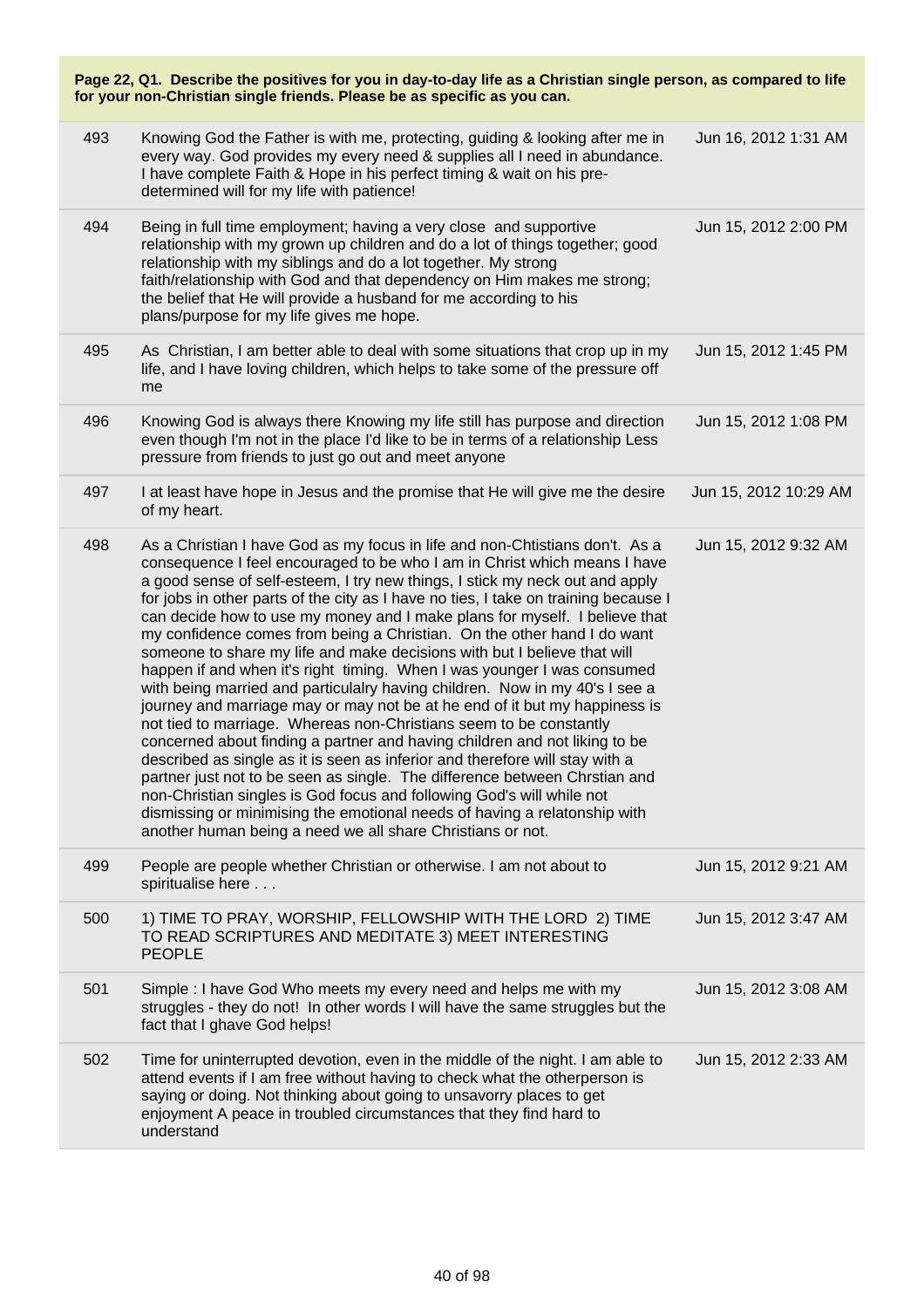| Page 22, Q1. Describe the positives for you in day-to-day life as a Christian single person, as compared to life<br>for your non-Christian single friends. Please be as specific as you can. |                                                                                                                                                                                                                                                                                                                                                                                                                                                                                                                                                                                                                                                                                                                                                                                                                                                                                                                                           |                       |
|----------------------------------------------------------------------------------------------------------------------------------------------------------------------------------------------|-------------------------------------------------------------------------------------------------------------------------------------------------------------------------------------------------------------------------------------------------------------------------------------------------------------------------------------------------------------------------------------------------------------------------------------------------------------------------------------------------------------------------------------------------------------------------------------------------------------------------------------------------------------------------------------------------------------------------------------------------------------------------------------------------------------------------------------------------------------------------------------------------------------------------------------------|-----------------------|
| 503                                                                                                                                                                                          | Having a purpose in Christ keeps me going and fulfiled.                                                                                                                                                                                                                                                                                                                                                                                                                                                                                                                                                                                                                                                                                                                                                                                                                                                                                   | Jun 15, 2012 2:19 AM  |
| 504                                                                                                                                                                                          | I have a great family at church - they are lovely and helpful - if I need to<br>"borrow a bloke" eg for something that involves heavy lifting etc they are<br>always willing to help out (I often have a cuppa with their wife whilst watching<br>them do all the heavy lifting).                                                                                                                                                                                                                                                                                                                                                                                                                                                                                                                                                                                                                                                         | Jun 14, 2012 11:03 PM |
| 505                                                                                                                                                                                          | none                                                                                                                                                                                                                                                                                                                                                                                                                                                                                                                                                                                                                                                                                                                                                                                                                                                                                                                                      | Jun 14, 2012 2:56 AM  |
| 506                                                                                                                                                                                          | My home life is very chilled and relaxed. I can spend my time as I want, lie<br>ins at the weekend, loads of time at the gym, I can rule my own schedule                                                                                                                                                                                                                                                                                                                                                                                                                                                                                                                                                                                                                                                                                                                                                                                  | Jun 13, 2012 2:42 PM  |
| 507                                                                                                                                                                                          | When no one else is beside me, I know that God is always there.                                                                                                                                                                                                                                                                                                                                                                                                                                                                                                                                                                                                                                                                                                                                                                                                                                                                           | Jun 12, 2012 5:42 PM  |
| 508                                                                                                                                                                                          | Without God i would have nothing to truly hope for but i stand on his<br>promises for restoration of my life and hope he will give me the blessing to<br>use my experiences in ministry but i long for His promises to become reality<br>in my life.                                                                                                                                                                                                                                                                                                                                                                                                                                                                                                                                                                                                                                                                                      | Jun 12, 2012 2:25 PM  |
| 509                                                                                                                                                                                          | Knowing that God has a plan for my life, both whether I end up marrying or<br>not (though this is hard to remember). Knowing that waiting for the right<br>person is God's will and knowing the choice of partner is more restricted.                                                                                                                                                                                                                                                                                                                                                                                                                                                                                                                                                                                                                                                                                                     | Jun 12, 2012 2:03 PM  |
| 510                                                                                                                                                                                          | Yes, i do spend most of my spare time going to church and spending time in<br>the presence of my creator(God).                                                                                                                                                                                                                                                                                                                                                                                                                                                                                                                                                                                                                                                                                                                                                                                                                            | Jun 12, 2012 12:42 PM |
| 511                                                                                                                                                                                          | Much more flexibility in time available, have space for others, don;t have<br>conflict with time with another person.                                                                                                                                                                                                                                                                                                                                                                                                                                                                                                                                                                                                                                                                                                                                                                                                                     | Jun 12, 2012 6:58 AM  |
| 512                                                                                                                                                                                          | I pray and talk to god like he's my husband. I want to cultivate an intimacy<br>with him that would outweigh the love and care of any husband. (I'm not<br>really there yet.) I have enjoyed some wonderful adventures of late abroad,<br>trying new sports such as ice-skating and skiing which I might not have done<br>if I were financially accountable to a partner. - Such a wonderful sense of<br>freedom! Whereas other single people want to spend such times with<br>someone. I enjoy prayer walking and enjoying the adventure with my<br>Creator. I don't feel anxious any more about 'still-being- on- the -shelf'<br>because God has promised me a rich and fulfilled life and I do believe the<br>much desired husband is on his way, by God's grace! Even if he never<br>showed up, life would still be worth living. Single non-Chrstians are often<br>desperate to find someone. I'm going to let God do the 'finding'. | Jun 12, 2012 2:56 AM  |
| 513                                                                                                                                                                                          | Being a single christian person is easier for me than being a non-christian<br>single, as my boundaries are clear and my expectation from a partner is<br>definite. Being a Christian I do not believe in sex before marriage, so the<br>time you spend with a person is more focused on getting to know them as a<br>person and make a decision on whether you would want to spend your life<br>with them. This is a mutual committment based on personality and<br>characteristics which is missing as a non-christian single.                                                                                                                                                                                                                                                                                                                                                                                                          | Jun 11, 2012 7:32 PM  |
| 514                                                                                                                                                                                          | I know that my faith gives me an assurance and security with God.                                                                                                                                                                                                                                                                                                                                                                                                                                                                                                                                                                                                                                                                                                                                                                                                                                                                         | Jun 11, 2012 3:47 PM  |
| 515                                                                                                                                                                                          | Not having to tell someone where you are, what time you'll be home.<br>Planning your own activities without having to check that their o.k with it first.<br>Not having to go to his family occasions. Not having my head wrecked<br>thinking about our relationship.                                                                                                                                                                                                                                                                                                                                                                                                                                                                                                                                                                                                                                                                     | Jun 11, 2012 3:44 PM  |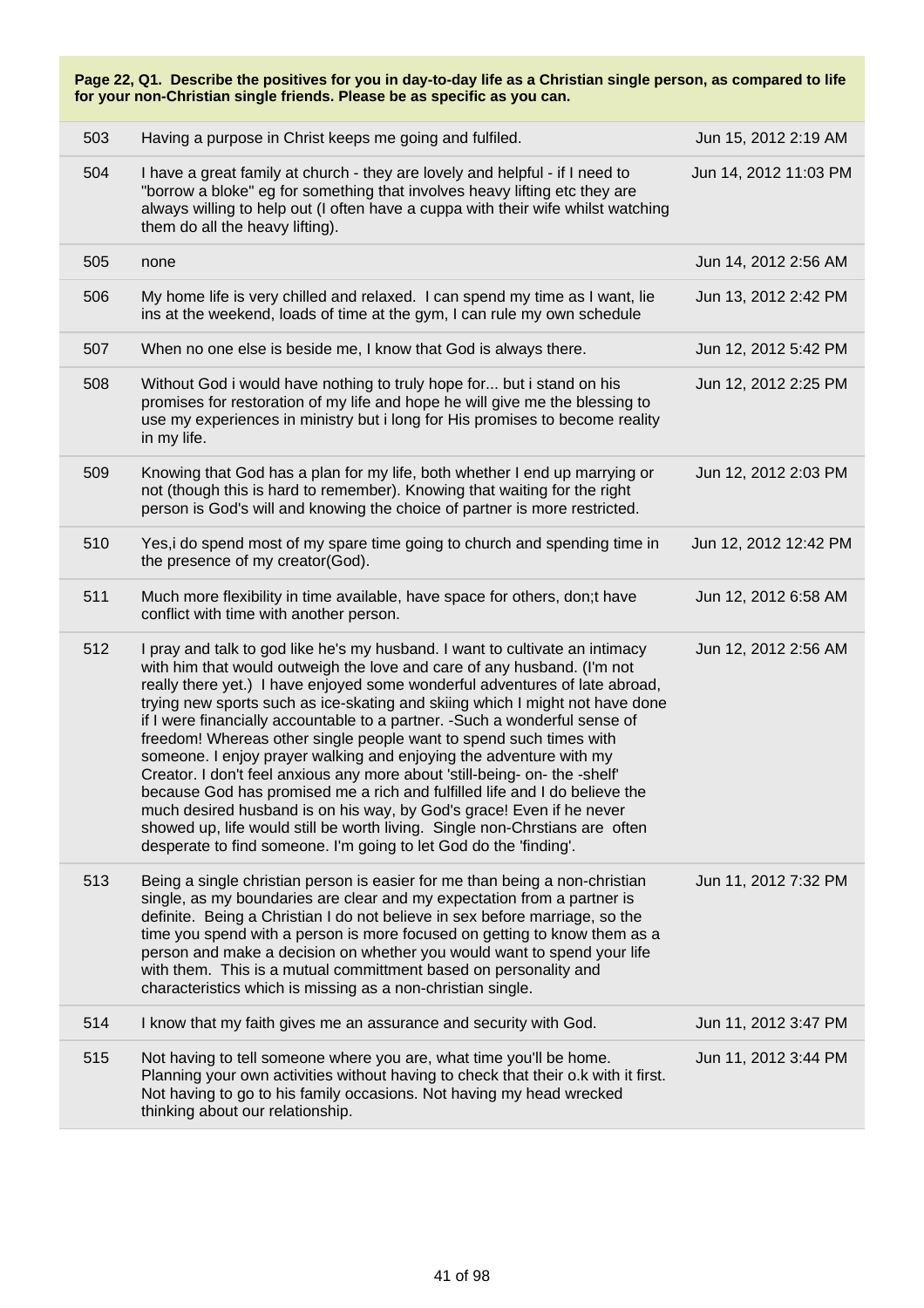| Page 22, Q1. Describe the positives for you in day-to-day life as a Christian single person, as compared to life<br>for your non-Christian single friends. Please be as specific as you can. |                                                                                                                                                                                                                                                                                                                                                                                                                                                                                                                                                                                                                                                                                                                                                                                                                                                                                                                                                                                                                                                                                                                                                                                                                                                                                                                |                       |
|----------------------------------------------------------------------------------------------------------------------------------------------------------------------------------------------|----------------------------------------------------------------------------------------------------------------------------------------------------------------------------------------------------------------------------------------------------------------------------------------------------------------------------------------------------------------------------------------------------------------------------------------------------------------------------------------------------------------------------------------------------------------------------------------------------------------------------------------------------------------------------------------------------------------------------------------------------------------------------------------------------------------------------------------------------------------------------------------------------------------------------------------------------------------------------------------------------------------------------------------------------------------------------------------------------------------------------------------------------------------------------------------------------------------------------------------------------------------------------------------------------------------|-----------------------|
| 516                                                                                                                                                                                          | I tend to find any married christians i know spend time with other married<br>christians. this is hard because you feel like you loose friends when they get<br>married.                                                                                                                                                                                                                                                                                                                                                                                                                                                                                                                                                                                                                                                                                                                                                                                                                                                                                                                                                                                                                                                                                                                                       | Jun 11, 2012 2:16 PM  |
| 517                                                                                                                                                                                          | There are lots of social church activities to go to. It is acceptable that I want<br>to settle down, and only pursue serious relationships, there is no pressure to<br>'have fun'.                                                                                                                                                                                                                                                                                                                                                                                                                                                                                                                                                                                                                                                                                                                                                                                                                                                                                                                                                                                                                                                                                                                             | Jun 11, 2012 1:31 PM  |
| 518                                                                                                                                                                                          | When I'm in a positive frame of mind I can remind myself that God has a plan<br>for my life and that my life can be useful to Him, if only I allow Him to use me.<br>Self pity often stops God from being able to use me.                                                                                                                                                                                                                                                                                                                                                                                                                                                                                                                                                                                                                                                                                                                                                                                                                                                                                                                                                                                                                                                                                      | Jun 11, 2012 1:11 PM  |
| 519                                                                                                                                                                                          | I can move where I want, do what I want and be able to make decisions that<br>I feel are right before God without having to take others into account. This<br>has allowed me to focus on what I think God wants me to do without as<br>many distractions. I don't have the same family commitments of children to<br>ferry around etc. I don't experience the pain/frustration of relationship<br>problems with a husband (but then I don't experience the positives of a<br>relationship with a husband either!)                                                                                                                                                                                                                                                                                                                                                                                                                                                                                                                                                                                                                                                                                                                                                                                              | Jun 11, 2012 6:20 AM  |
| 520                                                                                                                                                                                          | I have a comfortable lifestyle as I earn a good salary. I can come and go as a<br>please and not be accountable to anyone (but this is not always a blessing -<br>it feels like there is no-one who is bothered on my account!).                                                                                                                                                                                                                                                                                                                                                                                                                                                                                                                                                                                                                                                                                                                                                                                                                                                                                                                                                                                                                                                                               | Jun 11, 2012 12:51 AM |
| 521                                                                                                                                                                                          | Sometimes I go to christian fuction at different churches near and fare. We<br>have fellowship at are own church and things we can join in if we wish. Like<br>cookery classies, keep fit, drop in computer classies, People book the rooms<br>for all types of classies that go on for a month one day or half day a<br>week. They are free we can singe up for these classies and many more. It is<br>also a school of learning english, maths, classies we have to pay for them.<br>Drop in centre for a bowl of soup and a bead roll, hot cold drink, Good place<br>to meet lots of people from all walks of life exchanging stories. It is a<br>communaity centre has well dealing with job shurch, getting a cv done,<br>housing problems, forms that need filling in for all sorts of things. using the<br>phone for local goverment offices calls. I sometimes work in the kitchen talk<br>to people that use the centre even take them in the preay room if they need<br>to talk or pray for them or people they care for. If I was a none christain I<br>would not be doing these things or going many places that can help so many<br>people in a day under one roof. It is a good way to communicate with the<br>people from surounding areas we are an outreach team for the community a<br>team. | Jun 10, 2012 4:53 PM  |
| 522                                                                                                                                                                                          | The ability to make a spur of the moment descision. Having a good group of<br>close friends in the church who are all there as support for each other.<br>Having friends with different points of views on so many topics.                                                                                                                                                                                                                                                                                                                                                                                                                                                                                                                                                                                                                                                                                                                                                                                                                                                                                                                                                                                                                                                                                     | Jun 10, 2012 2:37 PM  |
| 523                                                                                                                                                                                          | As a single christian I am able to fellowship with other christians from<br>different backgrounds. I am put in touch with young and mature christians<br>who provide guidance and fellowship. Also I can be in the company of<br>christian men without it being awkward as I regard them as my brothers. In<br>comparison to my non-christian single friends I have a broader scope of<br>contact because of church so I don't just speak to people the same age or<br>gender but different people.                                                                                                                                                                                                                                                                                                                                                                                                                                                                                                                                                                                                                                                                                                                                                                                                            | Jun 10, 2012 9:58 AM  |
| 524                                                                                                                                                                                          | I am content and God knows my needs. Also, He has a plan for me and His<br>timing is perfect.                                                                                                                                                                                                                                                                                                                                                                                                                                                                                                                                                                                                                                                                                                                                                                                                                                                                                                                                                                                                                                                                                                                                                                                                                  | Jun 10, 2012 9:37 AM  |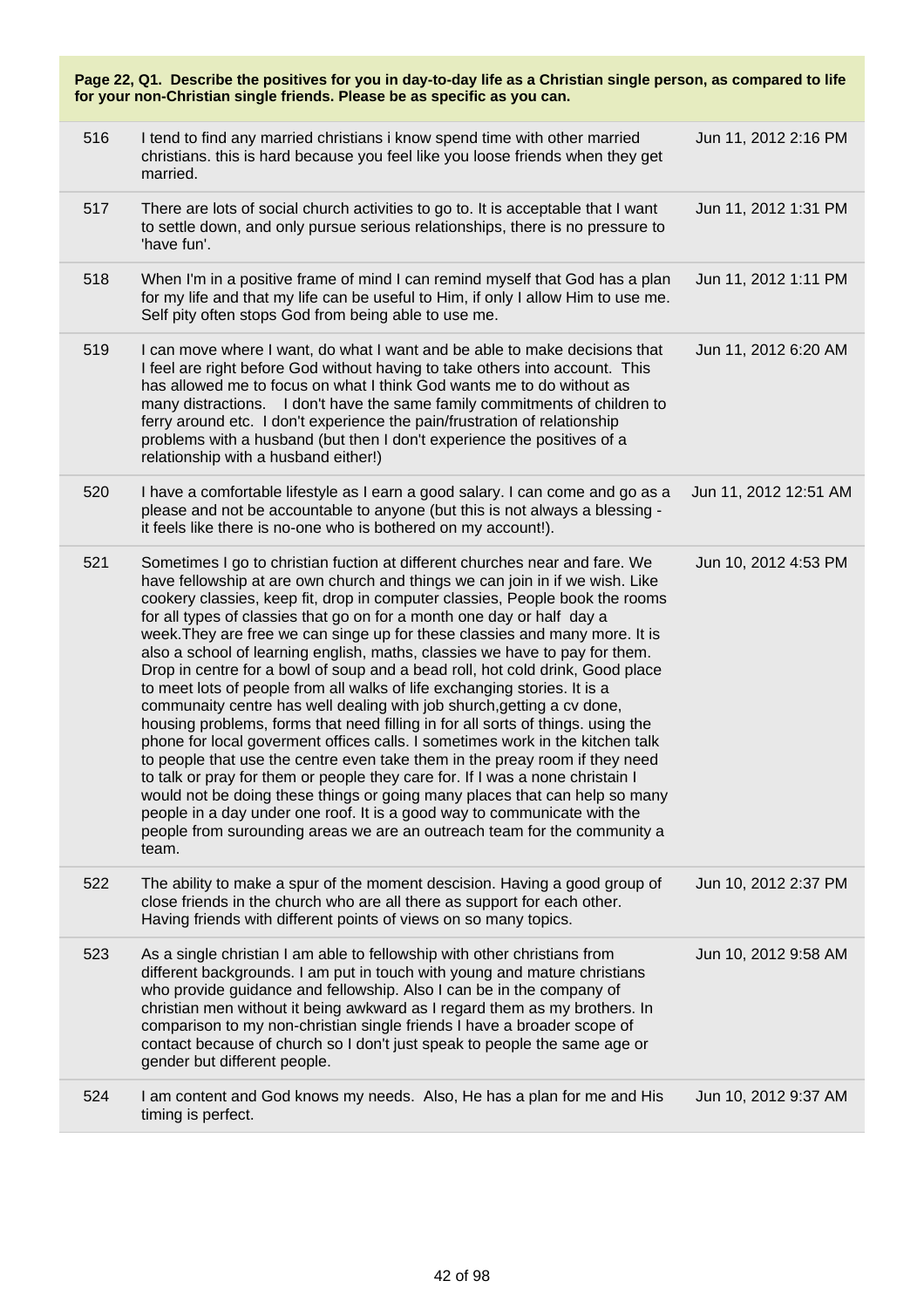| Page 22, Q1. Describe the positives for you in day-to-day life as a Christian single person, as compared to life<br>for your non-Christian single friends. Please be as specific as you can. |     |                                                                                                                                                                                                                                                                                                                                                                                                                                                                                                                                                                                   |                      |
|----------------------------------------------------------------------------------------------------------------------------------------------------------------------------------------------|-----|-----------------------------------------------------------------------------------------------------------------------------------------------------------------------------------------------------------------------------------------------------------------------------------------------------------------------------------------------------------------------------------------------------------------------------------------------------------------------------------------------------------------------------------------------------------------------------------|----------------------|
|                                                                                                                                                                                              | 525 | I feel like God has told me clearly that I will find someone again and so I<br>have hope in that which I wouldn't as a non christian. Being widowed so<br>incredibly young was very challenging but I doubt I would be ok if I didn't<br>have a relationship with God.                                                                                                                                                                                                                                                                                                            | Jun 9, 2012 4:32 PM  |
|                                                                                                                                                                                              | 526 | Have more time to pray and can choose what meetings/socials to attend<br>without verifying or checking with someone else. Can choose to take time to<br>myself more freely than those married and with families.                                                                                                                                                                                                                                                                                                                                                                  | Jun 9, 2012 3:28 PM  |
|                                                                                                                                                                                              | 527 | As much as I can I try to remind myself that my value doesn't come from<br>being part of a couple but from being God's creation, loved and cherished by<br>him. I do feel part of a church family and network of wonderful Christian<br>friends. I'm lucky in having other Christian single friends to share lows with.                                                                                                                                                                                                                                                           | Jun 9, 2012 1:46 PM  |
|                                                                                                                                                                                              | 528 | The main one I know that the Lord is with me everywhere I go, that He<br>knows the best for me, this time of singleness has been prepared for my<br>benefit, wether I am confortable with it or not, I just have to be patiente                                                                                                                                                                                                                                                                                                                                                   | Jun 9, 2012 1:03 PM  |
|                                                                                                                                                                                              | 529 | Knowing God is with me so i, m not totally alone (even if i dont always see it<br>that way!)                                                                                                                                                                                                                                                                                                                                                                                                                                                                                      | Jun 9, 2012 12:58 PM |
|                                                                                                                                                                                              | 530 | My faith helps me by reading my bible. When I feel very low I can listen to<br>worship music which lifts me. I also listen to dvd's/cd's which also lift me. I<br>also know that having just come out of a relationship which was not good for<br>me and so I know its better to wait for God's choice.                                                                                                                                                                                                                                                                           | Jun 9, 2012 11:19 AM |
|                                                                                                                                                                                              | 531 | Being on your own all the time can get depressing                                                                                                                                                                                                                                                                                                                                                                                                                                                                                                                                 | Jun 9, 2012 6:03 AM  |
|                                                                                                                                                                                              | 532 | I have people at church who care about me and sometimes invite me round<br>for meals. What I do to serve God, both at church and in other groups gives<br>me a sense of purpose to my life. When I'm struggling with being responsible<br>for everything in my life I can pray about it and feel that God is by my side. I<br>get a lot of support from my House Group.                                                                                                                                                                                                           | Jun 9, 2012 5:03 AM  |
|                                                                                                                                                                                              | 533 | I have an amazing assurance in my identity as a child of God, I am 100%<br>sure I would not be able to cope with my singleness if I was not a Christian.<br>My single non-christian friends (who I have very few of) probably struggle<br>with it more than I do. I do however often have a fear that my Christianity<br>and my singleness are linked, if I wasn't a Christian and seeking to have a<br>Christian husband, would I still be single!? A big 'what if' that is actually<br>pretty irrelevant, but probably a thought that the enemy likes to magnify in<br>my mind. | Jun 9, 2012 2:42 AM  |
|                                                                                                                                                                                              | 534 | I have hope in Christ                                                                                                                                                                                                                                                                                                                                                                                                                                                                                                                                                             | Jun 9, 2012 2:18 AM  |
|                                                                                                                                                                                              | 535 | Time to pursue hobbies and go out at short notice                                                                                                                                                                                                                                                                                                                                                                                                                                                                                                                                 | Jun 8, 2012 8:48 PM  |
|                                                                                                                                                                                              | 536 | You have to listen to what God has planned for you.                                                                                                                                                                                                                                                                                                                                                                                                                                                                                                                               | Jun 8, 2012 3:43 PM  |
|                                                                                                                                                                                              | 537 | God is at the head of everything, but being unmarried is getting me down!                                                                                                                                                                                                                                                                                                                                                                                                                                                                                                         | Jun 8, 2012 3:57 AM  |
|                                                                                                                                                                                              | 538 | I have a wide range of christian friends that I can discuss my concerns about<br>being single. Our discussions are positive and often uplifiting. I try not to<br>spend a lot of time with people who have pity parties as these are not<br>helpful. Over the years we have celebrated the fact that christian who have<br>waited for partners do find one and marry and feel that this could also<br>happen to us.                                                                                                                                                               | Jun 8, 2012 3:52 AM  |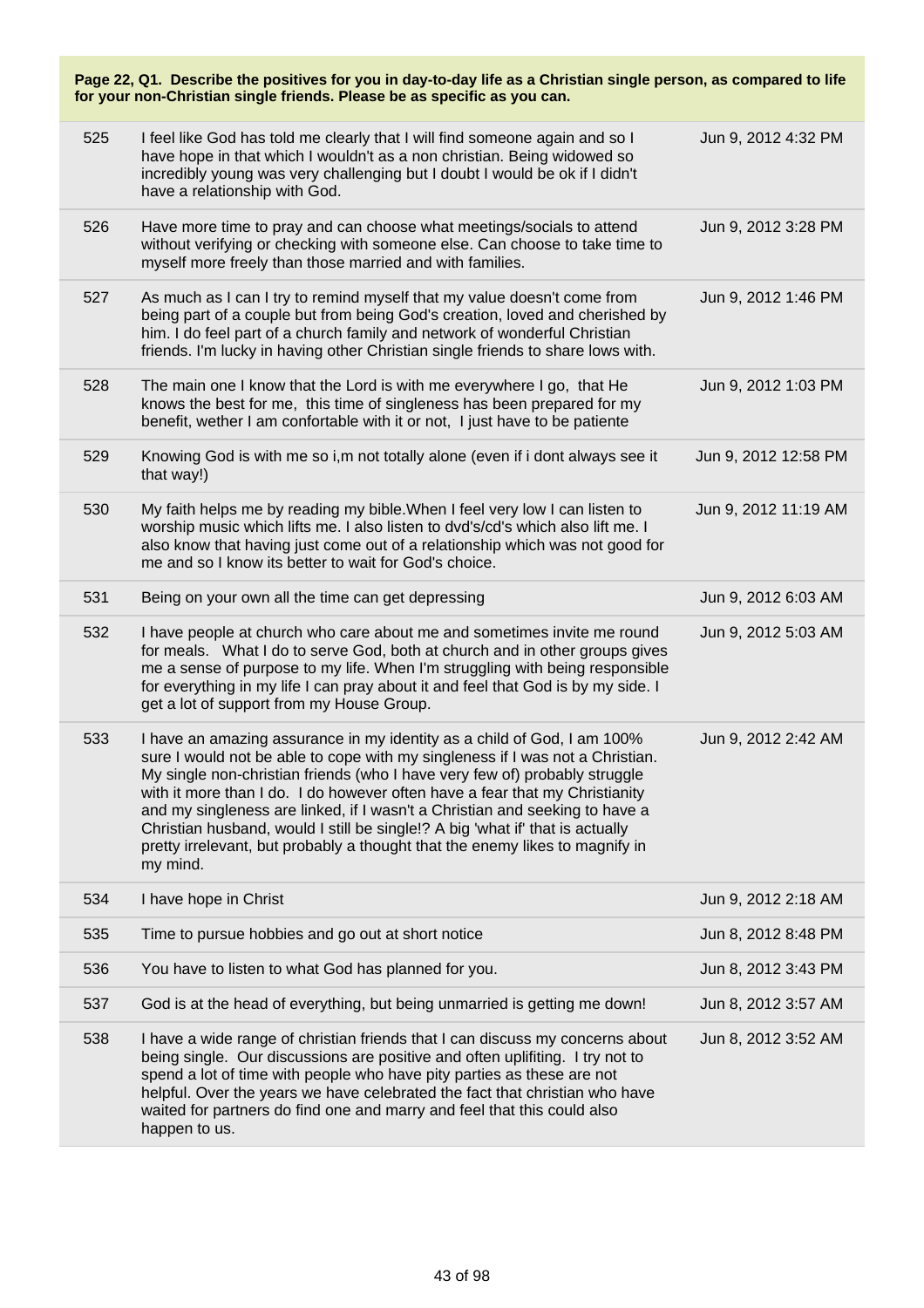| Page 22, Q1. Describe the positives for you in day-to-day life as a Christian single person, as compared to life<br>for your non-Christian single friends. Please be as specific as you can. |                                                                                                                                                                                                                                                                                                                                                                                                                                                                                                                                                                                                                                                                                        |                      |
|----------------------------------------------------------------------------------------------------------------------------------------------------------------------------------------------|----------------------------------------------------------------------------------------------------------------------------------------------------------------------------------------------------------------------------------------------------------------------------------------------------------------------------------------------------------------------------------------------------------------------------------------------------------------------------------------------------------------------------------------------------------------------------------------------------------------------------------------------------------------------------------------|----------------------|
| 539                                                                                                                                                                                          | I am a very happy out Christian with no problems in our church                                                                                                                                                                                                                                                                                                                                                                                                                                                                                                                                                                                                                         | Jun 8, 2012 1:03 AM  |
| 540                                                                                                                                                                                          | I can pray. Jesus will go before me, He will stay with me and be by myside<br>ALL the time.                                                                                                                                                                                                                                                                                                                                                                                                                                                                                                                                                                                            | Jun 7, 2012 10:58 PM |
| 541                                                                                                                                                                                          | I can do what I want when I want within reason.                                                                                                                                                                                                                                                                                                                                                                                                                                                                                                                                                                                                                                        | Jun 7, 2012 7:47 PM  |
| 542                                                                                                                                                                                          | Prayer to give companionship Church community- events at church and<br>growing in love together                                                                                                                                                                                                                                                                                                                                                                                                                                                                                                                                                                                        | Jun 7, 2012 4:49 PM  |
| 543                                                                                                                                                                                          | i do get a sense of trust that if its meant to be God will direct someones path<br>to cross with mine, although i may also have to be proactive. as a working<br>class person, i have one wage which has to pay bills, asking God to be<br>provider and to fill any gap their is from not having a partner (something<br>which i think is a God ordained norm in societyso there will always be a<br>tension).                                                                                                                                                                                                                                                                         | Jun 7, 2012 4:03 PM  |
| 544                                                                                                                                                                                          | I have more freedom and can choose how I spend my time as I don't the<br>commitments and responsibilites of a married person. It means for example I<br>can go out with friends in the evening which is difficult for married people but<br>opportunites to spend time with my friends like this are diminishing as more<br>of enter into relationships and get married                                                                                                                                                                                                                                                                                                                | Jun 7, 2012 2:58 PM  |
| 545                                                                                                                                                                                          | Having a relationship with God means I am never alone. More and more I<br>am learning that God IS with me when I am alone and that I CAN trust Him<br>to be my husband and help me with all the difficulties that arise and I don't<br>know 'what to do'. He amazes me the way He answers my 'cry' for help<br>every time! Losing my husband would have been impossible without being a<br>Christian as He used (& still uses) the body of Christ to uphold me/uplift me<br>and help me KNOW that I am permanently surrounded by helpers! Always<br>people to meet up with - a text or a phone call away!                                                                              | Jun 7, 2012 2:56 PM  |
| 546                                                                                                                                                                                          | I believe God will find me someone and that He knows how complex I am<br>and choosy.                                                                                                                                                                                                                                                                                                                                                                                                                                                                                                                                                                                                   | Jun 7, 2012 2:53 PM  |
| 547                                                                                                                                                                                          | I can't think of any                                                                                                                                                                                                                                                                                                                                                                                                                                                                                                                                                                                                                                                                   | Jun 7, 2012 2:16 PM  |
| 548                                                                                                                                                                                          | I have some practical support from church friends (though in a recent period<br>of illness some of my non-Christian friends were better at seeing what help I<br>needed initially). Ultimately I know that God cares for me and loves me and<br>therefore whatever season I am in is where he can work in my life and mould<br>me into the person he wants me to become. In this period of singleness<br>(which may or may not be permanent), he can work in me to develop<br>character and wisdom which he wants me to use in the future. Non-Christian<br>friends can get desperate or resort to bad relationships because they do not<br>want to be alone and they fear the future. | Jun 7, 2012 1:58 PM  |
| 549                                                                                                                                                                                          | I feel I am less likely to be drawn into situations which are potentially<br>dangerous or damaging now that I am a Christian                                                                                                                                                                                                                                                                                                                                                                                                                                                                                                                                                           | Jun 7, 2012 12:03 PM |
| 550                                                                                                                                                                                          | I think I recognise that I am happy to be alone because I have God in my life<br>and my single non-Christian friends seem to noticeably have that void. I think<br>as a Christian we never really feel alone and sometimes the company of God<br>is better than a person.                                                                                                                                                                                                                                                                                                                                                                                                              | Jun 7, 2012 10:33 AM |
| 551                                                                                                                                                                                          | I have been so busy in the last couple of years, that I've not had time to<br>commit to serving the Lord/church in so many activities that I could and                                                                                                                                                                                                                                                                                                                                                                                                                                                                                                                                 | Jun 7, 2012 6:26 AM  |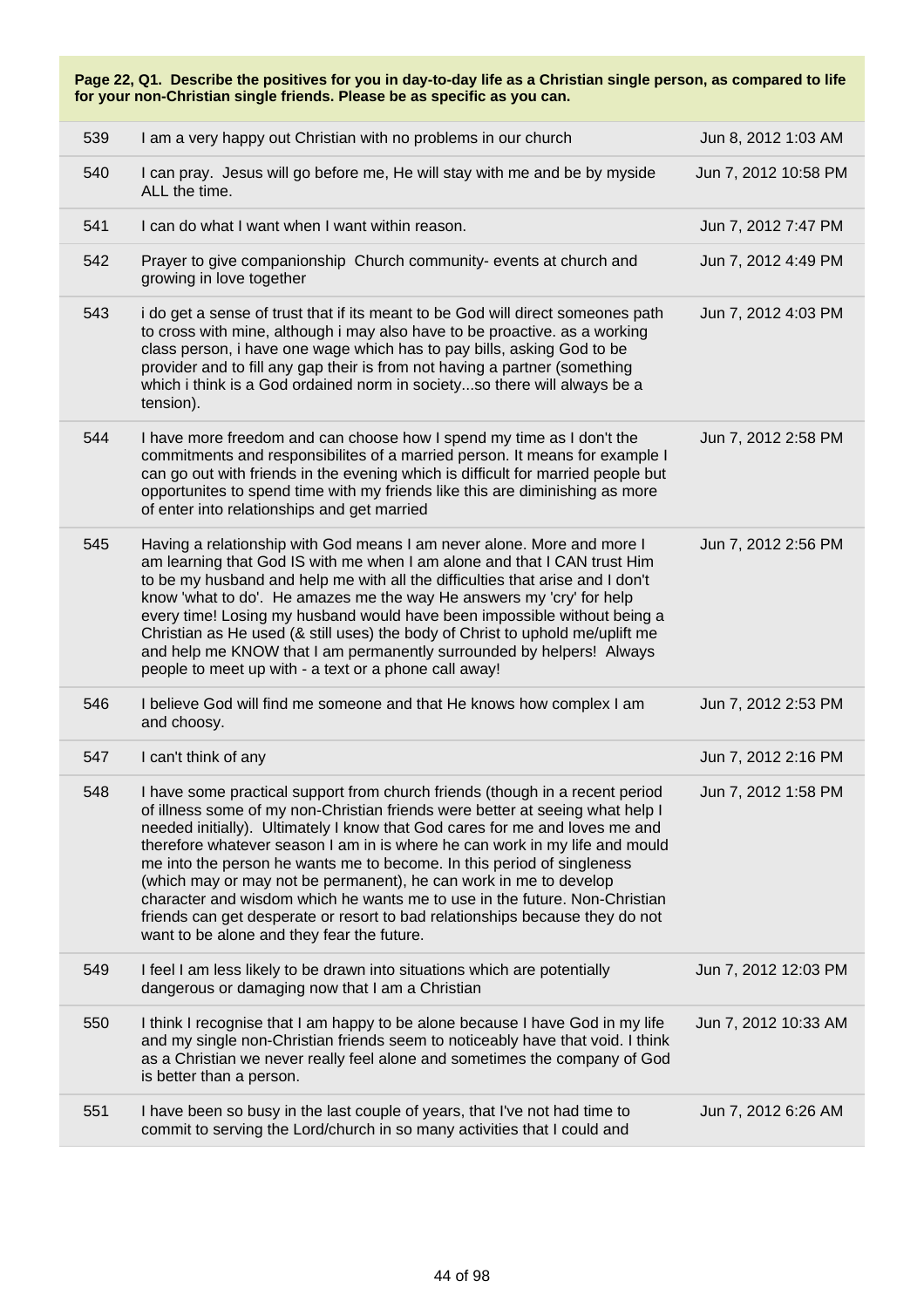|     | should and would want to, as a single person - ie Sunday School, Kids Club,<br>Youth Group, Street Ministry, prayer groups, home group etc etc. All these<br>and many more that churches do to help people/further the Kingdom are the<br>brilliant things I and I think single people as well as married people - any<br>person, should be involved in. It's just maybe easier for single people as<br>they have more time, however, they will also be spending their free time on<br>perhaps socialising more with Christians & non-Christians either to<br>compensate for not having a partner and or maybe out there looking for a<br>partner. Either way, we should all be serving the Lord, regardless of<br>relationship status and it's these things that we can do which our non-<br>Christian friends won't be doing. |                      |
|-----|---------------------------------------------------------------------------------------------------------------------------------------------------------------------------------------------------------------------------------------------------------------------------------------------------------------------------------------------------------------------------------------------------------------------------------------------------------------------------------------------------------------------------------------------------------------------------------------------------------------------------------------------------------------------------------------------------------------------------------------------------------------------------------------------------------------------------------|----------------------|
| 552 | Sorry, I need to add something to 25 above, before I move on to 26. It's not<br>about whether something is 'easy' or 'difficult', because as a long term single,<br>you get used to it. A better way of asking the question would be, how much<br>do I mind doing all these things? 'Very difficult' being 'a lot'. Apart from being<br>amongst married couples with children. That's difficult. In terms of positives,<br>compared with non-Christian single friends, there is no difference. The world<br>outside church is divided into the same social categories as that inside.                                                                                                                                                                                                                                           | Jun 7, 2012 5:07 AM  |
| 553 | Wake up when Iplease, sleep and eat what I please. I please myself all the<br>time                                                                                                                                                                                                                                                                                                                                                                                                                                                                                                                                                                                                                                                                                                                                              | Jun 7, 2012 4:07 AM  |
| 554 | As a Christian at least I have another family, the church and a whole other<br>group of friends, especially as I live so far away from any family. It's exciting<br>that I have Christian friends all over the country. The other side is that<br>because I am in full time ministry I struggle to meet those who are outside of<br>the church and therefore it can feel quite clostrophobic at times, especially<br>when you feel everyone is watching everyone you are with.                                                                                                                                                                                                                                                                                                                                                  | Jun 7, 2012 4:06 AM  |
| 555 | Flexible                                                                                                                                                                                                                                                                                                                                                                                                                                                                                                                                                                                                                                                                                                                                                                                                                        | Jun 6, 2012 5:17 PM  |
| 556 | Knowing God is in control, that living a life worthy of Jesus is worth more<br>than an unhappy relationship for the sake of it. Being married will need to be<br>a gain to the life I lead as a single person. Having been widowed suddenly at<br>30 (now 49) I am mature in my outlook, look positively on marriage but also<br>realistically on life. I have had to grasp independance and will not want to<br>lose the gains of special friendship for the sake of being with someone.                                                                                                                                                                                                                                                                                                                                       | Jun 6, 2012 3:11 PM  |
| 557 | You're not focused as much on finding a relationship, you have better self-<br>esteem & self worth.                                                                                                                                                                                                                                                                                                                                                                                                                                                                                                                                                                                                                                                                                                                             | Jun 6, 2012 3:04 PM  |
| 558 | I have a sense of purpose and can always find a positive moment to boost<br>me along. Non-christian women tend to need other people to make them<br>happy.                                                                                                                                                                                                                                                                                                                                                                                                                                                                                                                                                                                                                                                                      | Jun 6, 2012 1:39 PM  |
| 559 | Able to spend more time with more friends and family. Able to sleep in at the<br>weekends as I don't have kids. Able to work full-time and earn more money.                                                                                                                                                                                                                                                                                                                                                                                                                                                                                                                                                                                                                                                                     | Jun 6, 2012 12:42 PM |
| 560 | I think that's quite an odd question I suppose being part of a church gives<br>me a greater sense of community and connection with others. Some outside<br>the church would not have this.                                                                                                                                                                                                                                                                                                                                                                                                                                                                                                                                                                                                                                      | Jun 6, 2012 11:54 AM |
| 561 | Chance to spend as much time with God as I like - when I have free time<br>obviously. I don't feel pressured to be in a relationship - I am complete in<br>Christ. Whereas my non-Christian single friends frequently yo-yo from one<br>relationship to the next seeking fulfilment. That is not true for all of them,                                                                                                                                                                                                                                                                                                                                                                                                                                                                                                          | Jun 6, 2012 11:34 AM |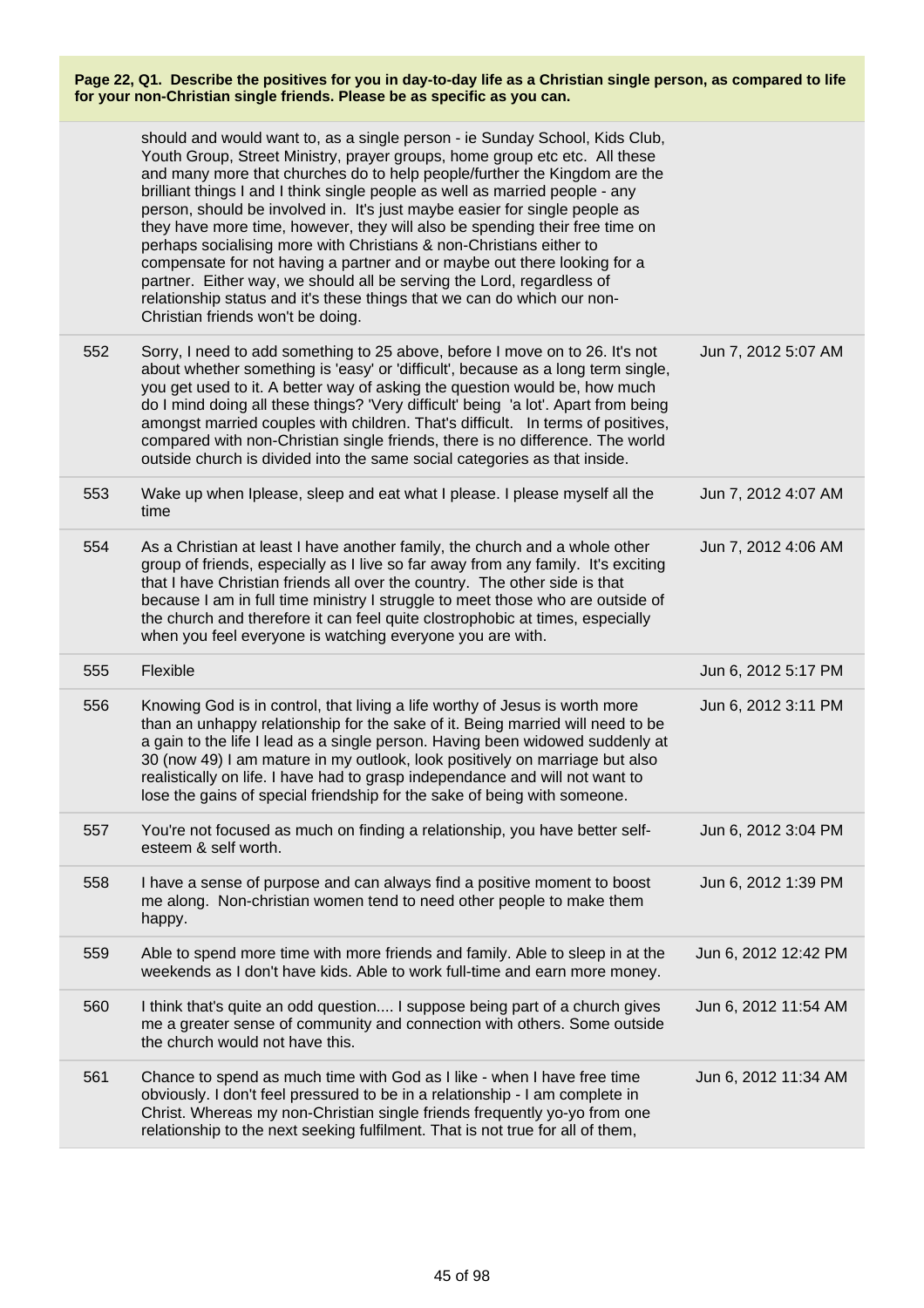| Page 22, Q1. Describe the positives for you in day-to-day life as a Christian single person, as compared to life<br>for your non-Christian single friends. Please be as specific as you can. |                                                                                                                                                                                                                                                                                                                                                                                                                                                                                                                                                                                                                 |                      |
|----------------------------------------------------------------------------------------------------------------------------------------------------------------------------------------------|-----------------------------------------------------------------------------------------------------------------------------------------------------------------------------------------------------------------------------------------------------------------------------------------------------------------------------------------------------------------------------------------------------------------------------------------------------------------------------------------------------------------------------------------------------------------------------------------------------------------|----------------------|
|                                                                                                                                                                                              | some of them are very content pursuing their dreams and being single.                                                                                                                                                                                                                                                                                                                                                                                                                                                                                                                                           |                      |
| 562                                                                                                                                                                                          | Able to follow the Lords leading is good, I feel Non Christians have more<br>freedom for encounters than I do, though not always a good thing. I desire<br>Physical companionship without sex, we all need a kis & a cuddle at times.<br>Easier to get as a non-Christian, trouble is non Christians go further.                                                                                                                                                                                                                                                                                                | Jun 6, 2012 10:48 AM |
| 563                                                                                                                                                                                          | I am independant, as much as i struggle being on my own at times i also<br>know being with someone also has its issues and i dont have a rose tinted<br>view!i am real and practical, i enjoy being spontaneous and going out with<br>friends(even though these are becoming less due to most getting<br>married/having families!!) can be a bit selfish to a degree!                                                                                                                                                                                                                                           | Jun 6, 2012 9:34 AM  |
| 564                                                                                                                                                                                          | I have a support group that I can go and see if needed and they give me an<br>opportunity to help others and see that life is what you make it and to enjoy<br>what I have.                                                                                                                                                                                                                                                                                                                                                                                                                                     | Jun 6, 2012 9:18 AM  |
| 565                                                                                                                                                                                          | I trust and depend more on God because I have to! I am quite ferociously<br>independent but made quite inappropriate concessions in the last two<br>relationships I was in in the last ten years and God has shown me clearly<br>where I went wrong and I feel sure I won't do that again. I know I am not<br>alone, and rarely feel lonely when I am by myself whereas my non-Christian<br>friends can feel horrifically lonely and are desperate to find someone, and<br>often do and it doesn't work out, and they split up and start again. I'm so<br>relieved I don't need to find someone. God is enough. | Jun 6, 2012 8:39 AM  |
| 566                                                                                                                                                                                          | positives day to day for me, is start work, after go home I like so much read<br>book and read the biblia every day, too I going to english class every day fall<br>time in the night I goin for my book in bed this one is the week on saturday I<br>go to the home church and on sunday I go to church where I enjoy so much<br>praise and song the cristian.                                                                                                                                                                                                                                                 | Jun 6, 2012 7:25 AM  |
| 567                                                                                                                                                                                          | Having a very wide circle of friends who I keep in close contact with<br>Opportunities to travel and do lots of activities that might not be possible if I<br>were married Less responsibilities i.e. of having children, joint responsibilities<br>etc. Enjoying a demanding job (might not be so easy with family) Enjoy living<br>on my own - own space, tidiness! etc. but sure I could adapt if called for in<br>the future                                                                                                                                                                                | Jun 6, 2012 5:18 AM  |
| 568                                                                                                                                                                                          | I couldn't do it without God! I have a very supportive family. My parent's and<br>one sister live within walking distance and are also Christians. Speak to them<br>or see them most days. I have a couple of single friends, but they have<br>children. They do understand though. I think all but one of my non-christian<br>friends are in relationships                                                                                                                                                                                                                                                     | Jun 6, 2012 5:17 AM  |
| 569                                                                                                                                                                                          | My faith and relationship with Jesus helps me to not be in a relationship just<br>because I'm lonely as many do but helps me to be contented to some extent<br>whilst waiting for the right partner.                                                                                                                                                                                                                                                                                                                                                                                                            | Jun 6, 2012 5:15 AM  |
| 570                                                                                                                                                                                          | knowing that I've got God to rely on, so I have someone to fall back on. the<br>sense of family that you get in a church                                                                                                                                                                                                                                                                                                                                                                                                                                                                                        | Jun 6, 2012 5:13 AM  |
| 571                                                                                                                                                                                          | I know that God has someone specific for me, and trusting that He will<br>provide him for me.                                                                                                                                                                                                                                                                                                                                                                                                                                                                                                                   | Jun 6, 2012 3:43 AM  |
| 572                                                                                                                                                                                          | I know that there are people at church I can turn to when feeling very lonely,<br>but often pride gets in the way. Or it's at Bank Holidays when I assume that                                                                                                                                                                                                                                                                                                                                                                                                                                                  | Jun 6, 2012 3:24 AM  |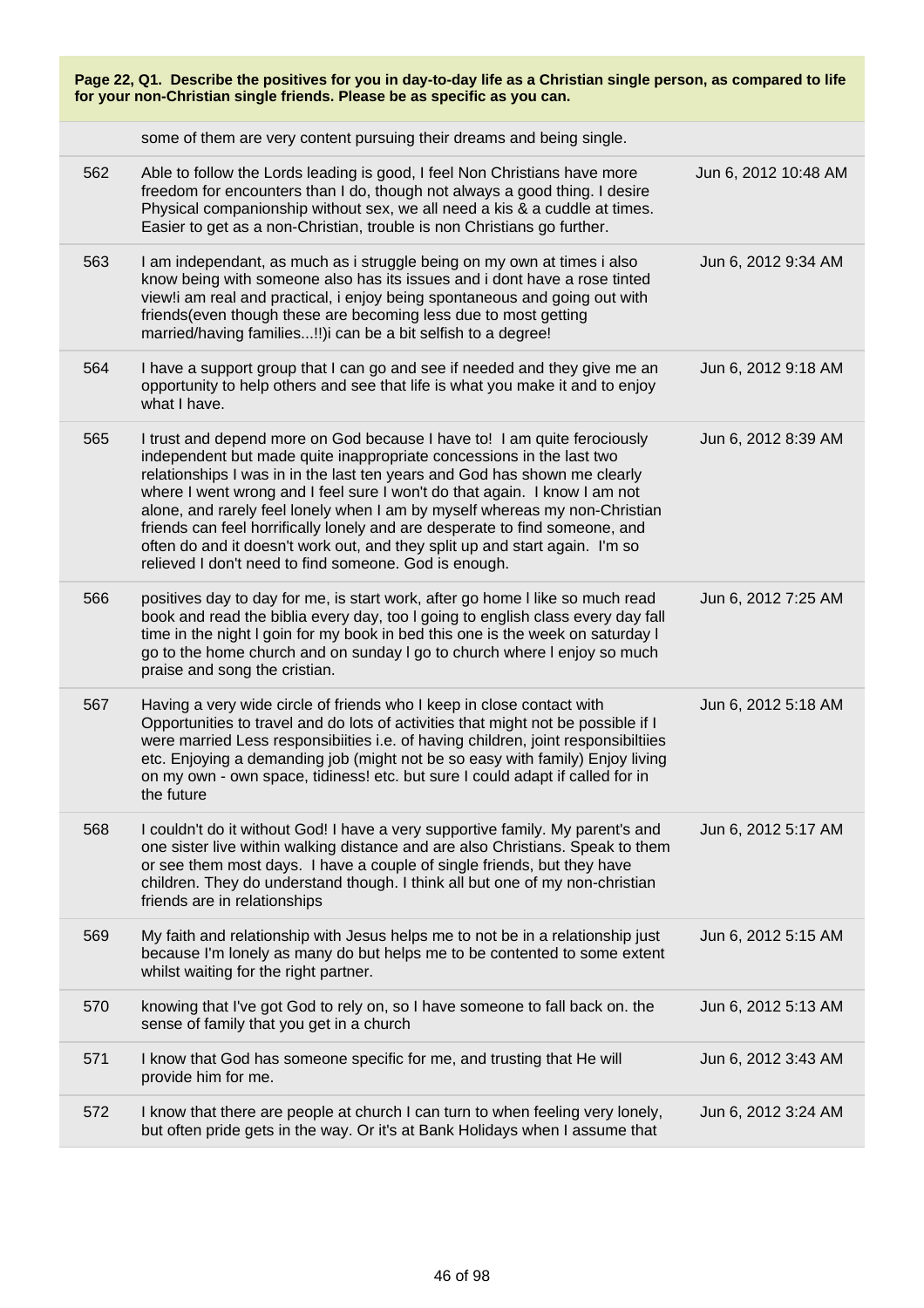families want to do things on their own.

| 573 | Time for yourself & what you wish to pursue                                                                                                                                                                                                                                                                                                                                                                                                                                                                                                                                              | Jun 6, 2012 2:28 AM  |
|-----|------------------------------------------------------------------------------------------------------------------------------------------------------------------------------------------------------------------------------------------------------------------------------------------------------------------------------------------------------------------------------------------------------------------------------------------------------------------------------------------------------------------------------------------------------------------------------------------|----------------------|
| 574 | It used to feel better. I felt that my church life gave a lot of emotional<br>support. I'm not feeling that right now.                                                                                                                                                                                                                                                                                                                                                                                                                                                                   | Jun 6, 2012 1:50 AM  |
| 575 | More opportunity to become closer to God in quietness and meditate on<br>bible readings. Feeling the Holy Spirit and the peace of God during difficult<br>times and a deeper warmth when viewing God's creation. Living alone but<br>not alone.                                                                                                                                                                                                                                                                                                                                          | Jun 6, 2012 1:26 AM  |
| 576 | I have Gods love. Life is more together with the Holy Spirits guidance.                                                                                                                                                                                                                                                                                                                                                                                                                                                                                                                  | Jun 5, 2012 11:56 PM |
| 577 | Knowing that god has a plan for me, and whether that involves marriage it<br>not, it will be awesome. I trust him. Doesn't mean I don't fi d it hard, but its<br>always exciting to see where god can take me. I have more social events to<br>go to.                                                                                                                                                                                                                                                                                                                                    | Jun 5, 2012 11:24 PM |
| 578 | I am 35. I have no single friends now and I have 90% friends have young<br>children. I cannot answer what it's like for others as I am only single<br>Christian.                                                                                                                                                                                                                                                                                                                                                                                                                         | Jun 5, 2012 10:58 PM |
| 579 | Positives - freedom of choice in many things. I am able to make the most of<br>things & enjoy them. Negatives/difficulties - no companion @ home, feel as<br>though I must be a bit weird (all normal people have partners), my younger<br>sisters & cousins are married & settled with children.                                                                                                                                                                                                                                                                                        | Jun 5, 2012 5:02 PM  |
| 580 | independence, self worth, and knowing yourself, without another forcing<br>ideals upon my personality.                                                                                                                                                                                                                                                                                                                                                                                                                                                                                   | Jun 5, 2012 4:59 PM  |
| 581 | I can commit to helping at youth group every week without upssetting<br>anyone. I can invite and entertain freinds without having to consult and<br>acccomodate another i can slob when I want to                                                                                                                                                                                                                                                                                                                                                                                        | Jun 5, 2012 4:57 PM  |
| 582 | God's got it under control. OK, so I might be single forever and never get to<br>work out my plans, but God's plans are better than mine.                                                                                                                                                                                                                                                                                                                                                                                                                                                | Jun 5, 2012 4:55 PM  |
| 583 | I'm unsure                                                                                                                                                                                                                                                                                                                                                                                                                                                                                                                                                                               | Jun 5, 2012 4:23 PM  |
| 584 | I have God to talk to and trust, although I do find it hard to believe that He<br>loves me as much as He says He does when He doesn't answer my prayer<br>for a mate. I have to forgive my ex for his adultery whereas my non christian<br>friends dont have to but it doesnt do them any good not to try and forgive. I<br>have people to pray with and pray for me and some prayers do get<br>answered. I have fellowship and a social life of sorts with people I've met<br>through church. I get guidance on how to live. Non christians don't have<br>these things in the same way. | Jun 5, 2012 3:48 PM  |
| 585 | Freedom to serve and spend time with lots of other people and persue<br>interests.                                                                                                                                                                                                                                                                                                                                                                                                                                                                                                       | Jun 5, 2012 3:18 PM  |
| 586 | I know that God has a plan for my life and I am much happier when I follow<br>God's plan than my own machinations. I also have good friends at church<br>whom I can rely on!                                                                                                                                                                                                                                                                                                                                                                                                             | Jun 5, 2012 3:14 PM  |
| 587 | Each day is my own so I can use my time for me. Getting ready for work in                                                                                                                                                                                                                                                                                                                                                                                                                                                                                                                | Jun 5, 2012 2:59 PM  |
|     |                                                                                                                                                                                                                                                                                                                                                                                                                                                                                                                                                                                          |                      |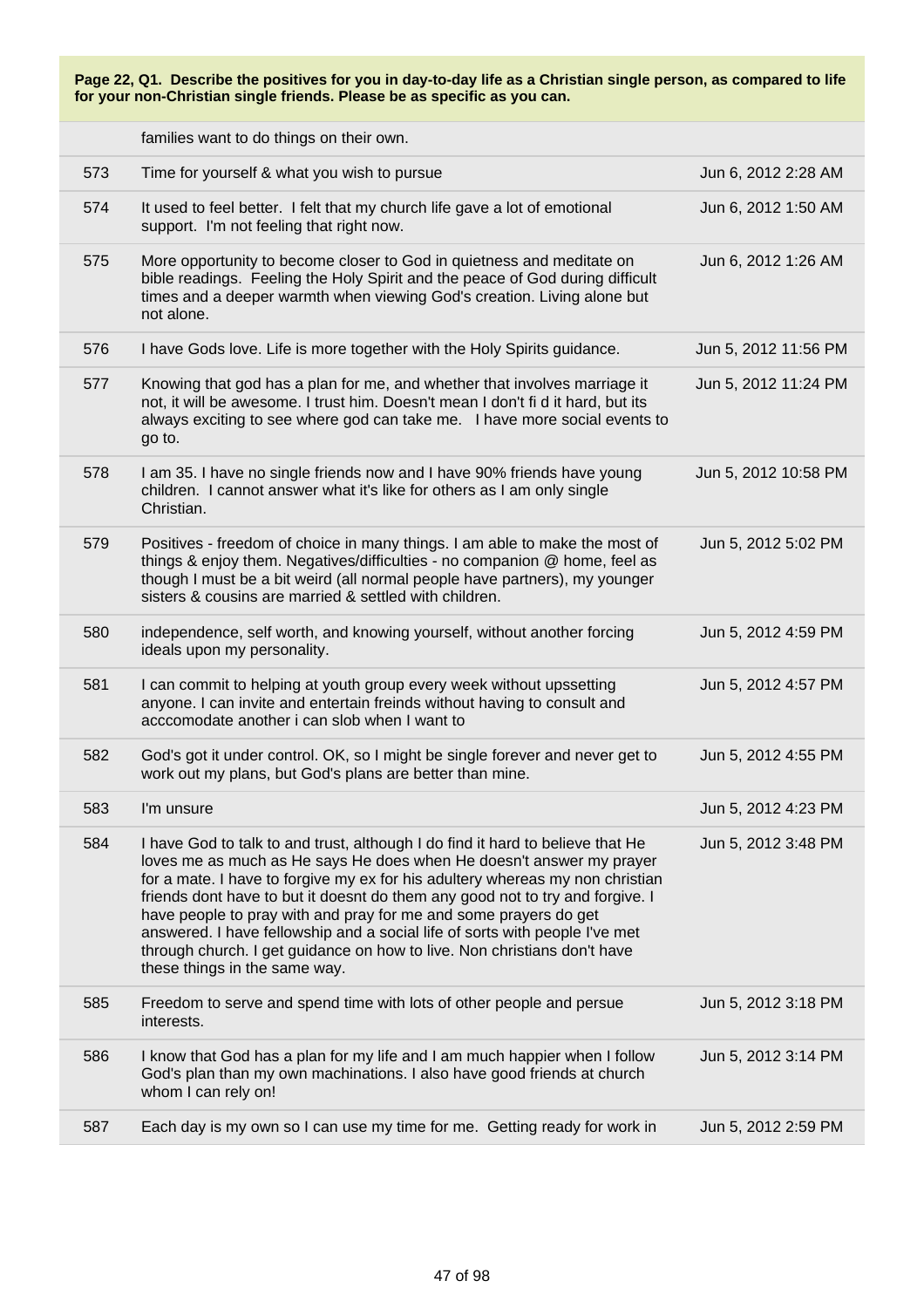| Page 22, Q1. Describe the positives for you in day-to-day life as a Christian single person, as compared to life<br>for your non-Christian single friends. Please be as specific as you can. |                                                                                                                                                                                                                                                                                                                                                                                                                                                                                                                                                                                                                                                                                                                                                                                                                                                                                                                                                                                     |                     |
|----------------------------------------------------------------------------------------------------------------------------------------------------------------------------------------------|-------------------------------------------------------------------------------------------------------------------------------------------------------------------------------------------------------------------------------------------------------------------------------------------------------------------------------------------------------------------------------------------------------------------------------------------------------------------------------------------------------------------------------------------------------------------------------------------------------------------------------------------------------------------------------------------------------------------------------------------------------------------------------------------------------------------------------------------------------------------------------------------------------------------------------------------------------------------------------------|---------------------|
|                                                                                                                                                                                              | the mornings doesn't involve sharing the bathroom.                                                                                                                                                                                                                                                                                                                                                                                                                                                                                                                                                                                                                                                                                                                                                                                                                                                                                                                                  |                     |
| 588                                                                                                                                                                                          | I know very few non Christian singles, virtually everyone has partner. The<br>few I do know seem to have more fun as more acceptable to go drinking,<br>dancing. Nothing locally for single Christians like that.                                                                                                                                                                                                                                                                                                                                                                                                                                                                                                                                                                                                                                                                                                                                                                   | Jun 5, 2012 2:48 PM |
| 589                                                                                                                                                                                          | I think it's much more difficult being a single Christian than a singlenon-<br>Christian, as the fishing pond is very much smaller and the temptation to fish<br>in the other pond is very strong.                                                                                                                                                                                                                                                                                                                                                                                                                                                                                                                                                                                                                                                                                                                                                                                  | Jun 5, 2012 2:43 PM |
| 590                                                                                                                                                                                          | i have hope and Gods constant companionship. I know that he has a perfect<br>plan for my life. I hope that will include a husband and maybe children, but I<br>also know that if its not, His love and support will enable me to cope and<br>even flourish. Because of my faith I dont choose messy short-term<br>relationships or one night stands, which avoids a lot of stress and hurt in the<br>long run.                                                                                                                                                                                                                                                                                                                                                                                                                                                                                                                                                                      | Jun 5, 2012 2:40 PM |
| 591                                                                                                                                                                                          | To be honest all my Christian friends are married and alot of people I thought<br>were friends turned out to be acquaintances. Divorce sure does show you<br>who your true friends are and alot of those have turned out to not be<br>Christians especially the single ones. Therefore at this moment in time I<br>cannot see major differences between my single non-Christian friend's lives<br>and mine except the obvious.                                                                                                                                                                                                                                                                                                                                                                                                                                                                                                                                                      | Jun 5, 2012 2:37 PM |
| 592                                                                                                                                                                                          | Time to do stuff regarding church / ministry.                                                                                                                                                                                                                                                                                                                                                                                                                                                                                                                                                                                                                                                                                                                                                                                                                                                                                                                                       | Jun 5, 2012 2:27 PM |
| 593                                                                                                                                                                                          | Less responsibility and more freedom/independence. Ability to choose life<br>choices alone.                                                                                                                                                                                                                                                                                                                                                                                                                                                                                                                                                                                                                                                                                                                                                                                                                                                                                         | Jun 5, 2012 2:05 PM |
| 594                                                                                                                                                                                          | I am more likely to commit to 'one person' rather than have lots of<br>relationships which will guard me against emotional harm. I am less likely to<br>sleep around and sexually compromise myself as I am a child of God and<br>know full well that I am loved unconditionally, therefore I am not specifically<br>looking for a quick fix for false and selfish temporary love. However, I still<br>have sexual desires so this is a struggle for me and my non-Christian friends<br>really don't understand why I protect myself in the way I do from getting<br>involved with guys to satisfy my desires. I know that when I get married I will<br>be devoted to him and God alone because I will not be comparing him to<br>other men or previous relationships. Many of my non-Christian friends<br>cannot say this as they have had numerous relationships / one night stands.<br>This lifestyle I have chosen is a 'statement of my faith' to my non-Christian<br>friends. | Jun 5, 2012 2:03 PM |
| 595                                                                                                                                                                                          | I have God's peace and the companionship of His spirit. I can talk to Him<br>about my problems and praise/worship lifts my spirits. I know that in all<br>things He works for good to me and so trust this time alone is for my good.<br>Most of the time I am quite contented.                                                                                                                                                                                                                                                                                                                                                                                                                                                                                                                                                                                                                                                                                                     | Jun 5, 2012 2:00 PM |
| 596                                                                                                                                                                                          | it is just the grace of God, for people that are non-christian and marrige you<br>find that the relationship is always in problem because there is no God. when<br>you are christian and marrige yo find peace, happines.                                                                                                                                                                                                                                                                                                                                                                                                                                                                                                                                                                                                                                                                                                                                                           | Jun 5, 2012 1:49 PM |
| 597                                                                                                                                                                                          | My happiness does not depend on my singleness or otherwise. I do not<br>have to compete with any other singles, or others. I am not under any<br>pressure to 'perform' or 'prove' my attractiveness to others because my<br>completeness is in God alone.                                                                                                                                                                                                                                                                                                                                                                                                                                                                                                                                                                                                                                                                                                                           | Jun 5, 2012 1:45 PM |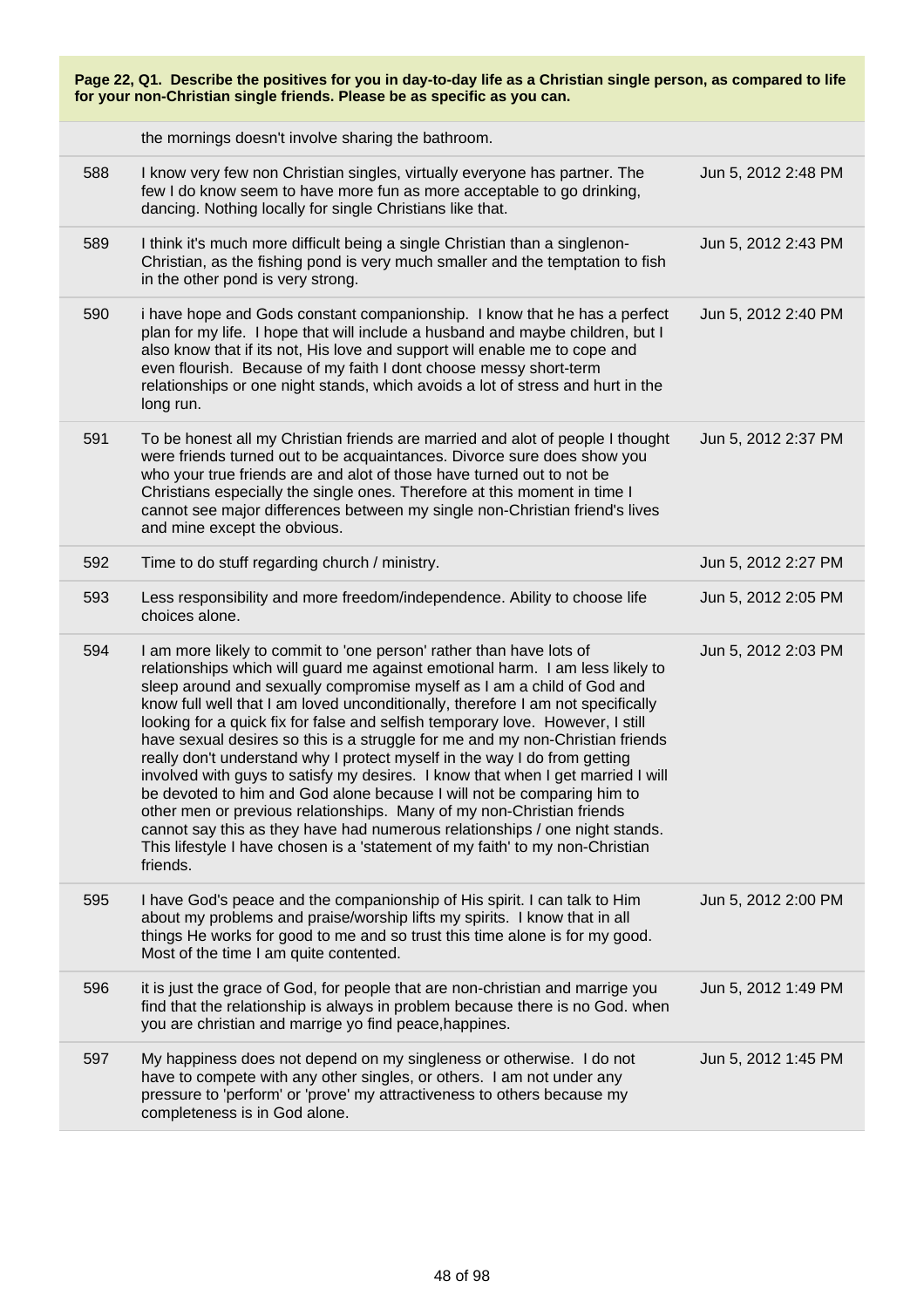| Page 22, Q1. Describe the positives for you in day-to-day life as a Christian single person, as compared to life<br>for your non-Christian single friends. Please be as specific as you can. |                                                                                                                                                                                                                                                                                                                                                      |                      |
|----------------------------------------------------------------------------------------------------------------------------------------------------------------------------------------------|------------------------------------------------------------------------------------------------------------------------------------------------------------------------------------------------------------------------------------------------------------------------------------------------------------------------------------------------------|----------------------|
| 598                                                                                                                                                                                          | We get support from our brothers & sisters in Christ, we have a hope, and<br>we have Jesus                                                                                                                                                                                                                                                           | Jun 5, 2012 1:40 PM  |
| 599                                                                                                                                                                                          | Provides more choices, but less company and no one whoo has you as their<br>priority (on earth that is!)                                                                                                                                                                                                                                             | Jun 5, 2012 1:28 PM  |
| 600                                                                                                                                                                                          | Knowing I rely on God moment by moment and that when friends/people let<br>me down, He NEVER does.I am sorry for non Christians who don't have that<br>relationship with Jesus to rely on through good and bad times                                                                                                                                 | Jun 5, 2012 1:20 PM  |
| 601                                                                                                                                                                                          | I know that God is walking with me and can see how my singleness has<br>made it possible for me to do many things that would have been difficult<br>otherwise, things I believe God was asking me to do.                                                                                                                                             | Jun 5, 2012 1:11 PM  |
| 602                                                                                                                                                                                          | Time to devote to prayer. Sense of God being in charge and it will sort itself<br>out.                                                                                                                                                                                                                                                               | Jun 5, 2012 12:42 PM |
| 603                                                                                                                                                                                          | I guess that I have my fellow single Christians to hang out with and support<br>each other, we're good friends and I enjoy spending time with them.                                                                                                                                                                                                  | Jun 5, 2012 12:31 PM |
| 604                                                                                                                                                                                          | I enjoy being single as it gives me structure and purpose. Naturally being<br>human I would have rather that my life be structured and purposeful in a<br>loving realationship or marriage. But where there's hope there is life and<br>where there is life there is always a way.                                                                   | Jun 5, 2012 12:27 PM |
| 605                                                                                                                                                                                          | having guy and girls who are friends and the fact that I am only responsible<br>for myself and my relationship with God.                                                                                                                                                                                                                             | Jun 5, 2012 12:06 PM |
| 606                                                                                                                                                                                          | I have some confidence in God, some control over my life, some say over<br>the development of 'ministry'.                                                                                                                                                                                                                                            | Jun 5, 2012 11:53 AM |
| 607                                                                                                                                                                                          | SPENDING TIME WITH OUR LORD AND THE PEOPLE OF GOD<br>SHARING THE THINGS THAT OUR LORD HAS DONE FOR US DAY IN<br>AND DAY OUT (AMEN) AND BEING AROUND NON CHRISTIAN FRIENDS<br>THEY RESPECT ME FOR WHO I AM A CHILD OF GOD AND I RESPECT<br>THEM FOR THE CHOICE THEY TOOK AND WILL ALWAYS SPEAK WITH<br>THEM ABOUT THE GOD I SERVE (AMEN)              | Jun 5, 2012 11:46 AM |
| 608                                                                                                                                                                                          | Not sure any positives - I have more guilt than they do, and am more<br>confused because faith isn't easy. They (the non-Christians) think I have<br>massive positives because I believe God exists and gives meaning to life<br>after death.  they don't see the doubts and the difficulties and the sense of<br>failure because I don't feel grace | Jun 5, 2012 11:21 AM |
| 609                                                                                                                                                                                          | I don't feel being a Christian makes it any easier for me than for my non<br>Christian single friends. I know the knowledge that God is 'with me' should<br>help but in reality it doesn't diminish my loneliness or the hard work of being<br>a single mum                                                                                          | Jun 5, 2012 11:18 AM |
| 610                                                                                                                                                                                          | Finding a partner does not feel like the sole purpose of my life I've got God<br>that I can depend on Men in the church are available to help with practical<br>things at home                                                                                                                                                                       | Jun 5, 2012 11:13 AM |
| 611                                                                                                                                                                                          | I get time alone with God, usually every morning, I can attend any meeting I<br>want providing I can get there (no car). I have whomever I like as my friend,<br>go out when I want to, come home when I want to. I don't have to consult<br>anyone to make a decision about what I can do.                                                          | Jun 5, 2012 11:08 AM |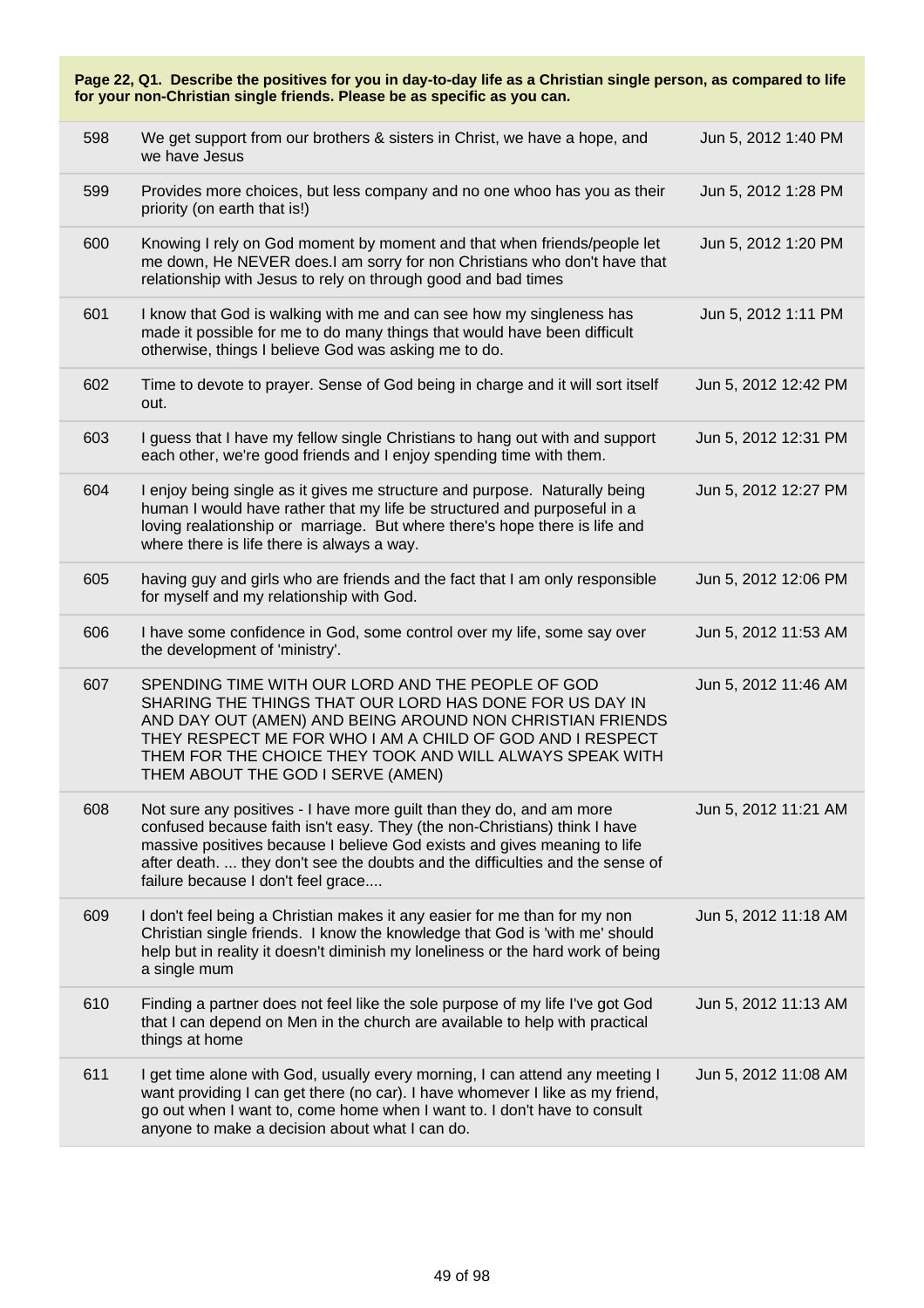| 612 | I think that the main positive of being a Christian is knowing God and having<br>a personal relationship with Jesus. Being able to turn to Him when I need<br>help. Having an initmate relationship that can't be taken away and one<br>which gives me hope, love and joy. But I'd say that is true for all non-<br>Christians married or single!                                                                                                                                                                     | Jun 5, 2012 10:59 AM |
|-----|-----------------------------------------------------------------------------------------------------------------------------------------------------------------------------------------------------------------------------------------------------------------------------------------------------------------------------------------------------------------------------------------------------------------------------------------------------------------------------------------------------------------------|----------------------|
| 613 | I understand that GOD has a plan and purpose and can step in at any time<br>and change things. In a moment it can all be different.                                                                                                                                                                                                                                                                                                                                                                                   | Jun 5, 2012 10:52 AM |
| 614 | I do feel as if Gid is always there for me, but it would still be nice to have a<br>close friendship or a relationship.                                                                                                                                                                                                                                                                                                                                                                                               | Jun 5, 2012 10:47 AM |
| 615 | hope                                                                                                                                                                                                                                                                                                                                                                                                                                                                                                                  | Jun 5, 2012 10:36 AM |
| 616 | being able to take a long weekend holiday when I want                                                                                                                                                                                                                                                                                                                                                                                                                                                                 | Jun 5, 2012 10:36 AM |
| 617 | I am free to act how I feel God would want me to. I am free to help people<br>and give advice to family as I feel led.                                                                                                                                                                                                                                                                                                                                                                                                | Jun 5, 2012 10:36 AM |
| 618 | - Less responsibility - Less arguments! - I don't have to compromise on<br>holiday destinations :)                                                                                                                                                                                                                                                                                                                                                                                                                    | Jun 5, 2012 10:29 AM |
| 619 | I get on well it's non Christian friends and I have a lot of Christian friends also                                                                                                                                                                                                                                                                                                                                                                                                                                   | Jun 5, 2012 10:18 AM |
| 620 | Freedom                                                                                                                                                                                                                                                                                                                                                                                                                                                                                                               | Jun 5, 2012 10:02 AM |
| 621 | Ha ha having nothing in common anymore.                                                                                                                                                                                                                                                                                                                                                                                                                                                                               | Jun 5, 2012 9:59 AM  |
| 622 | - time to pray without interruption - full focus on my relationship with God : no<br>distractions.                                                                                                                                                                                                                                                                                                                                                                                                                    | Jun 5, 2012 9:58 AM  |
| 623 | I don't know what is in other people's thoughts so could not possibly answer                                                                                                                                                                                                                                                                                                                                                                                                                                          | Jun 5, 2012 7:49 AM  |
| 624 | God as number one. My faith is very strong because of it.                                                                                                                                                                                                                                                                                                                                                                                                                                                             | Jun 5, 2012 5:26 AM  |
| 625 | I know I am never alone as the Lord is with me. I have hope, security,<br>support, lots of things to do, I am loved.                                                                                                                                                                                                                                                                                                                                                                                                  | Jun 4, 2012 6:06 PM  |
| 626 | Each day I find encouragement from God,                                                                                                                                                                                                                                                                                                                                                                                                                                                                               | Jun 4, 2012 4:24 PM  |
| 627 | the sunshine the independance and thats it.                                                                                                                                                                                                                                                                                                                                                                                                                                                                           | Jun 4, 2012 12:15 PM |
| 628 | Not sure what the adjective 'day-to-day' means in this question - i.e. how is<br>'day-to-day life' different from 'life'? I think churches (and other places of<br>worship I expect, though I've never been to a mosque, synagogue so cannot<br>compare) are good places to meet new friends, and a good jumping of point<br>for getting involved in the wider community - I think perhaps this might be<br>more difficult for people who don't feel comfortable in a place of worship<br>(whether christian or not). | Jun 4, 2012 10:59 AM |
| 629 | Main positive is my time is my own. I recognise that having children can be<br>stressful and tiring.                                                                                                                                                                                                                                                                                                                                                                                                                  | Jun 4, 2012 6:33 AM  |
| 630 | I know I am not alone, as I have Jesus Christ as Lord, Saviour, friend, lover<br>of my Soul. I have a church community where I feel accepted and I can<br>belong.                                                                                                                                                                                                                                                                                                                                                     | Jun 4, 2012 4:23 AM  |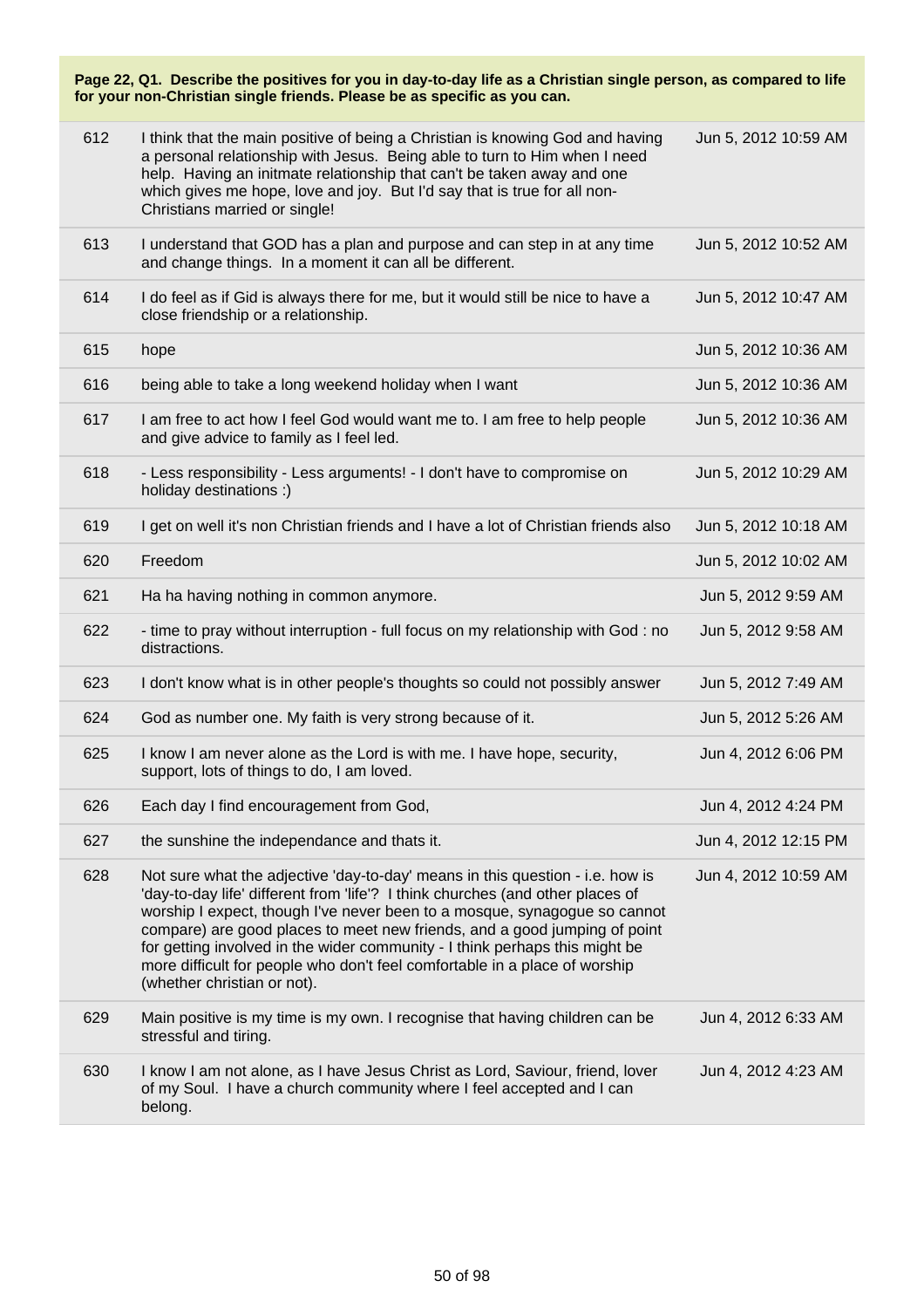| Page 22, Q1. Describe the positives for you in day-to-day life as a Christian single person, as compared to life<br>for your non-Christian single friends. Please be as specific as you can. |                                                                                                                                                                                                                                                                                                                                                                                                                                                                                                                                                                                                                                                                                                                                                                                                                                                                                                                                                  |                      |  |
|----------------------------------------------------------------------------------------------------------------------------------------------------------------------------------------------|--------------------------------------------------------------------------------------------------------------------------------------------------------------------------------------------------------------------------------------------------------------------------------------------------------------------------------------------------------------------------------------------------------------------------------------------------------------------------------------------------------------------------------------------------------------------------------------------------------------------------------------------------------------------------------------------------------------------------------------------------------------------------------------------------------------------------------------------------------------------------------------------------------------------------------------------------|----------------------|--|
| 631                                                                                                                                                                                          | As a Christian, if I'm at events where there's a single Christian guy, and we<br>get talking, then the question of sleeping together on the first (or any!) date is<br>removed, which I see as a plus.                                                                                                                                                                                                                                                                                                                                                                                                                                                                                                                                                                                                                                                                                                                                           | Jun 4, 2012 2:19 AM  |  |
| 632                                                                                                                                                                                          | God gives me jobs to do. As a sinige man I could pass the time fairly easy by<br>keeping myself busy with His mission etc. It's just the end of really good or<br>really bad when you want a partner there to reflect with that it's a struggle                                                                                                                                                                                                                                                                                                                                                                                                                                                                                                                                                                                                                                                                                                  | Jun 3, 2012 3:45 PM  |  |
| 633                                                                                                                                                                                          | Christianity gives me the hope of meeting someone. My non-christian single<br>friends seem ok though as they have been single for most of their adult life<br>so they are used to it. I find it hard because this is the first time in my adult<br>life I have been single. Faith helps me through the toughest times though. If I<br>wasn't a Christian I think I would be in a worse position now                                                                                                                                                                                                                                                                                                                                                                                                                                                                                                                                              | Jun 3, 2012 2:33 PM  |  |
| 634                                                                                                                                                                                          | What positives? What non Christian single friends? Impossible to compare<br>Christian to non Christian as world's apart in every way. Like comparing light<br>with darkness.                                                                                                                                                                                                                                                                                                                                                                                                                                                                                                                                                                                                                                                                                                                                                                     | Jun 3, 2012 1:11 PM  |  |
| 635                                                                                                                                                                                          | Much easier to make friends when part of a church, especially in inner<br>London. Those friends with families also make more effort to include me. It is<br>possible to develop relationships without having an agenda for marriage etc.<br>Wider range of friendships are possible.                                                                                                                                                                                                                                                                                                                                                                                                                                                                                                                                                                                                                                                             | Jun 3, 2012 10:54 AM |  |
| 636                                                                                                                                                                                          | I don't believe that singleness is different according to whether or not you are<br>a Christian                                                                                                                                                                                                                                                                                                                                                                                                                                                                                                                                                                                                                                                                                                                                                                                                                                                  | Jun 3, 2012 10:29 AM |  |
| 637                                                                                                                                                                                          | I don't feel I have to fill my life with chasing after the latest gadgets or else<br>chasing after a 'significant other'. I find I am free to be content and not under<br>pressure to be constantly hankering after something/someone. I don't feel<br>the need to 'fill' some 'void' within me with distraction e.g. video games or<br>alcohol.                                                                                                                                                                                                                                                                                                                                                                                                                                                                                                                                                                                                 | Jun 3, 2012 7:05 AM  |  |
| 638                                                                                                                                                                                          | Having a community to be part of, people to pray with and talk with.                                                                                                                                                                                                                                                                                                                                                                                                                                                                                                                                                                                                                                                                                                                                                                                                                                                                             | Jun 3, 2012 6:34 AM  |  |
| 639                                                                                                                                                                                          | I really relish the uninterrupted space that I know my married friends -<br>especially those with kids - do not have. Whether it is prayer, reading,<br>writing, thinking, I can go far more deeply. Going off on retreats I am not<br>'abandoning' anyone / responsibilities or in feeling (or feeling I ought to feel)<br>guilty at putting God before 'significant others'. I have huge amounts of<br>flexibility, including also to do things at the drop of a hat, when needs arise<br>(though I do NOT welcome last minute requests to do baby-sitting!!).<br>Sometimes I can be a useful 'adult' to have around in various events or<br>organising or whatever, not having to look out for anyone else. I have also<br>found that I can offer a gift of hospitality, and also of holy listening / spiritua<br>friendship of people coming to my house for a Good Listening-to, which I<br>don't think I could do if I did not live alone. | Jun 3, 2012 6:22 AM  |  |
| 640                                                                                                                                                                                          | Completion. Sense of worthin God's eyes. Knowledge of God's love.<br>Church fellowship.                                                                                                                                                                                                                                                                                                                                                                                                                                                                                                                                                                                                                                                                                                                                                                                                                                                          | Jun 3, 2012 6:05 AM  |  |
| 641                                                                                                                                                                                          | I am much more free to be able to do things in the church than I was before.<br>This helps me to 'give back' for the support I have received, the love I have<br>received from friends at church. Going through the separation and divorce<br>would have been a lot harder without their support. God gives us our church<br>family for times like these!                                                                                                                                                                                                                                                                                                                                                                                                                                                                                                                                                                                        | Jun 2, 2012 5:52 PM  |  |
| 642                                                                                                                                                                                          | I have a family that is there for me that is comprised of both other singles                                                                                                                                                                                                                                                                                                                                                                                                                                                                                                                                                                                                                                                                                                                                                                                                                                                                     | Jun 2, 2012 4:27 PM  |  |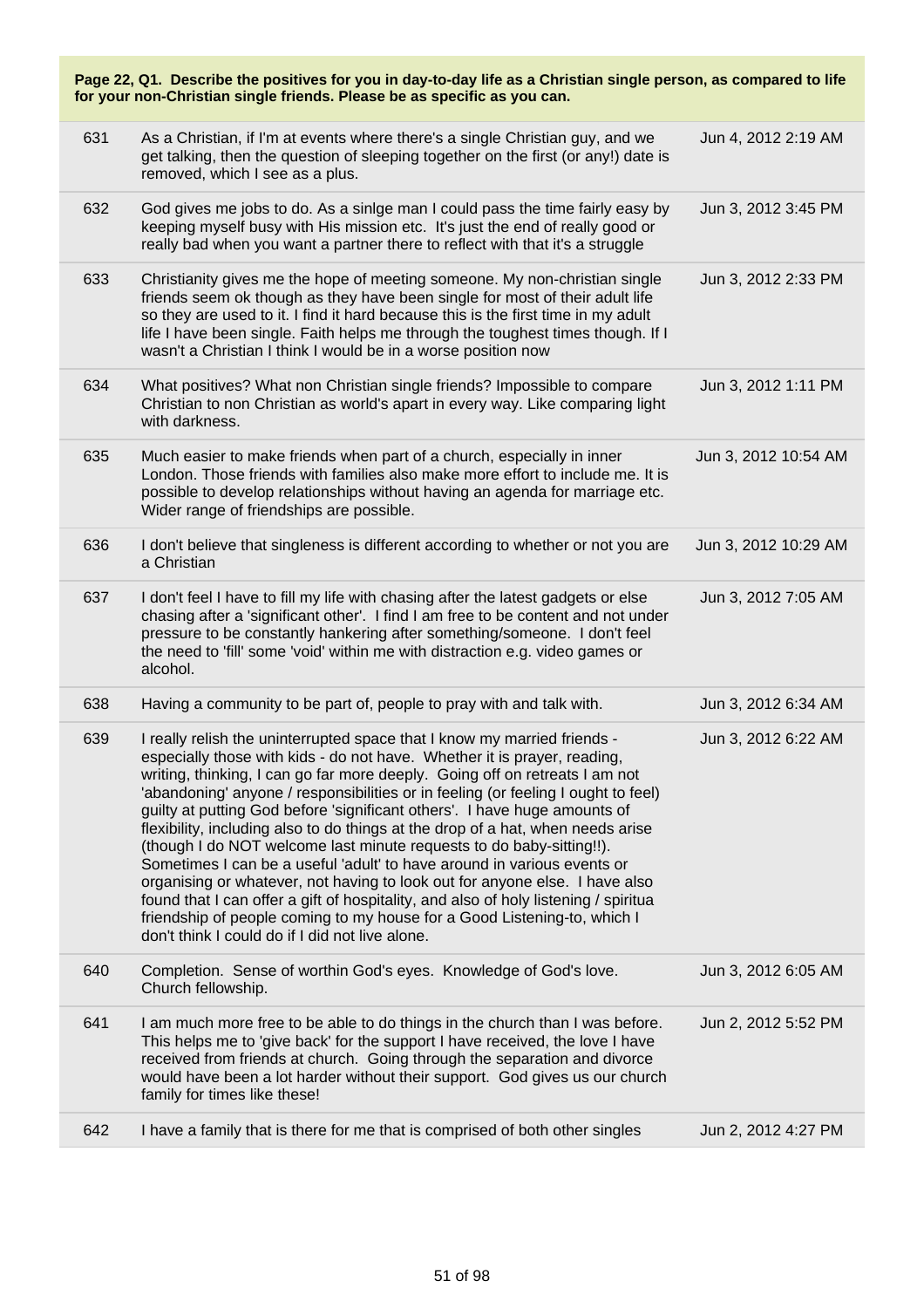| Page 22, Q1. Describe the positives for you in day-to-day life as a Christian single person, as compared to life<br>for your non-Christian single friends. Please be as specific as you can. |                                                                                                                                                                                                                                                                                                                                                                                                                     |                      |
|----------------------------------------------------------------------------------------------------------------------------------------------------------------------------------------------|---------------------------------------------------------------------------------------------------------------------------------------------------------------------------------------------------------------------------------------------------------------------------------------------------------------------------------------------------------------------------------------------------------------------|----------------------|
|                                                                                                                                                                                              | and also families. I am encouraged to follow God's call on my life and<br>supported in that.                                                                                                                                                                                                                                                                                                                        |                      |
| 643                                                                                                                                                                                          | I have God so Im never really alone. Also I am part of the church family so<br>never short of company, and surrounded by families and children due to my<br>job as children and families minister.                                                                                                                                                                                                                  | Jun 2, 2012 3:58 PM  |
| 644                                                                                                                                                                                          | I am free to allow God, church and my ministry to completely take over my<br>life and my house. I can go to as many church meeting a week as i like and<br>allow the church youth and children's resources to take over my house.                                                                                                                                                                                   | Jun 2, 2012 1:30 PM  |
| 645                                                                                                                                                                                          | I think being single is difficult full stop.                                                                                                                                                                                                                                                                                                                                                                        | Jun 2, 2012 12:09 PM |
| 646                                                                                                                                                                                          | there ian't any just the same                                                                                                                                                                                                                                                                                                                                                                                       | Jun 2, 2012 12:00 PM |
| 647                                                                                                                                                                                          | don't have to consider other family members. can make own decisions and<br>do what i want, when i want to. can go to conferences, retreats, church<br>services without having to account for my movements and reasons.                                                                                                                                                                                              | Jun 2, 2012 10:51 AM |
| 648                                                                                                                                                                                          | at this age i feel it is important to have what God intended us to have it is not<br>good for me to be alone  specialy this times im goiing through cancer<br>treatment being on my own my background is south african. lonely nights<br>where i had cried and wish there has been sombody that would have said<br>it ok even if your hair has fallen out your eyebrows and eye lashes gone your<br>still beautiful | Jun 2, 2012 3:50 AM  |
| 649                                                                                                                                                                                          | I think (generally) I am more confident in knowing I am loved an where my<br>value is that for non Christian singles who possibly feel more pressure to be<br>in a relationship and find love from a relationship                                                                                                                                                                                                   | Jun 2, 2012 2:25 AM  |
| 650                                                                                                                                                                                          | Well I have God and so he is my source of Joy. I think it would be hard for a<br>non-believer to journey this path in their own strength. I have a great home<br>group largely singles and so we journey together which also helps.                                                                                                                                                                                 | Jun 2, 2012 12:44 AM |
| 651                                                                                                                                                                                          | i feel god comforts me when i feel down, i feel my life still has a purpose, i<br>dont complain as much as those who do not believe in god, i feel things can<br>be resolved in a space of one day, i feel god is a good of miracles,                                                                                                                                                                               | Jun 1, 2012 6:06 PM  |
| 652                                                                                                                                                                                          | I know God is with me to see me on my way and I have hope that one day I<br>may no longer be single.                                                                                                                                                                                                                                                                                                                | Jun 1, 2012 2:39 PM  |
| 653                                                                                                                                                                                          | i don't understand the point of this question. why is this a legtimate<br>comaparison ? I just get on with life. marriage is not a birth-right or some<br>type of entitlement, i don't spend my time be-moaning my singleness                                                                                                                                                                                       | Jun 1, 2012 12:49 PM |
| 654                                                                                                                                                                                          | Although i am single, I know I am not alone. The LoRD is always with me<br>and I know I can trust Him for the future. He brings meaning and purpose o<br>my life and I know that whatever happens He will watch over me as He has<br>done so far. I was once encouraged to view time alone as solitude not<br>loneliness; i.e. in a positive light. I do try to do this but I don't always manage<br>it!            | Jun 1, 2012 11:48 AM |
| 655                                                                                                                                                                                          | For me I know that God is sovereign whatever happens, whether I meet<br>someone or not etc, knowing that I have a sure purpose and value whether I<br>am single or married and therefore easier for us to be content. As a Christian<br>I also know that I am part of God's family and therefore have ultimate<br>belonging and whole identity in Christ. However, for non-christians who                           | Jun 1, 2012 11:01 AM |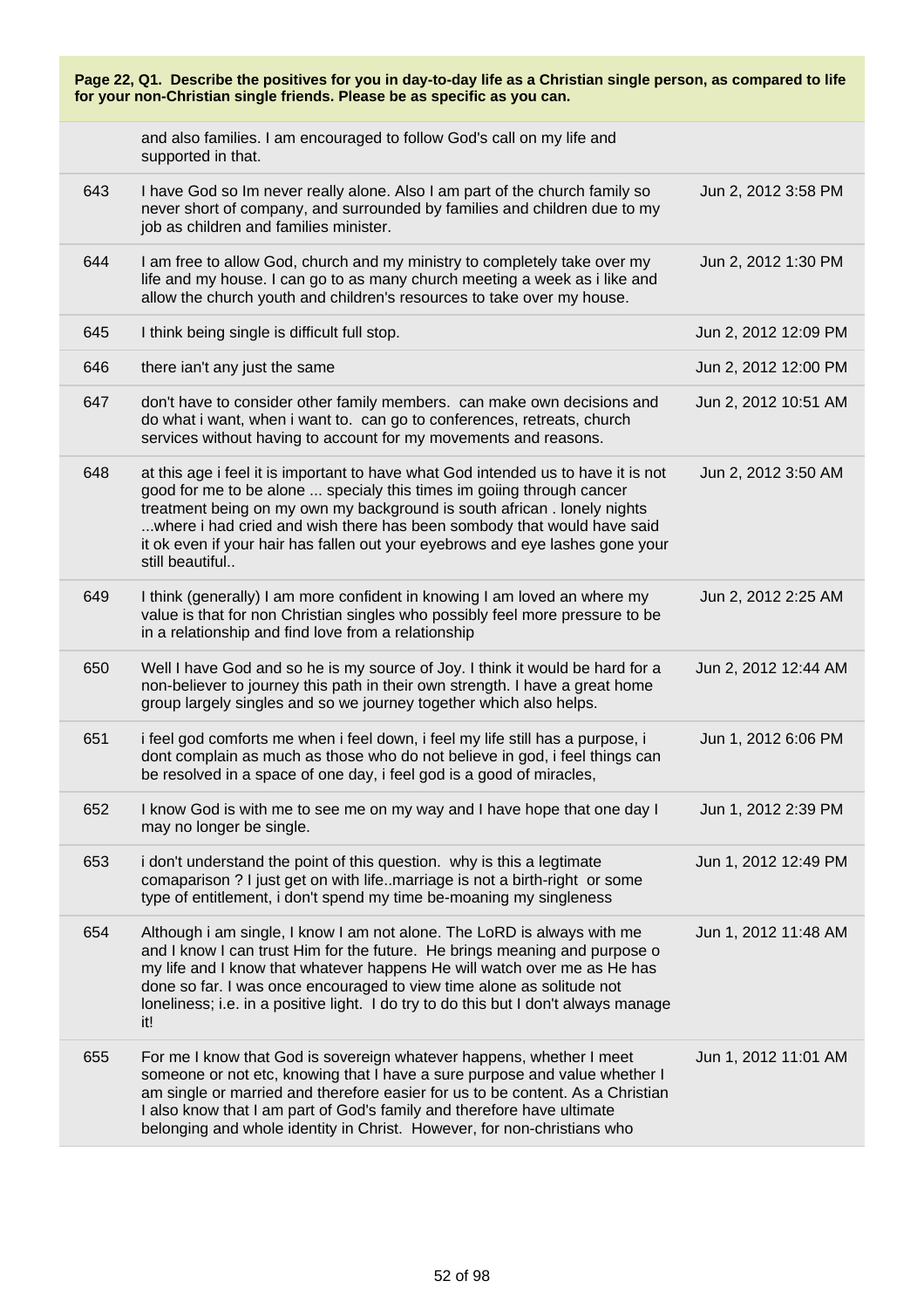| Page 22, Q1. Describe the positives for you in day-to-day life as a Christian single person, as compared to life<br>for your non-Christian single friends. Please be as specific as you can. |                                                                                                                                                                                                                                                                                                                                                                                                                                                                                                                                                                                                                                                                                                                                                                                                                                                                                                                                                                                                                                                                                                                                                                                                                                                                              |                       |
|----------------------------------------------------------------------------------------------------------------------------------------------------------------------------------------------|------------------------------------------------------------------------------------------------------------------------------------------------------------------------------------------------------------------------------------------------------------------------------------------------------------------------------------------------------------------------------------------------------------------------------------------------------------------------------------------------------------------------------------------------------------------------------------------------------------------------------------------------------------------------------------------------------------------------------------------------------------------------------------------------------------------------------------------------------------------------------------------------------------------------------------------------------------------------------------------------------------------------------------------------------------------------------------------------------------------------------------------------------------------------------------------------------------------------------------------------------------------------------|-----------------------|
|                                                                                                                                                                                              | desire to be with someone but are single it is difficult for them to be content,<br>feel they belong, have purpose etc.                                                                                                                                                                                                                                                                                                                                                                                                                                                                                                                                                                                                                                                                                                                                                                                                                                                                                                                                                                                                                                                                                                                                                      |                       |
| 656                                                                                                                                                                                          | I know im saved and I know im moving forward in my relationship with jesus I<br>try to keep looking forwards and not back and my past I know God will<br>provide in his time,                                                                                                                                                                                                                                                                                                                                                                                                                                                                                                                                                                                                                                                                                                                                                                                                                                                                                                                                                                                                                                                                                                | Jun 1, 2012 10:01 AM  |
| 657                                                                                                                                                                                          | I think I'm happier and more comfortable in my singleness than non-Christian<br>single friends, though we all seem to go through phases. I think my faith<br>maybe gives me more life purpose than non-Christian friends.                                                                                                                                                                                                                                                                                                                                                                                                                                                                                                                                                                                                                                                                                                                                                                                                                                                                                                                                                                                                                                                    | Jun 1, 2012 1:19 AM   |
| 658                                                                                                                                                                                          | I know God is very faithful, unchanging, a Rock. He knows me better than I<br>do, knows the deepest places within me, and my deepest longings. He<br>knows the worst about me, whether I'm aware (yet!) or not; He still loves me!<br>I have to remind myself it's His timing, and to trust He knows me best, who I<br>would be best for and who would be best for me. That is far from easy when<br>I'm struggling with it.                                                                                                                                                                                                                                                                                                                                                                                                                                                                                                                                                                                                                                                                                                                                                                                                                                                 | May 31, 2012 3:50 PM  |
| 659                                                                                                                                                                                          | Having serving God as the main purpose in life                                                                                                                                                                                                                                                                                                                                                                                                                                                                                                                                                                                                                                                                                                                                                                                                                                                                                                                                                                                                                                                                                                                                                                                                                               | May 31, 2012 1:42 PM  |
| 660                                                                                                                                                                                          | I am trusting in God and his timing and know that my life and future is in his<br>hands. I find that comforting when I am struggeling with being single.                                                                                                                                                                                                                                                                                                                                                                                                                                                                                                                                                                                                                                                                                                                                                                                                                                                                                                                                                                                                                                                                                                                     | May 31, 2012 12:36 PM |
| 661                                                                                                                                                                                          | I am not ruled by my sexuality, my sense of worth is not dependent on who I<br>am with but on the God who loves me immrnsely.I have something o look<br>forward to in the life to come. I am nor he'll bent ob enjoying every minute in<br>thus life because I understand that it will all work out for my good, thisis very<br>reassurring.                                                                                                                                                                                                                                                                                                                                                                                                                                                                                                                                                                                                                                                                                                                                                                                                                                                                                                                                 | May 31, 2012 12:16 PM |
| 662                                                                                                                                                                                          | Can have quiet time when and for ever long I want. i can really spend quality<br>time with friends and much adored niece and nephew. If I had children of my<br>own I would have less time with them                                                                                                                                                                                                                                                                                                                                                                                                                                                                                                                                                                                                                                                                                                                                                                                                                                                                                                                                                                                                                                                                         | May 31, 2012 10:18 AM |
| 663                                                                                                                                                                                          | I dont have anyboby to make home feel less than home, but I still have to co-<br>operate with my ex over the children, so I am not completely free                                                                                                                                                                                                                                                                                                                                                                                                                                                                                                                                                                                                                                                                                                                                                                                                                                                                                                                                                                                                                                                                                                                           | May 31, 2012 6:35 AM  |
| 664                                                                                                                                                                                          | All my non Christian friends are married. I don't think there are any positives<br>to being single, especially when you have been looking for years. I think you<br>reach a certain age and it gets harder to find someone. My church has ladies<br>nights and mens nights, what is the use of that? How am I supposed to find<br>someone if we are being segregated? They don't have any social functions<br>for 20-40's single people to meet, it is all about families. I maybe could try<br>another church, but living in a remote rural spot it would mean a hefty<br>commute. I do enjoy my church, but I don't think any of them understand<br>about being single. Times have changed, it is so difficult to meet someone,<br>especially in the faith. I wish they did more social events which would attract<br>other young people from other churches or the wider community. It could be<br>anything form cinema, pub, bowling, sports, quiz night, live band, dance or<br>even a speed dating event? When you live rurally it is doubly hard as most<br>churches are stuck in an old ethos. I can't travel to Birmingham for a speed<br>dating evening, which you sometimes advertise. I just wish they would stop<br>segregating us-and allow singles to engage. | May 30, 2012 4:07 PM  |
| 665                                                                                                                                                                                          | Not being answerable to anyone else gives me the freedom to be impulsive<br>and take opportunities as they arise.                                                                                                                                                                                                                                                                                                                                                                                                                                                                                                                                                                                                                                                                                                                                                                                                                                                                                                                                                                                                                                                                                                                                                            | May 30, 2012 3:37 PM  |
| 666                                                                                                                                                                                          | This is a difficult one, because what I see as the positives, the 'world' or my                                                                                                                                                                                                                                                                                                                                                                                                                                                                                                                                                                                                                                                                                                                                                                                                                                                                                                                                                                                                                                                                                                                                                                                              | May 30, 2012 3:36 PM  |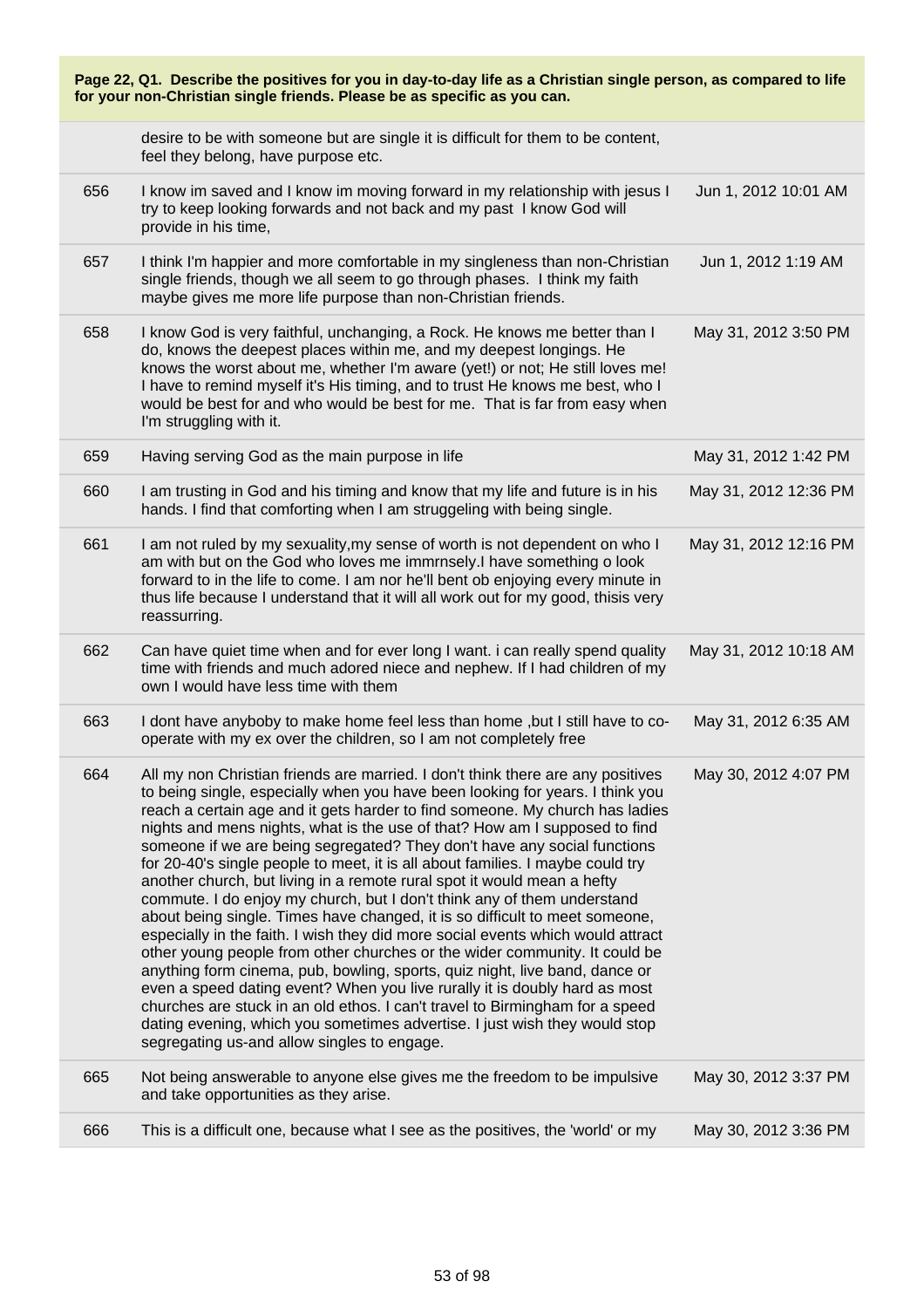|     | non Christian single friends would see as negatives. I know a large number<br>of single people, male and female, and they all have 'partners' either living<br>with them, or otherwise, and most of them think I am weird because they<br>think I should be hanging off someone's arm. My sexuality is occasionally<br>scrutinized, and I have now worked a stock phrase in order to stick up for<br>myself. However the main positive is that I certainly do not feel the pressure<br>to 'find' someone as do my non-Christian single friends.                                                                     |                       |
|-----|---------------------------------------------------------------------------------------------------------------------------------------------------------------------------------------------------------------------------------------------------------------------------------------------------------------------------------------------------------------------------------------------------------------------------------------------------------------------------------------------------------------------------------------------------------------------------------------------------------------------|-----------------------|
| 667 | When loneliness sets in we have Christ to turn to. Also generally, we have<br>good relationships with Christian friends with whom we can pray i.e a<br>support network. It's very tempting to turn away from a virtuous lifestyle and<br>join the parties, 'fun' that non Christian singles have and having 'real'<br>Christian friendships keeps us accountable, responsible our Christian<br>friends are able to counsel us - I don't think they (married or single), realise<br>their value. It's hard to make big decisions on your own and having a strong<br>church network acts as a lighthouse in the dark. | May 30, 2012 1:35 PM  |
| 668 | Prayer                                                                                                                                                                                                                                                                                                                                                                                                                                                                                                                                                                                                              | May 30, 2012 8:29 AM  |
| 669 | Don'; treally know how it differs--no-one to bicker with or be critical, but this<br>can be double edged as the companionship makes up for it                                                                                                                                                                                                                                                                                                                                                                                                                                                                       | May 30, 2012 5:33 AM  |
| 670 | Choices--where to go, what & when to eat, what to watch on television!                                                                                                                                                                                                                                                                                                                                                                                                                                                                                                                                              | May 30, 2012 3:28 AM  |
| 671 | I can bring the children up wkth my values                                                                                                                                                                                                                                                                                                                                                                                                                                                                                                                                                                          | May 29, 2012 2:08 PM  |
| 672 | I don't have the pressure of needing to be 'out on the pull'. My Christian<br>friends accept me as I am whereas my non Christian friends in the past have<br>made a point of accepting or inviting me 'despite' being on my own                                                                                                                                                                                                                                                                                                                                                                                     | May 29, 2012 12:58 PM |
| 673 | My faith keeps my mind peaceful, i tend to think that my friends without faith<br>have chaotic minds/thoughts                                                                                                                                                                                                                                                                                                                                                                                                                                                                                                       | May 29, 2012 10:34 AM |
| 674 | I only have 1 single non Christian friend. I would say that overall I am far<br>more positive, content and happy with my life. I don't suffer with the<br>loneliness and isolation problems she does. I am not bitter over past<br>relationships or jealous of those who are in them.                                                                                                                                                                                                                                                                                                                               | May 29, 2012 7:36 AM  |
| 675 | i have my faith to rely on                                                                                                                                                                                                                                                                                                                                                                                                                                                                                                                                                                                          | May 29, 2012 7:19 AM  |
| 676 | I have friends I can just go round and call on any time which may not be the<br>case for non christian singles                                                                                                                                                                                                                                                                                                                                                                                                                                                                                                      | May 29, 2012 12:39 AM |
| 677 | my belief / trust in God and knowing i always have God means i never truly<br>feel alone. God never lets his children down nor deserts his children so that<br>keeps me grounded and i feel safe                                                                                                                                                                                                                                                                                                                                                                                                                    | May 28, 2012 7:57 PM  |
| 678 | Have purpose/ direction in my life. Don't feel I have to live for the here and<br>now. Have more meaningful relationships with my christian friends.                                                                                                                                                                                                                                                                                                                                                                                                                                                                | May 28, 2012 2:05 PM  |
| 679 | time tables are as you want noone to consider, can socialise with christian<br>singles men and woman without being accused of infidelity. (depends who<br>your last partner was like) without hanky panky just good friendship. you see<br>iv'e been on both sides of the fence thats the way the world is coplete almost<br>immorality.                                                                                                                                                                                                                                                                            | May 28, 2012 1:48 PM  |
| 680 | In that in the triesl of bee na sinle christian that I can rely of a god who is ther                                                                                                                                                                                                                                                                                                                                                                                                                                                                                                                                | May 28, 2012 4:31 AM  |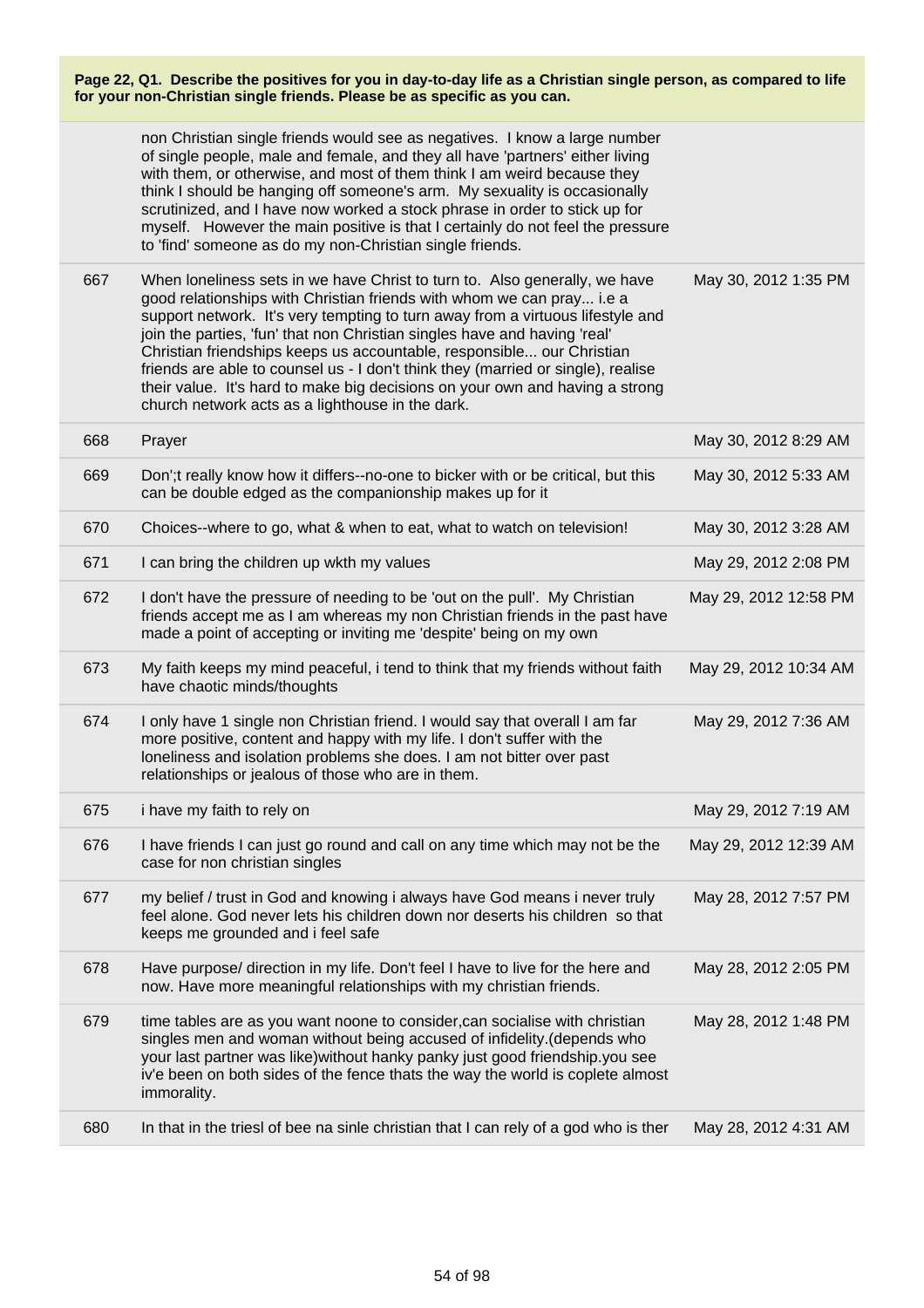| Page 22, Q1. Describe the positives for you in day-to-day life as a Christian single person, as compared to life<br>for your non-Christian single friends. Please be as specific as you can. |                                                                                                                                                                                                                                                                                                                                                                                                                                                                                                                                                                                                                                                                                                                                        |                      |
|----------------------------------------------------------------------------------------------------------------------------------------------------------------------------------------------|----------------------------------------------------------------------------------------------------------------------------------------------------------------------------------------------------------------------------------------------------------------------------------------------------------------------------------------------------------------------------------------------------------------------------------------------------------------------------------------------------------------------------------------------------------------------------------------------------------------------------------------------------------------------------------------------------------------------------------------|----------------------|
|                                                                                                                                                                                              | all the time regadless of whethe with friends or not                                                                                                                                                                                                                                                                                                                                                                                                                                                                                                                                                                                                                                                                                   |                      |
| 681                                                                                                                                                                                          | For me personally, though this is not true of all my single Christian friends it<br>means that I am not jumping from relationship to relationship looking for<br>someone to 'complete' me. I am hoping to meet a man whom I can serve<br>God with. My non-Christian friends (and some Christian ones) use their<br>singleness for deep selfishness and self gratification. Day by day I learn to<br>love and trust God more, be generous with what I have and to be a goof<br>friend. These will all be excellent qualitites if I am to marry some day. Rather<br>than having spent years becoming more and more selfish.                                                                                                              | May 28, 2012 3:12 AM |
| 682                                                                                                                                                                                          | That there is fulfillment in the things I do - and that I know I'm already<br>experiencing the best love that is possible                                                                                                                                                                                                                                                                                                                                                                                                                                                                                                                                                                                                              | May 28, 2012 2:35 AM |
| 683                                                                                                                                                                                          | I know my friend Jesus is with me on a day-to-day basis and I can share<br>everything (good and bad) with him.                                                                                                                                                                                                                                                                                                                                                                                                                                                                                                                                                                                                                         | May 27, 2012 8:39 AM |
| 684                                                                                                                                                                                          | I have more free time to persue my own interests and more money to spend<br>as I would like to.                                                                                                                                                                                                                                                                                                                                                                                                                                                                                                                                                                                                                                        | May 27, 2012 3:04 AM |
| 685                                                                                                                                                                                          | I have the Lord.                                                                                                                                                                                                                                                                                                                                                                                                                                                                                                                                                                                                                                                                                                                       | May 26, 2012 3:16 PM |
| 686                                                                                                                                                                                          | lam never alone, I always have Christ with me. However I would feel<br>happier with dedicated female company at times.                                                                                                                                                                                                                                                                                                                                                                                                                                                                                                                                                                                                                 | May 26, 2012 2:20 PM |
| 687                                                                                                                                                                                          | I have God, what more is there to say.                                                                                                                                                                                                                                                                                                                                                                                                                                                                                                                                                                                                                                                                                                 | May 26, 2012 1:04 PM |
| 688                                                                                                                                                                                          | I can do exactly as I please, go where I like. eat what I like.                                                                                                                                                                                                                                                                                                                                                                                                                                                                                                                                                                                                                                                                        | May 26, 2012 8:17 AM |
| 689                                                                                                                                                                                          | I can spend time alone with God. I know I have an eternal destiny and day to<br>day life has meaning, being an ongoing walk with God, it can just be a lony<br>and frustrating one at times. Non-Christian friends have nothing more than<br>their hobbies, interests and responsibilities with little sense of a deeper<br>meaning to life. I can see a change in my heart as the Holy Spirit works in<br>me, I'm not simply being moulded by life's experiences in the haphazard way<br>that non believers might be. There's a meaning I can see in every trial and<br>difficulty - an opportunity for God to work. Trouble is I often see my<br>singleness as my own fault, perhaps being God's chastisement for past<br>behaviour. | May 26, 2012 6:20 AM |
| 690                                                                                                                                                                                          | I can trust that our loving, sovereign, God is in control, and whether I'm<br>single or not He is loving and Good, and has good plans and purposes for<br>me. Our life is about more than just our marital status. I am defined by my<br>relationship with God first and foremost, not by my relationship status. I can<br>know Gods loving comfort when I struggle with being single, He is not<br>impartial to our pain and longings.                                                                                                                                                                                                                                                                                                | May 26, 2012 3:31 AM |
| 691                                                                                                                                                                                          | The way I oder my lifei.e.God, Family, Friends                                                                                                                                                                                                                                                                                                                                                                                                                                                                                                                                                                                                                                                                                         | May 25, 2012 4:16 PM |
| 692                                                                                                                                                                                          | I don't have to report to anyone if I want to go to the pub or hang out with<br>others there is no one else to consider!                                                                                                                                                                                                                                                                                                                                                                                                                                                                                                                                                                                                               | May 25, 2012 2:10 PM |
| 693                                                                                                                                                                                          | at least I have the support of a wide church family that I see regularly and<br>are a support - I also work for a christian charity which is like a whole other<br>church family                                                                                                                                                                                                                                                                                                                                                                                                                                                                                                                                                       | May 25, 2012 1:53 PM |
| 694                                                                                                                                                                                          | I don't have many friends who are both non-Christian and single to make the                                                                                                                                                                                                                                                                                                                                                                                                                                                                                                                                                                                                                                                            | May 25, 2012 1:31 PM |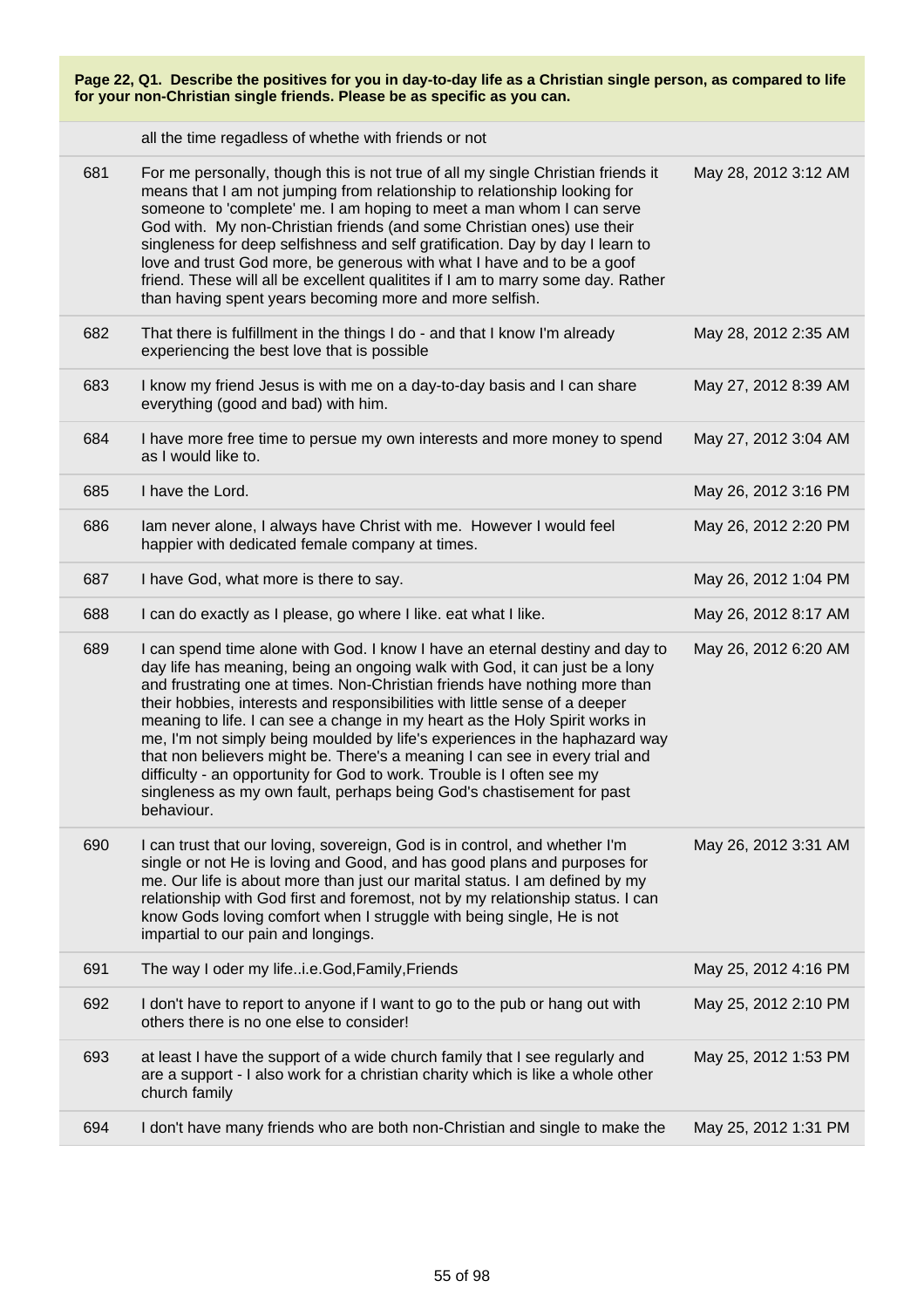| Page 22, Q1. Describe the positives for you in day-to-day life as a Christian single person, as compared to life<br>for your non-Christian single friends. Please be as specific as you can. |                                                                                                                                                                                                                                                                                                                                                                                                            |                       |
|----------------------------------------------------------------------------------------------------------------------------------------------------------------------------------------------|------------------------------------------------------------------------------------------------------------------------------------------------------------------------------------------------------------------------------------------------------------------------------------------------------------------------------------------------------------------------------------------------------------|-----------------------|
|                                                                                                                                                                                              | comparison. I certainly have a sense of being called to singleness, at least at<br>the moment, so even if it's tough at times I have that to fall back on as a<br>support.                                                                                                                                                                                                                                 |                       |
| 695                                                                                                                                                                                          | I can make so many of my own choices, I am independent & have freedom<br>which they don't have to some extent. I am free to pursue God to a greater<br>degree.                                                                                                                                                                                                                                             | May 25, 2012 10:48 AM |
| 696                                                                                                                                                                                          | I believe without my faith in Christ I would find being a single person much<br>more difficult. Having faith gives me hope that God is in control of my<br>past/present & future, unbelievers don't have this assurance.                                                                                                                                                                                   | May 25, 2012 10:36 AM |
| 697                                                                                                                                                                                          | I can make time to pray for some time. I can live more or less as I like, under<br>God. I have been able to go abroad for Christian reasons, i.e. Africa, Israel.                                                                                                                                                                                                                                          | May 25, 2012 10:11 AM |
| 698                                                                                                                                                                                          | Don't have the pressure to go out and have a one-night-stand - the notches<br>on my bedpost aren't part of my self-esteem. Despite all the problems I have<br>with them, my church is family, companionship. Above all, there's Jesus! All<br>the other differences are meaningless in the face of this one.                                                                                               | May 25, 2012 9:15 AM  |
| 699                                                                                                                                                                                          | I'm chronically ill and hate other people having to see the effects of my<br>illness on me. At the moment I can hide in my room on my own when I'm at<br>my worst and don't have to worry about, or feel guilty about, the implications<br>of my illness on a partner.                                                                                                                                     | May 25, 2012 8:35 AM  |
| 700                                                                                                                                                                                          | No regrets re possible past relationships/sexual intimacy. Less pressure (in<br>some ways) to be in a couple, because Christian friends realise that there<br>just aren't many Christian guys around to choose from!                                                                                                                                                                                       | May 25, 2012 7:26 AM  |
| 701                                                                                                                                                                                          | Ministry. Most evenings during the week I can invest in discipleship / ministry<br>in a variety of contexts. Some of my newly married friends find it hard finding<br>a devotional rythym so that can be better too.                                                                                                                                                                                       | May 25, 2012 7:09 AM  |
| 702                                                                                                                                                                                          | I know God's got a plan for my future, and it's more amazing than I could<br>imagine. My fulfilment doesn't have to come from a man or my relationship<br>status. I can be hopeful and satisfied as I am. (Though I would like to be<br>married, and believe God has promised it will happen one day)                                                                                                      | May 25, 2012 6:49 AM  |
| 703                                                                                                                                                                                          | freedom to come and go as the holy spirit directs                                                                                                                                                                                                                                                                                                                                                          | May 25, 2012 6:27 AM  |
| 704                                                                                                                                                                                          | There is only one sentence to say. I am with God (that's all I need.)< That is<br>the positive (the overall positive)                                                                                                                                                                                                                                                                                      | May 25, 2012 5:10 AM  |
| 705                                                                                                                                                                                          | I like to remain accountable for what I do, say and where I go. I have very<br>little interest in ungodly things, this give me an intimacy with God my Father<br>that is second to non; a sense of value, purpose and a future                                                                                                                                                                             | May 25, 2012 4:47 AM  |
| 706                                                                                                                                                                                          | I know and trust that God has a plan for my life, it may not be going the way<br>or in the time scale that I have planned but there is hope. I guess I know that<br>in Gods time the desires of my heart will be given to me. but for now I am<br>being prepared for the work and purpose he has for me.                                                                                                   | May 25, 2012 4:20 AM  |
| 707                                                                                                                                                                                          | I'm able to spend quality time with my friends & can diary manage without<br>having to consult anyone. I can put time aside in my diary to have "me time"<br>& if I want to attend a course at Church, there's no issues behind that. If I<br>don't feel like cooking one evening, I can either grab a take-away, make a<br>sandwich or if I don't feel like eating, no need to cook. I have the whole bed | May 25, 2012 3:49 AM  |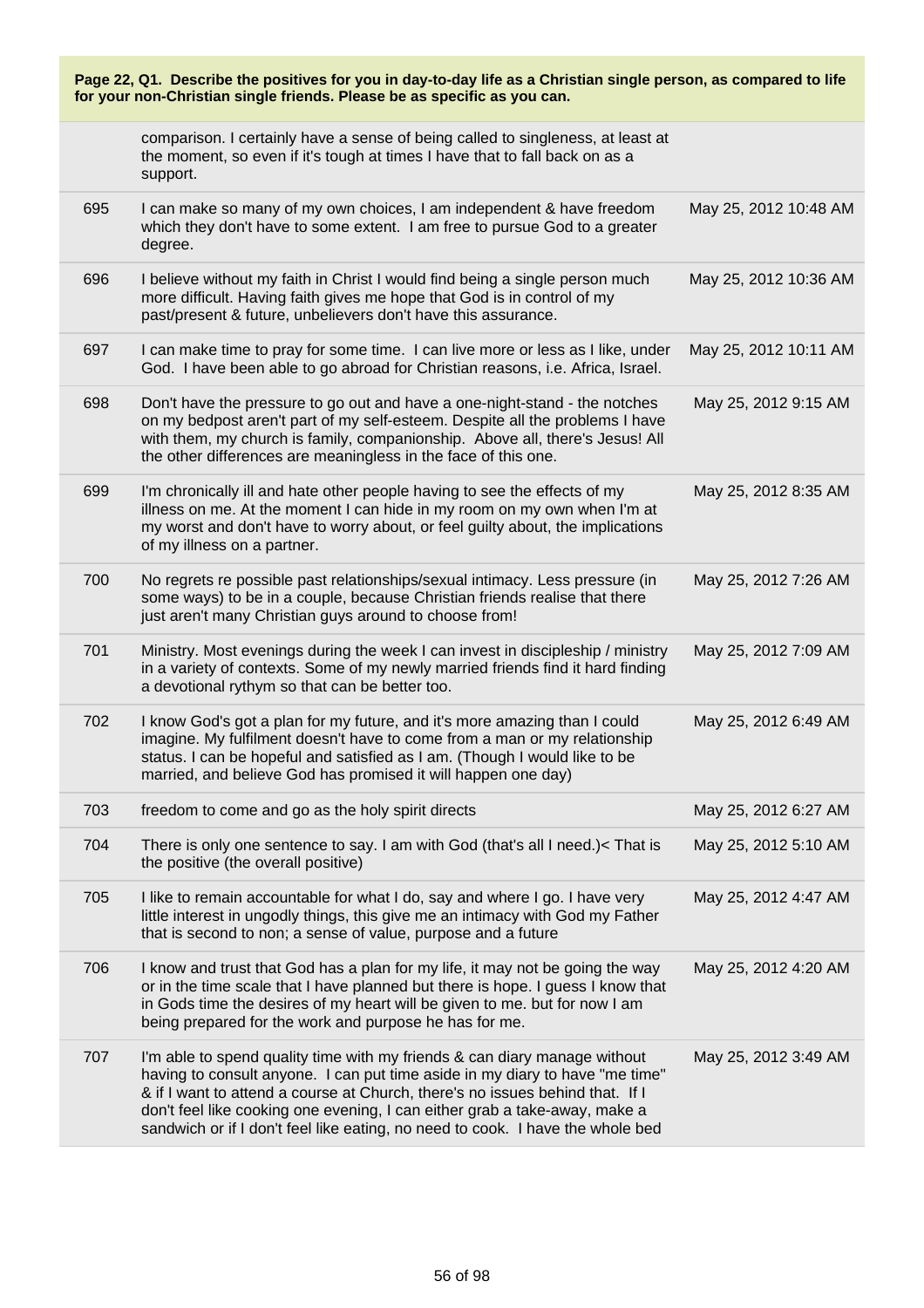| Page 22, Q1. Describe the positives for you in day-to-day life as a Christian single person, as compared to life<br>for your non-Christian single friends. Please be as specific as you can. |                                                                                                                                                                                                                                                                                                                                                                                                                                                                                                                                                                                                                                                                                                                                                                                                |                       |
|----------------------------------------------------------------------------------------------------------------------------------------------------------------------------------------------|------------------------------------------------------------------------------------------------------------------------------------------------------------------------------------------------------------------------------------------------------------------------------------------------------------------------------------------------------------------------------------------------------------------------------------------------------------------------------------------------------------------------------------------------------------------------------------------------------------------------------------------------------------------------------------------------------------------------------------------------------------------------------------------------|-----------------------|
|                                                                                                                                                                                              | to myself, so can lie star fish style when I fancy.                                                                                                                                                                                                                                                                                                                                                                                                                                                                                                                                                                                                                                                                                                                                            |                       |
| 708                                                                                                                                                                                          | I am free! I don't need, or want, however i do think that i would be an<br>awesome Husband, but not so fussed as God has everything planned (and<br>its trivial really)                                                                                                                                                                                                                                                                                                                                                                                                                                                                                                                                                                                                                        | May 24, 2012 3:15 PM  |
| 709                                                                                                                                                                                          | The flexibility that this offers e.g. I can just drop things to help someone if<br>needed without needing to consider the needs of a family. Being able to lay<br>in at the weekend is a great bonus. I am currently studying part time for a<br>degree, I'm not sure I could have done this as easily if I had a family.                                                                                                                                                                                                                                                                                                                                                                                                                                                                      | May 24, 2012 2:37 PM  |
| 710                                                                                                                                                                                          | I have no single friends.                                                                                                                                                                                                                                                                                                                                                                                                                                                                                                                                                                                                                                                                                                                                                                      | May 24, 2012 1:37 PM  |
| 711                                                                                                                                                                                          | Faith, you know you are loved by the only person who can really love<br>unconditionally, you have a great companion and friend so never alone,<br>purpose and hope                                                                                                                                                                                                                                                                                                                                                                                                                                                                                                                                                                                                                             | May 24, 2012 11:29 AM |
| 712                                                                                                                                                                                          | After filling in that last section - struggling to find anything positive!!!                                                                                                                                                                                                                                                                                                                                                                                                                                                                                                                                                                                                                                                                                                                   | May 24, 2012 10:08 AM |
| 713                                                                                                                                                                                          | Double bed all to myself. Decision-making for one person not two. Free of<br>responsibilities associated with marriage (mortgage, kids, weekends at B&Q,<br>your time is not your own). Free to strengthen relationship with God. Free to<br>spend quality time with loved ones. Comfort of no heartbreak.                                                                                                                                                                                                                                                                                                                                                                                                                                                                                     | May 23, 2012 3:37 PM  |
| 714                                                                                                                                                                                          | my non chrisian friend are somtime are more there than the christians it<br>should be the other way around.                                                                                                                                                                                                                                                                                                                                                                                                                                                                                                                                                                                                                                                                                    | May 23, 2012 11:24 AM |
| 715                                                                                                                                                                                          | less complicated because I don't sleep around. better because I have Jesus                                                                                                                                                                                                                                                                                                                                                                                                                                                                                                                                                                                                                                                                                                                     | May 22, 2012 11:40 PM |
| 716                                                                                                                                                                                          | Much easier to talk about the negatives than positives Next to no positives<br>in terms of relationships. The positives are to do with faith and life more<br>generally - a sense of peace, prayer, worship, no fear of death                                                                                                                                                                                                                                                                                                                                                                                                                                                                                                                                                                  | May 22, 2012 2:22 PM  |
| 717                                                                                                                                                                                          | What positives?                                                                                                                                                                                                                                                                                                                                                                                                                                                                                                                                                                                                                                                                                                                                                                                | May 22, 2012 1:57 PM  |
| 718                                                                                                                                                                                          | I have a wider circle of friends and my identity is not in being single                                                                                                                                                                                                                                                                                                                                                                                                                                                                                                                                                                                                                                                                                                                        | May 22, 2012 12:28 PM |
| 719                                                                                                                                                                                          | I know i"m not really alone.                                                                                                                                                                                                                                                                                                                                                                                                                                                                                                                                                                                                                                                                                                                                                                   | May 22, 2012 9:20 AM  |
| 720                                                                                                                                                                                          | I love being single, in general! I sometimes do feel a bit lonely and<br>depressed and I would like to be a mum, but then I look at friends of mine<br>and see that most of them have a lot of stresses and problems and regrets<br>because of the relationships they've had. I try to live my life to the full, and<br>not put plans on hold until I find 'Mr Right!' I might never meet the man for<br>me, and I would be far happier to remain single than to marry the wrong<br>man. If I have a few dates with someone I'm not really into, I start feeling shy<br>and panicky and stifled!! I love choosing where I go on holiday and caring for<br>my 3 cats and helping my parents out. I have learned to appreciate living<br>with them after years of student living away from home. | May 22, 2012 8:18 AM  |
| 721                                                                                                                                                                                          | \means I can live out my faith and be there for others without it impacting on<br>a family life which might make it more difficult.                                                                                                                                                                                                                                                                                                                                                                                                                                                                                                                                                                                                                                                            | May 21, 2012 3:26 PM  |
| 722                                                                                                                                                                                          | The close fellowship I have with the Lord helps me to cope with being single,<br>plus being part of a Christian singles group and a friendly church really help<br>too.                                                                                                                                                                                                                                                                                                                                                                                                                                                                                                                                                                                                                        | May 21, 2012 3:12 PM  |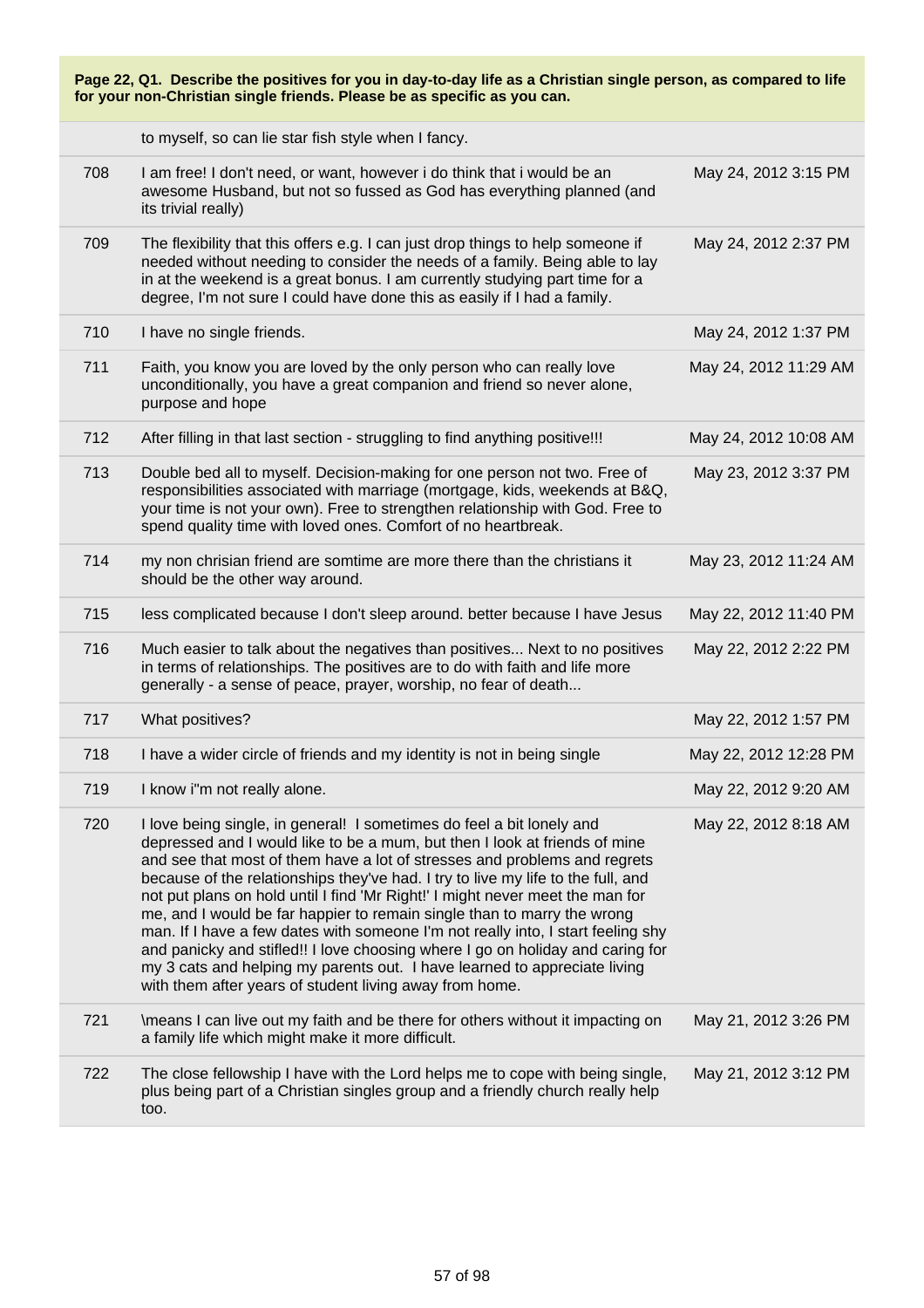| Page 22, Q1. Describe the positives for you in day-to-day life as a Christian single person, as compared to life<br>for your non-Christian single friends. Please be as specific as you can. |                                                                                                                                                                                                                                                                                                                                                                                                                                                    |                       |  |
|----------------------------------------------------------------------------------------------------------------------------------------------------------------------------------------------|----------------------------------------------------------------------------------------------------------------------------------------------------------------------------------------------------------------------------------------------------------------------------------------------------------------------------------------------------------------------------------------------------------------------------------------------------|-----------------------|--|
| 723                                                                                                                                                                                          | I know I can always depend on my Christian friends in times of trouble or<br>need, however my friends who do not feel the same way about God have<br>likewise been there for me in difficult times                                                                                                                                                                                                                                                 | May 21, 2012 2:36 PM  |  |
| 724                                                                                                                                                                                          | Don't go on holidays now as can't cope with going alone.                                                                                                                                                                                                                                                                                                                                                                                           | May 21, 2012 2:04 PM  |  |
| 725                                                                                                                                                                                          | I know that God is with me and leading me and comforting me when I am<br>down. He answers my prayers and never leaves me. Whereas my non-<br>Christian single friends get very depressed                                                                                                                                                                                                                                                           | May 21, 2012 1:04 PM  |  |
| 726                                                                                                                                                                                          | I have fellowship and a large spiritual family. I have a personal relationship<br>with God and do not feel on my own. I thought I would never live on my own,<br>however it has meant I have had a deeper and more intimate relationship<br>with God, I have really appreciated that I have God in my life and he has<br>provided in so many ways - more than a husband could have at times. I<br>make decisions with God's help.                  | May 21, 2012 12:50 PM |  |
| 727                                                                                                                                                                                          | Support from a church despite being single                                                                                                                                                                                                                                                                                                                                                                                                         | May 21, 2012 10:37 AM |  |
| 728                                                                                                                                                                                          | Think the main positive is independence and the associated ability to do<br>anything any time. I positively love being in a relationship when I am in one -<br>in particular, it feels like everything I do has so much more meaning and is<br>so much more worthwhile because it is not all about me. I actually enjoy<br>doing things for others but when I am not in a relationship, not having to<br>consider anyone else can be a major bonus | May 20, 2012 7:09 PM  |  |
| 729                                                                                                                                                                                          | Having hope for a future and purpose in life. Having value in God's eyes and<br>not being dependent on validation from the world. Being part of a loving,<br>active and welcoming community.                                                                                                                                                                                                                                                       | May 20, 2012 3:43 PM  |  |
| 730                                                                                                                                                                                          | Lots of support from network                                                                                                                                                                                                                                                                                                                                                                                                                       | May 20, 2012 3:40 PM  |  |
| 731                                                                                                                                                                                          | get support form the church that i was at when in was married, people<br>understand the situation and support me and my children.                                                                                                                                                                                                                                                                                                                  | May 20, 2012 12:48 PM |  |
| 732                                                                                                                                                                                          | I get to have a beautiful romance with Jesus, I have a peaceful life                                                                                                                                                                                                                                                                                                                                                                               | May 20, 2012 12:33 PM |  |
| 733                                                                                                                                                                                          | I feel that I am not constrained by the expectations of the world in the way<br>that non Christian singles may be. My esteeem comes from God and my<br>secuirty in him. I love having time to spend in God's presence, and not<br>feeling that I have to conform to the norms of society.                                                                                                                                                          | May 20, 2012 12:09 PM |  |
| 734                                                                                                                                                                                          | The joy I experience due to knowing the love of God and Jesus. The<br>fellowship and social life I experience with other Christians.                                                                                                                                                                                                                                                                                                               | May 20, 2012 12:07 PM |  |
| 735                                                                                                                                                                                          | I don't have non christian single friends but I am aware that I have the peace<br>that God is in control, had my best interests at heart and my future is in His<br>hands. It's not my worry!!                                                                                                                                                                                                                                                     | May 20, 2012 11:45 AM |  |
| 736                                                                                                                                                                                          | Being part of a caring christian community.                                                                                                                                                                                                                                                                                                                                                                                                        | May 20, 2012 10:20 AM |  |
| 737                                                                                                                                                                                          | I cant think of any.                                                                                                                                                                                                                                                                                                                                                                                                                               | May 20, 2012 9:36 AM  |  |
| 738                                                                                                                                                                                          | I never have a moment where someone else can just put their arms around<br>me and tell me everything is going to be OK. I have to get up 2 or 3 times<br>every night to deal with my mother. There is no-one to tell how I feel. I can<br>manage an evening out once every 2 months but only for a few hours.                                                                                                                                      | May 20, 2012 8:34 AM  |  |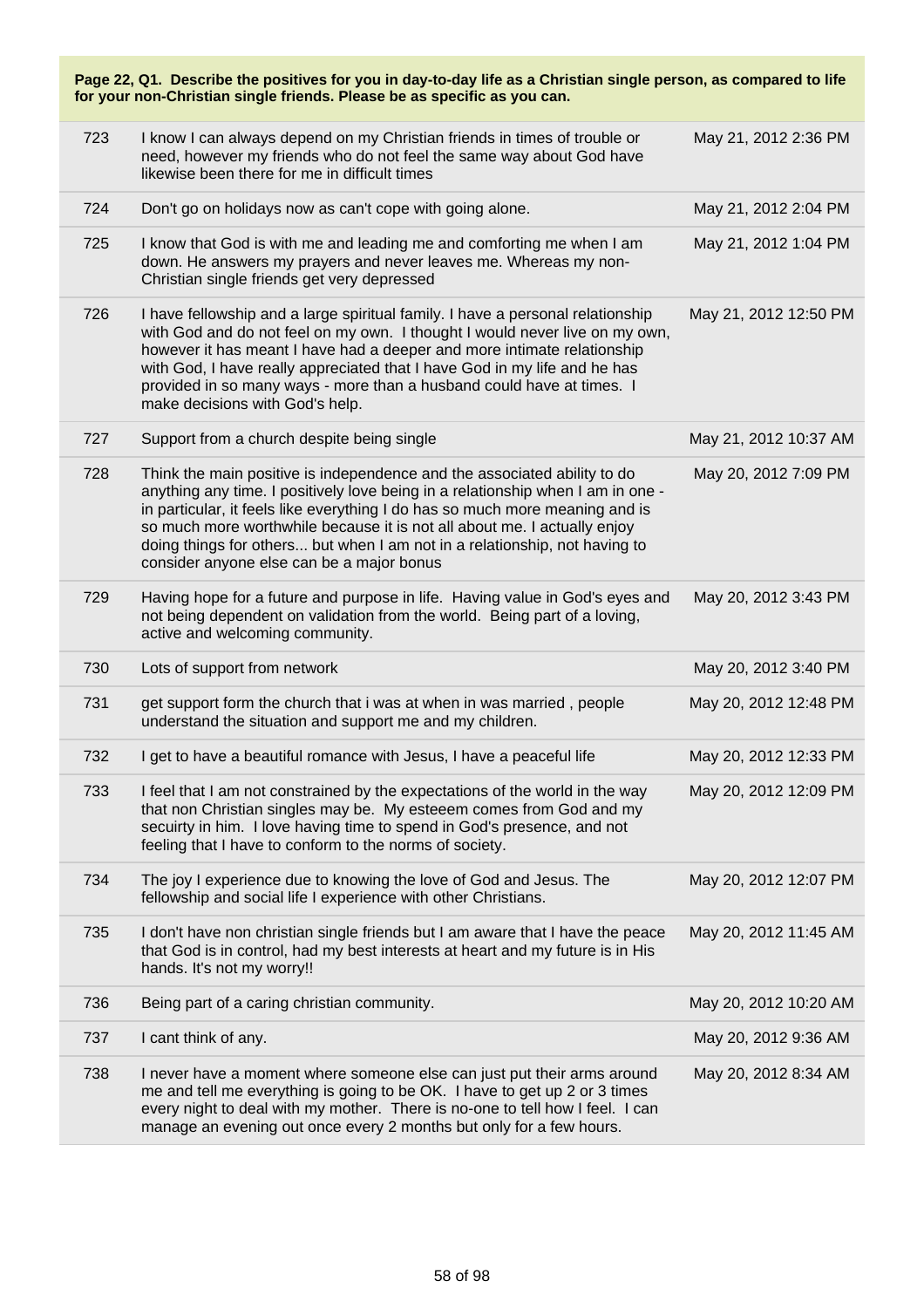|     | THERE ARE NO POSITIVES FOR ME AS A CHRISTIAN SINGLE<br>PERSON. I have to do everything including decorating, shopping, cooking,<br>cleaning, washing, fixing things when they break down. No-one to ask<br>advice of.                                                                                                                                                                                                                                                                                                                                                                                                                                                                        |                       |
|-----|----------------------------------------------------------------------------------------------------------------------------------------------------------------------------------------------------------------------------------------------------------------------------------------------------------------------------------------------------------------------------------------------------------------------------------------------------------------------------------------------------------------------------------------------------------------------------------------------------------------------------------------------------------------------------------------------|-----------------------|
| 739 | I know I have purpose in my life, that God loves me, that I have my Christian<br>brothers and sisters there for me, that I can devote extra time to God and<br>serving others. I am valued by God even when I am single, whereas non-<br>Christian singles might feel unloved or rejected.                                                                                                                                                                                                                                                                                                                                                                                                   | May 20, 2012 8:28 AM  |
| 740 | I know that God will hear my prayers for marriage its just in his timing                                                                                                                                                                                                                                                                                                                                                                                                                                                                                                                                                                                                                     | May 19, 2012 2:59 PM  |
| 741 | the sense of intimacy and belong that comes from my close friends and<br>church family. having a sense of purpose that is bigger than just seeking to<br>'find a husband' or be fulfilled in a realtionship.                                                                                                                                                                                                                                                                                                                                                                                                                                                                                 | May 19, 2012 2:24 PM  |
| 742 | I know that God is sovereign over my future, and has good plans for me, so i<br>don't need to worry about if I'll get married/stay single. I have supportive<br>Christian friends, and we help each other through any struggles with<br>singleness.                                                                                                                                                                                                                                                                                                                                                                                                                                          | May 19, 2012 2:07 PM  |
| 743 | Knowing that Jesus loves me no matter how I feel about myself on a day to<br>basis. At least I have this to remind myself whereas a non Christian single<br>person does not have this hope and encouragement. To know that no matter<br>what else happens (if I am to marry or not), my focus needs to be on Christ.<br>Again a non christian would not have this goal.                                                                                                                                                                                                                                                                                                                      | May 19, 2012 11:32 AM |
| 744 | Well I am not strictly alone as I have a son to take care of who provides me<br>with a lot of love. I have total independence to decide what I want to do and<br>what projects I can get involved in. The positives and freedom comes in<br>having space and peace to be me although the flip side of this is can be<br>bouts of loneliness. Overall I am much more confident to go and do anything<br>and I can walk into a church, function and meet anyone due to being single<br>for 6 years.                                                                                                                                                                                            | May 18, 2012 11:54 PM |
| 745 | Positives are the church or the bible does not dictate my friends' lifestyle. I'm<br>grateful to have friends Christian or non-Christian.                                                                                                                                                                                                                                                                                                                                                                                                                                                                                                                                                    | May 18, 2012 8:46 PM  |
| 746 | I don't feel compelled to conform to society's expectations of me as a single<br>person. I can just be me.                                                                                                                                                                                                                                                                                                                                                                                                                                                                                                                                                                                   | May 18, 2012 2:20 PM  |
| 747 | I spend alot of time befriending people, visiting phoning. This maybe for my<br>own benefit as well. Easier to get up and out in the morning, re prayertime<br>ect                                                                                                                                                                                                                                                                                                                                                                                                                                                                                                                           | May 18, 2012 8:32 AM  |
| 748 | Being single, I can dedicate as much time as I want to prayer and seeking<br>God, which I'm focusing on at the moment. My married friends have often<br>admitted they wished they had more time to do this, especially the ones with<br>children. I know having this time is a gift, and for my life right now. I do have<br>a desire to get married and have children, and I do hope this is in my future.<br>But I have this time now to go deeper with God and grow in my faith and my<br>relationship with Him, and I am trusting that He knows what is best for my<br>life. It can be hard not to fall into self-pity sometimes, but I try to stay focused<br>on God when that happens. | May 18, 2012 3:12 AM  |
| 749 | I feel that my future is certain because it belongs to God. I am not so sure<br>about theirs as they think they have all the answers and solutions for                                                                                                                                                                                                                                                                                                                                                                                                                                                                                                                                       | May 18, 2012 2:26 AM  |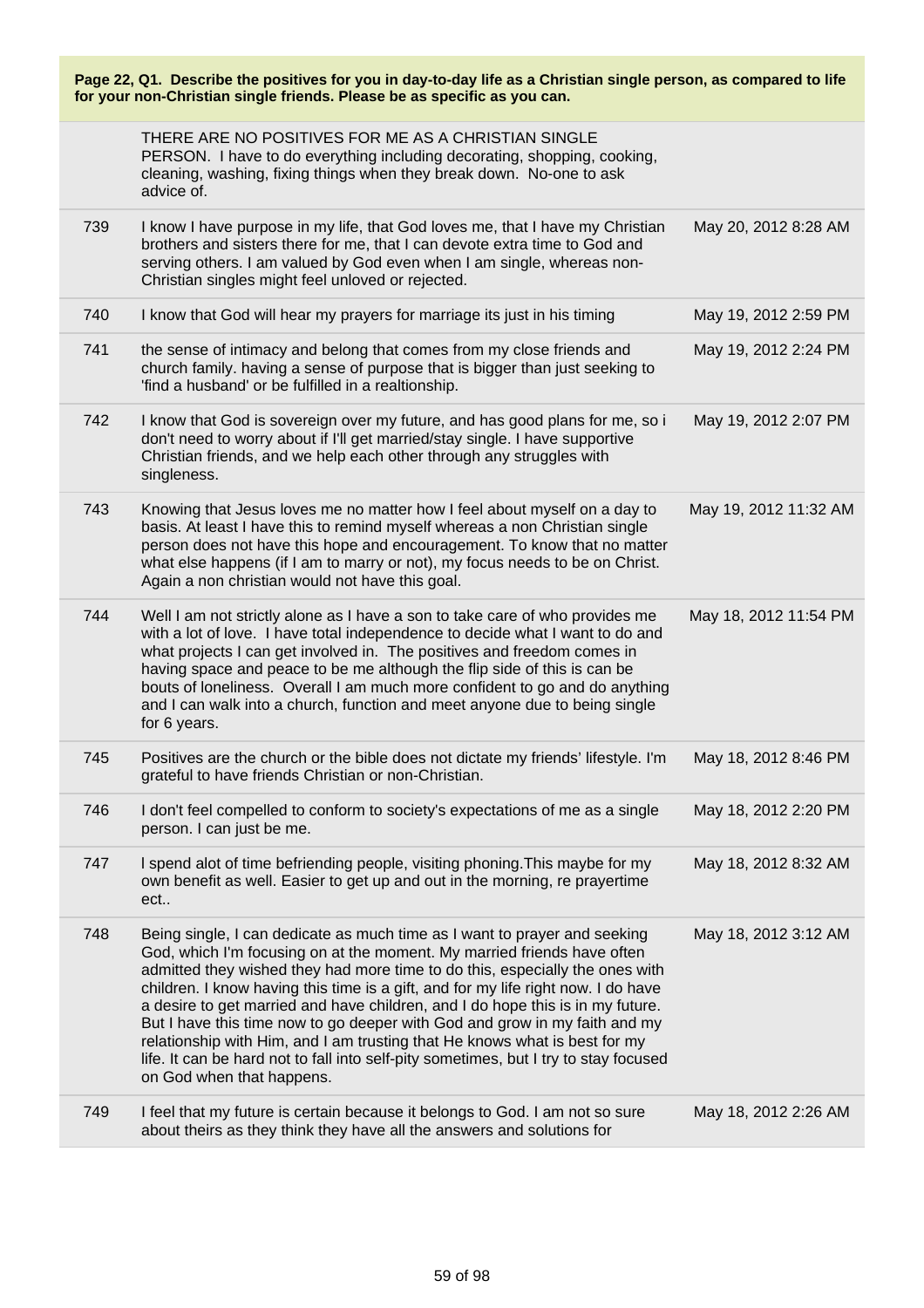|     | everything but they cannot see how limited they are and how short term their<br>views are. They don't know how they are loved by God who sacrificed His<br>Son for their sins, and missing out in all the blessings. I have compassion for<br>them. I do find difficult o communicate sometimes as they cannot see from<br>another angle for long term issues at times even for small things in the short<br>term. I fell I am jewel and precious and I am only available to the person that<br>God chooses for me. Unfortunately my single unbeliever friends makes<br>themselves available to any and everyone cheaply for sake of short time<br>bodily and earthly pleasures. Sometimes they get emotionally attached too<br>and becomes a big mess and heartache if it doesn't result the way they<br>expected in relationships. They cannot understand that i don't respond to<br>men around me while I am very attractive and all the love I have in me to<br>share. It is difficult to explain to them. |                       |
|-----|----------------------------------------------------------------------------------------------------------------------------------------------------------------------------------------------------------------------------------------------------------------------------------------------------------------------------------------------------------------------------------------------------------------------------------------------------------------------------------------------------------------------------------------------------------------------------------------------------------------------------------------------------------------------------------------------------------------------------------------------------------------------------------------------------------------------------------------------------------------------------------------------------------------------------------------------------------------------------------------------------------------|-----------------------|
| 750 | The only real positive I can think of is a sense of belonging. I tried to give up<br>going to church when I moved to a new city, but was drawn back only really<br>because I know that with Christians there is a kind of shared identity. I've<br>been in churches all my life, lots of different ones, but even when I walk in<br>alone to a church where I know no-one I still feel fairly confident as it's kind-<br>of 'familiar territory'. Moving to a new city (knowing no-one there), it was the<br>obvious place to go to meet people who would understand my background<br>and way of thinkin.                                                                                                                                                                                                                                                                                                                                                                                                      | May 17, 2012 3:08 PM  |
| 751 | I have God to comfort me when I cry                                                                                                                                                                                                                                                                                                                                                                                                                                                                                                                                                                                                                                                                                                                                                                                                                                                                                                                                                                            | May 17, 2012 2:52 PM  |
| 752 | I live for Sundays and a few other Church activities when I can worship<br>and/or hopefully, break my solitary life for a while.                                                                                                                                                                                                                                                                                                                                                                                                                                                                                                                                                                                                                                                                                                                                                                                                                                                                               | May 17, 2012 1:08 PM  |
| 753 | I feel that God is my companion, and I am able to draw strength, peace and<br>faith from Him. It's also good to know that He has a plan for me - and I have<br>faith that that plan is not to be single, so I have Hope from him as well.                                                                                                                                                                                                                                                                                                                                                                                                                                                                                                                                                                                                                                                                                                                                                                      | May 17, 2012 12:33 PM |
| 754 | I don't think there are any specific positives in day to day life as a Christian<br>single as opposed to a non-Christian single. In fact, I think there are<br>probably more negatives as a Christian single as opposed to a non-Christian<br>single in day-to-day life! (For example staying out of crude office banter, not<br>checking out the office girls etc;))                                                                                                                                                                                                                                                                                                                                                                                                                                                                                                                                                                                                                                          | May 17, 2012 11:43 AM |
| 755 | more time for self development including spiritual and professional and<br>personal                                                                                                                                                                                                                                                                                                                                                                                                                                                                                                                                                                                                                                                                                                                                                                                                                                                                                                                            | May 17, 2012 10:22 AM |
| 756 | Daily walk with God, growing in faith and obedience, trying to become a<br>virtuous woman, spending time with single and married women, learning<br>from married couples and courting couples, learning how to date differently<br>as a Christian woman.                                                                                                                                                                                                                                                                                                                                                                                                                                                                                                                                                                                                                                                                                                                                                       | May 17, 2012 8:19 AM  |
| 757 | I know I don't need to impress anyone because I am accepted by God. I<br>know also that any opportunity for a one night stand is not going to bring me<br>lasting joy, but rather regret, remorse and a lot of pain. I also know that being<br>in no relationship is better than being in a bad one or sleeping around.                                                                                                                                                                                                                                                                                                                                                                                                                                                                                                                                                                                                                                                                                        | May 17, 2012 4:06 AM  |
| 758 | Everyone is different and I cannot assume I am happier or not than my non-<br>Christian friends.                                                                                                                                                                                                                                                                                                                                                                                                                                                                                                                                                                                                                                                                                                                                                                                                                                                                                                               | May 16, 2012 10:24 AM |
| 759 | None I can think of apart from I am not sexual active as they are.                                                                                                                                                                                                                                                                                                                                                                                                                                                                                                                                                                                                                                                                                                                                                                                                                                                                                                                                             | May 16, 2012 8:25 AM  |
| 760 | I have a purpose in life! I do not need to be worried about being single. I                                                                                                                                                                                                                                                                                                                                                                                                                                                                                                                                                                                                                                                                                                                                                                                                                                                                                                                                    | May 16, 2012 8:17 AM  |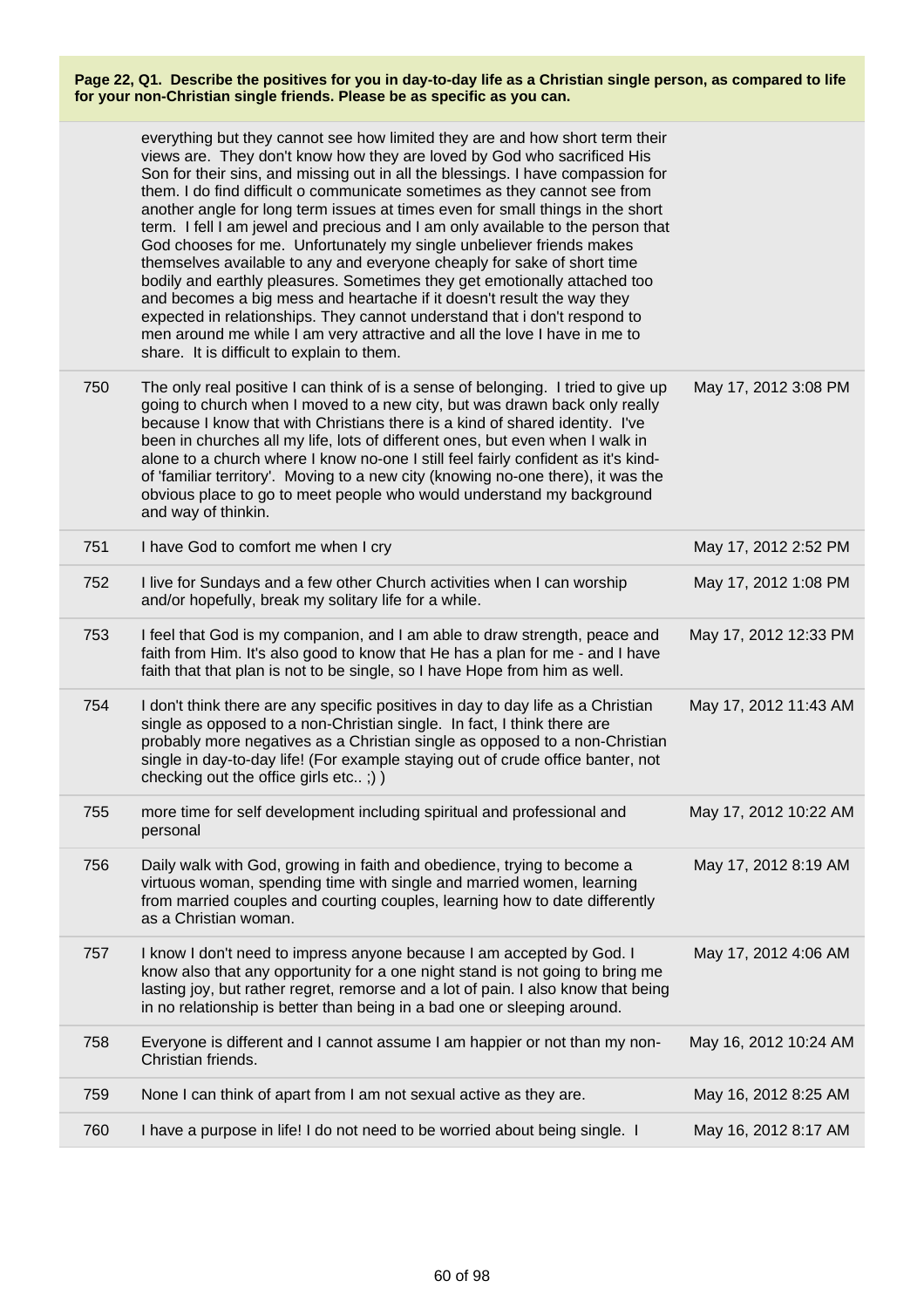|     | for your non-Christian single friends. Please be as specific as you can.                                                                                                                                                                                                                                                                                                                                                                                                                                              |                       |
|-----|-----------------------------------------------------------------------------------------------------------------------------------------------------------------------------------------------------------------------------------------------------------------------------------------------------------------------------------------------------------------------------------------------------------------------------------------------------------------------------------------------------------------------|-----------------------|
|     | know that I can marry anyone from any culture as long as they are Christian.<br>I know that God can help overcome any cultural difference or difficulty. I can<br>travel and have received much encouragement from knowing Christians in<br>other countries, including countries where being a Christian is still a little bit<br>difficult. I have a very full social life. Before I became a Christian I used to be<br>mostly interested in books and intellectual pursuits. Now I am very interested<br>in people. |                       |
| 761 | I have developed very good friendships with other church members,<br>spending several weekends in their company. This is bonus as it is easier to<br>discuss my growing faith with my church family rather than actual family or<br>other friends as they do not understand.                                                                                                                                                                                                                                          | May 16, 2012 4:25 AM  |
| 762 | cant see any at the moment                                                                                                                                                                                                                                                                                                                                                                                                                                                                                            | May 16, 2012 1:44 AM  |
| 763 | Fellowship with God, knowing He has a plan for my life, knowing that<br>everything I do contributes to building up God's kingdom gives me a sense<br>of purpose                                                                                                                                                                                                                                                                                                                                                       | May 16, 2012 1:22 AM  |
| 764 | it is nice to come and go as you wish without have, nt to ask permission and<br>that you can invite friends back for coffee or to stay the weekend that you<br>can spend more time reading the scriptures                                                                                                                                                                                                                                                                                                             | May 15, 2012 2:20 PM  |
| 765 | The positives are that I have a God I can lean on and pray to.                                                                                                                                                                                                                                                                                                                                                                                                                                                        | May 15, 2012 1:06 PM  |
| 766 | A church community to go to and belong to wherever you are in the world,<br>with similar values. I wouldn't like to have to meet any future partner solely<br>on line or being chatted up in a pub.                                                                                                                                                                                                                                                                                                                   | May 15, 2012 11:33 AM |
| 767 | The only up side is that God is in control of my life                                                                                                                                                                                                                                                                                                                                                                                                                                                                 | May 15, 2012 5:04 AM  |
| 768 | Have peace and joy beyond anything the world can offer. content in the<br>present situation                                                                                                                                                                                                                                                                                                                                                                                                                           | May 15, 2012 3:30 AM  |
| 769 | Besides praying first thing in the morning and last thing at night, i like to<br>'potter' around my house and just talk to God. These prayers are the ones<br>that get answered the most. Before i was a Christian i just used to tlak to<br>myself as i lived alone for 14 years, so i now i just talk to God. God answers<br>about 3 major prayers a month and i beleive that this is because i talk to Him<br>alot. If yer don't ask, yer don't get, Amen.                                                         | May 14, 2012 6:37 PM  |
| 770 | Being forced to rely on God for itimacy. Freedom to get involved in ministry<br>work spontaniosly. Close friendships with single friends                                                                                                                                                                                                                                                                                                                                                                              | May 14, 2012 3:17 PM  |
| 771 | I know that when I am feeling lonely and surrounded by people who are<br>dating that God sees me and how I feel. Also, that on difficult/bitter days I<br>remember that he should be enough for me.                                                                                                                                                                                                                                                                                                                   | May 14, 2012 3:06 PM  |
| 772 | I feel that being a single and a Christian compared to my non-Christian<br>friends means that I try and find the meaning in my status - I am actively<br>trying to respond and accept what God has planned for me. I think this brings<br>a certain sort of peace sometimes - that the meaning is in the journey and it's<br>okay for it to not sit comfortably with me. Some of the my non-Christian<br>friends do not think like this and lurch from one relationship to another                                    | May 14, 2012 3:04 PM  |

**Page 22, Q1. Describe the positives for you in day-to-day life as a Christian single person, as compared to life**

without trying to listen to God. My life as a Christian means I never feel completely alone - God is always there is I just reach out.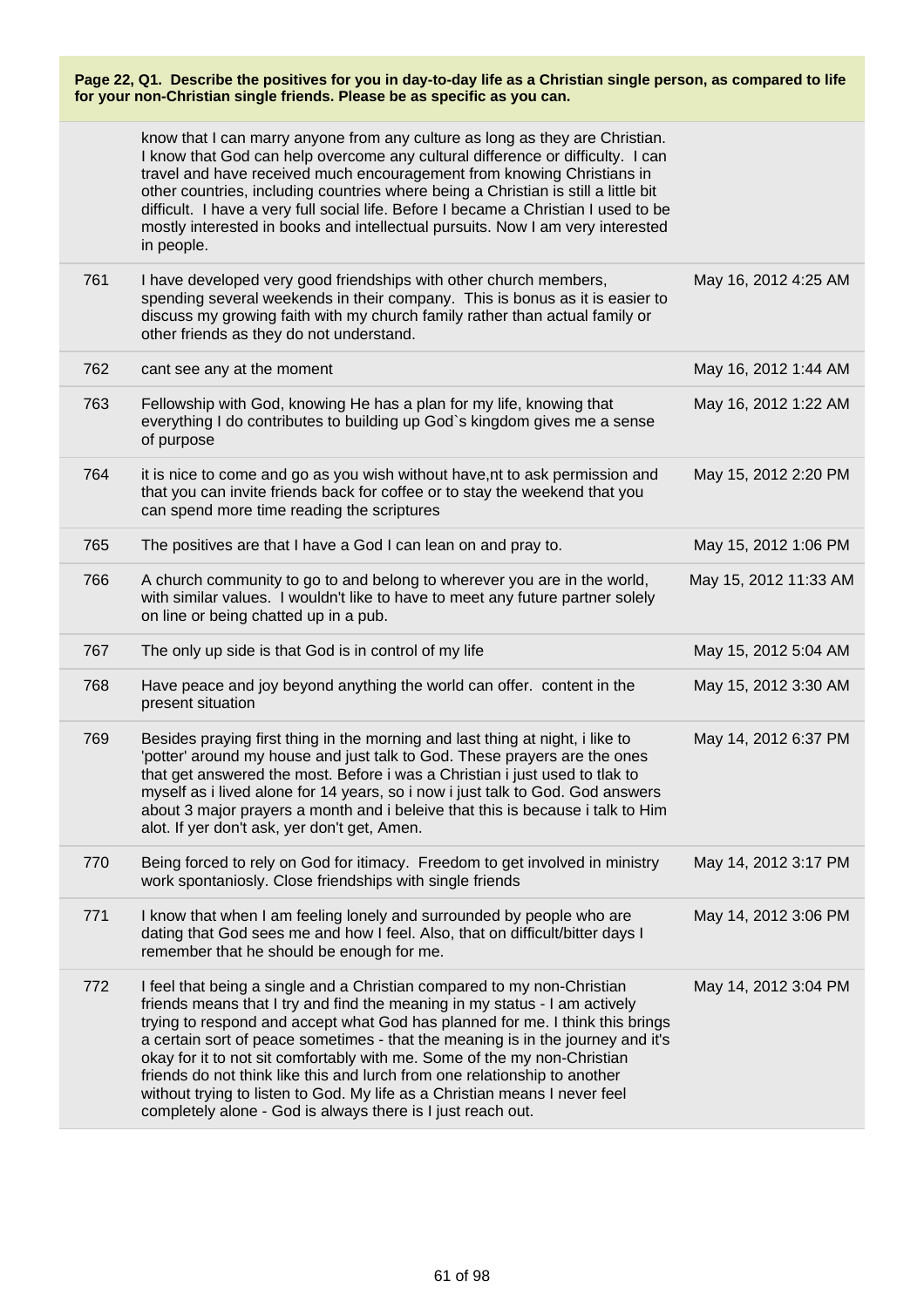| Page 22, Q1. Describe the positives for you in day-to-day life as a Christian single person, as compared to life<br>for your non-Christian single friends. Please be as specific as you can. |                                                                                                                                                                                                                                                                                                                                                                                                                                                                                                                                                                                                                                                                                                                                                               |                       |
|----------------------------------------------------------------------------------------------------------------------------------------------------------------------------------------------|---------------------------------------------------------------------------------------------------------------------------------------------------------------------------------------------------------------------------------------------------------------------------------------------------------------------------------------------------------------------------------------------------------------------------------------------------------------------------------------------------------------------------------------------------------------------------------------------------------------------------------------------------------------------------------------------------------------------------------------------------------------|-----------------------|
| 773                                                                                                                                                                                          | I can spend my time and money on me. I can spend days off on my own<br>recharging                                                                                                                                                                                                                                                                                                                                                                                                                                                                                                                                                                                                                                                                             | May 14, 2012 1:14 PM  |
| 774                                                                                                                                                                                          | having a relationship with god I spend as much time encouraging and<br>uplifting others I work with those that God brings people to me that need<br>helpl have personaly worked with a few girls helping them restart thier lives<br>as they have had breakdowns and other mental health issues they have lifes<br>living alone and need help from basics as well as giving them love and<br>practical help Three girls recently have moved forwards into relationships<br>happily and have found faith in God and humans There is a great need for<br>the giving of love in the church and in society at large .I hope someday that<br>the lord will grant the desire of my heart for a loving spouse I wait on the lord<br>in faith. Keep pressing forwards | May 14, 2012 1:02 PM  |
| 775                                                                                                                                                                                          | Having at least some connections through church                                                                                                                                                                                                                                                                                                                                                                                                                                                                                                                                                                                                                                                                                                               | May 14, 2012 12:41 PM |
| 776                                                                                                                                                                                          | As a Christian I have a very rich spiritual identity and a rewarding ministry in<br>church. I am valued as my own person with an outgoing personality. Being<br>over 50 I can easily fit into the large group of women who are widowed and<br>don't feel like I stand out as being unusual. There are also those who have<br>never married and a few other divorcees like myself. The church 'family'<br>really does exist and I feel a tremendous sense of acceptance and<br>belonging. But I miss the intimacy and companionship of relationship.                                                                                                                                                                                                           | May 14, 2012 12:03 PM |
| 777                                                                                                                                                                                          | Late night curries and a bonkers amount of business without guilt. I am very<br>busy and keep a mad schedule that would not be possible if I was to marry<br>someone i cared about.                                                                                                                                                                                                                                                                                                                                                                                                                                                                                                                                                                           | May 14, 2012 10:07 AM |
| 778                                                                                                                                                                                          | Can do what I want at the drop of a hat without having to consult anyone.<br>Don't have to be home at a set time so can go out or dinner or whatever if I<br>feel like it. No one to discuss financial decisions with.                                                                                                                                                                                                                                                                                                                                                                                                                                                                                                                                        | May 14, 2012 9:55 AM  |
| 779                                                                                                                                                                                          | If I wasn't a Christian, I would find it more difficult, as God gives me so much<br>peace and strength to cope with all that life throws at me. However I see non-<br>christians being able to meet someone more easily as they aren't wanting to<br>meet a Christian, It seems very difficult to enable single Christians to meet<br>up, and when someone has tried such a venture the men who turn up are<br>usually of a certain kind, dear lonely souls with problems!                                                                                                                                                                                                                                                                                    | May 14, 2012 9:22 AM  |
| 780                                                                                                                                                                                          | for me there are no positives in being single                                                                                                                                                                                                                                                                                                                                                                                                                                                                                                                                                                                                                                                                                                                 | May 14, 2012 8:44 AM  |
| 781                                                                                                                                                                                          | As a single, I still have Godly missions, but I would prefer to be collaborating<br>with my wife.                                                                                                                                                                                                                                                                                                                                                                                                                                                                                                                                                                                                                                                             | May 14, 2012 3:51 AM  |
| 782                                                                                                                                                                                          | I would just like to say being single does give you time to pursue mission.<br>However being married shouldn't stop your calling. It would be nice to have<br>the support there. Being married shouldn't hold you back from what God has<br>called you to. .Spending time with God. Praying about the situation.<br>Knowing people care and are praying with you and for you . Having a certain<br>amount of faith and trust that God is in control and knows best. . Focusing or<br>trying to focus on other work and having the stregth to get through each day<br>with God.                                                                                                                                                                                | May 13, 2012 11:50 PM |
| 783                                                                                                                                                                                          | It's all about Jesus, having hope and faith. knowing I can trust God with my<br>future!                                                                                                                                                                                                                                                                                                                                                                                                                                                                                                                                                                                                                                                                       | May 13, 2012 3:32 PM  |
| 784                                                                                                                                                                                          | Its the freedom in all its forms. I answer to no one. I can do what i want when                                                                                                                                                                                                                                                                                                                                                                                                                                                                                                                                                                                                                                                                               | May 13, 2012 3:06 PM  |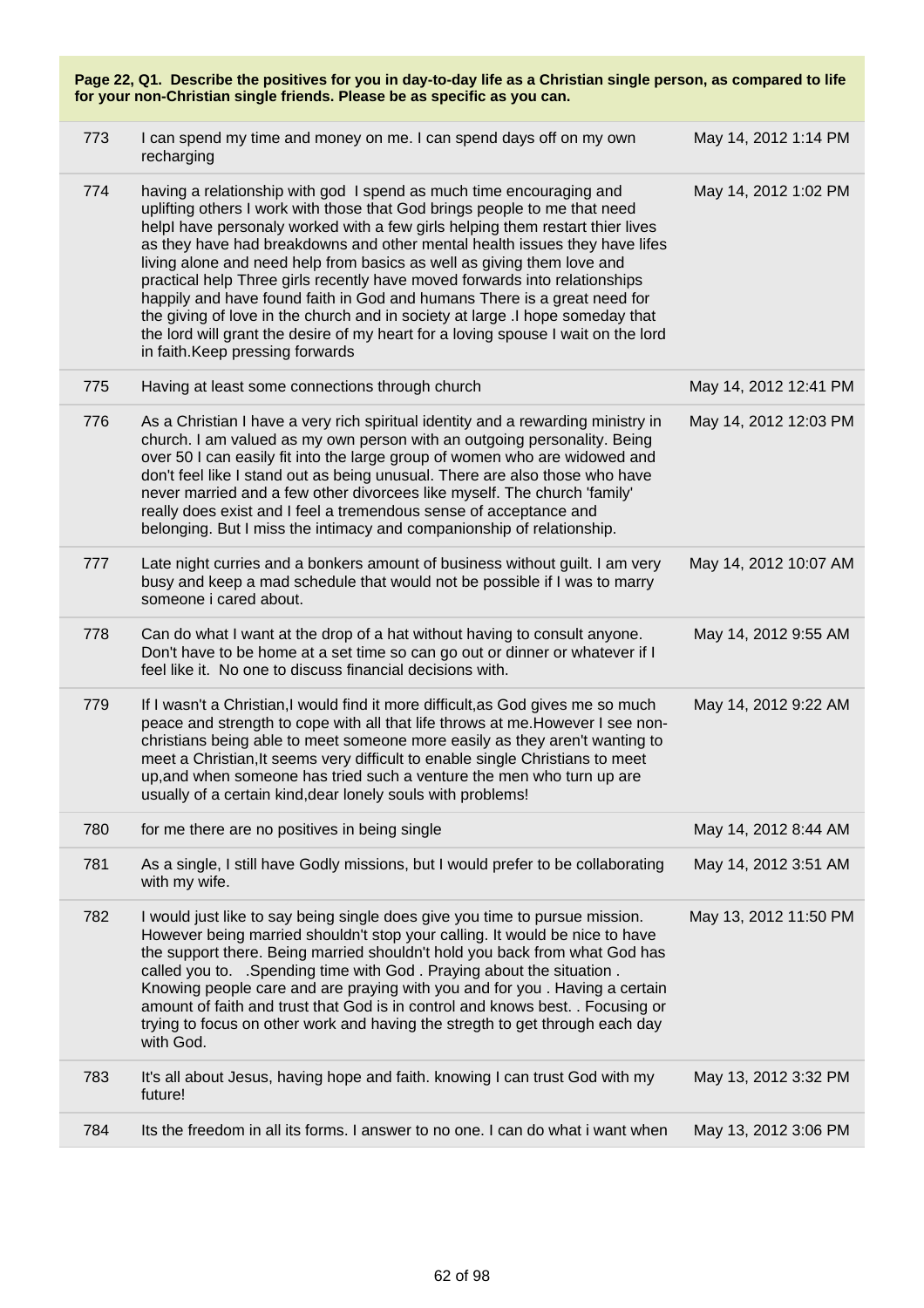| Page 22, Q1. Describe the positives for you in day-to-day life as a Christian single person, as compared to life<br>for your non-Christian single friends. Please be as specific as you can. |                                                                                                                                                                                                                                                                                                                                                                    |                       |  |
|----------------------------------------------------------------------------------------------------------------------------------------------------------------------------------------------|--------------------------------------------------------------------------------------------------------------------------------------------------------------------------------------------------------------------------------------------------------------------------------------------------------------------------------------------------------------------|-----------------------|--|
|                                                                                                                                                                                              | i want. I can spend as i please. No friction or fights.                                                                                                                                                                                                                                                                                                            |                       |  |
| 785                                                                                                                                                                                          | I have friends who go to all sorts of lengths and put themselves in vry<br>vunerable positions to fulfil a need for intimacy, I don't deny that there are<br>moments I yearn for human contact, but I know that God loves me far deeper<br>than any passing human 'relationship' can ever reach.                                                                   | May 13, 2012 2:33 PM  |  |
| 786                                                                                                                                                                                          | I have Christian brothers and sisters, and we pray for each other. It is<br>wonderful to be part of a church family because we support one another. I<br>pray every day, and even when I feel really lonely, I still know the presence<br>of God.                                                                                                                  | May 13, 2012 2:09 PM  |  |
| 787                                                                                                                                                                                          | No longer feel the need to throw myself at men; Caring friends who share the<br>same values                                                                                                                                                                                                                                                                        | May 13, 2012 2:00 PM  |  |
| 788                                                                                                                                                                                          | I wake up in the morning thanking God for another day, the ways I can serve<br>him, knowing whatever I face, I can do all things through Christ who<br>strengthens me. Knowing Christ is with me constantly, I can call upon him in<br>any situation and he is there to guide me.                                                                                  | May 13, 2012 1:40 PM  |  |
| 789                                                                                                                                                                                          | I feel that now I am a Christian I have another purpose and more meaning in<br>my life. When I was single I was very focussed on being in a relationship<br>and felt a failure if I wasn't. Going to church has allowed me to make more<br>friends and they are very supportive. I also feel I am part of a community<br>and don't feel so alone.                  | May 13, 2012 1:21 PM  |  |
| 790                                                                                                                                                                                          | Im not screwing up my emotions and body by sleeping around.                                                                                                                                                                                                                                                                                                        | May 13, 2012 12:17 PM |  |
| 791                                                                                                                                                                                          | I have spiritual marriage in that we are going to the Wedding Feast as bride<br>to the bridegroom and it will be the only type of marriage in heaven. I have<br>spiritual family in the Christians around me that i fellowship with. I have<br>spiritual children in those I can help come to faith or grow in their faith, by<br>God's grace.                     | May 13, 2012 12:14 PM |  |
| 792                                                                                                                                                                                          | No difference really                                                                                                                                                                                                                                                                                                                                               | May 13, 2012 10:11 AM |  |
| 793                                                                                                                                                                                          | i really struggle with this one. I see my non- Christian friends in relationships,<br>with children as single parents. they may not have lived life the biblical way,<br>but God seems to have blessed them in ways that I have never been<br>blessed. It can be very difficult to find the positives, in daily life. Maybe my<br>positives will come in eternity. | May 13, 2012 5:38 AM  |  |
| 794                                                                                                                                                                                          | n/a                                                                                                                                                                                                                                                                                                                                                                | May 13, 2012 5:16 AM  |  |
| 795                                                                                                                                                                                          | You don't need to check what other people might like to do, your time is your<br>own                                                                                                                                                                                                                                                                               | May 13, 2012 3:59 AM  |  |
| 796                                                                                                                                                                                          | As a single Christian I have a lot of time to spend with God and to grow in<br>relationship with Him. I have more time to read the bible and have<br>devotional time with God. My Christian single friends understand my<br>situation more than my non-Christian friends. My situation being that I can<br>trust in God and put my future in His hands.            | May 13, 2012 3:41 AM  |  |
| 797                                                                                                                                                                                          | You just feel at the outside looking in with the church - just seeing couples<br>and their families. Everyone is so insular minding their own business. I dont<br>feel that way when Im at work at all or with my non-Christian friends.                                                                                                                           | May 12, 2012 3:51 PM  |  |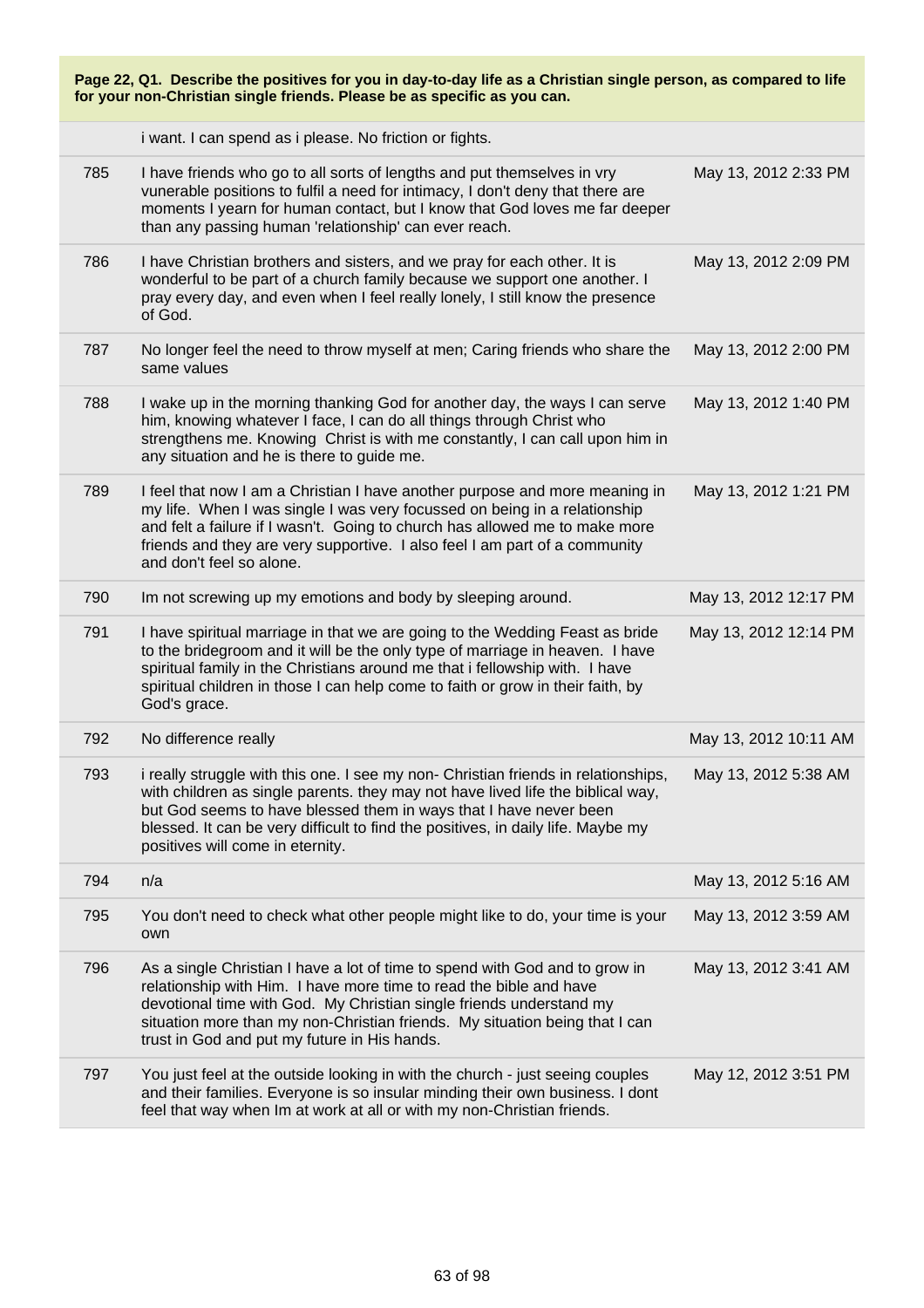| 798 | I have hope and a strong faith. I want for nothing. I know my relationship with<br>God is far stronger than any kind of physical relationship I will perhaps have<br>in the future. I know God has a plan and do not doubt his choice for as<br>opposed to a non - christian who has a lot of self doubt etc                                                                                                                                                                                                                                                                                                                                                                                                                                                                                                               | May 12, 2012 11:32 AM |
|-----|----------------------------------------------------------------------------------------------------------------------------------------------------------------------------------------------------------------------------------------------------------------------------------------------------------------------------------------------------------------------------------------------------------------------------------------------------------------------------------------------------------------------------------------------------------------------------------------------------------------------------------------------------------------------------------------------------------------------------------------------------------------------------------------------------------------------------|-----------------------|
| 799 | I am more focused on aspects of importance.                                                                                                                                                                                                                                                                                                                                                                                                                                                                                                                                                                                                                                                                                                                                                                                | May 12, 2012 9:19 AM  |
| 800 | enormous - obviously relationship with God which means that I am never<br>lonely or insecure. And the depth of relationship in Christ with close Christian<br>friends, together with the blessing of the wider fellowship.                                                                                                                                                                                                                                                                                                                                                                                                                                                                                                                                                                                                 | May 12, 2012 9:10 AM  |
| 801 | I have God to talk to or even argue with!I am surrounded by Christian<br>thingsBibles, cards sent by caring people, Rosaries from Catholic friends(<br>I am not catholic) which make me feel safe! And I know God may mean me<br>to be single nowI don,t know? so I may not like it but I can,t argue much if<br>it is indeed Gods will for me now!however having seriously bad<br>experiences in the pastit would be good if God were to make it good for my<br>final yearsafter all he knows how hard I worked!                                                                                                                                                                                                                                                                                                          | May 12, 2012 8:55 AM  |
| 802 | I can have peace and quiet when I want to. I can come and go as I please,<br>don't have to be running aound for someone else - cooking and cleaning etc.<br>I can arrange my home as I wish and plan my time as I choose.                                                                                                                                                                                                                                                                                                                                                                                                                                                                                                                                                                                                  | May 12, 2012 8:40 AM  |
| 803 | In my case, I believe in God, and that He has given all grace to abound in<br>plenty or without. He gives me security and healthy sense of self, that no<br>human can give or recieve elsewhere. With being secured in myself,<br>because I know and have god, I harldy feel less or inferior to my married<br>peers. They are not better off, and I no worst off! For me it's a thing of the<br>mind. I know I have had great men in my life and opportunity to Marry, which<br>I missed due to pursing career, therefore, i am objective that it is partly my<br>fault/responsiblity. I can only wait on God, believe and trust Him for another<br>chance. This helps me stay ontop of verbal attacks, as it was my choice Not<br>to marry when I should have, so it's no Big deal, I have tasted what it feels<br>like! | May 12, 2012 5:35 AM  |
| 804 | My closest friends are Christians and are truly wonderful, fun, trustworthy<br>and include me in their families I suppose many non Christian friends<br>wouldn't have these Christian friends.                                                                                                                                                                                                                                                                                                                                                                                                                                                                                                                                                                                                                             | May 12, 2012 5:34 AM  |
| 805 | house group attendance allows me to share some of the difficult times i may<br>be having and the knowledge that a prayer wall will be going up as soon as a<br>particular problem is identified within that group. My participation in my<br>church music group (which requires regular weekly meets to practice) is a<br>particular love of mine and i feel there i can forget about my personal life.                                                                                                                                                                                                                                                                                                                                                                                                                    | May 12, 2012 4:56 AM  |
| 806 | fellowship with other christians worship which lifts you out of the focus on self                                                                                                                                                                                                                                                                                                                                                                                                                                                                                                                                                                                                                                                                                                                                          | May 12, 2012 12:52 AM |
| 807 | Knowing that there is a bigger picture and that God is in control is very<br>helpful and helps reduce my anxiety about a future alone. Knowing I can ask<br>people from church for prayer and practical support if I need to is helpful too.                                                                                                                                                                                                                                                                                                                                                                                                                                                                                                                                                                               | May 11, 2012 2:07 PM  |
| 808 | I can decide to do what I want when I want I can be more spontaneous I can<br>spend time with Jesus more freely and for longer I can receive his peace<br>more readily I know that God has my future mapped out for me and I am<br>learning to trust him in this                                                                                                                                                                                                                                                                                                                                                                                                                                                                                                                                                           | May 11, 2012 2:03 PM  |
| 809 | I have close fellowship with my church family. I have other single christian                                                                                                                                                                                                                                                                                                                                                                                                                                                                                                                                                                                                                                                                                                                                               | May 11, 2012 1:30 PM  |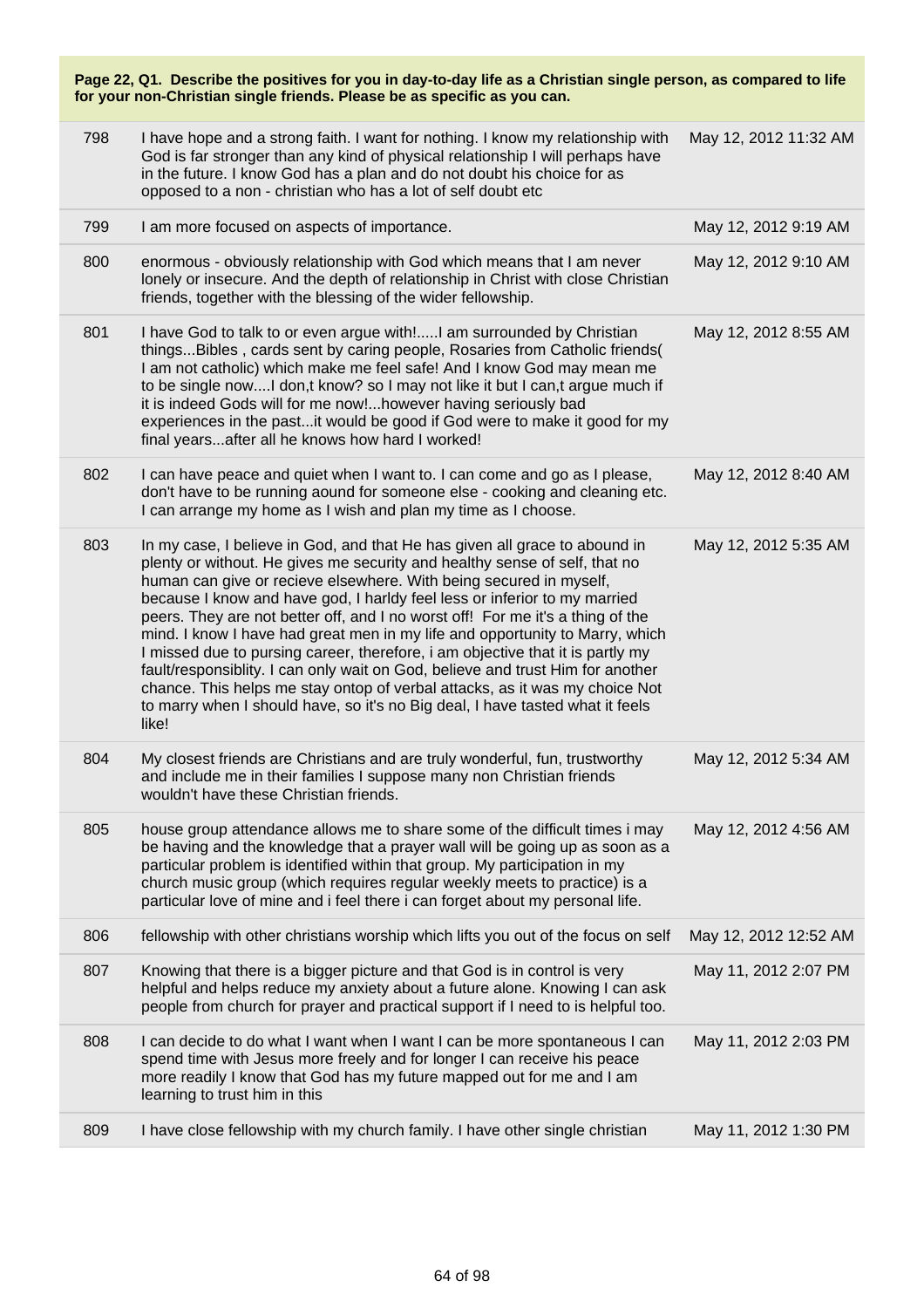friends to encourage one another and pray together. I have moved across countries/continents many times as a single person, and I wonder how much more difficult it would have been if I was not a christian. There is always a great christian community wherever I move to and they embrace me almost like a family member. It would be so difficult to move to a new place if I didn't have such christian communities and church families.

| 810 | I am a Christian bloke. I am in a minority and there are lots of very lovely<br>Christian women out there.                                                                                                                                                                                                                                                                                                                                                                                                                                                                                                                                                                                                                                 | May 11, 2012 9:27 AM  |
|-----|--------------------------------------------------------------------------------------------------------------------------------------------------------------------------------------------------------------------------------------------------------------------------------------------------------------------------------------------------------------------------------------------------------------------------------------------------------------------------------------------------------------------------------------------------------------------------------------------------------------------------------------------------------------------------------------------------------------------------------------------|-----------------------|
| 811 | I have less responsibility (i.e. children) and more free time                                                                                                                                                                                                                                                                                                                                                                                                                                                                                                                                                                                                                                                                              | May 10, 2012 2:52 PM  |
| 812 | I have a rock.                                                                                                                                                                                                                                                                                                                                                                                                                                                                                                                                                                                                                                                                                                                             | May 10, 2012 2:25 PM  |
| 813 | Having a faith to fall back on and understanding the power of prayer                                                                                                                                                                                                                                                                                                                                                                                                                                                                                                                                                                                                                                                                       | May 10, 2012 1:58 PM  |
| 814 | I get to chose what my dinner and can eat as much vegetarian food as I like.<br>I don't have to 'ask permission' to do things. I am in charge of my own<br>finances.                                                                                                                                                                                                                                                                                                                                                                                                                                                                                                                                                                       | May 10, 2012 12:31 PM |
| 815 | I have to assurance that God is with me and that i am not alone - i do not<br>fear things that go bump in the night and i am not worried about being home<br>alone (even some of my married friends have difficulty when their spouse is<br>away for a night). I am confident that God is with me in all my dealings at<br>work and i am not worried about the future when jobs losses are threatened.<br>Because i believe God has a plan for my life i am not worried about what that<br>involves so i do not spend time worrying about money, or my house, or<br>whether i will die as an old maid and rot away for 3 days before anyone<br>notices i'm missing!                                                                        | May 10, 2012 11:58 AM |
| 816 | Not damaging myself with alcohol, drugs, partying                                                                                                                                                                                                                                                                                                                                                                                                                                                                                                                                                                                                                                                                                          | May 10, 2012 10:52 AM |
| 817 | Having faith in God and hope for the future that he does have a plan for my<br>life and that he will provide a future husband for me, but in his time.                                                                                                                                                                                                                                                                                                                                                                                                                                                                                                                                                                                     | May 10, 2012 10:47 AM |
| 818 | I am never alone, and I trust in the fact that God has a plan for me beyond<br>what is in front of me now. It does not mean that I find things easy all the<br>time (clearly, from my answers above), but it does mean that I have hope<br>and assurance no matter what my circumstances may be. I also feel that I<br>have an appreciation that a relationship is not just going to "fix" everything,<br>though of course all the benefits of a relationship such as companionship<br>and intimacy would be wonderful.                                                                                                                                                                                                                    | May 10, 2012 10:46 AM |
| 819 | I struggle to answer this question. Largely because I am struggling with<br>elements of my faith at the moment. In many respects, in relation to<br>singleness, I feel let down and disappointed by God. I feel that my faith has<br>been a hindrance to me in meeting someone. It means there is a massive<br>tick box that men have to meet before I can even consider an interest in<br>them. And I don't meet many christian men. I know the correct answer<br>should be that I feel loved by God, and he is my constant companion - but<br>truthfully at this point, I don't feel that. I feel like my faith has prevented me<br>from forming relationships, because I have tried to stick to certain criteria. I<br>regret that now. | May 10, 2012 7:16 AM  |
| 820 | I can make my own decisions and balance my social life without having to<br>put my other half first. Being an independent person is easier when single,<br>one tends to get more dependent when in a relationship.                                                                                                                                                                                                                                                                                                                                                                                                                                                                                                                         | May 10, 2012 7:15 AM  |
|     |                                                                                                                                                                                                                                                                                                                                                                                                                                                                                                                                                                                                                                                                                                                                            |                       |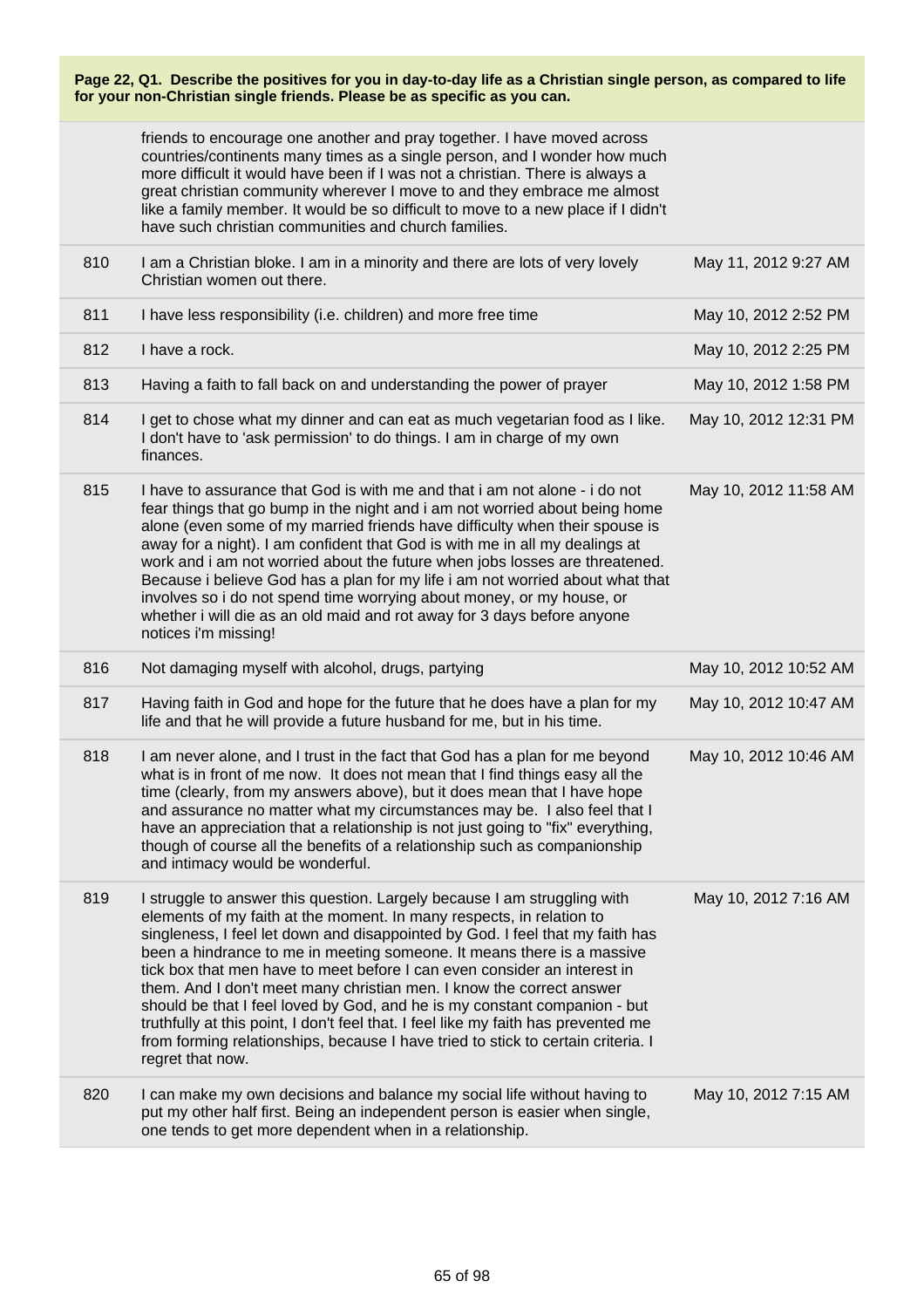| Page 22, Q1. Describe the positives for you in day-to-day life as a Christian single person, as compared to life<br>for your non-Christian single friends. Please be as specific as you can. |                                                                                                                                                                                                                                                                                                                                                                                                                                               |                      |
|----------------------------------------------------------------------------------------------------------------------------------------------------------------------------------------------|-----------------------------------------------------------------------------------------------------------------------------------------------------------------------------------------------------------------------------------------------------------------------------------------------------------------------------------------------------------------------------------------------------------------------------------------------|----------------------|
| 821                                                                                                                                                                                          | Theroetically there is freedom to devote to causes that are important, or<br>activities that are enjoyable - but, in practice, because there is no one to<br>share the burden of everyday practicalities of living then there is often not as<br>much time as needed or desired. Also many activities are more enjoyably<br>done with another.                                                                                                | May 10, 2012 4:02 AM |
| 822                                                                                                                                                                                          | Knowing that God understands our situation and there's someone to talk to<br>Knowing that Christian friends/family are praying for you, even though you<br>may be unaware of it at the time.                                                                                                                                                                                                                                                  | May 10, 2012 3:22 AM |
| 823                                                                                                                                                                                          | There may be some positives but I would rather be married.                                                                                                                                                                                                                                                                                                                                                                                    | May 10, 2012 1:55 AM |
| 824                                                                                                                                                                                          | I tried to hold on to the bible teachings and that keep me hoping and going. I<br>don't have to turn to drink and drugs when things are tough especially when<br>you don't have a shoulder to cry on.                                                                                                                                                                                                                                         | May 9, 2012 2:27 PM  |
| 825                                                                                                                                                                                          | I enjoy having time to pray and work on my relationship with God as well as<br>more time to give to serve the church.                                                                                                                                                                                                                                                                                                                         | May 9, 2012 1:51 PM  |
| 826                                                                                                                                                                                          | Simply, my pool of choice is far smaller. There are far more women on here<br>than there are men, but on a non-Christian site, it's the other way around. Or<br>at least more balanced.                                                                                                                                                                                                                                                       | May 9, 2012 1:12 PM  |
| 827                                                                                                                                                                                          | God is with me and I know he always will be and that is a very strong anchor<br>when life is difficult I know I'm loved and accepted by God                                                                                                                                                                                                                                                                                                   | May 9, 2012 11:12 AM |
| 828                                                                                                                                                                                          | I have started going out socially with Christians that I've met through CC as<br>well as my other friends who are non-single.                                                                                                                                                                                                                                                                                                                 | May 9, 2012 10:05 AM |
| 829                                                                                                                                                                                          | I do not mind being amongst married couples as long as they accept me and<br>my being friendly (from a healthy perspective) towards their children. I have<br>entertained families at my flat, in deed I enjoy entertaining: children warm to<br>me.                                                                                                                                                                                          | May 9, 2012 8:17 AM  |
| 830                                                                                                                                                                                          | I have God to sustain me and fill my life with joy without the companionship<br>of christ and my christian friends i would feel much more lonely Single non<br>christian friends search for different things in a partner or maybe just flings<br>rather than a life partner                                                                                                                                                                  | May 9, 2012 7:42 AM  |
| 831                                                                                                                                                                                          | I have faith and can turn to god                                                                                                                                                                                                                                                                                                                                                                                                              | May 9, 2012 7:26 AM  |
| 832                                                                                                                                                                                          | I am able to look to God for strength, to ask Him for help, I can at least feel<br>that there must be some reason why my life isn't what I'd hoped it would be,<br>that there is some purpose, even though I don't understand it now.   can see<br>that in going through difficult times, I may one day be able to help others in<br>the same situation, where many in the church cannot help because they<br>cannot understand or empathise. | May 9, 2012 4:01 AM  |
| 833                                                                                                                                                                                          | Having God to trust in that He cares for me, knows the desires of my heart<br>and won't forsake me. I know it doesn't mean I will definitely getting married<br>one day, but ultimately we will understand why we went though what we did<br>on earth. He is in control!                                                                                                                                                                      | May 9, 2012 3:21 AM  |
| 834                                                                                                                                                                                          | Made lots of friends in the church - very good on a spiritual level as well as<br>social level.                                                                                                                                                                                                                                                                                                                                               | May 8, 2012 3:08 PM  |
| 835                                                                                                                                                                                          | Devotion to God and time for children and youth ministry that I wouldn't have                                                                                                                                                                                                                                                                                                                                                                 | May 8, 2012 2:57 PM  |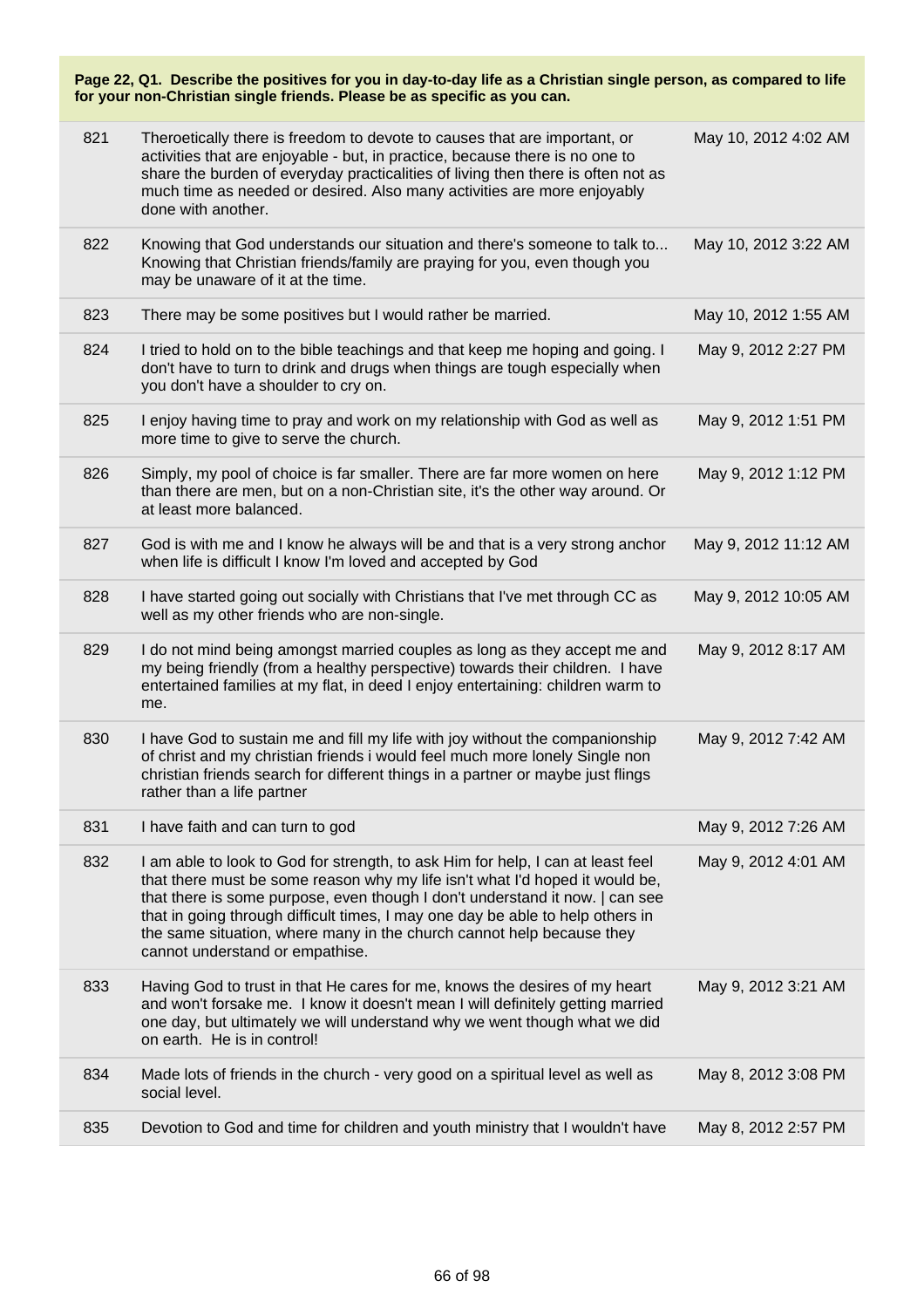|     | If in a relationship                                                                                                                                                                                                                                                                   |                      |
|-----|----------------------------------------------------------------------------------------------------------------------------------------------------------------------------------------------------------------------------------------------------------------------------------------|----------------------|
| 836 | Are there any???                                                                                                                                                                                                                                                                       | May 8, 2012 2:42 PM  |
| 837 | Having a peace with God that helps me to focus on what really matters in life<br>and know He is in control.                                                                                                                                                                            | May 8, 2012 1:47 PM  |
| 838 | Finding a christian partner is difficult there are not many strongly committed<br>christian. Basically less choice.                                                                                                                                                                    | May 8, 2012 1:18 PM  |
| 839 | Having more time to spend with friends                                                                                                                                                                                                                                                 | May 8, 2012 12:53 PM |
| 840 | Don't have the arguments that I see them having. Don't have to worry about<br>cheating/deception.                                                                                                                                                                                      | May 8, 2012 12:28 PM |
| 841 | I can focus on growing in spiritual maturity and working towards ministry, and<br>can give this more focus than if I were in a relationship.                                                                                                                                           | May 8, 2012 11:57 AM |
| 842 | The only positive I can think of is knowing that Jesus loves me even if no<br>man actually does.                                                                                                                                                                                       | May 8, 2012 11:41 AM |
| 843 | I enjoy my Christian friends in Church. The difference in my life and a non-<br>Christian is I have God in my life and he guides me in everything I do.<br>Without Him there is no life. I try to take life as it comes even though it has<br>its ups and downs.                       | May 8, 2012 10:05 AM |
| 844 | I don't know many non Christian single people. Sooner or later they seem to<br>get hooked up!                                                                                                                                                                                          | May 8, 2012 10:00 AM |
| 845 | I am not tied to thinking about anyone else but myself and my daughter. To a<br>certain extent, I am in control of what I choose to do.                                                                                                                                                | May 8, 2012 4:34 AM  |
| 846 | At least I know that ultimately I am loved by God and have value in His eyes.<br>Ultimately, whatever happens in this life, I will not spend eternity alone, and<br>that's a great thought.                                                                                            | May 8, 2012 3:07 AM  |
| 847 | I can be more of an individual in many situations                                                                                                                                                                                                                                      | May 8, 2012 3:02 AM  |
| 848 | Jesus is my partner in life. He is perfect. No man or woman can be. So I am<br>never discontented with my life partner. Just in awe of him.                                                                                                                                            | May 8, 2012 2:39 AM  |
| 849 | As a teacher I can enjoy the company of children without the 24 hour strain<br>of caring for them. I probably enjoy more financial security.                                                                                                                                           | May 8, 2012 1:24 AM  |
| 850 | I personally find being single almost unbearable. However, not as bad as<br>being in a wrong relationship. I think it depends on the person. Some people<br>find it easier than others. i think the experiences for christian and non<br>christians in this area are probably similar. | May 7, 2012 3:27 PM  |
| 851 | when times get hard I have God to talk too and guide me, I have hope. I can<br>get in contact with my church if i need help and being at church stops me<br>from becoming isolated and withdrawn from social settings.                                                                 | May 7, 2012 3:22 PM  |
| 852 | Involvement in a church that feels like a family. I can form, more quickly than<br>my non- Christian friends can, close and supportive friendships in any new<br>place through church.                                                                                                 | May 7, 2012 2:41 PM  |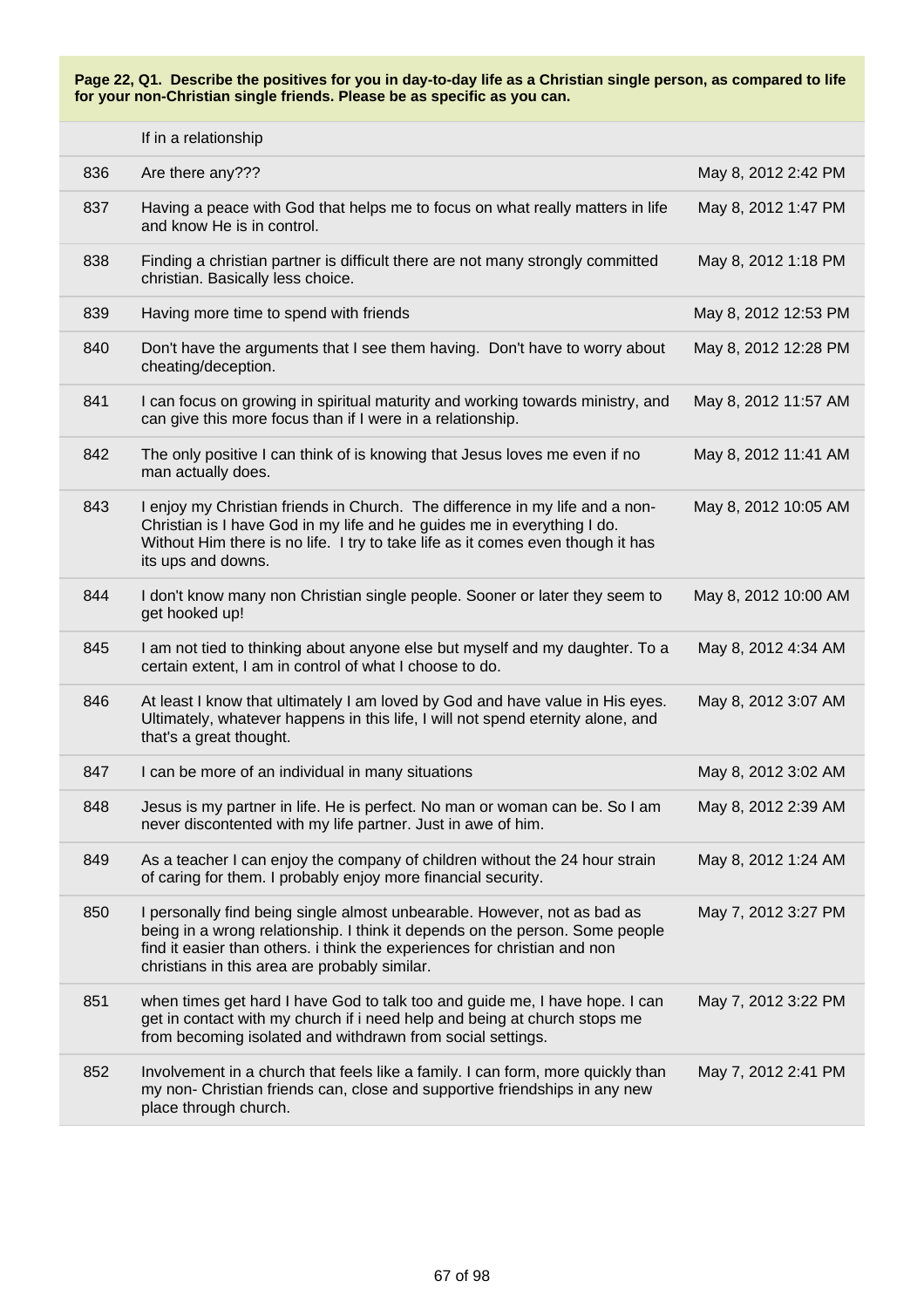|     | Page 22, Q1. Describe the positives for you in day-to-day life as a Christian single person, as compared to life<br>for your non-Christian single friends. Please be as specific as you can.                                                                                                                                                                                                                                                                                                                                                                                                                                                                                                                                                                                                                                                                                                                                                                                                                                                                                                                                                                                                                          |                      |
|-----|-----------------------------------------------------------------------------------------------------------------------------------------------------------------------------------------------------------------------------------------------------------------------------------------------------------------------------------------------------------------------------------------------------------------------------------------------------------------------------------------------------------------------------------------------------------------------------------------------------------------------------------------------------------------------------------------------------------------------------------------------------------------------------------------------------------------------------------------------------------------------------------------------------------------------------------------------------------------------------------------------------------------------------------------------------------------------------------------------------------------------------------------------------------------------------------------------------------------------|----------------------|
| 853 | Flexibility, avoiding uncomplicated challenges with someone so close.                                                                                                                                                                                                                                                                                                                                                                                                                                                                                                                                                                                                                                                                                                                                                                                                                                                                                                                                                                                                                                                                                                                                                 | May 7, 2012 2:29 PM  |
| 854 | The hope of a future wonderful life in eternity with my saviour keeps me<br>going on the dark days - don't know how anyone else copes without this.                                                                                                                                                                                                                                                                                                                                                                                                                                                                                                                                                                                                                                                                                                                                                                                                                                                                                                                                                                                                                                                                   | May 7, 2012 2:17 PM  |
| 855 | Knowing God loves me and he has me on a path that will lead to him. Being<br>blessed with the things i do have and don't think too much what i don't have.                                                                                                                                                                                                                                                                                                                                                                                                                                                                                                                                                                                                                                                                                                                                                                                                                                                                                                                                                                                                                                                            | May 7, 2012 1:29 PM  |
| 856 | There are positive Christian single role models, St Paul for example. Even<br>though this isn't reflected in the church, Christianity values each soul equally<br>and a Christian might be less likely to place their self-worth on whether they<br>are in a relationship or not.                                                                                                                                                                                                                                                                                                                                                                                                                                                                                                                                                                                                                                                                                                                                                                                                                                                                                                                                     | May 7, 2012 1:17 PM  |
| 857 | Don't understand why, if this project to which the survey relates is meant to<br>help Christian singles, all the examples being asked for are<br>POSITIVES?! Is it responsible to downplay how hard the single chaste<br>Christian life is? Because it IS hard, and no amount of House box sets and<br>uninterrupted nights of sleep will be enough to stop some singles sadly<br>falling away due to its demands. Positives: more time, space & energy to<br>devote to your own pursuits, Godly or otherwise. Freedom from worry of<br>unwanted pregnancy, disease, getting badly treated by partners, dragging<br>others into serious sin; self-respect. Peace in God our protector and<br>provider. Assurance of eternal life through the blood of the lamb. The witness<br>of the Holy Spirit that God can hold me to Himself. On the other hand, I look<br>at the beaming faces of non-Christian friends who have just got engaged,<br>hold the new babies of married Christians, sit beside a group of friends in<br>Starbucks talking about their children, and feel the tears well in the back of<br>my eyes. Christian single males have no such body clock and many still think<br>themselves hard done by. | May 7, 2012 1:00 PM  |
| 858 | I guess I'm not as tired & I go to bed when I want to!                                                                                                                                                                                                                                                                                                                                                                                                                                                                                                                                                                                                                                                                                                                                                                                                                                                                                                                                                                                                                                                                                                                                                                | May 7, 2012 11:24 AM |
| 859 | Please see previous reasons. Maybe the positives do outweigh the<br>negatives as I do enjoy doing what i want, when I want. But I miss sex, I miss<br>intimacy, I miss being the "bees knees" for someone else. I think I have a lot<br>to offer in a relationship.                                                                                                                                                                                                                                                                                                                                                                                                                                                                                                                                                                                                                                                                                                                                                                                                                                                                                                                                                   | May 7, 2012 11:15 AM |
| 860 | I know that I am loved by God and special to him. I know that God's plan for<br>me is the best, even if that is to stay single.                                                                                                                                                                                                                                                                                                                                                                                                                                                                                                                                                                                                                                                                                                                                                                                                                                                                                                                                                                                                                                                                                       | May 7, 2012 11:07 AM |
| 861 | With God you always have purpose. Also, as a daughter of the King, I know<br>my worth, and know I don't need to think there is anything wrong with me,<br>and that my future is secure in Him. I have healthy boundaries for dating,<br>and willingly go on dates, but have God to give me discernment for making<br>good choices. I am not dating from a place of loneliness or boredom. I<br>believe that God's timing is right, and choose not to worry about meeting the<br>right person. For the time when it just sucks, at friends weddings etc, there<br>is always chocolate!! Church goers are often busier too. I attend a lot of<br>conferences. I want to see God heal people and spend money and time on<br>talks and conferences to learn and see as much as I can. I value this as<br>when I've had boyfriends my time and money has gone into shared activities.<br>For now, I can wholeheartedly pursue God. I don't have any single non<br>Christian friends, they are all co-habiting, many with a worry on after several<br>years of cohabitation, why are they not engaged. I would rather be in my<br>situation!!                                                                               | May 7, 2012 10:51 AM |
| 862 | i have time to devote to spending time talking with God and in the word. I can                                                                                                                                                                                                                                                                                                                                                                                                                                                                                                                                                                                                                                                                                                                                                                                                                                                                                                                                                                                                                                                                                                                                        | May 7, 2012 10:37 AM |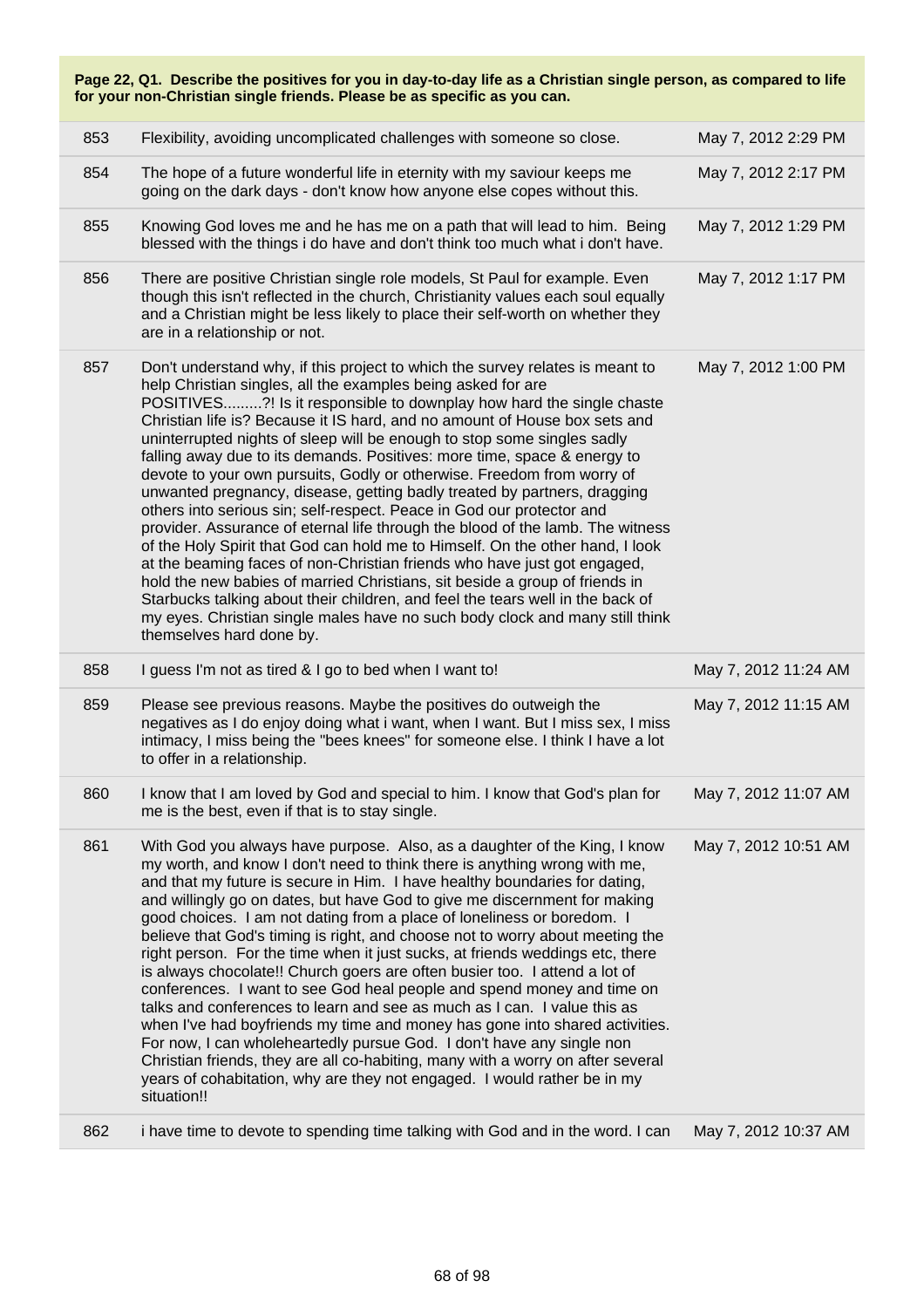| Page 22, Q1. Describe the positives for you in day-to-day life as a Christian single person, as compared to life<br>for your non-Christian single friends. Please be as specific as you can. |                                                                                                                                                                                                                                                                                                                                                                                                          |                     |
|----------------------------------------------------------------------------------------------------------------------------------------------------------------------------------------------|----------------------------------------------------------------------------------------------------------------------------------------------------------------------------------------------------------------------------------------------------------------------------------------------------------------------------------------------------------------------------------------------------------|---------------------|
|                                                                                                                                                                                              | share my testimony with those who have been worse off than me and to look<br>where God has brought you from.                                                                                                                                                                                                                                                                                             |                     |
| 863                                                                                                                                                                                          | Jesus is there to talk to and to lean on!                                                                                                                                                                                                                                                                                                                                                                | May 7, 2012 9:50 AM |
| 864                                                                                                                                                                                          | I can pray about single issues and maybe share them with friends - although<br>prayer about singleness can be difficult as it often seems that God is silent<br>on the subject. On a practical level I have to be honest and say that<br>sometimes life is no more positive for me than some non-Christian singles                                                                                       | May 7, 2012 9:49 AM |
| 865                                                                                                                                                                                          | I have freedom to attend services without the emotion behind not spending<br>time with a partner. Although my children now highlight my church<br>commitments. I am able to commit/ run my Homegroup                                                                                                                                                                                                     | May 7, 2012 9:28 AM |
| 866                                                                                                                                                                                          | I certainly have time and no responsibilities which allows me to focus on<br>what I feel God is asking me to and I have more of a peace than some of my<br>non-christian single friends.                                                                                                                                                                                                                 | May 7, 2012 8:32 AM |
| 867                                                                                                                                                                                          | God is withe wherever I go 24/7 I try not to fear He provides all our material<br>needs and more I feel content knowing he cares I do feel his never ending<br>love I try to please god be encouraging love people                                                                                                                                                                                       | May 7, 2012 8:24 AM |
| 868                                                                                                                                                                                          | I can be sure that although specific situations can be difficult being single I<br>have the knowledge that God is in control of my life and will work everything<br>for the good of his people. There is meaning behind struggles and difficulties<br>where as for a non christian- the same struggles may seem to have no<br>purpose.                                                                   | May 7, 2012 7:37 AM |
| 869                                                                                                                                                                                          | I know that God hears me and he knows how i feel. It is good to have time to<br>pray and serve God without feeling pulled in different directions.                                                                                                                                                                                                                                                       | May 7, 2012 6:00 AM |
| 870                                                                                                                                                                                          | I don't really have any single friends any more, but here goes. I'm not<br>expecting a man to 'complete me' but am looking for a companion to work<br>with. I also feel that my options are much more limited in finding a life<br>partner; even if I didn't require a partner to be a regular church-goer there<br>are many fewer single men of my age range who lead a compatible social-<br>lifestyle | May 7, 2012 5:07 AM |
| 871                                                                                                                                                                                          | I feel the love of God                                                                                                                                                                                                                                                                                                                                                                                   | May 7, 2012 4:04 AM |
| 872                                                                                                                                                                                          | I have a number of Christian friends, some of whom are single and this<br>provides some comfort and consolation for not being married                                                                                                                                                                                                                                                                    | May 7, 2012 3:17 AM |
| 873                                                                                                                                                                                          | Being able to support other single Christians and invest in single non<br><b>Christian lives</b>                                                                                                                                                                                                                                                                                                         | May 7, 2012 2:54 AM |
| 874                                                                                                                                                                                          | I find my self worth in my relationship with God rather than guys. I don't flit<br>from one relationship to another and so don't get hurt as much but maybe I<br>do tend to over analyse potential relationships where non Christian friends<br>would just 'give it a go' and see what happens.                                                                                                          | May 7, 2012 2:25 AM |
| 875                                                                                                                                                                                          | We have the Lord who gives us all we need we have hope in a hopeless<br>world, there is always a peace with being with the Lord. My non Christian<br>friends have the world and all it offers, but we are called to be in the world<br>but not of the world                                                                                                                                              | May 7, 2012 2:20 AM |
| 876                                                                                                                                                                                          | Time to pray and meditate time to help and support others time to attend all                                                                                                                                                                                                                                                                                                                             | May 7, 2012 1:50 AM |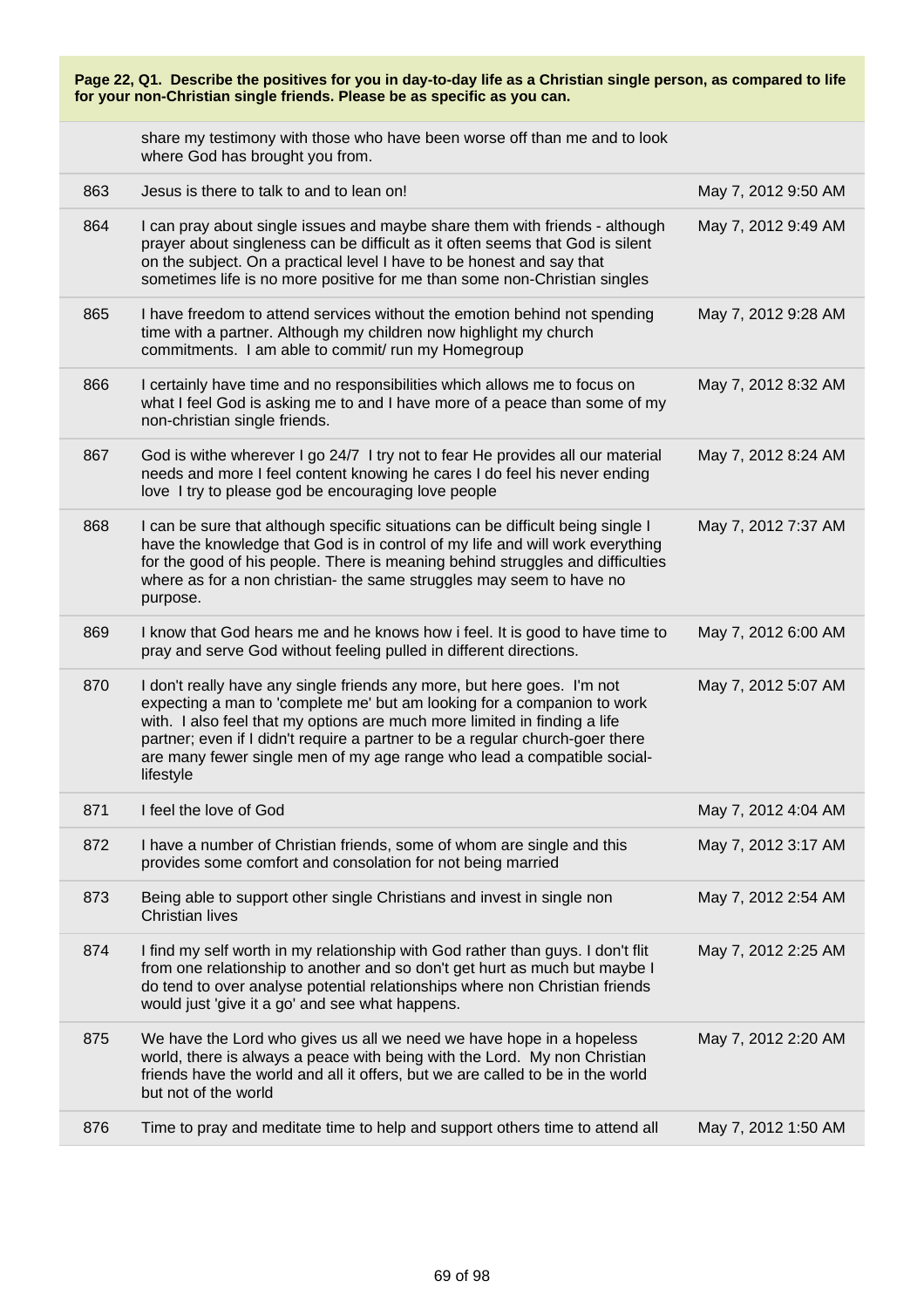church meetings, small groups and relevant social activities

| 877 | There aren't many                                                                                                                                                                                                                                                                                                                                                                                                                                                                                                                                                                                                                                                                                                                                                                                                                              | May 7, 2012 12:59 AM |
|-----|------------------------------------------------------------------------------------------------------------------------------------------------------------------------------------------------------------------------------------------------------------------------------------------------------------------------------------------------------------------------------------------------------------------------------------------------------------------------------------------------------------------------------------------------------------------------------------------------------------------------------------------------------------------------------------------------------------------------------------------------------------------------------------------------------------------------------------------------|----------------------|
| 878 | As a single person i have the hope of Christ, the beauty of Christ and the<br>knowledge that no matter how i feel about being single from time to time, i<br>know my life is in His hands and He knows best for me. He knows my<br>desires too                                                                                                                                                                                                                                                                                                                                                                                                                                                                                                                                                                                                 | May 7, 2012 12:49 AM |
| 879 | Organise time as fit business interests and itinerary flexible. Time alone to<br>reflect and pray- me time and quality space to take in nature and<br>surroundings.                                                                                                                                                                                                                                                                                                                                                                                                                                                                                                                                                                                                                                                                            | May 6, 2012 11:08 PM |
| 880 | Being able to leave my flat as I like (tidy or messy). Choosing how to<br>personalise and decorate my space. Not having to always worry about my<br>image. Being able to set my own rhythms of rest and activity. Being able to<br>have time with God whenever I please and for however long I please.                                                                                                                                                                                                                                                                                                                                                                                                                                                                                                                                         | May 6, 2012 7:34 PM  |
| 881 | I don't feel such a pressure to date or get married because I know that God<br>has the right plans for my life. I have a solid community around me with my<br>church family. I have many single Christian friends, and those of the opposite<br>sex don't expect to get more out of our friendships than is appropriate.                                                                                                                                                                                                                                                                                                                                                                                                                                                                                                                       | May 6, 2012 7:31 PM  |
| 882 | I can read my Bible, I can tweet Bible verses, I can go to prayer meetings<br>and I can sing/pray whenever I want. I have a network of friend who know<br>my inside-out and will be there for me whenever I want, I can also provide<br>that for them. I can open my home to my friends as well                                                                                                                                                                                                                                                                                                                                                                                                                                                                                                                                                | May 6, 2012 6:13 PM  |
| 883 | I don't believe they find it easier than I do - the main difference being that<br>they have access to casual sex. The differences with married friends,<br>however, are radical.                                                                                                                                                                                                                                                                                                                                                                                                                                                                                                                                                                                                                                                               | May 6, 2012 4:44 PM  |
| 884 | I used to find it really diffucult not having someone but know I realise my<br>Father God is jealous for me first and I have been putting the desire for a<br>wife before my God. I recently concluded that My Lord wants me to be happy<br>in him first and then he will give me a wife. That's only right cos he gave his<br>Son for me and deserves my best for him. Rather than being dissatisfied I<br>want him to have first place and then she will come along.                                                                                                                                                                                                                                                                                                                                                                         | May 6, 2012 3:43 PM  |
| 885 | I have the companionship of God as comfort.                                                                                                                                                                                                                                                                                                                                                                                                                                                                                                                                                                                                                                                                                                                                                                                                    | May 6, 2012 2:44 PM  |
| 886 | I might not ask myself as many question and have a more hopeful outlook on<br>things. I don't have that feeling of being used for sex in my heart ache and<br>vulnerability.                                                                                                                                                                                                                                                                                                                                                                                                                                                                                                                                                                                                                                                                   | May 6, 2012 2:38 PM  |
| 887 | I have a hope and a future - marriage is not the be all and end all. I've seen<br>so many angry and bitter people who are trawling for mr right regardless so<br>that they are not alone. To be fair I've also seen this in single christians and<br>have made a positive choice never to let being single be my defining feature.<br>I'm also blessed by having a large group of friends and a best friend who is<br>also single so things like holidays are never a problem. My friends<br>sometimes worry about me still being single but are mostly not Christian -<br>they think I'm being fussy in looking only for a Christian husband but they<br>respect my views. I love life and want to do everything and take every<br>opportunity in life - singleness is not what defines me, being a Christian and<br>following God's plan is. | May 6, 2012 2:08 PM  |
|     |                                                                                                                                                                                                                                                                                                                                                                                                                                                                                                                                                                                                                                                                                                                                                                                                                                                |                      |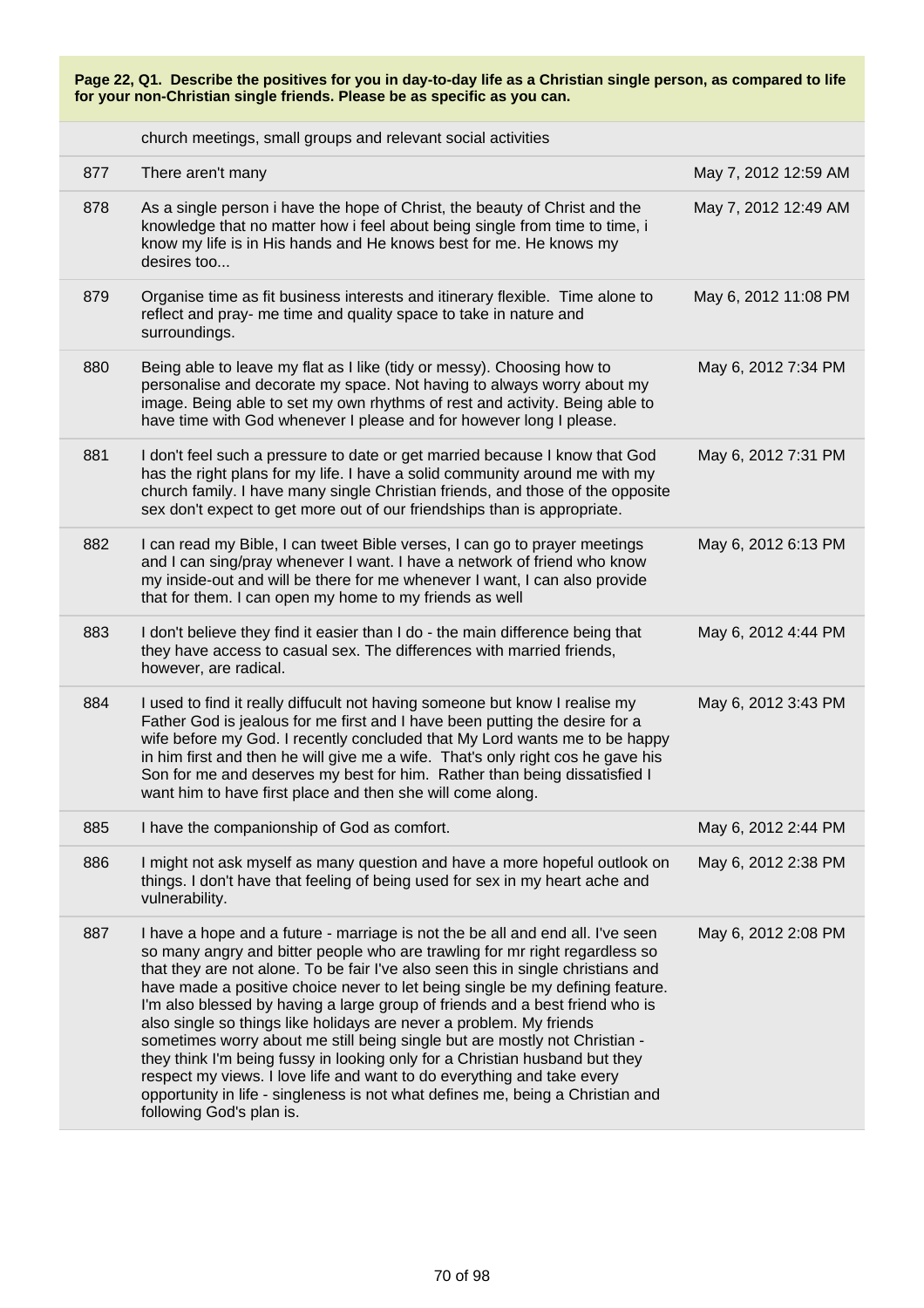| Page 22, Q1. Describe the positives for you in day-to-day life as a Christian single person, as compared to life<br>for your non-Christian single friends. Please be as specific as you can. |                                                                                                                                                                                                                                                                                                                                                                                                                                                                                                                                                                                                            |                      |
|----------------------------------------------------------------------------------------------------------------------------------------------------------------------------------------------|------------------------------------------------------------------------------------------------------------------------------------------------------------------------------------------------------------------------------------------------------------------------------------------------------------------------------------------------------------------------------------------------------------------------------------------------------------------------------------------------------------------------------------------------------------------------------------------------------------|----------------------|
| 888                                                                                                                                                                                          | I get to pray and receive pray from other member's of the congregation. I<br>also regularly go for lunch with some of the other single men in the church<br>after the Sunday morning service.                                                                                                                                                                                                                                                                                                                                                                                                              | May 6, 2012 2:01 PM  |
| 889                                                                                                                                                                                          | I don't think there is any particular 'Christian' positive that non-Christians<br>miss out on. A more hopeful/optimistic outlook is a possible consequence of<br>a strong faith but the religious route to this is not an exclusive route.                                                                                                                                                                                                                                                                                                                                                                 | May 6, 2012 1:41 PM  |
| 890                                                                                                                                                                                          | I have the time and freedom to make my own choices and decisions about<br>little to big things, but sometimes there is noone to talk to about it.                                                                                                                                                                                                                                                                                                                                                                                                                                                          | May 6, 2012 1:16 PM  |
| 891                                                                                                                                                                                          | Married folk or those who are single parents tell me they would have a great<br>time if they were single. Its' true that I can pick and choose what to do but<br>there are certain restrictions to doing what you want: money being one of<br>them. Other activities require a partner (eg dancing). Single supplements put<br>up the cost of holidays and/or hotel rooms. Moving around for work is easy<br>peasy but not many want to be doing that all their lives.                                                                                                                                     | May 6, 2012 11:22 AM |
| 892                                                                                                                                                                                          | I have made a lot of friends through Christian organisations (eg the Christian<br>Rambling Club as I like walking) and through going on Christian holidays (eg<br>Oak Hall and the former Masterski). My non-Christian single friends don't<br>have such a wide network.                                                                                                                                                                                                                                                                                                                                   | May 6, 2012 10:31 AM |
| 893                                                                                                                                                                                          | It is good to know that whether I am single or married I am loved by God and<br>that he has a unique purpose for my life. I can find peace in this knowledge<br>(although I do still worry about being single and not having a family of my<br>own). It is reassuring and helpful to know that people are praying for me and<br>that God hears both their prayers and mine.                                                                                                                                                                                                                                | May 6, 2012 10:14 AM |
| 894                                                                                                                                                                                          | I can make my own decisions and spend time doing the things I enjoy. I am<br>independent.                                                                                                                                                                                                                                                                                                                                                                                                                                                                                                                  | May 6, 2012 10:06 AM |
| 895                                                                                                                                                                                          | I think you have an eternal persective if you are a Christian as you realise<br>you already have the most important thing in your life if you know Jesus and<br>that's it's just for this lifetime; in heaven there will be no more marriage, we'll<br>all be equal. That's a comforting thought. I think you self esteem is also<br>higher if you are a Christian as you know you are loved as much as you<br>could be by the one tru God and you are fearfully and wonderfully made. You<br>don't need the love of another human being to complete you, but it would be<br>a nice added extra sometimes. | May 6, 2012 10:04 AM |
| 896                                                                                                                                                                                          | I cant think of any. I find it odd that when a married woman goes into<br>hospital, people from church support her and her husband with offers of<br>meals etc while she is in. As a singleton I got absolutely nothing there<br>seems to be an assumption we can manage because we are used to it!                                                                                                                                                                                                                                                                                                        | May 6, 2012 9:13 AM  |
| 897                                                                                                                                                                                          | 1) I have a community at Church who are there to offer support and prayer<br>and practical assistance with things like moving house. 2) Hope for the<br>future - although things can be tough as a single person, I do have a hope<br>for the future - i won't necessarily find a partner, but can look forward to an<br>eternity in heaven 3) No pressure to have sex on dates - I don't know how<br>non-Christians negotiate this. I am very happy to be able to go on a date and<br>know exactly where I stand on this, so I don't need to worry 4) Someone to<br>talk to - God is a constant companion | May 6, 2012 8:35 AM  |
| 898                                                                                                                                                                                          | I don't see any, mine is less and theirs is enriched and shared with someone<br>completely.                                                                                                                                                                                                                                                                                                                                                                                                                                                                                                                | May 6, 2012 8:34 AM  |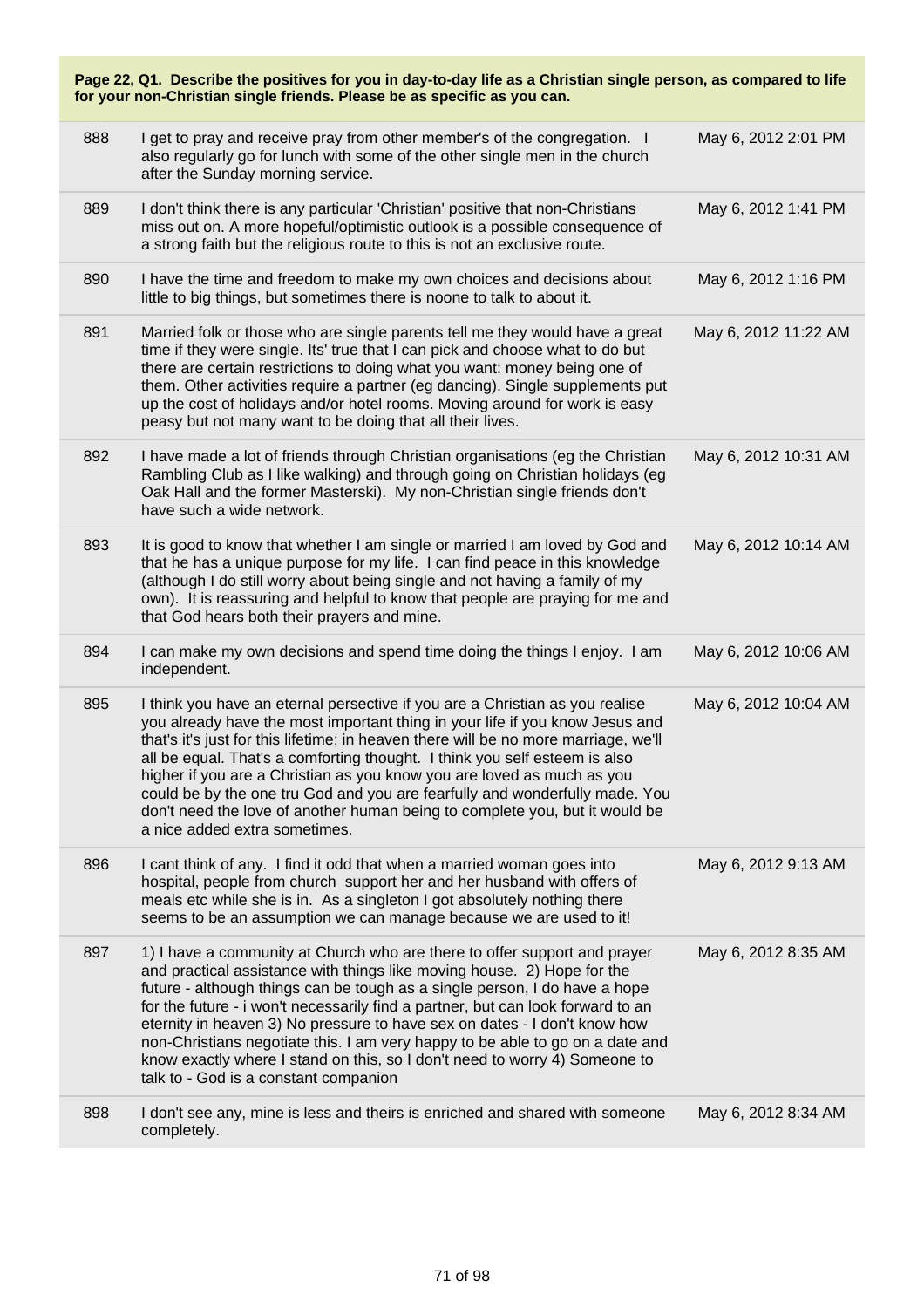| 899 | I feel grounded in my faith and God is with me. Prayer and bible reading plus<br>seeing my Christian /non Christian friends and my family, plus the voluntary<br>work I do gives me a purpose and fulfilment. I have been on my own for 10<br>yrs. Time heals . I found it very difficult / depressing to begin with.                                                                                                             | May 6, 2012 7:20 AM |
|-----|-----------------------------------------------------------------------------------------------------------------------------------------------------------------------------------------------------------------------------------------------------------------------------------------------------------------------------------------------------------------------------------------------------------------------------------|---------------------|
| 900 | My single non-christian friend go through/change partners like they change<br>thier clothes.                                                                                                                                                                                                                                                                                                                                      | May 6, 2012 6:39 AM |
| 901 | Being free to decide when and what I do without having to consider my<br>husband or partner                                                                                                                                                                                                                                                                                                                                       | May 6, 2012 4:17 AM |
| 902 | has a christian you know gods love you and supports you but you always<br>wounder what god has in store for you                                                                                                                                                                                                                                                                                                                   | May 6, 2012 4:11 AM |
| 903 | I am able to support my friends and be there for them. Also i feel blessed<br>that i can give my God daughter quality time and be a role model.                                                                                                                                                                                                                                                                                   | May 6, 2012 3:51 AM |
| 904 | I have a good social life with other single christians through the local single<br>christian group                                                                                                                                                                                                                                                                                                                                | May 6, 2012 3:49 AM |
| 905 | I can drop everything and be there for friends and family when needed.                                                                                                                                                                                                                                                                                                                                                            | May 6, 2012 2:48 AM |
| 906 | Life has purpose and direction. When I am making decisions, particularly to<br>do with my career, I can make them independently, but pray for wisdom and<br>direction.                                                                                                                                                                                                                                                            | May 6, 2012 2:14 AM |
| 907 | No ties. Just get myself to church, don't have to be consider others in my<br>plans for the day/week in my free time. Able to take part in random events at<br>short notice without having to rearrange a family and their commitments.<br>Can give more time to preapring for Sunday School (as a leader). In<br>general, give commitment to Christian things that married couples could not.                                    | May 6, 2012 1:57 AM |
| 908 | I can get up and do, as and when I please. Not being responsiable to or for<br>anyone (not having to get authority).                                                                                                                                                                                                                                                                                                              | May 6, 2012 1:54 AM |
| 909 | positives of hope in God Positives of being free from STD due to abstinence                                                                                                                                                                                                                                                                                                                                                       | May 5, 2012 6:50 PM |
| 910 | I can manage my own diary & accept social invites without reference to<br>anyone else. I can eat, sleep, drink when I want. That's about it.                                                                                                                                                                                                                                                                                      | May 5, 2012 4:50 PM |
| 911 | Using this opportunity to say that think this questionaire is good and<br>pragmatically focused - like question 27<br>- theres obviosly some<br>recognition of challenges of singledom! Positives - that God loves me; that<br>He is with me and cares (sometimes struggle with this given the isolation)<br>that, as I read somewhere recently, He has a photograph of me on His<br>mantlepiece, (no-one else does)              | May 5, 2012 3:43 PM |
| 912 | I know that in everything God is with me and will never forsake and my life is<br>in His hands single or otherwise and I place my trust in His hands and know<br>that he has everything under control and there is a plan and a purpose to<br>everything. Every trial can take you to a new level in Christ and obedience is<br>the key to growth and maturity in my journey to Wholeness through purity<br>and seeking His face. | May 5, 2012 3:26 PM |
| 913 | I feel that as part of a church community, I have a very strong support<br>network when needed, and some very close friends who really do love me,<br>and who I love. I'd imagine many non-Christian single friends wouldn't have                                                                                                                                                                                                 | May 5, 2012 3:18 PM |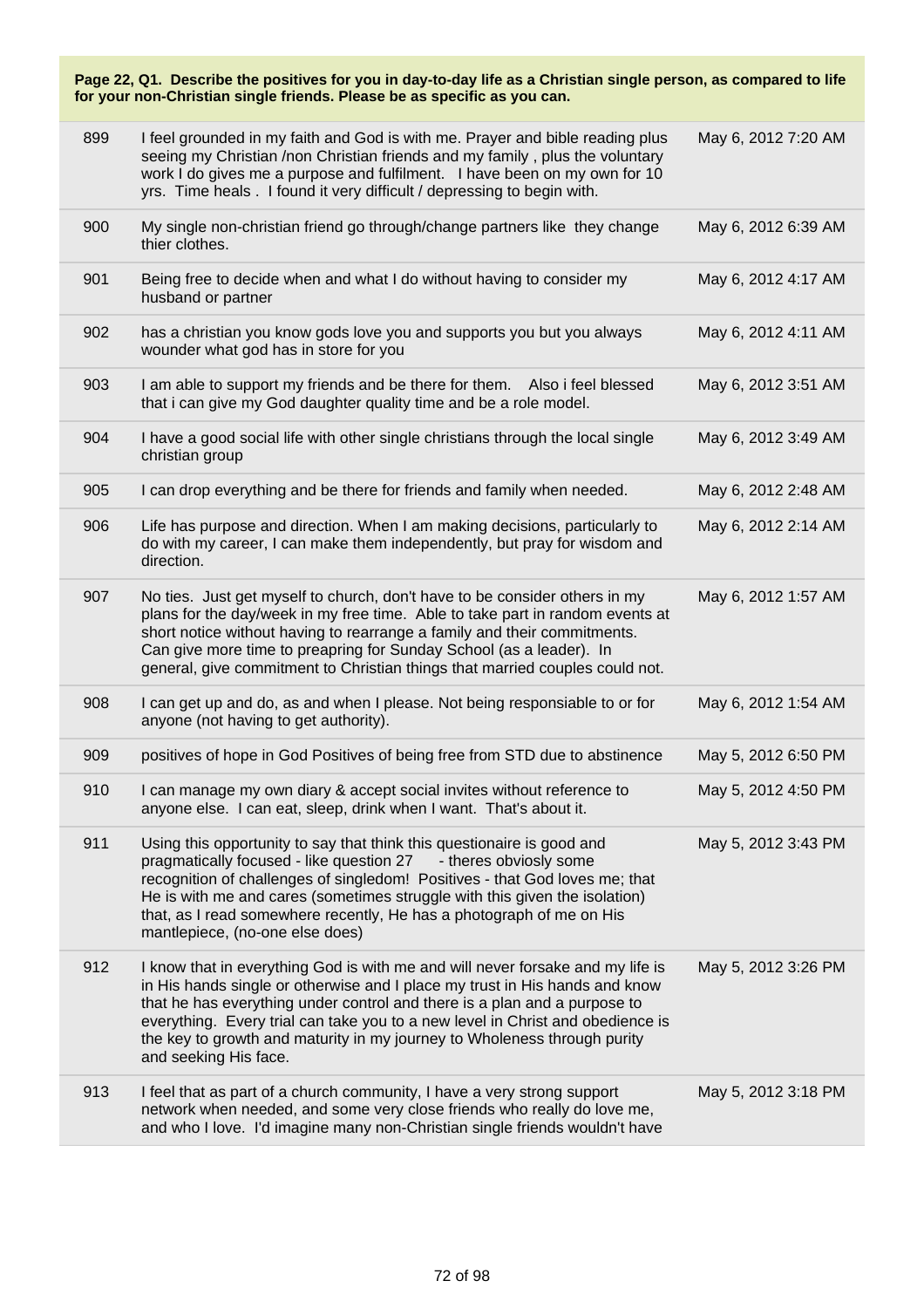| Page 22, Q1. Describe the positives for you in day-to-day life as a Christian single person, as compared to life<br>for your non-Christian single friends. Please be as specific as you can. |                                                                                                                                                                                                                                                                                                                                                                                                                                                                                                                                                                                                                                                                                                                                                                                 |                      |
|----------------------------------------------------------------------------------------------------------------------------------------------------------------------------------------------|---------------------------------------------------------------------------------------------------------------------------------------------------------------------------------------------------------------------------------------------------------------------------------------------------------------------------------------------------------------------------------------------------------------------------------------------------------------------------------------------------------------------------------------------------------------------------------------------------------------------------------------------------------------------------------------------------------------------------------------------------------------------------------|----------------------|
|                                                                                                                                                                                              | that same network of people who they can turn to, or who will just give<br>unconditionally.                                                                                                                                                                                                                                                                                                                                                                                                                                                                                                                                                                                                                                                                                     |                      |
| 914                                                                                                                                                                                          | I see God as my companion. I also give myself to more personal devotion<br>which gives me inner peace and amazing strenght to carry on each day no-<br>matter-what.                                                                                                                                                                                                                                                                                                                                                                                                                                                                                                                                                                                                             | May 5, 2012 3:15 PM  |
| 915                                                                                                                                                                                          | i have god in my life he keeps me strong and he obviously hasn't found the<br>right person for me, a lot of my friends have moved people in and out of their<br>homes, don't like being on their own, which i can understand where they are<br>coming from, i wouldn't want to be like that                                                                                                                                                                                                                                                                                                                                                                                                                                                                                     | May 5, 2012 3:03 PM  |
| 916                                                                                                                                                                                          | The positives are knowing Jesus and having the assurance that however<br>tough life gets I can look forward to the day when I am going to be with Him<br>forever. This always gives me strength to keep going. I can also talk to the<br>Lord everyday about my problems, knowing that He hears me and answers<br>prayer.                                                                                                                                                                                                                                                                                                                                                                                                                                                       | May 5, 2012 2:54 PM  |
| 917                                                                                                                                                                                          | I am trying to be a positive christian, because I am trusting in God to meet all<br>my needs, including providing me with the right husband; God shall meet all<br>my needs according to His riches in glory through Christ Jesus. My faith and<br>hope is in God alone.                                                                                                                                                                                                                                                                                                                                                                                                                                                                                                        | May 5, 2012 2:20 PM  |
| 918                                                                                                                                                                                          | A purpose in being single and a church family                                                                                                                                                                                                                                                                                                                                                                                                                                                                                                                                                                                                                                                                                                                                   | May 5, 2012 1:26 PM  |
| 919                                                                                                                                                                                          | 1. I have a loving Father who is a comfort to me in times when it gets really<br>hard 2. I have other single christian girl friends my age who understand<br>exactly how i am feeling so we are able to comfort each other                                                                                                                                                                                                                                                                                                                                                                                                                                                                                                                                                      | May 5, 2012 11:21 AM |
| 920                                                                                                                                                                                          | I have been able to devote myself to mission-based projects in a way that<br>would have been impossible had I been married. The benefit is to the<br>church/ recipients of ministry, however. I have found the work gratifying, and<br>believe that God has called me to this work, but I feel it is a hard furrow to<br>plough.                                                                                                                                                                                                                                                                                                                                                                                                                                                | May 5, 2012 11:07 AM |
| 921                                                                                                                                                                                          | I have hope. I trust God, despite sadness. Great joy in His service (serving<br>soup to the homeless and singing with worship team at church) and so I am<br>enjoying myself too much to have the time to try out a string of potential<br>husbands although I am not dogmatic about intimacy before marriage - as<br>lots of other far more important issues related to the relationship but also to<br>what it really means to be a Christian. As I am divorced, I know that making<br>love is far more fulfilling than having sex so I wait as joyfully as possible -<br>partly because I just keep travelling around. But I know many Christian<br>singles who do have one or two or more potential partners with whom they<br>are intimate before they get married or not. | May 5, 2012 10:06 AM |
| 922                                                                                                                                                                                          | Freedom to stop, contemplate and pray when I need to.                                                                                                                                                                                                                                                                                                                                                                                                                                                                                                                                                                                                                                                                                                                           | May 5, 2012 9:57 AM  |
| 923                                                                                                                                                                                          | I know that I have the support of my church family and friends, and that<br>however tough my week is they are there for me on a Sunday morning and<br>also for mid week cell group meeting.                                                                                                                                                                                                                                                                                                                                                                                                                                                                                                                                                                                     | May 5, 2012 9:25 AM  |
| 924                                                                                                                                                                                          | I make my own decisions                                                                                                                                                                                                                                                                                                                                                                                                                                                                                                                                                                                                                                                                                                                                                         | May 5, 2012 9:10 AM  |
| 925                                                                                                                                                                                          | having purpose and having God with you to deal with the challenges in life                                                                                                                                                                                                                                                                                                                                                                                                                                                                                                                                                                                                                                                                                                      | May 5, 2012 9:05 AM  |
| 926                                                                                                                                                                                          | It's hard to separate my Christian life from my secular, and I am not sure I                                                                                                                                                                                                                                                                                                                                                                                                                                                                                                                                                                                                                                                                                                    | May 5, 2012 8:57 AM  |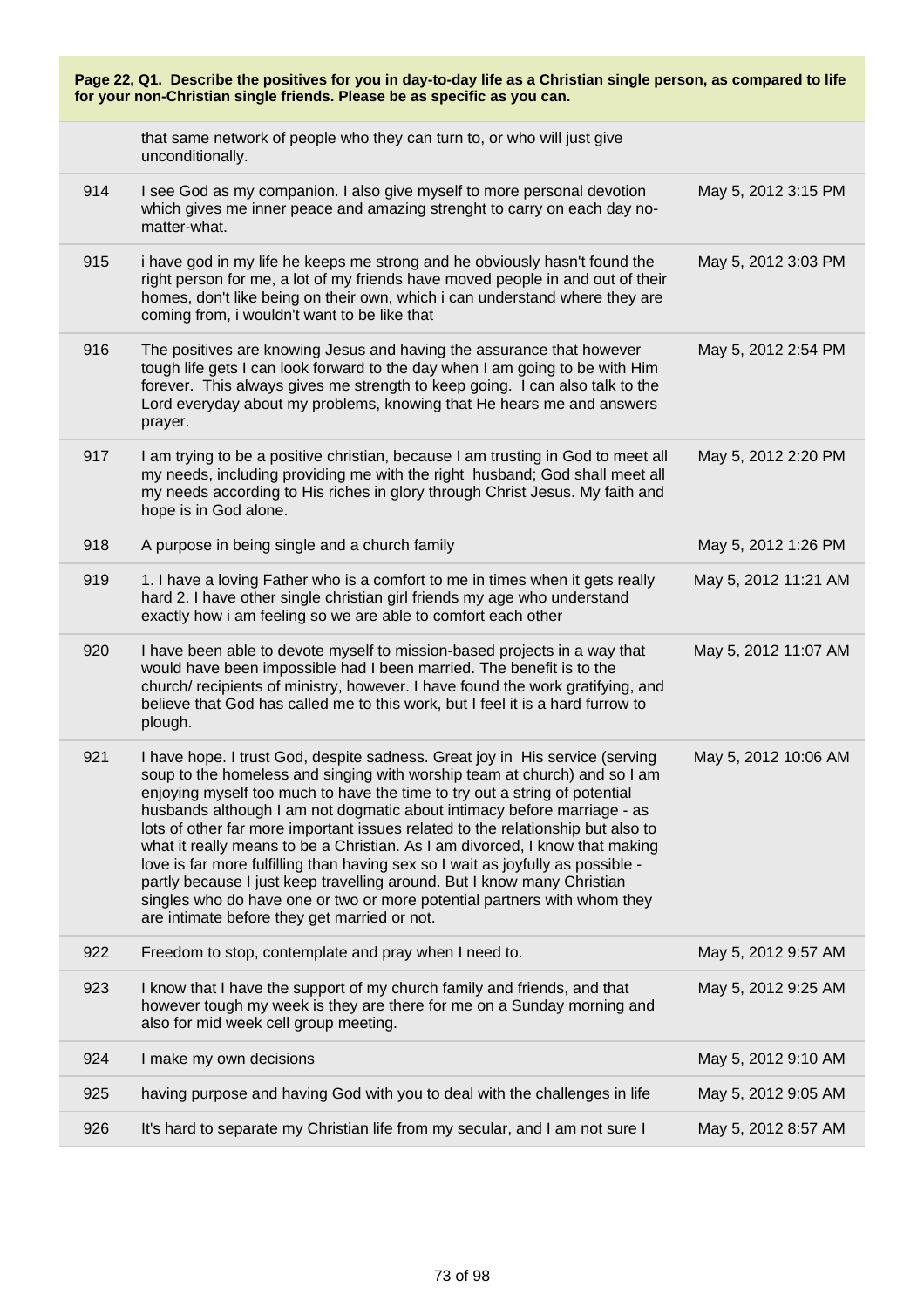|     | want to, my faith guiding all my choices and decisions about the future. But,<br>singleness means I have a clean slate looking forward, and that I am not<br>limited to one area or denomination in terms of applying for new jobs and<br>hoping to move almost anywhere in the UK. That I do not have a family<br>means I have been trying other churches and services lately, partly for my<br>present needs and also to set my up so I can hit the ground running when I<br>do get a job and move wherever I need to go.                                                                                                                                                                                                                                                                                       |                      |
|-----|-------------------------------------------------------------------------------------------------------------------------------------------------------------------------------------------------------------------------------------------------------------------------------------------------------------------------------------------------------------------------------------------------------------------------------------------------------------------------------------------------------------------------------------------------------------------------------------------------------------------------------------------------------------------------------------------------------------------------------------------------------------------------------------------------------------------|----------------------|
| 927 | I know that I am fully loved and cared for by my heavenly father. I can<br>pray/talk to him whenever I have need. I have hope in the future that he will<br>look after me. I have christian friends I can talk to pray with if I need support.<br>I am involved in lots of ministries that help me to use my time wisely and<br>usefully such that I feel like I have a purpose, and I'm not just sitting alone at<br>home                                                                                                                                                                                                                                                                                                                                                                                        | May 5, 2012 6:37 AM  |
| 928 | A faith in God's plan and soverignty so if I never marry it may be hard but I<br>know that it is the best. This certainty and peace, whilst aknowledging the<br>evident difficulties, is most different to my non-Christian single friends. That<br>and not feeling like I have to keep trying harder and "pulling" people in a<br>casual way.                                                                                                                                                                                                                                                                                                                                                                                                                                                                    | May 5, 2012 6:22 AM  |
| 929 | I enjoy my independence and my freedom. I also have clearer boundaries<br>than my non-Christian friends, due to my faith.                                                                                                                                                                                                                                                                                                                                                                                                                                                                                                                                                                                                                                                                                         | May 5, 2012 6:18 AM  |
| 930 | There are quite a few other single women that I can identify with and hang<br>out with!                                                                                                                                                                                                                                                                                                                                                                                                                                                                                                                                                                                                                                                                                                                           | May 5, 2012 5:56 AM  |
| 931 | I think I have much deeper friendship than ones that are based on the<br>worldly social scene i'e clubbing, drinking.                                                                                                                                                                                                                                                                                                                                                                                                                                                                                                                                                                                                                                                                                             | May 5, 2012 5:36 AM  |
| 932 | My children appreciate having my sole attention                                                                                                                                                                                                                                                                                                                                                                                                                                                                                                                                                                                                                                                                                                                                                                   | May 5, 2012 4:47 AM  |
| 933 | At the moment i feel being single for me is very difficult and don't feel there<br>are many positives.                                                                                                                                                                                                                                                                                                                                                                                                                                                                                                                                                                                                                                                                                                            | May 5, 2012 3:59 AM  |
| 934 | Having God at the centre of my life makes me feel spiritually fulfilled. I know<br>that I would not feel like that if I was a non Christian                                                                                                                                                                                                                                                                                                                                                                                                                                                                                                                                                                                                                                                                       | May 5, 2012 2:21 AM  |
| 935 | I can share my disappointment and hurt with God. I am part of a church so<br>have people to see and things to do.                                                                                                                                                                                                                                                                                                                                                                                                                                                                                                                                                                                                                                                                                                 | May 5, 2012 1:36 AM  |
| 936 | I only have to consider myself, so can be flexible about what I do and when.                                                                                                                                                                                                                                                                                                                                                                                                                                                                                                                                                                                                                                                                                                                                      | May 5, 2012 12:02 AM |
| 937 | God's existence in my life has changed me in a lot of ways. Hard to describe.<br>I feel as if I have an extra protective layer of covering on me. No matter<br>what's going on in the office or in my life, that cover's going to be close,<br>keeping me warm and protected against the harsh winds or the bitter colds<br>that may come my way. Although I sometimes feel that the layer is loosening<br>or may be ripped somehow, I know deep down that is a lie, God has me<br>wrapped, I just need to keep focused on the extra protective layer of<br>protection, love, guidance, wisdom, warmth and bravery that the Lord gives<br>me freely every day. My non-Christian friends or at least some of them,<br>worry and fret when they have no need to. If only they opened themselves<br>up to the layer! | May 4, 2012 5:51 PM  |
| 938 | I'm having trouble thinking of any! Attending church means that on a<br>Sunday, generally a 'quiet' or lonely day, I have something to get up for, and                                                                                                                                                                                                                                                                                                                                                                                                                                                                                                                                                                                                                                                            | May 4, 2012 4:37 PM  |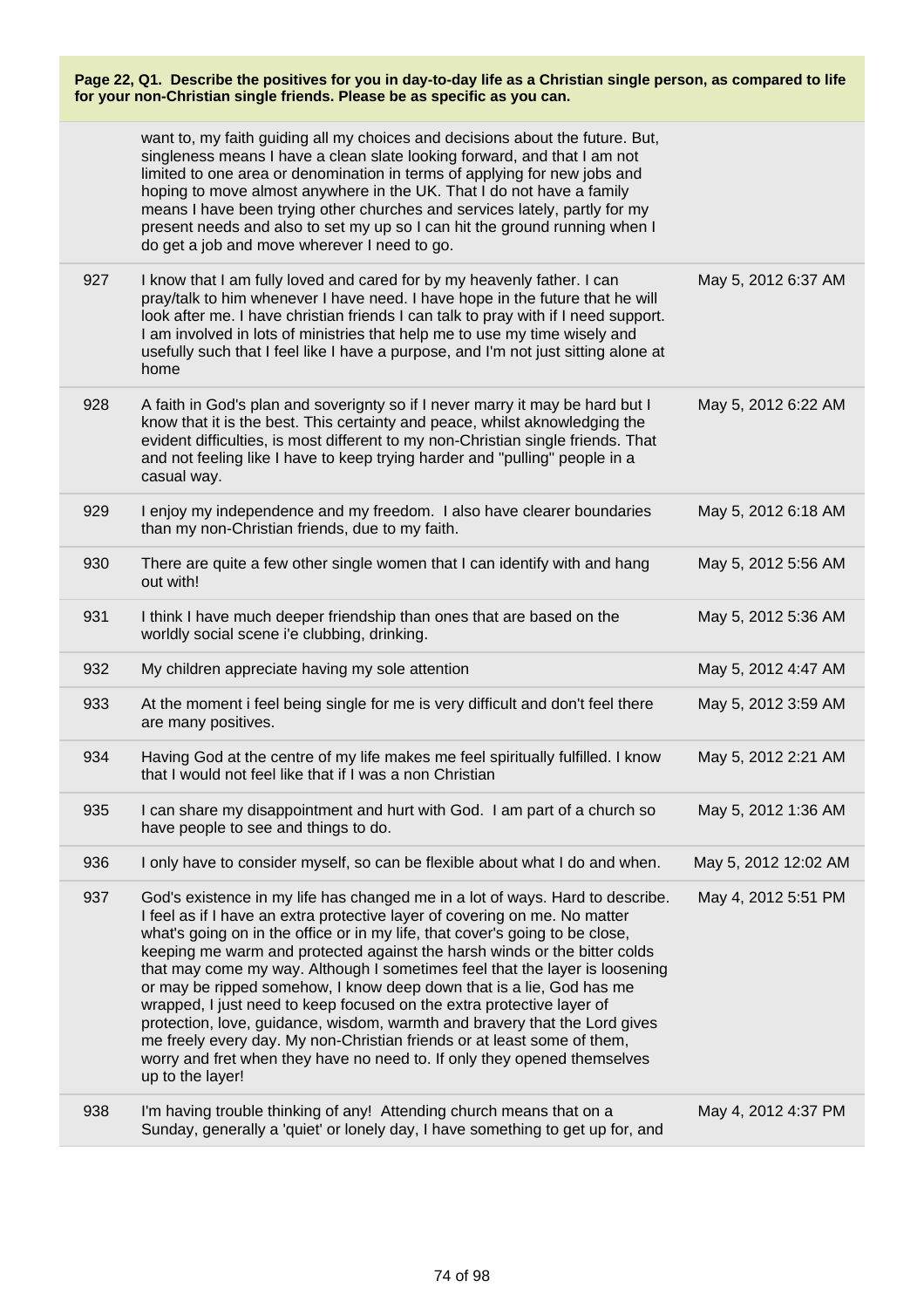|     | contact with people.                                                                                                                                                                                                                                                                                                                                                                                                   |                      |
|-----|------------------------------------------------------------------------------------------------------------------------------------------------------------------------------------------------------------------------------------------------------------------------------------------------------------------------------------------------------------------------------------------------------------------------|----------------------|
| 939 | It gives me hope for the future and perseverance in believing that God will<br>hear my prayer for a partner. Also I know Christ will return and I will see my<br>dead loved ones again.                                                                                                                                                                                                                                | May 4, 2012 4:33 PM  |
| 940 | Wouldn't go to any family based functions in any shape or form !                                                                                                                                                                                                                                                                                                                                                       | May 4, 2012 3:45 PM  |
| 941 | God is always with me, he will not let me down or forsake me.                                                                                                                                                                                                                                                                                                                                                          | May 4, 2012 3:10 PM  |
| 942 | The ability to plan holidays without having to accomodate another persons<br>agenda, and not having to please two sets of families.                                                                                                                                                                                                                                                                                    | May 4, 2012 3:09 PM  |
| 943 | Church provides a 'family' or 'community' to which i belong, and in which<br>people care about me                                                                                                                                                                                                                                                                                                                      | May 4, 2012 3:08 PM  |
| 944 | i can spend long times praying, worshipping, reading bible, whenever i want.<br>i don't have to make proper meals.                                                                                                                                                                                                                                                                                                     | May 4, 2012 3:02 PM  |
| 945 | Studying my part-time degree Meeting colleagues for coffee in lunch break                                                                                                                                                                                                                                                                                                                                              | May 4, 2012 2:55 PM  |
| 946 | However hard I find it being single, I always know that the Lord is there with<br>me.                                                                                                                                                                                                                                                                                                                                  | May 4, 2012 2:45 PM  |
| 947 | Not idolising and over-priorisiting relationships.                                                                                                                                                                                                                                                                                                                                                                     | May 4, 2012 2:14 PM  |
| 948 | It all comes down to companionship and the opportunity to care for someone<br>who equally cares for me.                                                                                                                                                                                                                                                                                                                | May 4, 2012 1:36 PM  |
| 949 | You are part of the church family which provides a great support network.                                                                                                                                                                                                                                                                                                                                              | May 4, 2012 1:33 PM  |
| 950 | I don't think I have any positives for being single. Ecclesiastes 4 verses 9-11<br>tells us that two people are better than one. For if they fall, one will help his<br>or her companion up, but pity the person who falls down and has no one to<br>help.I Furthermore, if two lie down together, they can keep each other warm,<br>but how can one keep warm by himself or by herself? I feel very sad<br>sometimes. | May 4, 2012 1:33 PM  |
| 951 | Obviously knowing God is a positive. But it's often hard to see the positive<br>when you are pretty sure that if you weren't a Christian you probably wouldn't<br>be single. Most of my non-Christian friends are in relationships.                                                                                                                                                                                    | May 4, 2012 1:32 PM  |
| 952 | At least no one can notice what a complicated person I am. I know God<br>loves me and none of the problems I have are his fault but I feel badly let<br>down by humans,                                                                                                                                                                                                                                                | May 4, 2012 1:00 PM  |
| 953 | I know that this life isn't all there is, so it's less of a worry, and I have no<br>shortage of love - both from God and from my church family. I'm not sure<br>that my non-Christian single friends really see me as having a more positive<br>time though!                                                                                                                                                           | May 4, 2012 12:59 PM |
| 954 | Church community provides a home and a support network.                                                                                                                                                                                                                                                                                                                                                                | May 4, 2012 12:40 PM |
| 955 | I am part of a bigger community as a Christian which I could turn to for<br>support in difficult circumstances. I feel that my faith enables me to keep my<br>issues and feeling in proper perspective and I know that I am still loved by<br>God. I think I would feel very lost without this.                                                                                                                        | May 4, 2012 12:37 PM |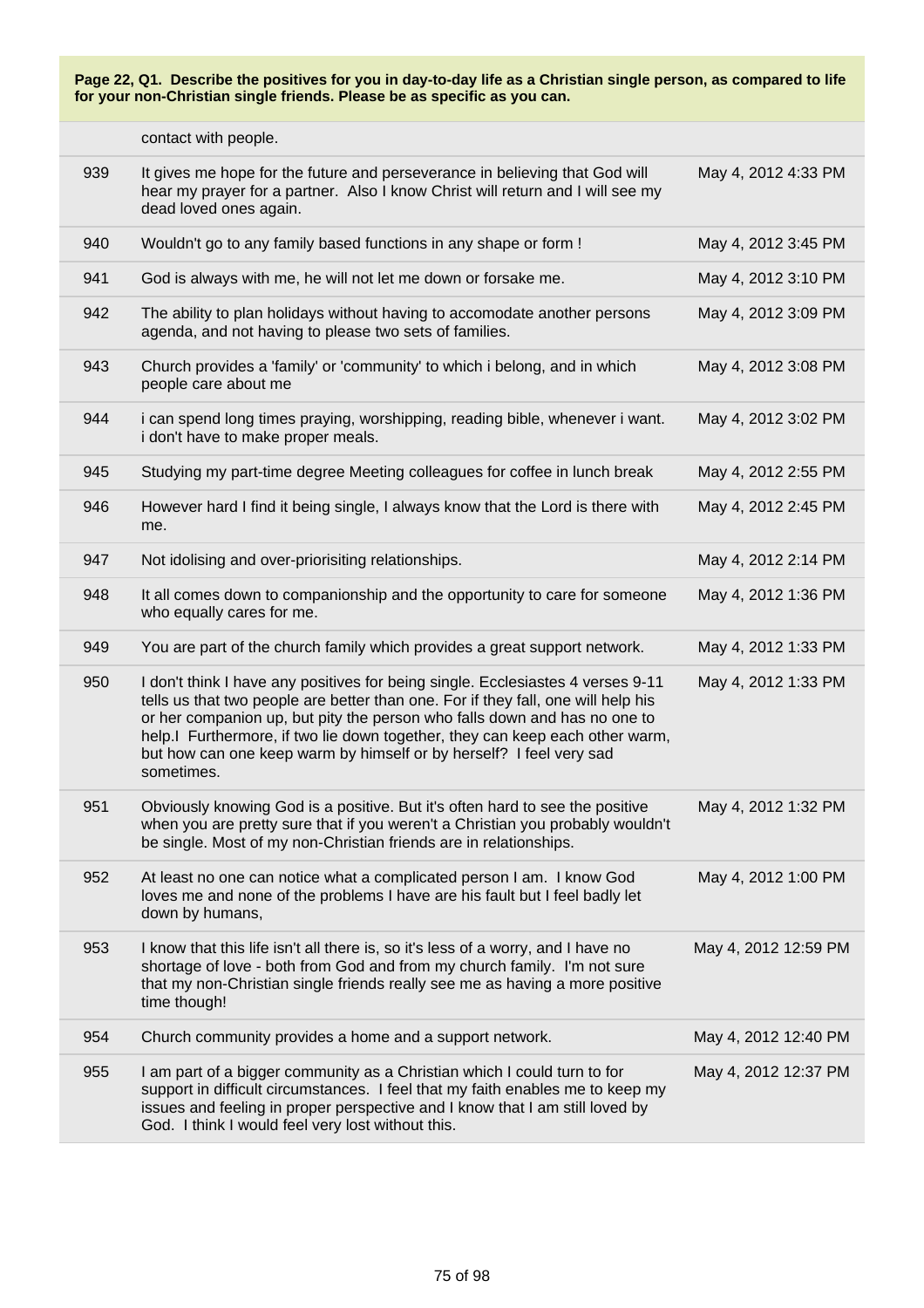| 956 | I'm friends with a lot more families than I otherwise would be. Being part of<br>their life has let me see a variety of perspectives on family living that I<br>wouldn't otherwise have seen. Being surrounded my people in all walks of<br>life means that I there are more examples and role-models too, something<br>which many of my friends don't have outside family or a professional context.<br>I also have far more experience in looking after young children than any of<br>my non christian single friends. Feels like this will be useful at some point.<br>Oh, and people invite me round for food. | May 4, 2012 12:33 PM |
|-----|--------------------------------------------------------------------------------------------------------------------------------------------------------------------------------------------------------------------------------------------------------------------------------------------------------------------------------------------------------------------------------------------------------------------------------------------------------------------------------------------------------------------------------------------------------------------------------------------------------------------|----------------------|
| 957 | The main positive is the very fact that I can pray to the Lord, He whom I call<br>my Lord, our Lord, knowing that he knows everything about me and more<br>than I know about myself.                                                                                                                                                                                                                                                                                                                                                                                                                               | May 4, 2012 12:26 PM |
| 958 | Lack of domestic conflict and having to account to another person for my<br>every action.                                                                                                                                                                                                                                                                                                                                                                                                                                                                                                                          | May 4, 2012 12:25 PM |
| 959 | Better support and social network God obviously                                                                                                                                                                                                                                                                                                                                                                                                                                                                                                                                                                    | May 4, 2012 12:20 PM |
| 960 | MAKING MY OWN CHOICES.                                                                                                                                                                                                                                                                                                                                                                                                                                                                                                                                                                                             | May 4, 2012 12:18 PM |
| 961 | It allows me the space to be available to get closer to God and figure out<br>God's plans for my life. It allows helps me to develop and grow as an<br>independent person.                                                                                                                                                                                                                                                                                                                                                                                                                                         | May 4, 2012 11:31 AM |
| 962 | Have more people I can talk to when things are tough and know that I am not<br>making decisions on my own but God is with me in all things                                                                                                                                                                                                                                                                                                                                                                                                                                                                         | May 4, 2012 11:19 AM |
| 963 | many of them, they don't have HOPE for anything in life                                                                                                                                                                                                                                                                                                                                                                                                                                                                                                                                                            | May 4, 2012 11:11 AM |
| 964 | My family now I, m a widow my friends and my voluntary work with those<br>older than I am,. I am a Christian but I feel that because I am I would not<br>feel superior to those who are not, this is not a club, it,s a beleve in God<br>maybe this is a way to meet those who would like to know more about<br>Christianity,                                                                                                                                                                                                                                                                                      | May 4, 2012 10:58 AM |
| 965 | I do not have the pressure of cooking, cleaning for someone else at their<br>timetable. However this does not compensate for the loneliness I feel having<br>been married for 24 years and divorced by my husband.                                                                                                                                                                                                                                                                                                                                                                                                 | May 4, 2012 10:19 AM |
| 966 | I love having my independence, but it is hard to fill the void for<br>companionship with God when I so easily turn to things I shouldn't. My<br>dreams about past loves haunt me still, and it seems that everyone who<br>doesn't deserve a relationship is in a solid one, usually at my expense. I am<br>pretty happy being single for now as I am so busy, but there is the low self-<br>esteem niggling away at me constantly saying that if God valued me enough<br>he would give me a boyfriend. But I don't like saying that God isn't enough<br>for me, he is and should be.                               | May 4, 2012 8:56 AM  |
| 967 | I can turn to God and pray when times are hard.I always have God as my<br>father looking after me.                                                                                                                                                                                                                                                                                                                                                                                                                                                                                                                 | May 4, 2012 8:28 AM  |
| 968 | I think that there are no additional positives to being a Christian single in<br>comparison to a non-Christian single. Non-Christian singles are either better<br>off or on the same level in terms of positives. Having said that, at least for a<br>man, it is not a problem to be a Christian single. However, as I mentioned<br>before, it would be easier if there were more opportunities to meet in person<br>people of other sex: luckily, the internet is pretty good at that.                                                                                                                            | May 4, 2012 7:20 AM  |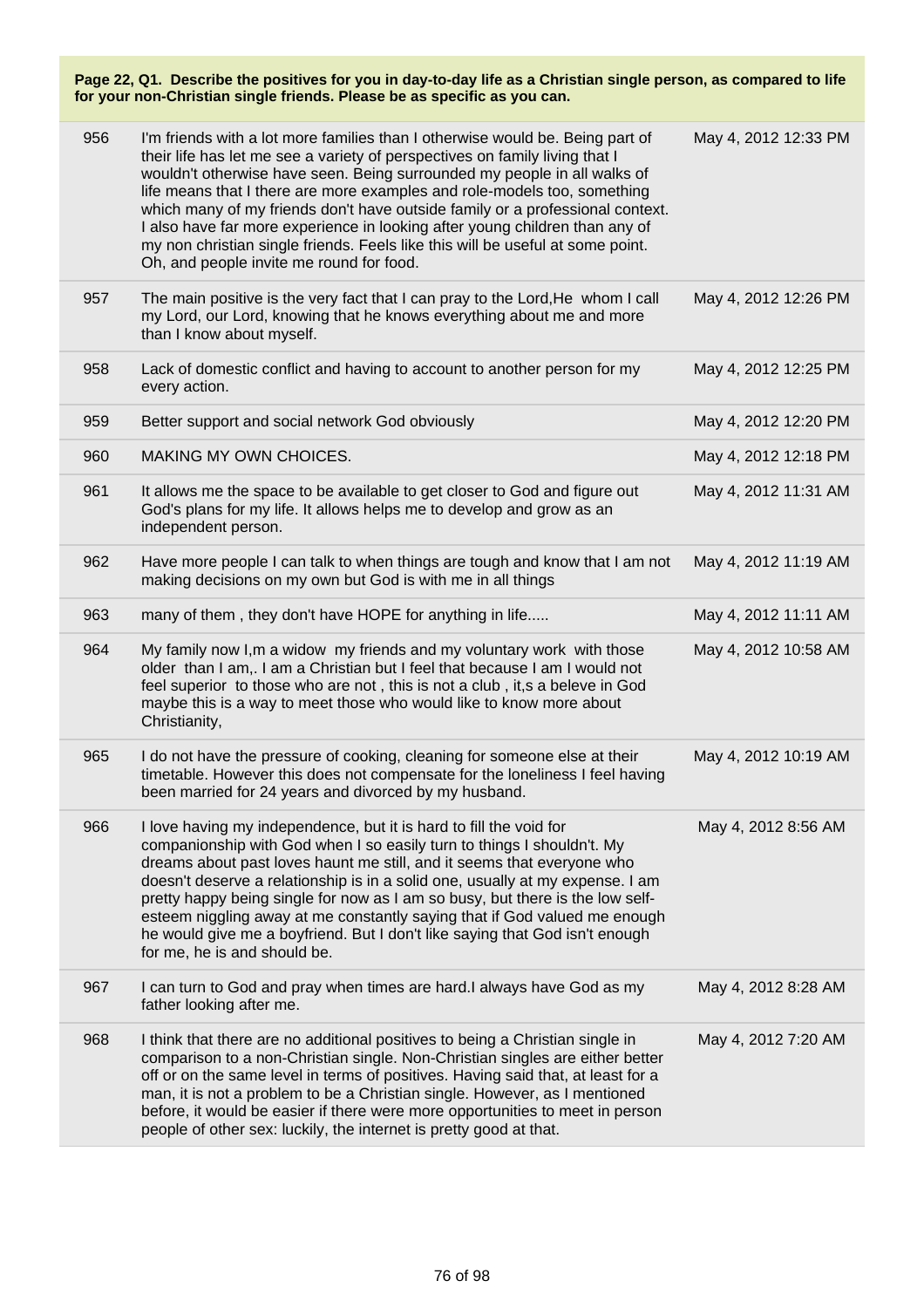| 969 | My non Christian friends do their own thing we just excepte each other for<br>what we are and who we are. We all have to make choices every day. They<br>know preays are being said for them and thank me. Also thy aske me to pray<br>for everything that they are doing. They know God answers the preays when<br>we/l pray for them but don't think God would ever won't to listen to them or<br>answer their preays. They said they see God in me and belive that he will<br>bless them. They know God forgives us and answers preays through Jesus<br>and sends the holy sprit to to perform miricals in thir lives / situations. | May 4, 2012 6:17 AM  |
|-----|----------------------------------------------------------------------------------------------------------------------------------------------------------------------------------------------------------------------------------------------------------------------------------------------------------------------------------------------------------------------------------------------------------------------------------------------------------------------------------------------------------------------------------------------------------------------------------------------------------------------------------------|----------------------|
| 970 | I have found truly loving and supportive friends through church, and I have<br>felt embraced and accepted in my church. In my experience, my church is<br>more community focussed, whereas secular society is more couple-<br>focussed.                                                                                                                                                                                                                                                                                                                                                                                                | May 4, 2012 5:09 AM  |
| 971 | Sometimes I experience the holy spirit at work in the deep places of<br>isolation. I do have the benefit of a wide group of other single people and<br>being able to pray with them.                                                                                                                                                                                                                                                                                                                                                                                                                                                   | May 4, 2012 5:06 AM  |
| 972 | Really as above I can see my friends and family whenever I want although<br>winter is hard as people don't go out and meet up. I am really focused on<br>God and his plan for my life and I think I would have more pressure to take<br>an unsuitable job if I were in a relationship whereas now with small group<br>leaders support I am exploring chances to serve God first and look for work<br>second which is new to me as my career always came first.                                                                                                                                                                         | May 4, 2012 3:56 AM  |
| 973 | more time and space for myself free to focus and pursue Gods calling<br>without distraction can spend my time/holidays doing exactly what I want                                                                                                                                                                                                                                                                                                                                                                                                                                                                                       | May 4, 2012 3:43 AM  |
| 974 | Free to express my faith verbally and time-wise. Church community is a<br>place of friendship.                                                                                                                                                                                                                                                                                                                                                                                                                                                                                                                                         | May 4, 2012 3:17 AM  |
| 975 | Easy to answer: my Saviour Jesus first, last and everything!!                                                                                                                                                                                                                                                                                                                                                                                                                                                                                                                                                                          | May 4, 2012 2:15 AM  |
| 976 | being fluid and flexible with my social calendar. having the freedom to spend<br>my time & money as i choose. the ability to sleep or wake up on my own<br>schedule i always find things exactly where i left them quiet stress free home<br>domesticity is my choice.                                                                                                                                                                                                                                                                                                                                                                 | May 4, 2012 2:15 AM  |
| 977 | Intimacy with God, suppport of Christian fellowship. Holy Spirit to share with<br>and support me in all I do. Find my worth in God not in others or my roles.<br>Inner peace and joy.                                                                                                                                                                                                                                                                                                                                                                                                                                                  | May 4, 2012 2:07 AM  |
| 978 | I am free to make my own decisions.                                                                                                                                                                                                                                                                                                                                                                                                                                                                                                                                                                                                    | May 4, 2012 1:08 AM  |
| 979 | Not having to seek approval or permission, for anything                                                                                                                                                                                                                                                                                                                                                                                                                                                                                                                                                                                | May 4, 2012 12:16 AM |
| 980 | I find it very difficult to describe positives for me in day-to-day life as a<br>Christian single person because I feel such a sense of loss following my<br>separation over 10 years ago and because I still feel that I have been unable<br>to rebuild.                                                                                                                                                                                                                                                                                                                                                                              | May 3, 2012 6:28 PM  |
| 981 | Learning who I am in Christ - constantly learning                                                                                                                                                                                                                                                                                                                                                                                                                                                                                                                                                                                      | May 3, 2012 5:31 PM  |
| 982 | I KNOW WHO I AM IN JESUS LOVE OF GOD GUIDES ME GOD IS WITH<br>ME WEREVER I GO                                                                                                                                                                                                                                                                                                                                                                                                                                                                                                                                                          | May 3, 2012 5:00 PM  |
| 983 | As described, this is a time to focus on God and be thankful for what you                                                                                                                                                                                                                                                                                                                                                                                                                                                                                                                                                              | May 3, 2012 3:44 PM  |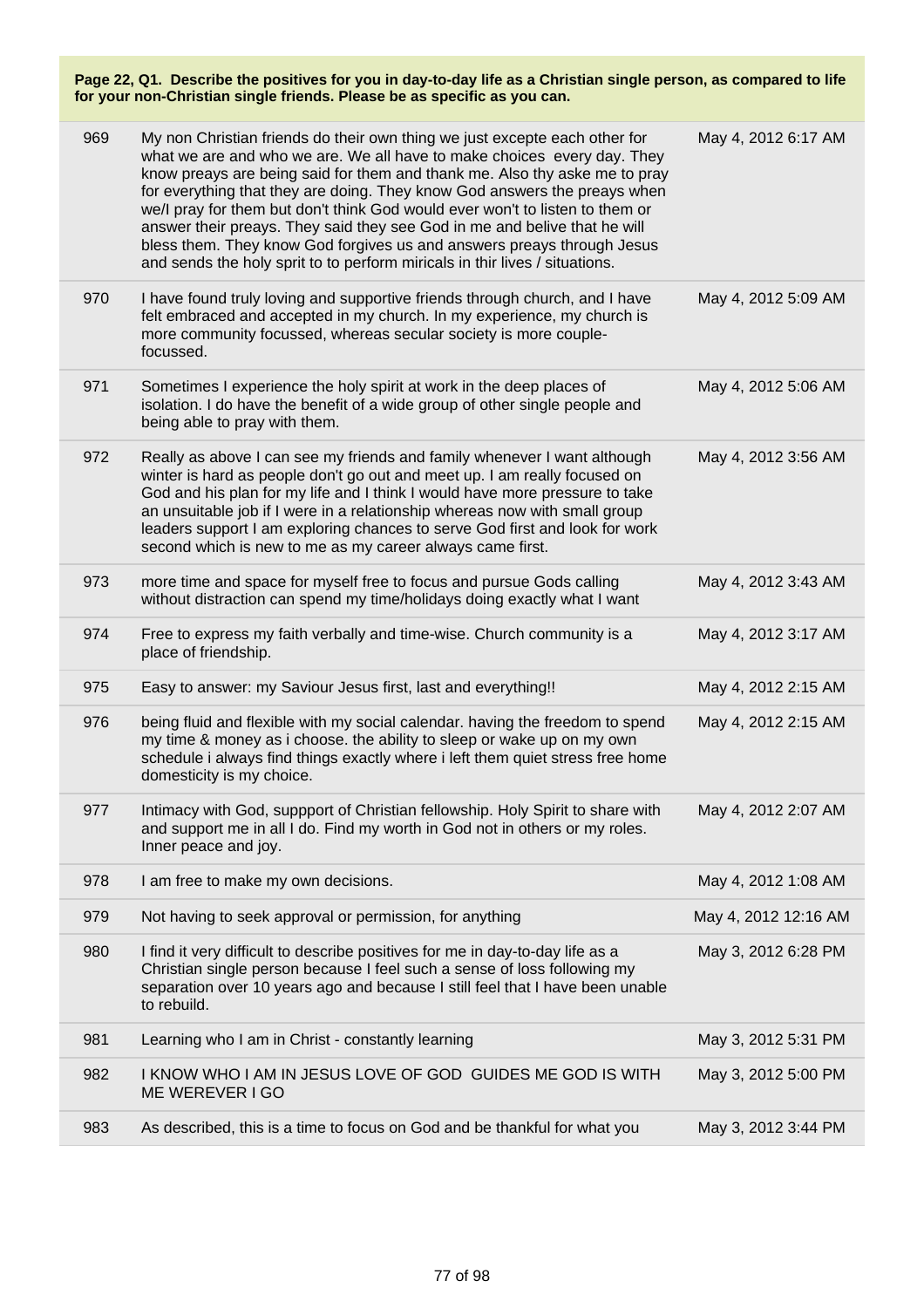| Page 22, Q1. Describe the positives for you in day-to-day life as a Christian single person, as compared to life<br>for your non-Christian single friends. Please be as specific as you can. |                                                                                                                                                                                                                                                                                                                                                                                                                                                                                                                                                                                                                                                                                                                                         |                      |
|----------------------------------------------------------------------------------------------------------------------------------------------------------------------------------------------|-----------------------------------------------------------------------------------------------------------------------------------------------------------------------------------------------------------------------------------------------------------------------------------------------------------------------------------------------------------------------------------------------------------------------------------------------------------------------------------------------------------------------------------------------------------------------------------------------------------------------------------------------------------------------------------------------------------------------------------------|----------------------|
|                                                                                                                                                                                              | have in life- roof over your head, health, family and friends around me.                                                                                                                                                                                                                                                                                                                                                                                                                                                                                                                                                                                                                                                                |                      |
| 984                                                                                                                                                                                          | Knowing that I am infinitely precious to God and that I don't have to conform<br>to society's expectations to be of value. Hopeful, having someone you can<br>trust even when you don't understand why things have turned out like this.                                                                                                                                                                                                                                                                                                                                                                                                                                                                                                | May 3, 2012 3:25 PM  |
| 985                                                                                                                                                                                          | A strong support network in the Christian community. More diverse group of<br>friends through church, including older, wiser people. Knowing I am being<br>prayed for. Knowing that I am never alone and can share any concerns with<br>God in prayer.                                                                                                                                                                                                                                                                                                                                                                                                                                                                                  | May 3, 2012 3:06 PM  |
| 986                                                                                                                                                                                          | Have god to reply on at all times                                                                                                                                                                                                                                                                                                                                                                                                                                                                                                                                                                                                                                                                                                       | May 3, 2012 2:25 PM  |
| 987                                                                                                                                                                                          | more time to do different activities and spend more time with friends and<br>family                                                                                                                                                                                                                                                                                                                                                                                                                                                                                                                                                                                                                                                     | May 3, 2012 2:13 PM  |
| 988                                                                                                                                                                                          | I get to be there for friends, or jump in and help family without having to<br>check first if I can. I can make responsible choices and decisions and know<br>that if I get it wrong, it's only my fault. I can organise my time around as<br>many or as few church events as I like, without being answerable to<br>someone else. This is after having had 8 years of the opposite, so it's not<br>necessarily a good thing.                                                                                                                                                                                                                                                                                                           | May 3, 2012 2:07 PM  |
| 989                                                                                                                                                                                          | One the one hand my Christian faith provides a sense of mission and<br>purpose to my life that is not dependent on my relationship status. This<br>gives a wonderful sense of freedom and empowerment that I think people<br>outside of the Church often miss in their lives. On the other hand I think the<br>failure of most Churches to get to grips with cultural trends to do with<br>sexuality/intimacy and to develop a truly Christian theology of the body<br>harms single people by making them feel like intimate relationships are less<br>valuable than the more 'spiritual' aspects of life, which I think people outside<br>the Church notice and it can lead them to view Christianity as out of touch in<br>this area. | May 3, 2012 1:49 PM  |
| 990                                                                                                                                                                                          | I am part of a church which is a supportive community mostly.                                                                                                                                                                                                                                                                                                                                                                                                                                                                                                                                                                                                                                                                           | May 3, 2012 1:48 PM  |
| 991                                                                                                                                                                                          | While I can get down at times about not having someone to share my life<br>with I do have good friends to talk to and I do have grown up children plus I<br>know I have Someone who is always there in times of loneliness and worry.<br>Non-christian friends don't have the security of the Lord's presence in their<br>lives.                                                                                                                                                                                                                                                                                                                                                                                                        | May 3, 2012 1:34 PM  |
| 992                                                                                                                                                                                          | Can't really think of many - perhaps an extra 'club' (i.e. group of people to<br>mix with) that is, the Church; also the knowledge that you are talking to God<br>when on your own, and not just to the walls.                                                                                                                                                                                                                                                                                                                                                                                                                                                                                                                          | May 3, 2012 1:25 PM  |
| 993                                                                                                                                                                                          | The church community provides support love and friendship. Knowing that<br>God has a purpose for my life and when life has been particularly tough my<br>prayer life and faith has sustained me.                                                                                                                                                                                                                                                                                                                                                                                                                                                                                                                                        | May 3, 2012 1:20 PM  |
| 994                                                                                                                                                                                          | I have a community in which I can find companionship. I have brothers and<br>sisters.                                                                                                                                                                                                                                                                                                                                                                                                                                                                                                                                                                                                                                                   | May 3, 2012 1:05 PM  |
| 995                                                                                                                                                                                          | Being able to talk and depend on God and my fellow christians.                                                                                                                                                                                                                                                                                                                                                                                                                                                                                                                                                                                                                                                                          | May 3, 2012 1:03 PM  |
| 996                                                                                                                                                                                          | My identity is in who I am in Christ, so in terms of my life and what I do I feel<br>fulfilled. I enoy having the time and energy to be really involved in Youth                                                                                                                                                                                                                                                                                                                                                                                                                                                                                                                                                                        | May 3, 2012 12:52 PM |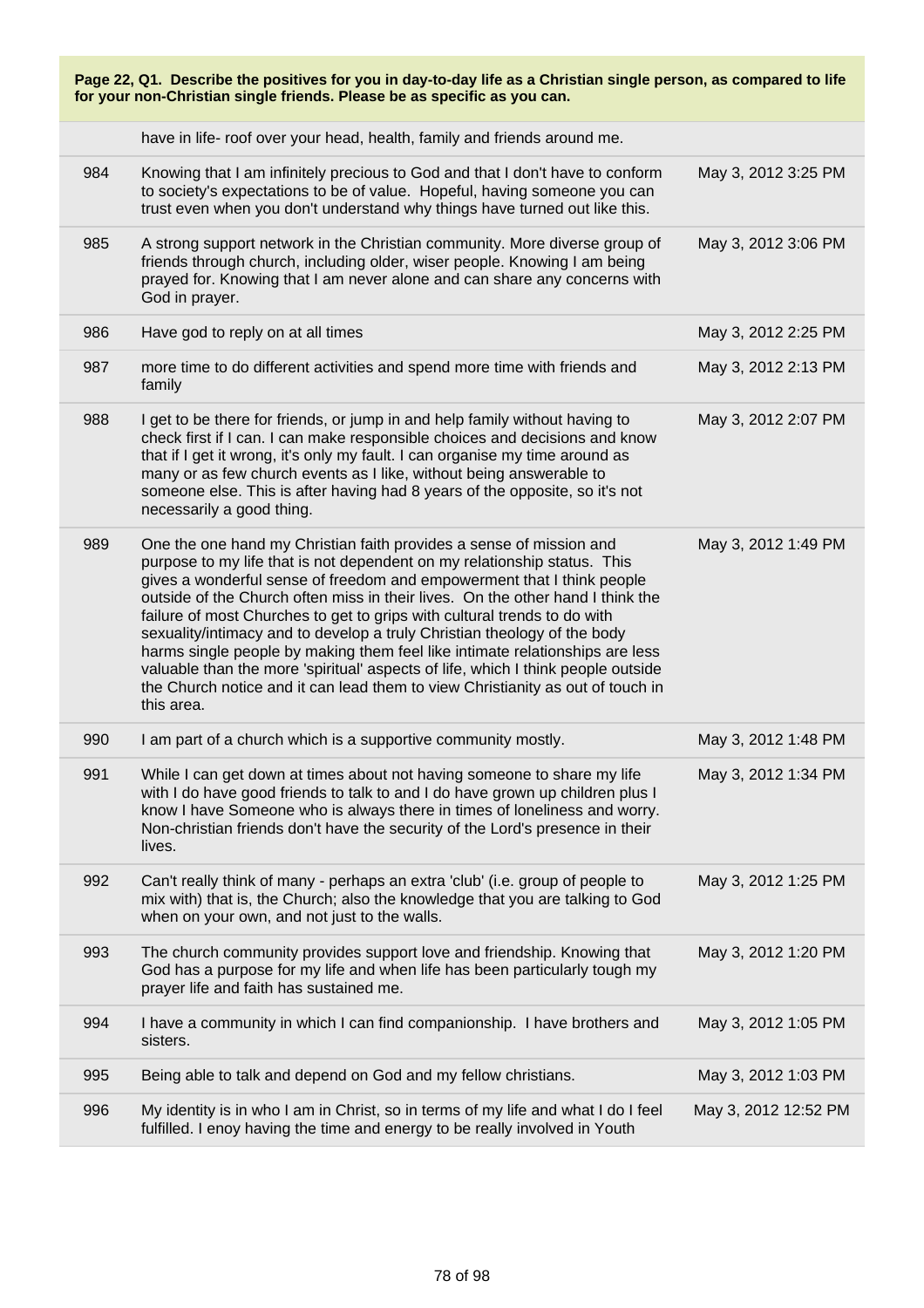|      | work which is what God has called me to, I also really love my job in Adult<br>Education. I do struggle terribly with being lonely and the fact I may never<br>get to have kids but where my non-christian friends will answer this with one-<br>night stands or having a relationship with someone who is wrong for them, I<br>know this will only make me feel worse so I try to focus on the positive things<br>in my life. My relationship with God is a big part of this, I don't know how<br>people get through without Him!                                                                                          |                      |
|------|-----------------------------------------------------------------------------------------------------------------------------------------------------------------------------------------------------------------------------------------------------------------------------------------------------------------------------------------------------------------------------------------------------------------------------------------------------------------------------------------------------------------------------------------------------------------------------------------------------------------------------|----------------------|
| 997  | I have hope as a Christian, I also know God has a plan for me - however<br>difficult things seem to be at times.                                                                                                                                                                                                                                                                                                                                                                                                                                                                                                            | May 3, 2012 12:48 PM |
| 998  | Having faith in God, I do not feel as lonely as someone without that<br>assurance.                                                                                                                                                                                                                                                                                                                                                                                                                                                                                                                                          | May 3, 2012 12:33 PM |
| 999  | I have a church family closer to me than my birth family. I can contact a<br>variety of Christian friends for advice and company when I choose. Christian<br>friends make no sexual advances and understand a moral code of conduct in<br>terms of honesty and purity of language.                                                                                                                                                                                                                                                                                                                                          | May 3, 2012 12:31 PM |
| 1000 | I have hope in Jesus. I know He is looking after me and is in control. I have<br>some wonderful single Christian friends who I mix with and are a huge<br>encouragement to me. I have gone out of my way to nurture a network of<br>single christian friends to help me cope. We share articles, books and<br>scripture that help us on our way.                                                                                                                                                                                                                                                                            | May 3, 2012 12:16 PM |
| 1001 | *Freedom to do what you want, not being tied down to someone else.<br>*Spending quality time with God on my own.                                                                                                                                                                                                                                                                                                                                                                                                                                                                                                            | May 3, 2012 11:43 AM |
| 1002 | We share the same problems of loneliness, but they are free to have casual<br>relationships whereas Christians have stricter rules to follow. There are more<br>non Christian singles than Christians.                                                                                                                                                                                                                                                                                                                                                                                                                      | May 3, 2012 11:42 AM |
| 1003 | I think there are lots of advantages to being single such as the freedom and<br>independence just as there are advantages to being married such as sharing<br>and companionship. There are also disadvantages to both. This needs to<br>be balanced, but when I was in Church as a single it felt like they didn't want<br>me to have the advantages of being single, they continuously demanded my<br>time and energy. They also treated me like a child who needed to answer to<br>them and ask their permission.so the advantages of independence and<br>freedom were stolen and I was left with only the disadvantages. | May 3, 2012 11:36 AM |
| 1004 | I have peace and a church family around me as well as my family. I have<br>had support from them all but it doesn't cover all aspects of life as my<br>answers above show.                                                                                                                                                                                                                                                                                                                                                                                                                                                  | May 3, 2012 11:35 AM |
| 1005 | None                                                                                                                                                                                                                                                                                                                                                                                                                                                                                                                                                                                                                        | May 3, 2012 11:25 AM |
| 1006 | hope, if i never marry at least i go to heaven, focus to life in terms of<br>mission/ministry                                                                                                                                                                                                                                                                                                                                                                                                                                                                                                                               | May 3, 2012 11:25 AM |
| 1007 | Freedom to choose what do and buy, etc                                                                                                                                                                                                                                                                                                                                                                                                                                                                                                                                                                                      | May 3, 2012 11:13 AM |
| 1008 | Being involved in a church means that I often have things to do in the<br>evenings, and friends to spend time with, so I am not spending all my time at<br>home on my own. In 3 years since I moved to my current town, I have only<br>made 2 close friends that are not through my church (compared to 10-20<br>close friends from church) and I can't imagine how I would have made more                                                                                                                                                                                                                                  | May 3, 2012 11:13 AM |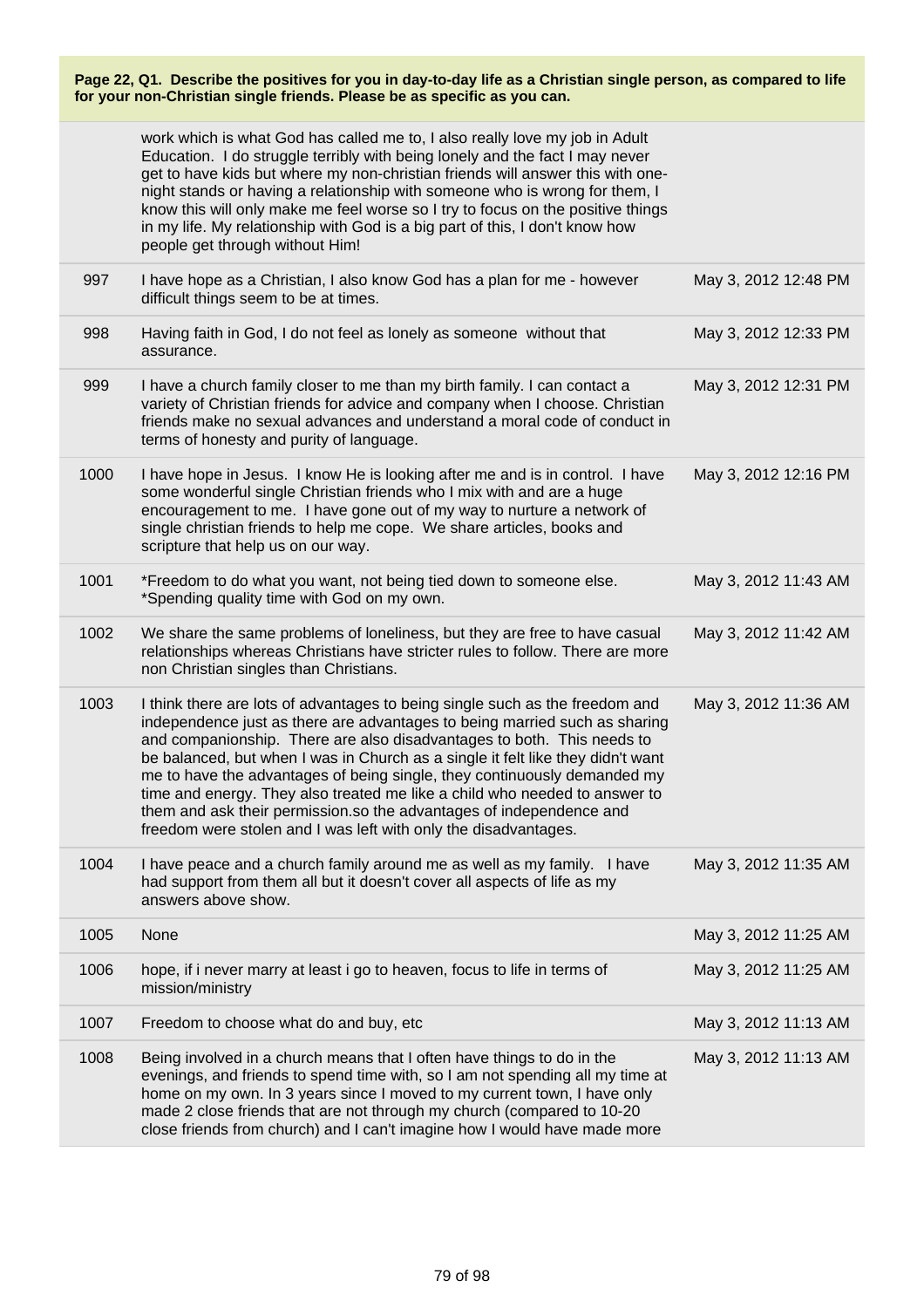friends as a non-Christian.

| 1009 | Not wanting to drink, do drugs or live an immoral lifestyle means that I<br>question all the time where I will go and whom I will socialise with, not easy.<br>Non christian men seem fickle, and unreliable and not good company.                                                                                                                                                                                                                                                                                                                                                                                                                                                                                                                                                                                      | May 3, 2012 10:55 AM |
|------|-------------------------------------------------------------------------------------------------------------------------------------------------------------------------------------------------------------------------------------------------------------------------------------------------------------------------------------------------------------------------------------------------------------------------------------------------------------------------------------------------------------------------------------------------------------------------------------------------------------------------------------------------------------------------------------------------------------------------------------------------------------------------------------------------------------------------|----------------------|
| 1010 | I feel part of a caring family. I'm often being called upon to do things within<br>the church which I like. I feel I am valued as a person. Some of my friends<br>who are not Christians envy me having so many friends and often come to<br>the socials we have and outings. I pray for them in the hope that they will<br>one day attend church.                                                                                                                                                                                                                                                                                                                                                                                                                                                                      | May 3, 2012 10:52 AM |
| 1011 | flexability, choice in many areas of life                                                                                                                                                                                                                                                                                                                                                                                                                                                                                                                                                                                                                                                                                                                                                                               | May 3, 2012 10:35 AM |
| 1012 | I do have more support, love and social opportunities than some of them do<br>because the church offers community.                                                                                                                                                                                                                                                                                                                                                                                                                                                                                                                                                                                                                                                                                                      | May 3, 2012 10:17 AM |
| 1013 | Church provides an extra 'family' that non-Christians don't have                                                                                                                                                                                                                                                                                                                                                                                                                                                                                                                                                                                                                                                                                                                                                        | May 3, 2012 10:03 AM |
| 1014 | My faith of course - however this has nothing to do with being single - I can<br>rely on Jesus to help me in difficult situations at work and ask him to help me<br>do the right thing etc                                                                                                                                                                                                                                                                                                                                                                                                                                                                                                                                                                                                                              | May 3, 2012 9:59 AM  |
| 1015 | My relationship with the Lord gives me companionionship and purpose. I<br>love spending time walking & praying and on retreat. I am confident and<br>outward-going and make friends easily. I am fortunate to live in a private<br>road where all 25 households get on well. I don't rely on church-going<br>friends but am pleased to see them when I meet them in town, for example.<br>I have time and freedom to be involved in town issues and to have a wide<br>circle of friends, many of them Christian. Being a Christian does not give<br>instant fellowship with others and some find my more contemplative church-<br>going and more liberal theology threatening! This though is more attractive<br>to my non-church (uncommitted in faith) friends who are also on a spiritual<br>journey outside church. | May 3, 2012 9:42 AM  |
| 1016 | Freedom to do things when I want to. Ability to go round and see someone if<br>help.out with something at the drop of a hat. Able to volunteer to do things<br>without consulting with someone. Not feeling insecure aboutvs relationship                                                                                                                                                                                                                                                                                                                                                                                                                                                                                                                                                                               | May 3, 2012 9:27 AM  |
| 1017 | I live a very carefree life, in that I do what I want to do when I want, control<br>my own remote and my own budget, and perhaps most of all, have the<br>space to grow spiritually. I know I am fortunate because I have a strong<br>extended family. I am very rarely lonely.                                                                                                                                                                                                                                                                                                                                                                                                                                                                                                                                         | May 3, 2012 9:11 AM  |
| 1018 | Right now I'm not sure that there is much difference. Which is sad I suppose.<br>I guess that I can chat with God if/when I want and they can't yet.                                                                                                                                                                                                                                                                                                                                                                                                                                                                                                                                                                                                                                                                    | May 3, 2012 9:08 AM  |
| 1019 | I belong to a caring community. I have a support system that transcends<br>dirfference.                                                                                                                                                                                                                                                                                                                                                                                                                                                                                                                                                                                                                                                                                                                                 | May 3, 2012 8:45 AM  |
| 1020 | Have more time to pray and study the bible and can be more singleminded<br>about my job.                                                                                                                                                                                                                                                                                                                                                                                                                                                                                                                                                                                                                                                                                                                                | May 3, 2012 8:31 AM  |
| 1021 | I love talking to God throughout the day and He's always there for me :)                                                                                                                                                                                                                                                                                                                                                                                                                                                                                                                                                                                                                                                                                                                                                | May 3, 2012 8:08 AM  |
| 1022 | Freedoms I enjoy, time to think and pray and make plans, and be free to see<br>friends and family when they need me.                                                                                                                                                                                                                                                                                                                                                                                                                                                                                                                                                                                                                                                                                                    | May 3, 2012 7:31 AM  |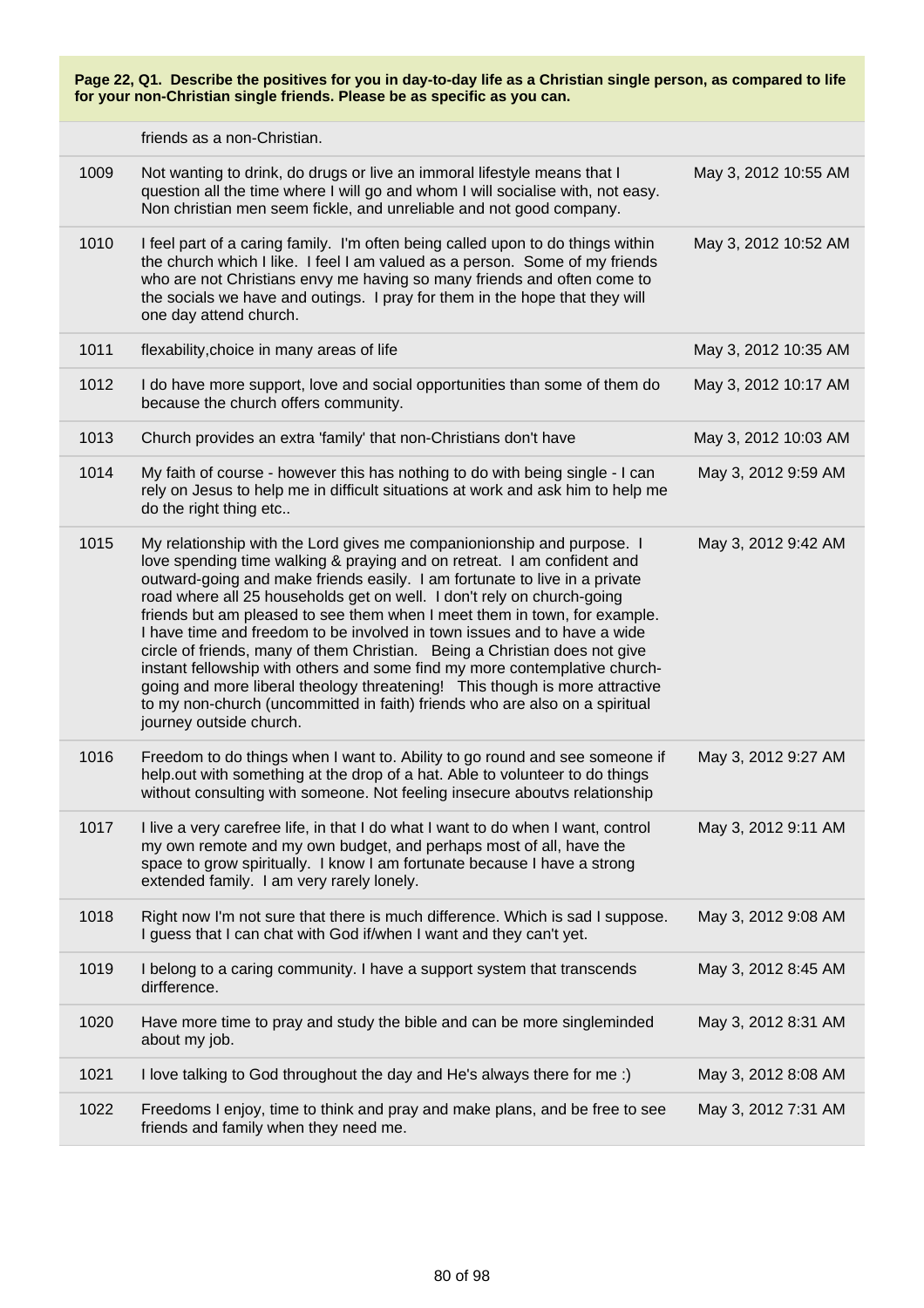| 1023 | I can't think of any.                                                                                                                                                                                                                                                                                                                                                                                                                                                                                                                                                                        | May 3, 2012 7:27 AM |
|------|----------------------------------------------------------------------------------------------------------------------------------------------------------------------------------------------------------------------------------------------------------------------------------------------------------------------------------------------------------------------------------------------------------------------------------------------------------------------------------------------------------------------------------------------------------------------------------------------|---------------------|
| 1024 | I do have purpose in my life, and in addition I know I have the comfort of<br>prayer and Bible reading.                                                                                                                                                                                                                                                                                                                                                                                                                                                                                      | May 3, 2012 7:18 AM |
| 1025 | Time for peace, quiet and to spend with God alone. Times to choose when I<br>want to be alone and when I want to be with others. Freedom to choose<br>where to go on holiday when and with whom                                                                                                                                                                                                                                                                                                                                                                                              | May 3, 2012 6:45 AM |
| 1026 | make all my decisions, have a god who I believe is my guide, and has plans<br>for me                                                                                                                                                                                                                                                                                                                                                                                                                                                                                                         | May 3, 2012 6:29 AM |
| 1027 | Knowing that I have God, who loves me more than any human being ever<br>could, is more important than I could describe. Although He has allowed<br>many truly horrific events during the course of my life, having the knowledge<br>that Jesus Christ is my Saviour gives me a deep peace which I don't<br>perceive in my non-Christian single friends. There is a void in each human<br>being which cries out to be filled - I believe that it's God-shaped and those<br>who reject Him will never be able to fill it with anything else. I hurt for those<br>who do not share that belief. | May 3, 2012 6:28 AM |
| 1028 | I don't make friends easily & 20 years a Xtian leaves me saying I don't have<br>any non-Xtian friends!!!!!                                                                                                                                                                                                                                                                                                                                                                                                                                                                                   | May 3, 2012 6:08 AM |
| 1029 | My non Christian single friends/work colleagues (I have very few or hardly<br>any non Christian friends - not thru choice), appear to have more of a social<br>life than my Christian single friends or single people I know, which is quite<br>alarming considering what the bible teaches re 'never stop meeting up and<br>building each other up' which non Christians appear to do this more so than<br>Christian singles!!! Gosh, i've never really considered this till now!!                                                                                                          | May 3, 2012 5:57 AM |
| 1030 | can focus more fully on God and therefore feel less distracted                                                                                                                                                                                                                                                                                                                                                                                                                                                                                                                               | May 3, 2012 5:19 AM |
| 1031 | Being abe to eat what and when I want to. Being abe to adjust my day to day<br>life doing what I want to at any particular tme Adjusting my sleep pattern<br>when I want to. Seeng whom ever I want to see or not see Doing housework,<br>laundry, chores when I want to do them. Able to participate in ant particular<br>hobby at any time.                                                                                                                                                                                                                                                | May 3, 2012 5:17 AM |
| 1032 | I think I am more aware and informed about external issues eg: poverty third<br>world etc. I can to a certain extent try out unusual holidays eg: bird watching;<br>creative writing. Maybe more aware of the depths of human nature?<br>kindness; creativity ectc.                                                                                                                                                                                                                                                                                                                          | May 3, 2012 4:59 AM |
| 1033 | I feel that God has a wife selected for me but I might not et be in a psoition to<br>receive her and be blessed by that portion so my time of singleness is to<br>prepare me to receive that blessing                                                                                                                                                                                                                                                                                                                                                                                        | May 3, 2012 4:48 AM |
| 1034 | Gives me the opportunity to make a decision on the spot about attending a<br>christian program or function without having to consult anyone                                                                                                                                                                                                                                                                                                                                                                                                                                                  | May 3, 2012 4:31 AM |
| 1035 | heip in the community                                                                                                                                                                                                                                                                                                                                                                                                                                                                                                                                                                        | May 3, 2012 4:29 AM |
| 1036 | Been able to make decisions although I now always think of my parents so i<br>am not self centred or selfish,!! Never got to that stage in life. I wish.!!!! Do<br>not have a bad husband.!! Have no possessive husband to dominate me or<br>that makes bad decisions.!!                                                                                                                                                                                                                                                                                                                     | May 3, 2012 3:33 AM |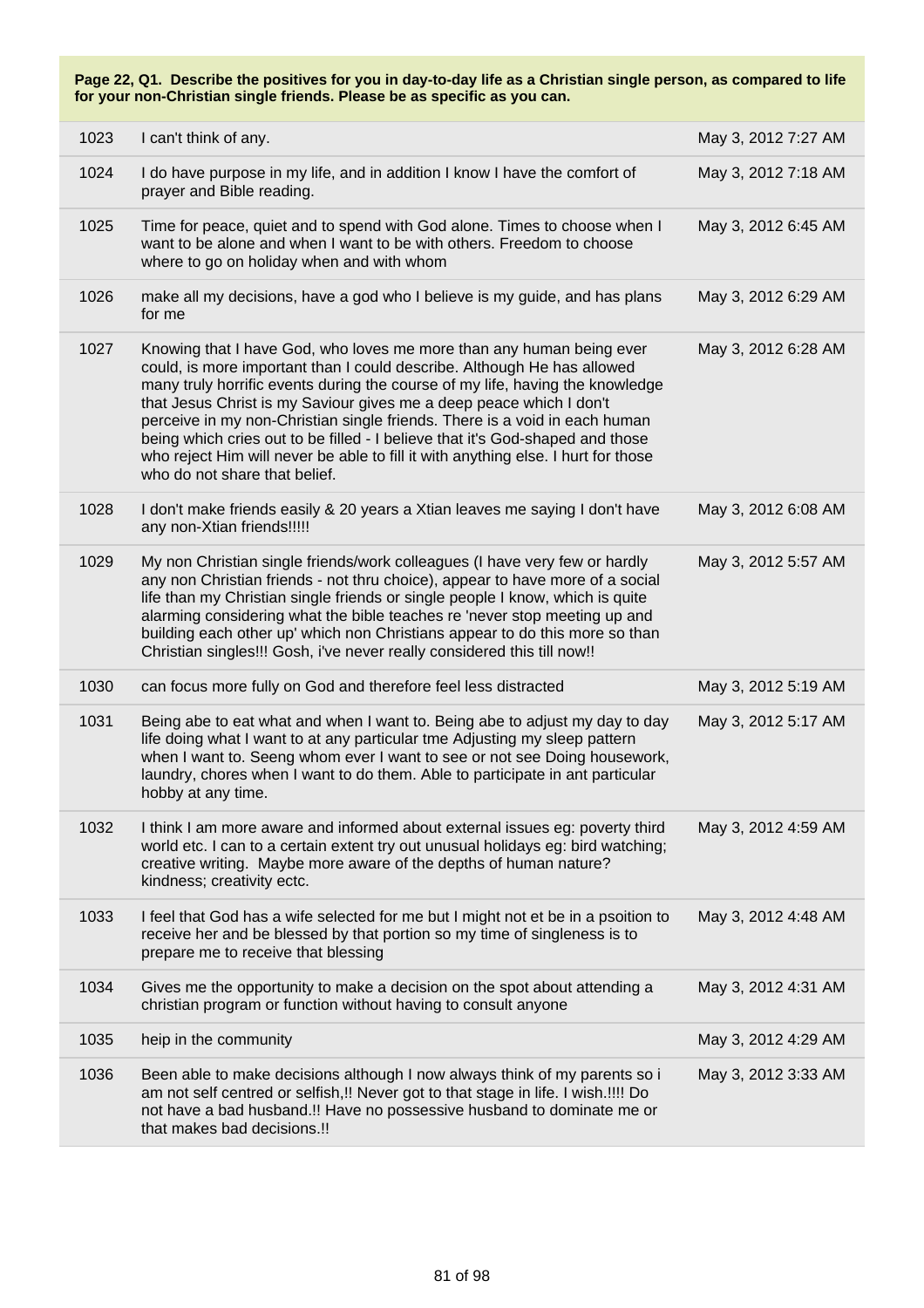| Page 22, Q1. Describe the positives for you in day-to-day life as a Christian single person, as compared to life<br>for your non-Christian single friends. Please be as specific as you can. |                                                                                                                                                                                                                                                                                                                                                                                                                                                                                                                                                   |                      |
|----------------------------------------------------------------------------------------------------------------------------------------------------------------------------------------------|---------------------------------------------------------------------------------------------------------------------------------------------------------------------------------------------------------------------------------------------------------------------------------------------------------------------------------------------------------------------------------------------------------------------------------------------------------------------------------------------------------------------------------------------------|----------------------|
| 1037                                                                                                                                                                                         | I worry less about many things including lack of money and little pension. I<br>recovered faster from my divorce. I more quickly adjusted to being single and<br>finding the positives in it.                                                                                                                                                                                                                                                                                                                                                     | May 3, 2012 3:25 AM  |
| 1038                                                                                                                                                                                         | HavngGod to be myhusband.                                                                                                                                                                                                                                                                                                                                                                                                                                                                                                                         | May 3, 2012 3:18 AM  |
| 1039                                                                                                                                                                                         | I live the best live i can i have a daughter who needs me i have had the sole<br>resposibility of her life as her Father passed away. I continue to find this is a<br>challenging thing for me. But i constanly pray about everthig we do and<br>everthing we are both going to do in both our lives i feel so amazingly<br>blessed to have god in my life and my Daughters life we attend our Church<br>regullary together and i feel a great sense of calm knowing that God is<br>listening to me as i live my life amen.                       | May 3, 2012 2:28 AM  |
| 1040                                                                                                                                                                                         | As I was married for 21 years and my late husband died of medical<br>negligence and also the loss of my child 6 weeks later after her father and<br>bringing up my son on my own I have found that I have lost that support that<br>I had before in many ways. Emotional, financial and practically.                                                                                                                                                                                                                                              | May 3, 2012 2:21 AM  |
| 1041                                                                                                                                                                                         | do what I want. leave things as I wish no nagging (sorry, points for<br>improvment being show that I am cared about and can do better). spend the<br>money I have on me not sharing wating or having to accomadate anoter so<br>much, free time more choice no need for a pass! not as tierd more time to<br>look after me. socaisl with who I want when. free time to do hobbies no<br>family visits doing the family thing mamangeing inaws not all get on.<br>oportuniy to servre not impacting on others                                      | May 3, 2012 2:18 AM  |
| 1042                                                                                                                                                                                         | There is a far greater feeling of companionship for a Christian as you are<br>never truly alone as long as God is with you. The Holy Spirit's comforting and<br>care makes up for a lot of the lack of the same from a partner. There is also<br>the feeling that God may have a partner planned for you, or at least a happy<br>single future planned that will make you just as happy as you would be if you<br>were married. This is very reassuring                                                                                           | May 3, 2012 2:14 AM  |
| 1043                                                                                                                                                                                         | I've more money, I'm not worry about paying a morgage. I'm not in any<br>domestic fights. I'm not second guessing what to do to keep my girlfriend<br>happy. No danger of STDs. I don't have to worry about cooking & meals for<br>another. I get my weekends free for what social things (films/trips) I want.                                                                                                                                                                                                                                   | May 3, 2012 1:23 AM  |
| 1044                                                                                                                                                                                         | Not having others to consider in terms of being available (subject to work of<br>course)                                                                                                                                                                                                                                                                                                                                                                                                                                                          | May 3, 2012 1:02 AM  |
| 1045                                                                                                                                                                                         | I have freedom to do what I like and make plans for myself.                                                                                                                                                                                                                                                                                                                                                                                                                                                                                       | May 2, 2012 11:40 PM |
| 1046                                                                                                                                                                                         | No idea where to begin with this question, sorry.                                                                                                                                                                                                                                                                                                                                                                                                                                                                                                 | May 2, 2012 9:33 PM  |
| 1047                                                                                                                                                                                         | Non christians either have friends with ' benefits' or have gained confidence<br>through socialising and dating without the burden of being judged by the<br>church i am looking at it all about face now as i am still single but lost<br>confidence due to this although some non christians say my singleness was<br>a waste if eel a lack of self worthbut YOU the church will say my worth<br>comes from Christ and as we are christians we are never alone or lonely I<br>totally disagree though as GOD made Adam for Eve and Eve for Adam | May 2, 2012 7:40 PM  |
| 1048                                                                                                                                                                                         | I am never ever alone. I have always got him to talk to. He is never too busy<br>to pick up my call, or to give me a hug. He always smiles when i tell him what<br>my daughter has done. I know he sits and waits for me to finally realise im                                                                                                                                                                                                                                                                                                    | May 2, 2012 5:53 PM  |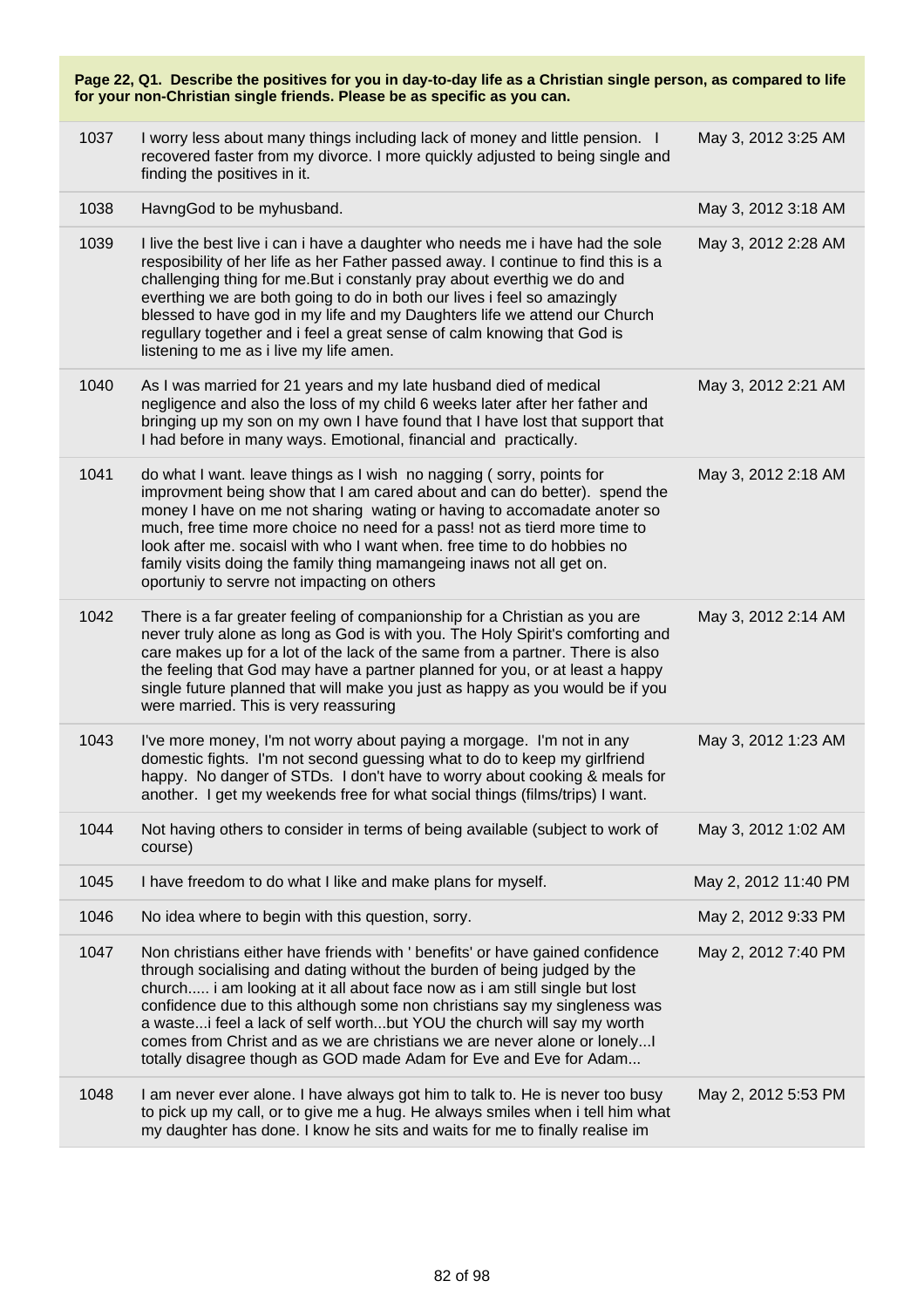|      | talking daft again. I spend precious time with him as i walk or sit or ride on<br>the bus. sometimes im not sure that it could get better than this. I travel on<br>my own sometimes and it feels like flying. I am as free as a bird and my own<br>woman, yet i know im safe, and loved and i have a future and a God who will<br>never leave me. As the song says, i can sing in the troubled times, sing<br>when i win, i can sing when i lose my step and fall down again. I can sing<br>with my last breath, sing cos i know, that ille sing with the angels and the<br>saints around your throne! Ive never seen non christian single friends with<br>that assurance. I am so lucky! |                     |
|------|--------------------------------------------------------------------------------------------------------------------------------------------------------------------------------------------------------------------------------------------------------------------------------------------------------------------------------------------------------------------------------------------------------------------------------------------------------------------------------------------------------------------------------------------------------------------------------------------------------------------------------------------------------------------------------------------|---------------------|
| 1049 | "Peace I give unto you". Jesus gives us peace, but not as the world gives<br>peace: we have the calm assurance that ultimately we will reign with Jesus<br>our Lord and King. This is true whether we are single or married: in this<br>there is no difference. Besides this assurance, our relationship with Christ,<br>nothing else matters.                                                                                                                                                                                                                                                                                                                                             | May 2, 2012 5:24 PM |
| 1050 | As a very active 73 year old I still have that desire to meet someone who<br>would love me for who I am and be able to spend the rest of our days<br>together.                                                                                                                                                                                                                                                                                                                                                                                                                                                                                                                             | May 2, 2012 4:11 PM |
| 1051 | Eh?                                                                                                                                                                                                                                                                                                                                                                                                                                                                                                                                                                                                                                                                                        | May 2, 2012 4:09 PM |
| 1052 | Everything is different and nothing is different. We live our lives - none of us<br>go around trying to find a partner all day. I guess the only difference I can<br>think of is that I'm OK with the thought of living out my days alone because<br>Christians are never alone and without faith I can see how somebody would<br>feel alone.                                                                                                                                                                                                                                                                                                                                              | May 2, 2012 4:08 PM |
| 1053 | Knowing I can pray to God and He is there anytime is a great comfort to me.<br>Also, not having to necessarily be in a relationship as a lot of my non-<br>Christian single friends see it. It's also more likely that the guy I end up with<br>(because I'm looking for a Christian) will be more committed to me ultimately.                                                                                                                                                                                                                                                                                                                                                             | May 2, 2012 4:06 PM |
| 1054 | I guess the freedom to do what I want  but that said, Ive done that for enogh<br>time now and awant / need someone special to devote myself to                                                                                                                                                                                                                                                                                                                                                                                                                                                                                                                                             | May 2, 2012 3:48 PM |
| 1055 | I know God has His hand upon me. Wow! He wants the best for me. My non<br>Christian friends don't have that assurance/guidance. God is always there for<br>me even though I don't have a boyfriend/husband. I'm accepted and part of<br>a large network/family at churchI'm not alone in that sense. I have regular<br>activities going on through my church. Ultimately I would LOVE more than<br>anything to be with someone and married with my own family but have to<br>accept that if this is not what God wants then it is not best for me!                                                                                                                                         | May 2, 2012 3:43 PM |
| 1056 | I am happy that I am not looking for my partner in a club/bar/pub amongst<br>drunken people. I don't live for the nights out on weekends. I don't have short<br>relationships based on sex/one-night stands, which to me must make people<br>feel even more lonely. I am not expected to walk around in revealing clothes<br>(although Christian men probably look just as much on the outside as non-<br>Christians do, at least when first meeting someone)                                                                                                                                                                                                                              | May 2, 2012 3:42 PM |
| 1057 | I thnk my faith helps me to cope with my singleness. Sometimes I feel that<br>my relationship with Jesus fulfills the needs I have for intimacy - but not<br>always. I think it is harder having had that level of intimacy in marriage<br>before and losing it, but being single now has made me rely on God so much<br>more. As a Christian I also have a daily sense of purpose, a sense that the<br>wordly is not all there is. The here and now is not as important as the world                                                                                                                                                                                                      | May 2, 2012 3:42 PM |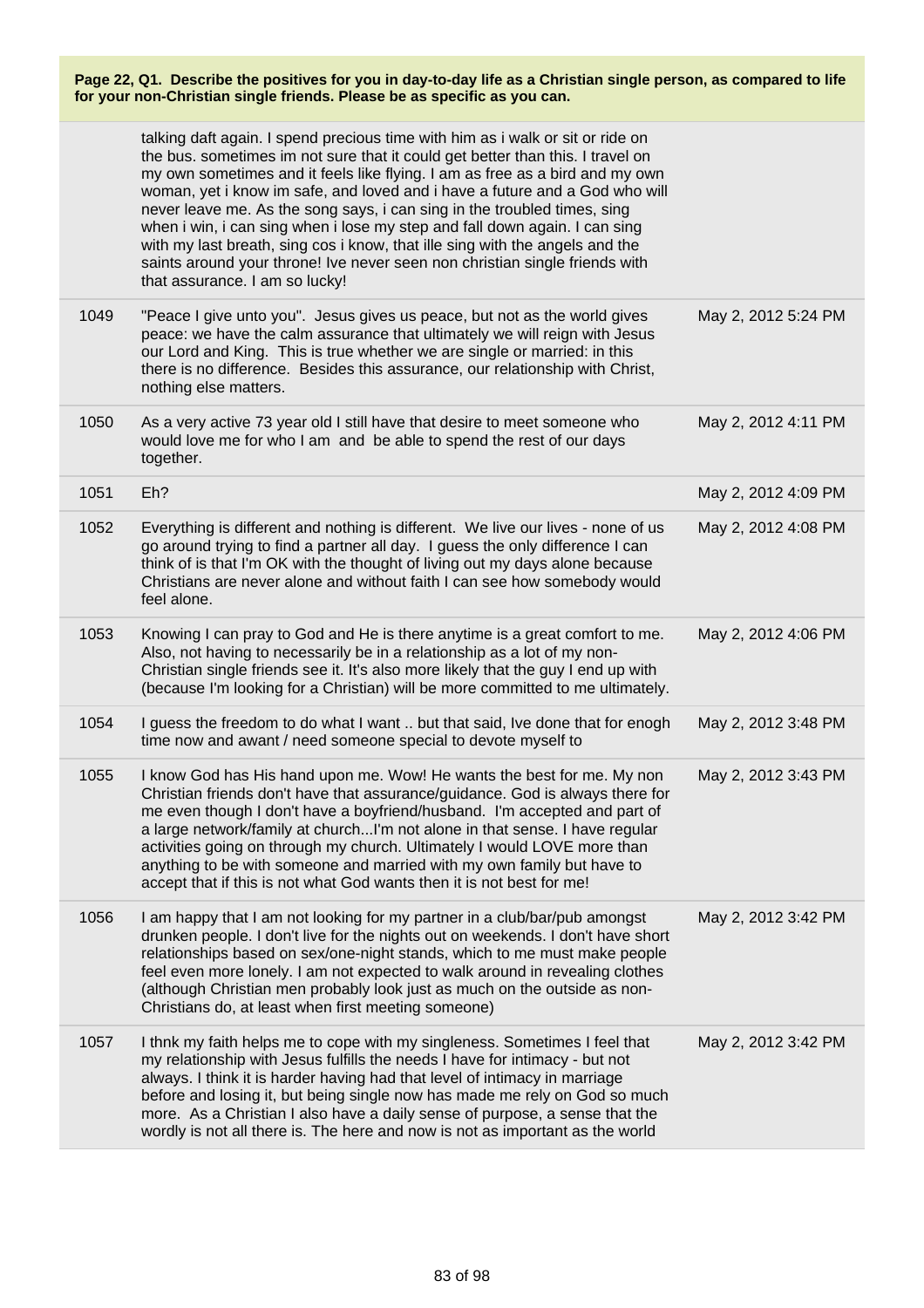| Page 22, Q1. Describe the positives for you in day-to-day life as a Christian single person, as compared to life<br>for your non-Christian single friends. Please be as specific as you can. |                                                                                                                                                                                                                                                                                                                                                                                                                                                                                                                                                                                                                                                                                                                                                                                                                                                                                                          |                     |
|----------------------------------------------------------------------------------------------------------------------------------------------------------------------------------------------|----------------------------------------------------------------------------------------------------------------------------------------------------------------------------------------------------------------------------------------------------------------------------------------------------------------------------------------------------------------------------------------------------------------------------------------------------------------------------------------------------------------------------------------------------------------------------------------------------------------------------------------------------------------------------------------------------------------------------------------------------------------------------------------------------------------------------------------------------------------------------------------------------------|---------------------|
|                                                                                                                                                                                              | would like us to believe it is - we have heavenly goals and purposes that<br>have an everlasting effect and me being fulfilled or having a relationship (my<br>own selfish needs) are really not that great in the grand scheme of things in<br>heavenly terms.                                                                                                                                                                                                                                                                                                                                                                                                                                                                                                                                                                                                                                          |                     |
| 1058                                                                                                                                                                                         | I'm pretty content, and feel assured of God's love. I'm more settled than they<br>are, I don't feel my life is on hold                                                                                                                                                                                                                                                                                                                                                                                                                                                                                                                                                                                                                                                                                                                                                                                   | May 2, 2012 3:40 PM |
| 1059                                                                                                                                                                                         | Can house / cat sit for friends at a moments notice. Time and money my<br>own so can be spontaneous.                                                                                                                                                                                                                                                                                                                                                                                                                                                                                                                                                                                                                                                                                                                                                                                                     | May 2, 2012 3:33 PM |
| 1060                                                                                                                                                                                         | For me the biggest thing is I feel so very loved by God.I have a big network<br>of friends.                                                                                                                                                                                                                                                                                                                                                                                                                                                                                                                                                                                                                                                                                                                                                                                                              | May 2, 2012 3:32 PM |
| 1061                                                                                                                                                                                         | As a Christian I know that I am the bride in the ultimate wedding - even if I<br>never marry I know that I am part of what earthly marriage is only a pale<br>imitation pointing towards! I have a purpose in life which is the same whether<br>or not I have marriage and children - this was really brought home to me<br>when a non-Christian friends described her life as being without purpose in<br>comparison to friends who have children to focus on - she is married as it<br>happens but the point remains.                                                                                                                                                                                                                                                                                                                                                                                  | May 2, 2012 3:24 PM |
| 1062                                                                                                                                                                                         | Purpose. My being single isn't a waiting room, whereas many I know who<br>are not Christians feel that they have to be in a relationship. Since my recent<br>relationship began, I have realised the depth and closeness of my<br>relationship with God, because I recognise the feelings I have for the other<br>person are similar to those I have for God. Sounds strange, but God is<br>personal and relational, so it's not really all that strange!                                                                                                                                                                                                                                                                                                                                                                                                                                                | May 2, 2012 3:18 PM |
| 1063                                                                                                                                                                                         | I know where I am going in life! Faith in Jesus is the pearl of great worth and<br>a huge privilege because it gives ultimate purpose and direction to life.                                                                                                                                                                                                                                                                                                                                                                                                                                                                                                                                                                                                                                                                                                                                             | May 2, 2012 3:16 PM |
| 1064                                                                                                                                                                                         | I feel that my Christian friends share their family life with me in a generous<br>way. I have a brood of godchildren who are a delight. Being a Christian<br>gives me a different perspective on singleness from some of my non-<br>Christian friends. I believe that human relationships are not what make us<br>whole. The purpose of life is not marriage and children - though these can be<br>a wonderful blessing from God. My life is therefore not wasted or less<br>meaningful if I never marry/ have a relationship.                                                                                                                                                                                                                                                                                                                                                                           | May 2, 2012 3:12 PM |
| 1065                                                                                                                                                                                         | As a Christian I trust that God has plans for my life on a daily basis and<br>longer into the future. I still believe that I am not meant to be single and claim<br>that promise. I have a full life being single and actively participate in church<br>life. I have watched my only non christian friend really struggle with being 40<br>and single.                                                                                                                                                                                                                                                                                                                                                                                                                                                                                                                                                   | May 2, 2012 3:01 PM |
| 1066                                                                                                                                                                                         | Jesus is my husband in a very real way. I can have intimacy with him that a<br>non-Christian couldn't even imagine possible (and may be a lot of Christians<br>neither!). I can focus my love on Jesus and my heavenly Dad and am not in<br>danger of being tempted to love a human husband more than God. As I've<br>never been married I'm not sure how I would handle this. I feel so privileged<br>to have true Christian friends I can share my life with, talk about everything,<br>pray together with, be loved by and love back. It seems much more difficult<br>for non-Christians to find and build such deep friendships. Especially as I<br>don't have blood related family in this country, my church family is my only<br>family here. It is so good that I can be real with my Christian friends. I don't<br>have to pretend or brag, trying to impress in order to be accepted. There is | May 2, 2012 2:54 PM |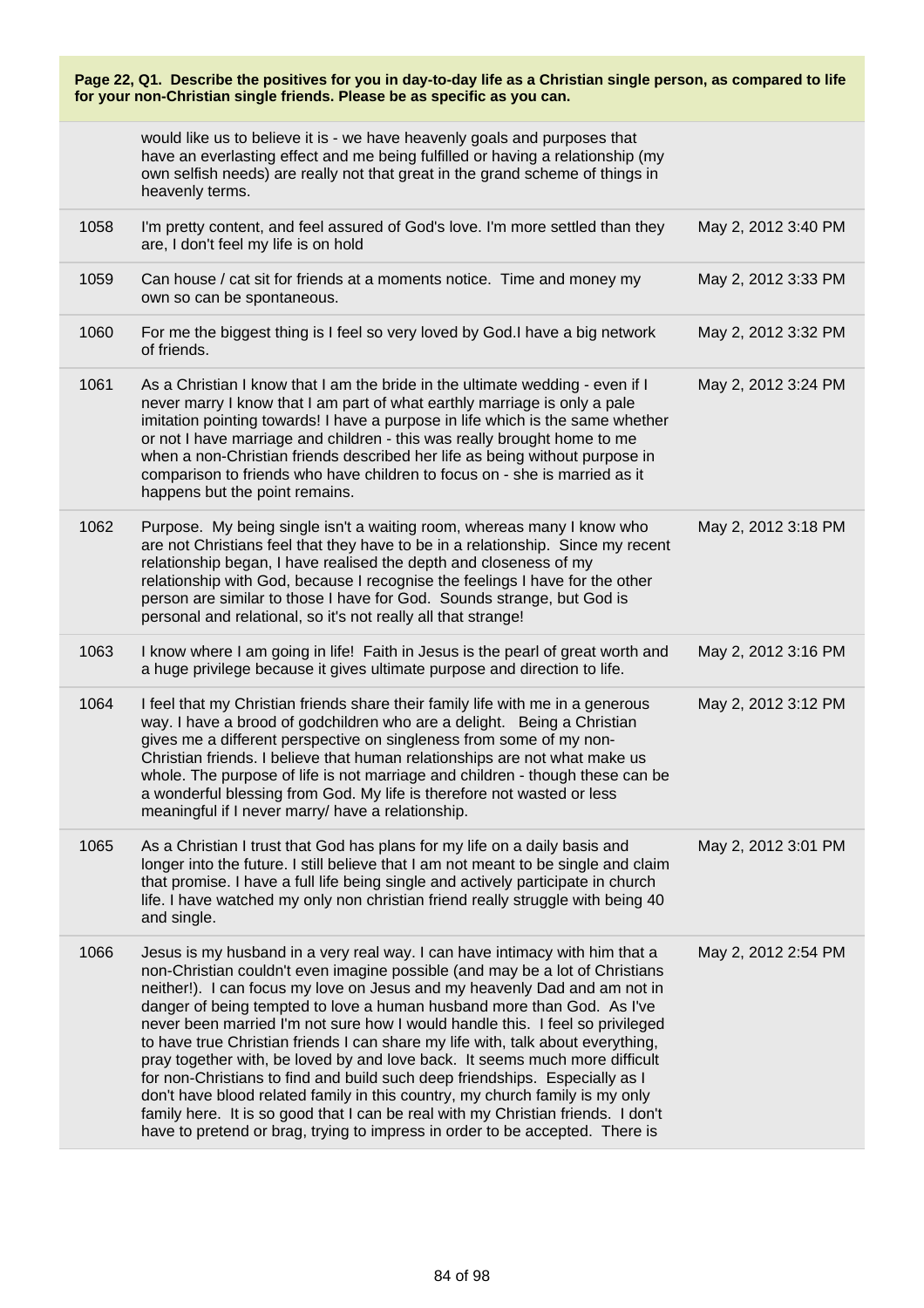|      | unconditional love. Where do you find that in non-Christian circles?<br>Compared to non-Christian singles, I have a purpose in life. I want to help<br>bring in a harvest of souls into my Dad's kingdom. All my 47 years of<br>singleness have helped to shape me and prepare me for this brilliant task.<br>I'm currently not working as I'm taking some time out, but I am not feeling<br>down about it or of little worth as so many unemployed non-Christians do,<br>especially when they live on their own. There is a purpose in my life that<br>goes far beyond a job.                                                                                                                                                                                                                 |                     |
|------|------------------------------------------------------------------------------------------------------------------------------------------------------------------------------------------------------------------------------------------------------------------------------------------------------------------------------------------------------------------------------------------------------------------------------------------------------------------------------------------------------------------------------------------------------------------------------------------------------------------------------------------------------------------------------------------------------------------------------------------------------------------------------------------------|---------------------|
| 1067 | I do have more time to serve God in those areas where he has gifted me. I<br>don't have to get meals ready for someone else and can eat how and when I<br>choose. I can go to bed when I choose and don't have to consult someone<br>else about decisions - although there are times when I would like someone<br>else to make those decisions. I can choose my friends and spend time with<br>them without being concerned about a husband and how he feels about<br>those friends. Decisions about how I budget are purely my choice and I<br>appreciate having that autonomy. I am able to choose the music and TV<br>programmes I want without having to accommodate someone else's choices<br>The same applies to choice of holidays, but it would be good to have<br>someone to go with! | May 2, 2012 2:52 PM |
| 1068 | All close friends are married or single Christians                                                                                                                                                                                                                                                                                                                                                                                                                                                                                                                                                                                                                                                                                                                                             | May 2, 2012 2:49 PM |
| 1069 | I am able to share personal stuggles with close friends, and they can pray for<br>me, which can be very reassuring. This is still possible even though I don't<br>have a girlfriend or spouse. Generally, friends can pray for less personal<br>things e.g. academic stresses. This makes me feel very supported and<br>loved. Non-Christians do not have this blessing. I know that God always<br>loves me, and he 'will take great delight in [me], he will quiet [me] with his<br>love, he will exult over [me] with loud singing' (Zeph 3:17). What an amazing<br>God we have!!                                                                                                                                                                                                            | May 2, 2012 2:47 PM |
| 1070 | I have a church family of people that I trust and can feel "at home" with, and<br>know that in an emergency, I will always have someone to rely on. I also<br>have peace about my future and know that God is in control, and that He<br>watches over my children. A number of Christian men "Dad" my kids from<br>time to time - some consciously, others not.                                                                                                                                                                                                                                                                                                                                                                                                                                | May 2, 2012 2:47 PM |
| 1071 | I am a single parent so the answers above are difficult. I feel I have an<br>intimate relationship with God, Jesus and the Holy Spirit I believe Jesus is<br>my best friend and my rock and with Him I am strong and never alone. I think<br>I have a different perception of being a single person to the person who<br>wrote the questionnaire. The positives are that I can work long anti-social<br>hours writing or reading when my daughter is asleep in bed. I do not think a<br>husband would tolerate that. I also like to pray a lot and I don't know whether<br>a husband would understand that, or whether he would understand that<br>Jesus is at my centre, which would be very sad.                                                                                             | May 2, 2012 2:45 PM |
| 1072 | Peace of mind, no one giving me a hard time.                                                                                                                                                                                                                                                                                                                                                                                                                                                                                                                                                                                                                                                                                                                                                   | May 2, 2012 2:38 PM |
| 1073 | I know that whatever God has planned for me is for my wellbeing and who<br>am I to argue with that? If it's his will to bring along someone, then fine, if not,<br>then fine.                                                                                                                                                                                                                                                                                                                                                                                                                                                                                                                                                                                                                  | May 2, 2012 2:37 PM |
| 1074 | without Christ in my life i couldn,t survive. God is the reason i live i believe He<br>has someone special out there for me.My non-christians friends have no<br>problems being with men they, re not married to or having a sexual                                                                                                                                                                                                                                                                                                                                                                                                                                                                                                                                                            | May 2, 2012 2:37 PM |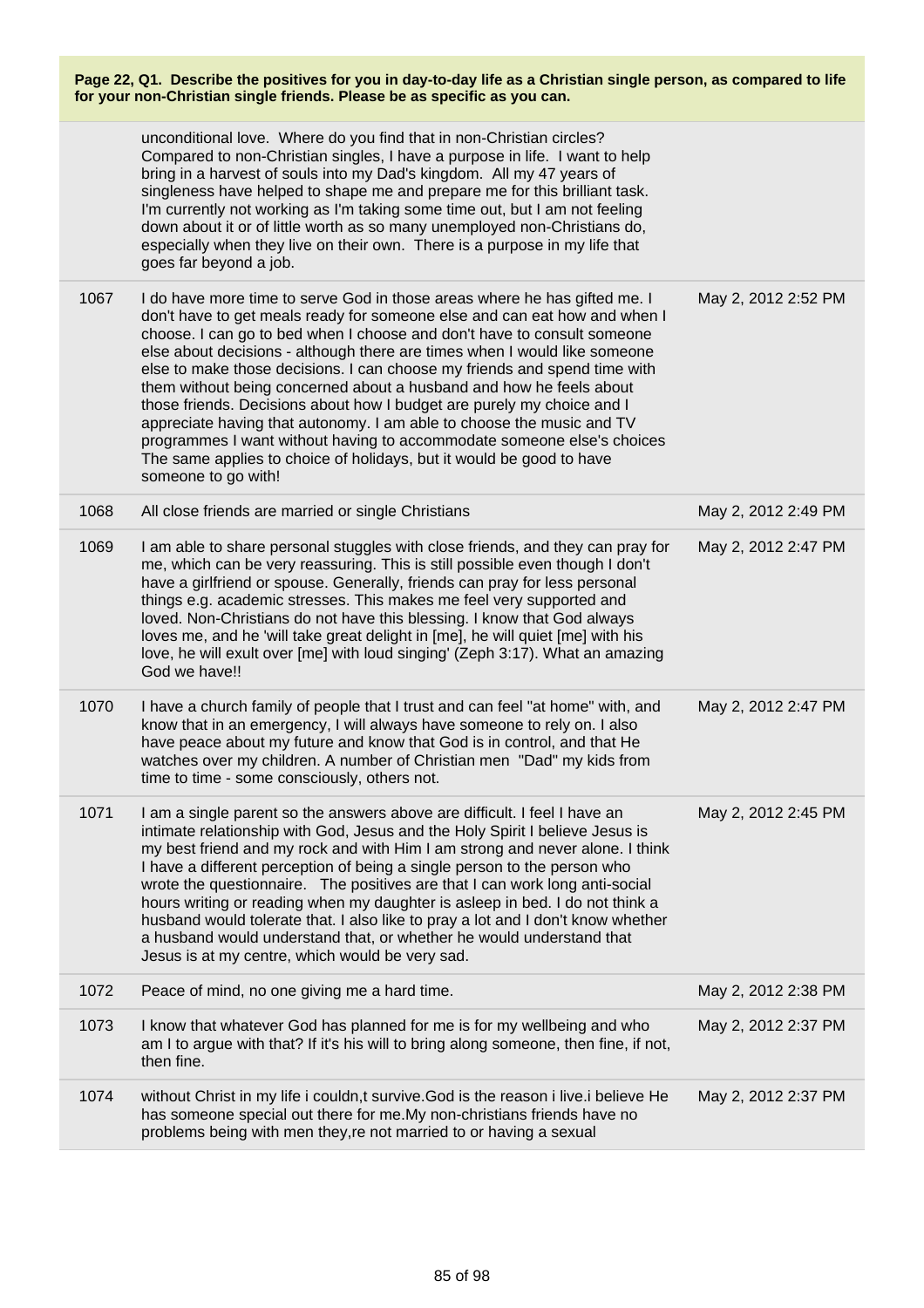| Page 22, Q1. Describe the positives for you in day-to-day life as a Christian single person, as compared to life<br>for your non-Christian single friends. Please be as specific as you can. |                                                                                                                                                                                                                                                                                                                                                                                                                                                                                                                                                                                                     |                     |
|----------------------------------------------------------------------------------------------------------------------------------------------------------------------------------------------|-----------------------------------------------------------------------------------------------------------------------------------------------------------------------------------------------------------------------------------------------------------------------------------------------------------------------------------------------------------------------------------------------------------------------------------------------------------------------------------------------------------------------------------------------------------------------------------------------------|---------------------|
|                                                                                                                                                                                              | relationship with them them have a differant out look on life than i do.i know<br>the choices i make for my life r right for me as a christian and that God will<br>honor these choices                                                                                                                                                                                                                                                                                                                                                                                                             |                     |
| 1075                                                                                                                                                                                         | I can devote time to friends and not feel I have to consider someone who<br>may disagree or feel resentful. I have a different life different richness. Sad<br>that we can spend so much time hung up about being single as opposed to<br>passionate about the lost and dying. We could together achieve so much if<br>we all channeled our energy time and life through God. Need to stop and<br>think, accept freindship and care for one another.                                                                                                                                                | May 2, 2012 2:32 PM |
| 1076                                                                                                                                                                                         | I always have God with me                                                                                                                                                                                                                                                                                                                                                                                                                                                                                                                                                                           | May 2, 2012 2:24 PM |
| 1077                                                                                                                                                                                         | I can spend time doing things I like ie. study, artistic craft, without thinking<br>about anyone else. I can plan to spend my money as I want - planned &<br>special interests I can spend time in serving God - but I think i could do this<br>as a person in a dating/married relationship.                                                                                                                                                                                                                                                                                                       | May 2, 2012 2:21 PM |
| 1078                                                                                                                                                                                         | I beleive the church is a family and although i live alone beleive that I am<br>loved and cared for and always have someone to call on if in need. Also I am<br>never alone because whatever I am doing God is with me.                                                                                                                                                                                                                                                                                                                                                                             | May 2, 2012 2:17 PM |
| 1079                                                                                                                                                                                         | I have peace of mind that if God wants me to be in a relationship then it will<br>happen. But currently I am happy being single. I think my faith makes me<br>more relaxed and I"m not inpatiently waiting for 'the right one'                                                                                                                                                                                                                                                                                                                                                                      | May 2, 2012 2:15 PM |
| 1080                                                                                                                                                                                         | I have someone who I can talk to and who understands how I feel, and I can<br>pray into the situation when I need to.                                                                                                                                                                                                                                                                                                                                                                                                                                                                               | May 2, 2012 2:08 PM |
| 1081                                                                                                                                                                                         | At leaset I can (try and) rest in the knowledge God holds my future and loves<br>me as a daughter.                                                                                                                                                                                                                                                                                                                                                                                                                                                                                                  | May 2, 2012 2:00 PM |
| 1082                                                                                                                                                                                         | knowing that God is ultimately in control of my life                                                                                                                                                                                                                                                                                                                                                                                                                                                                                                                                                | May 2, 2012 1:59 PM |
| 1083                                                                                                                                                                                         | Being a single Christian woman gives me the freedom to be myself and to<br>make decisions without someone else influencing or challenging those<br>decisions. I enjoy having control over my money and time but would find it<br>good to have a partner to share my social life and go places with.                                                                                                                                                                                                                                                                                                 | May 2, 2012 1:55 PM |
| 1084                                                                                                                                                                                         | freedom independence no one to please etc                                                                                                                                                                                                                                                                                                                                                                                                                                                                                                                                                           | May 2, 2012 1:52 PM |
| 1085                                                                                                                                                                                         | Because I know Christ I feel content and can accept the 'trial's' of life and<br>trust for the future.                                                                                                                                                                                                                                                                                                                                                                                                                                                                                              | May 2, 2012 1:52 PM |
| 1086                                                                                                                                                                                         | All my friends are married or partners, I was married hapily for 27 years so<br>understand marriage, sharing, now also widowhood, loneliness, apart from<br>church, and schools work no time to socialize. Men in school are lovely,<br>great, a frenchman in france asked me out and found it funny that no man in<br>11 years in uk had asked me out !! He cried on the way for a meal as he,d<br>had a rotten 20 years so knew he needed a friend to cry on, not a adate<br>Maybe if I hung out in the pubs I may get a date. Many have baggage so<br>maybe I, m meant to stay single, and free. | May 2, 2012 1:52 PM |
| 1087                                                                                                                                                                                         | Having God in my live has increased my self esteem and self worth some<br>non christian singles struggle with these issues and run a round with out<br>direction.                                                                                                                                                                                                                                                                                                                                                                                                                                   | May 2, 2012 1:42 PM |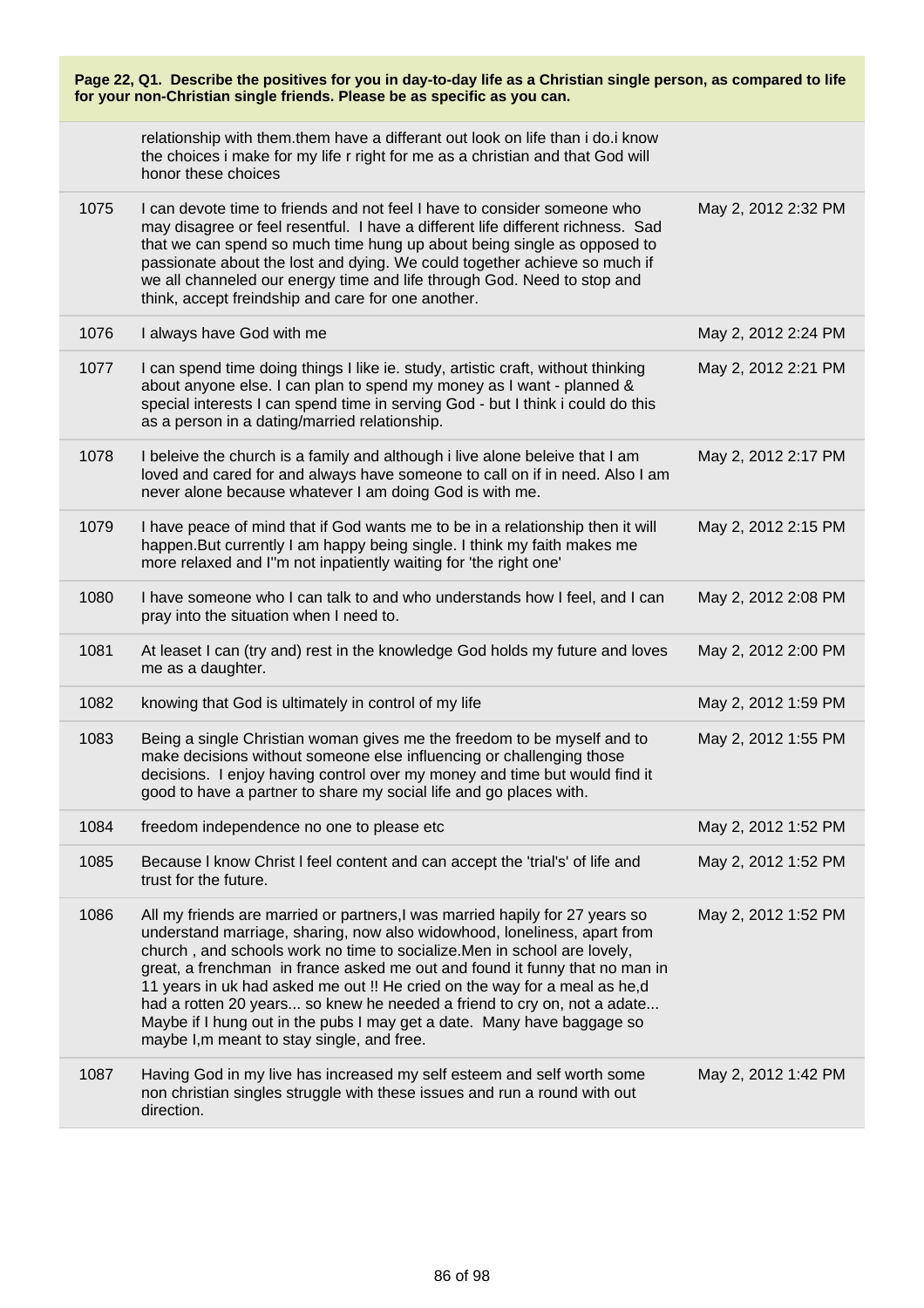| Page 22, Q1. Describe the positives for you in day-to-day life as a Christian single person, as compared to life<br>for your non-Christian single friends. Please be as specific as you can. |                                                                                                                                                                                                                                                                                                                                                                                                                                                                                  |                      |  |
|----------------------------------------------------------------------------------------------------------------------------------------------------------------------------------------------|----------------------------------------------------------------------------------------------------------------------------------------------------------------------------------------------------------------------------------------------------------------------------------------------------------------------------------------------------------------------------------------------------------------------------------------------------------------------------------|----------------------|--|
| 1088                                                                                                                                                                                         | All we need - love, protection, we can get from God. Knowing that maybe<br>God wants us to be single - more purpose than non -christian                                                                                                                                                                                                                                                                                                                                          | May 2, 2012 1:38 PM  |  |
| 1089                                                                                                                                                                                         | Knowing that I have God who can help me when things get too much for me.<br>I also know that by abiding by God's rules, which are there for my protection,<br>he has the best for me.                                                                                                                                                                                                                                                                                            | May 2, 2012 1:15 PM  |  |
| 1090                                                                                                                                                                                         | If I wasn't a christian, I would go to places where single non christian people<br>go. I would go out on weekends with single friends. I would look at men as<br>atractive, fun. Instead the criteria has to first and formost be their faith,<br>everything else would follow. As yet there is no one out there in my age<br>group and with my faith.                                                                                                                           | May 2, 2012 1:15 PM  |  |
| 1091                                                                                                                                                                                         | Not sure                                                                                                                                                                                                                                                                                                                                                                                                                                                                         | May 2, 2012 1:11 PM  |  |
| 1092                                                                                                                                                                                         | a personal relationship with God                                                                                                                                                                                                                                                                                                                                                                                                                                                 | May 2, 2012 1:07 PM  |  |
| 1093                                                                                                                                                                                         | I am able to trust God for the things I might be fearful of. I am able to be<br>content because I have learned that everything I really want is found in God<br>anyway. I have found it can be exciting to see what God does to meet my<br>needssurprises he sends my wayfrom a gift to a beautiful sunsetall<br>seem like gifts from a lover or close friend.                                                                                                                   | May 2, 2012 1:07 PM  |  |
| 1094                                                                                                                                                                                         | I am not committed to needing to discuss lifestyle, options, decisions with<br>someone else and am free to go out as and when I want. Not tied down to<br>family.                                                                                                                                                                                                                                                                                                                | May 2, 2012 1:04 PM  |  |
| 1095                                                                                                                                                                                         | Can pray or listen to Christian music when I want                                                                                                                                                                                                                                                                                                                                                                                                                                | May 2, 2012 1:00 PM  |  |
| 1096                                                                                                                                                                                         | Freedom Time with God and to give to other charity projects                                                                                                                                                                                                                                                                                                                                                                                                                      | May 2, 2012 12:59 PM |  |
| 1097                                                                                                                                                                                         | My friends will sometimes say that they are very lonely. I find that as a<br>Christian single person, I know that I am not alone as I have Jesus with me<br>wherever I go. I have found a lot of peace by listening to the song "What A<br>Friend I've Found" over and over again. As a Christian, I know that I am<br>never alone and there is always someone with me, whereas, I find my non-<br>Christian single friends struggle as they do not know Jesus as their Saviour. | May 2, 2012 12:57 PM |  |
| 1098                                                                                                                                                                                         | feel let down by god, as if he has forgotten me,                                                                                                                                                                                                                                                                                                                                                                                                                                 | May 2, 2012 12:56 PM |  |
| 1099                                                                                                                                                                                         | I've got a community of friends around me, who are a really mixed group -<br>from older married couples to younger families with young kids, and other<br>singles my age and younger. I don't think many non-Christians have such a<br>wide and varied friendship group, it's like being part of a big family.                                                                                                                                                                   | May 2, 2012 12:55 PM |  |
| 1100                                                                                                                                                                                         | Can find purpose and meaning in service and helping others Challenge to<br>depend on and trust God more                                                                                                                                                                                                                                                                                                                                                                          | May 2, 2012 12:55 PM |  |
| 1101                                                                                                                                                                                         | I have hope in Christ and know that inspite of the difficulties I can at least<br>share them with Him knowing He understands how difficult singleness is for<br>some of us                                                                                                                                                                                                                                                                                                       | May 2, 2012 12:49 PM |  |
| 1102                                                                                                                                                                                         | More sleep (no kids etc)/ less conflict/ more time for things I like doing                                                                                                                                                                                                                                                                                                                                                                                                       | May 2, 2012 12:37 PM |  |
| 1103                                                                                                                                                                                         | Due to what Jesus Christ did for me, I feel loved and treasured now and<br>have Heaven to look forward to, my non-Christian friends (and family<br>members) do not. Being single or being married is irrelevant.                                                                                                                                                                                                                                                                 | May 2, 2012 12:37 PM |  |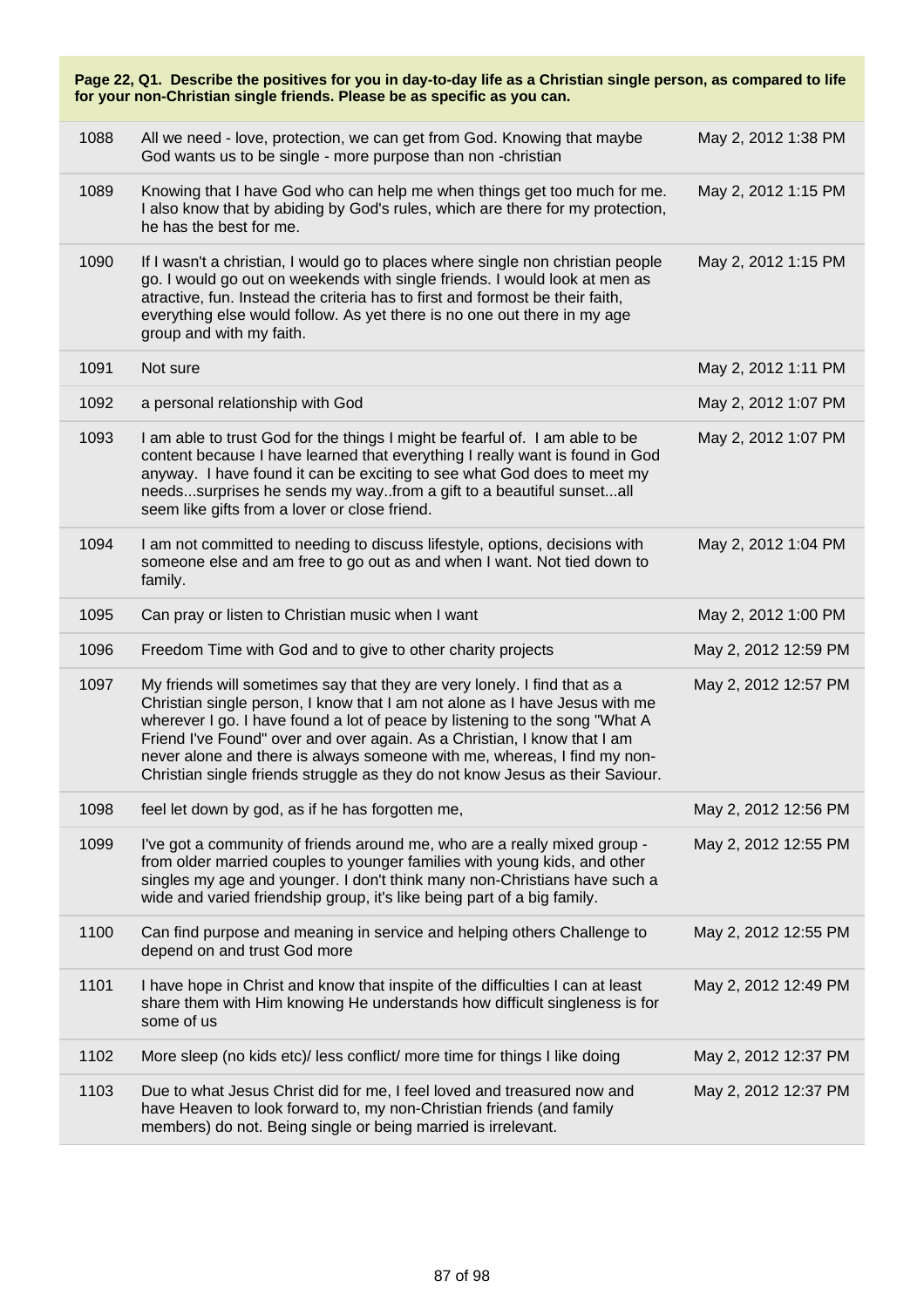| 1104 | Of the people I'm thinking of - they seem a bit like me - so no big difference<br>once differences in personality are taken into account. In the past though I<br>have known people under a cloud who desperately want a relationship and<br>they never seem to work well - better to accept who I am and accept what<br>life throws at me.                                                                                                                                                                                                                                                                                                                                                                                                                                            | May 2, 2012 12:36 PM |
|------|----------------------------------------------------------------------------------------------------------------------------------------------------------------------------------------------------------------------------------------------------------------------------------------------------------------------------------------------------------------------------------------------------------------------------------------------------------------------------------------------------------------------------------------------------------------------------------------------------------------------------------------------------------------------------------------------------------------------------------------------------------------------------------------|----------------------|
| 1105 | I don't think there are any positives.                                                                                                                                                                                                                                                                                                                                                                                                                                                                                                                                                                                                                                                                                                                                                 | May 2, 2012 12:36 PM |
| 1106 | I have a good support network of caring friends. I have the comfort of<br>knowing and calling on god.                                                                                                                                                                                                                                                                                                                                                                                                                                                                                                                                                                                                                                                                                  | May 2, 2012 12:27 PM |
| 1107 | I feel that I am not alone. There is someone supporting me in my day to day<br>life                                                                                                                                                                                                                                                                                                                                                                                                                                                                                                                                                                                                                                                                                                    | May 2, 2012 12:26 PM |
| 1108 |                                                                                                                                                                                                                                                                                                                                                                                                                                                                                                                                                                                                                                                                                                                                                                                        | May 2, 2012 12:26 PM |
| 1109 | I'm not alone in my life because God is with me and with him I can go even<br>through hard times. I can trust him to help me to find a good husband and<br>also to enjoy my singleness. I think the singleness is a very good opportunity<br>God gave us for preparation for marriage and also to draw closer to God<br>because there is no one else you can be so close and intimate with. It's the<br>time to let God change us more into his character. I think that if people can't<br>be satisfied while they are still single they are not ready to get married. Only<br>if God is first in our lives could we have a blessed marriage. The husband or<br>wife is not the one who will give us happiness and satisfaction and who will<br>meet our deepest needs. Only God will. | May 2, 2012 12:25 PM |
| 1110 | Not having to rely on somebody else and having freedom with time.                                                                                                                                                                                                                                                                                                                                                                                                                                                                                                                                                                                                                                                                                                                      | May 2, 2012 12:19 PM |
| 1111 | I appreciate having significant amounts of time for reading and study. I<br>appreciate being able to invest in the lives of many people, without binding<br>them to me in return. I appreciate solitude and time for reflection. I<br>appreciate the possibilities that singleness presents for the pursuit of<br>friendship.                                                                                                                                                                                                                                                                                                                                                                                                                                                          | May 2, 2012 12:19 PM |
| 1112 | Relationship with God! I know deep down that God has a perfect plan for my<br>life and that includes marriage but sometimes it is hard to be on your own<br>especially when all your friends are married. My faith is what keeps me going<br>through the good an bad times, I can't imagine my life without God.                                                                                                                                                                                                                                                                                                                                                                                                                                                                       | May 2, 2012 12:15 PM |
| 1113 | It is good to have my independence and living alone has made me a<br>stronger person. I don't have to answer to anyone or let anyone know when I<br>am working late etc. All choices about my house are mine to make without<br>compromise.                                                                                                                                                                                                                                                                                                                                                                                                                                                                                                                                            | May 2, 2012 12:14 PM |
| 1114 | My non Christian friends seem to be "living the life", get in there, get stuck in<br>as you only have one life. They appear to be on a crazy road and cannot see<br>life for what it really is. People tend to abuse others in their quest for<br>happiness.                                                                                                                                                                                                                                                                                                                                                                                                                                                                                                                           | May 2, 2012 12:02 PM |
| 1115 | I suppose my worth comes from God not how sexually attractive I am. I think<br>there is an inherent assumption within culture that I am somehow deficient<br>unless someone else finds me attractive. Most stories reflect this from Esther<br>in the Bible to Pride and Prejudice. This is a battle I still fight but at least I<br>can identify that is why I feel crap sometimes and can take it to God.<br>Christian singles look to each other for support and are more open to<br>analysing their lives and how to change them to embrace more of God's                                                                                                                                                                                                                          | May 2, 2012 12:02 PM |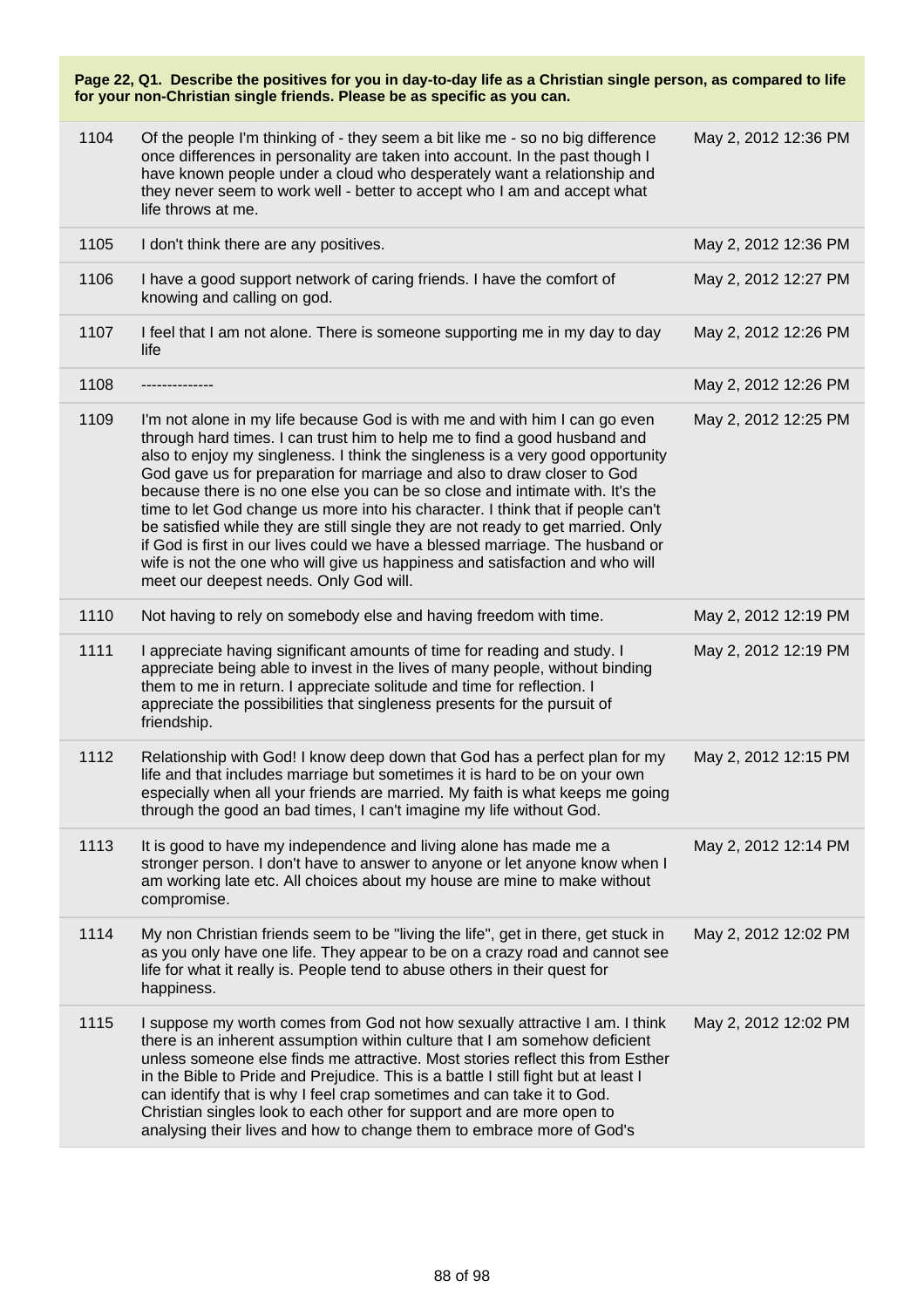| Page 22, Q1. Describe the positives for you in day-to-day life as a Christian single person, as compared to life<br>for your non-Christian single friends. Please be as specific as you can. |                                                                                                                                                                                                                                                                                                                                                                                                                                                                                                                                                                                                                                                                                                                                                                                                     |                      |
|----------------------------------------------------------------------------------------------------------------------------------------------------------------------------------------------|-----------------------------------------------------------------------------------------------------------------------------------------------------------------------------------------------------------------------------------------------------------------------------------------------------------------------------------------------------------------------------------------------------------------------------------------------------------------------------------------------------------------------------------------------------------------------------------------------------------------------------------------------------------------------------------------------------------------------------------------------------------------------------------------------------|----------------------|
|                                                                                                                                                                                              | wholeness. I think sexuality is a problematic area for singles. In the secular<br>world it would be easy for me to have a satisfying physical sex life but the<br>emotional repercussions would be complex. As a christian I am probably less<br>damaged and more thought through in that area but trying to be celibate in<br>this era is difficult and the church WILL NOT engage properly with this -<br>especially with regard to women.                                                                                                                                                                                                                                                                                                                                                        |                      |
| 1116                                                                                                                                                                                         | It is relatively stress free - no emotional roller-coaster that intimate<br>relationships can bring. Saving money! Don't have to spend money on<br>travelling to visit partner, keep contact or do things together and get presents<br>etc.                                                                                                                                                                                                                                                                                                                                                                                                                                                                                                                                                         | May 2, 2012 11:54 AM |
| 1117                                                                                                                                                                                         | I feel more able to relax in the evening after work, and am grateful not to<br>have somebody else to demand anything of me, as I also work voluntarily as<br>a counsellor and have a lot of people leaning on me. I appreciate quietness<br>in the evening and peace. When I dated last year I found myself drawn into<br>more human things, that I enjoy feeling free of now. I've learned to be happy<br>with my own company and to define myself by how God sees me rather than<br>a spouse.                                                                                                                                                                                                                                                                                                     | May 2, 2012 11:45 AM |
| 1118                                                                                                                                                                                         | Time to spend with God Opportunity to regularly go on mission trips Having<br>time to get alongside marginalised folk                                                                                                                                                                                                                                                                                                                                                                                                                                                                                                                                                                                                                                                                               | May 2, 2012 11:43 AM |
| 1119                                                                                                                                                                                         | I can pray as and when I want to. I can offer to help at church when I want or<br>at short notice. I believe God is in control of my life and this brings me<br>comfort.I also have God in my life and He is who I turn to in times of trouble<br>or happy times.                                                                                                                                                                                                                                                                                                                                                                                                                                                                                                                                   | May 2, 2012 11:41 AM |
| 1120                                                                                                                                                                                         | I have an excellent group of my friends, with whom I can share and pray and<br>I have a God who listens to me. I have no idea how my not yet Christian<br>friends cope on a day to day basis without having someone to pray to and<br>support them through thier life.                                                                                                                                                                                                                                                                                                                                                                                                                                                                                                                              | May 2, 2012 11:40 AM |
| 1121                                                                                                                                                                                         | Constant relationship with God - prayer throughout the day Daily<br>commitment of begining and end of day, knowing that God understands and<br>is there before me Choosing who to speak to in certain situations of either<br>difficulty or celebration Not needing to fill my time with earthly pursuits Not<br>needing to spend my money on these things either, in order to fill a gap<br>Confidence in myself has grown since being single again - that has been<br>completely God's doing - confidence now is greater than confidence again.<br>This is not a superficial self-confidence, but a deeper optimism and hope -<br>my non-Christian single friends don't have that Full reliance on God has<br>developed my faith, and I have had new spiritual experiences to affirm me in<br>God | May 2, 2012 11:39 AM |
| 1122                                                                                                                                                                                         | As a single Christian I do not feel lonely as I have a personal relationship<br>with God. I do feel valued and have confidence because of my faith. I feel it<br>is difficult to date as many non Christians have a very free attitude towards<br>unmarried sex and many non Christians sleep with a new partner very early<br>on in a relationship. Non-Christians do seem more desperate to meet<br>someone than my Christian single friends.                                                                                                                                                                                                                                                                                                                                                     | May 2, 2012 11:37 AM |
| 1123                                                                                                                                                                                         | non-Christian single friends? I have plenty of non-Christian friends, they're<br>not single though.                                                                                                                                                                                                                                                                                                                                                                                                                                                                                                                                                                                                                                                                                                 | May 2, 2012 11:35 AM |
| 1124                                                                                                                                                                                         | Most of my non Christian single friends have kids so my life is simpler and<br>cheaper than theirs. I also don't have the regrets that they do about                                                                                                                                                                                                                                                                                                                                                                                                                                                                                                                                                                                                                                                | May 2, 2012 11:34 AM |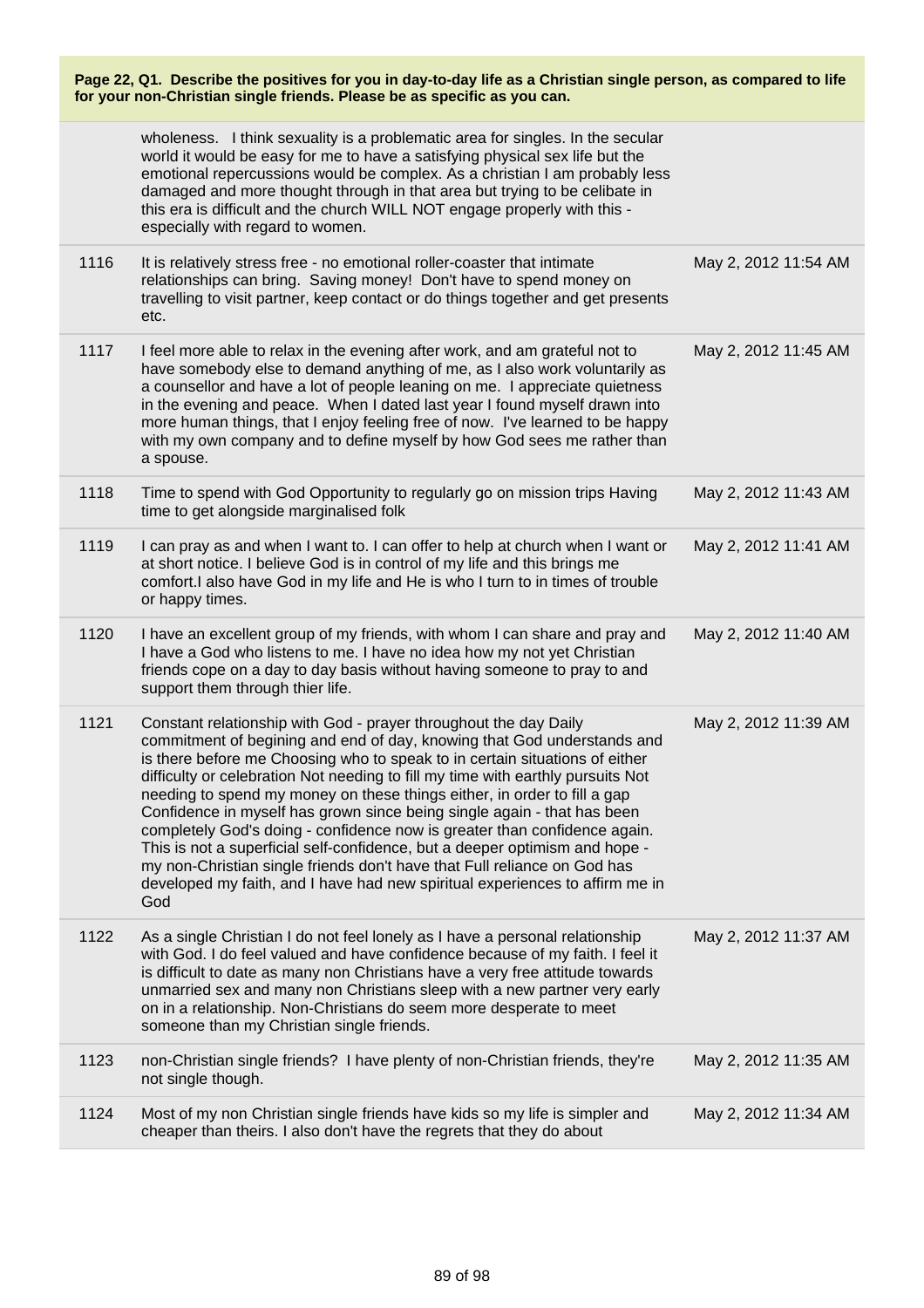relationships with terrible men!

| 1125 | Lack of ties or commitments to other people, lack of responsibility for how<br>other people feel and that prevents it impacting on me in a negative way.<br>More time to devote to my children.                                                                                                                                                                                                                                                                                                                                                                                                                                                                                                                                | May 2, 2012 11:29 AM |
|------|--------------------------------------------------------------------------------------------------------------------------------------------------------------------------------------------------------------------------------------------------------------------------------------------------------------------------------------------------------------------------------------------------------------------------------------------------------------------------------------------------------------------------------------------------------------------------------------------------------------------------------------------------------------------------------------------------------------------------------|----------------------|
| 1126 | I don't really see any huge differences                                                                                                                                                                                                                                                                                                                                                                                                                                                                                                                                                                                                                                                                                        | May 2, 2012 11:26 AM |
| 1127 | Single or married, the differences are the same between me and non-<br>Christian friends re spiritual and long-term matters, death, security, worry,<br>ultimate purpose etc etc. I am never lonely, although physically alone. I<br>would rather face the future unmarried with God than in any other way.                                                                                                                                                                                                                                                                                                                                                                                                                    | May 2, 2012 11:21 AM |
| 1128 | Well you can please yourself most of the time though you have to watch you<br>don't get selfish. Not having to cook for anyone else or cater for their food<br>quirks is a plus, though it's nice to entertain. I find I don't get invited out for<br>meals as much as a single person as I used to when I was married.                                                                                                                                                                                                                                                                                                                                                                                                        | May 2, 2012 11:17 AM |
| 1129 | I think knowing God gives you confidence and a feeling of peace so I do not<br>feel that I desperately need to meet someone. I do not feel lonely either<br>because I feel God's presence in my life. Because of my faith I could not<br>enter into a sexual relationship with a new partner and many single non-<br>Christians do not have a problem with having sex with a new boy/girlfriend<br>very early on in the relationship. I think non-Christians really feel there is<br>something wrong with them if they do not have a partner.                                                                                                                                                                                  | May 2, 2012 11:16 AM |
| 1130 | I can work at my online ministry as long and as late as I like, because I have<br>no-one else to think of.                                                                                                                                                                                                                                                                                                                                                                                                                                                                                                                                                                                                                     | May 2, 2012 11:14 AM |
| 1131 | I have Christ in my life to help me and my non-Christian friends dont.                                                                                                                                                                                                                                                                                                                                                                                                                                                                                                                                                                                                                                                         | May 2, 2012 11:12 AM |
| 1132 | Free to choose when to go somewhere and with whom. Don't have to plan<br>anything. Can worship when and how I want and this is not questioned as<br>oppose to being in a relationship with a non-Christian. Peace and no<br>conflicts at home.                                                                                                                                                                                                                                                                                                                                                                                                                                                                                 | May 2, 2012 11:11 AM |
| 1133 | I can pray and read the Bible in bed for as long as I like. I can talk to the<br>children about God freely.                                                                                                                                                                                                                                                                                                                                                                                                                                                                                                                                                                                                                    | May 2, 2012 11:08 AM |
| 1134 | The church is an extension of my family, with support and companionship if I<br>need it.                                                                                                                                                                                                                                                                                                                                                                                                                                                                                                                                                                                                                                       | May 2, 2012 10:57 AM |
| 1135 | I spend most of my time as a single either going to Life groups/church<br>meetings/Youth events/Hosting at church, while some friends and colleagues<br>often tell me of wild parties, drinking and sex. Choice of holidays etc also<br>assume a different meaning, to me it's a break from work, for others a way to<br>try everything possible to lose your mind. I do not enjoy drinking / drugs<br>anyway, so I don't tend to miss it, but intimacy with a man in my life can<br>surely be a problem later on, as I said I am very thoughtful (according to<br>others) and I miss those little things typical of a relationship. Maybe everyone<br>including me is in love with the idea of love portraited in movies etc. | May 2, 2012 10:56 AM |
| 1136 | Church family, Christian friends I can relate to, God to turn to for help and<br>guidance, a sense of purpose, a reason to live.                                                                                                                                                                                                                                                                                                                                                                                                                                                                                                                                                                                               | May 2, 2012 10:45 AM |
| 1137 | A vision of eternity and to know that the Lord knows me.                                                                                                                                                                                                                                                                                                                                                                                                                                                                                                                                                                                                                                                                       | May 2, 2012 10:41 AM |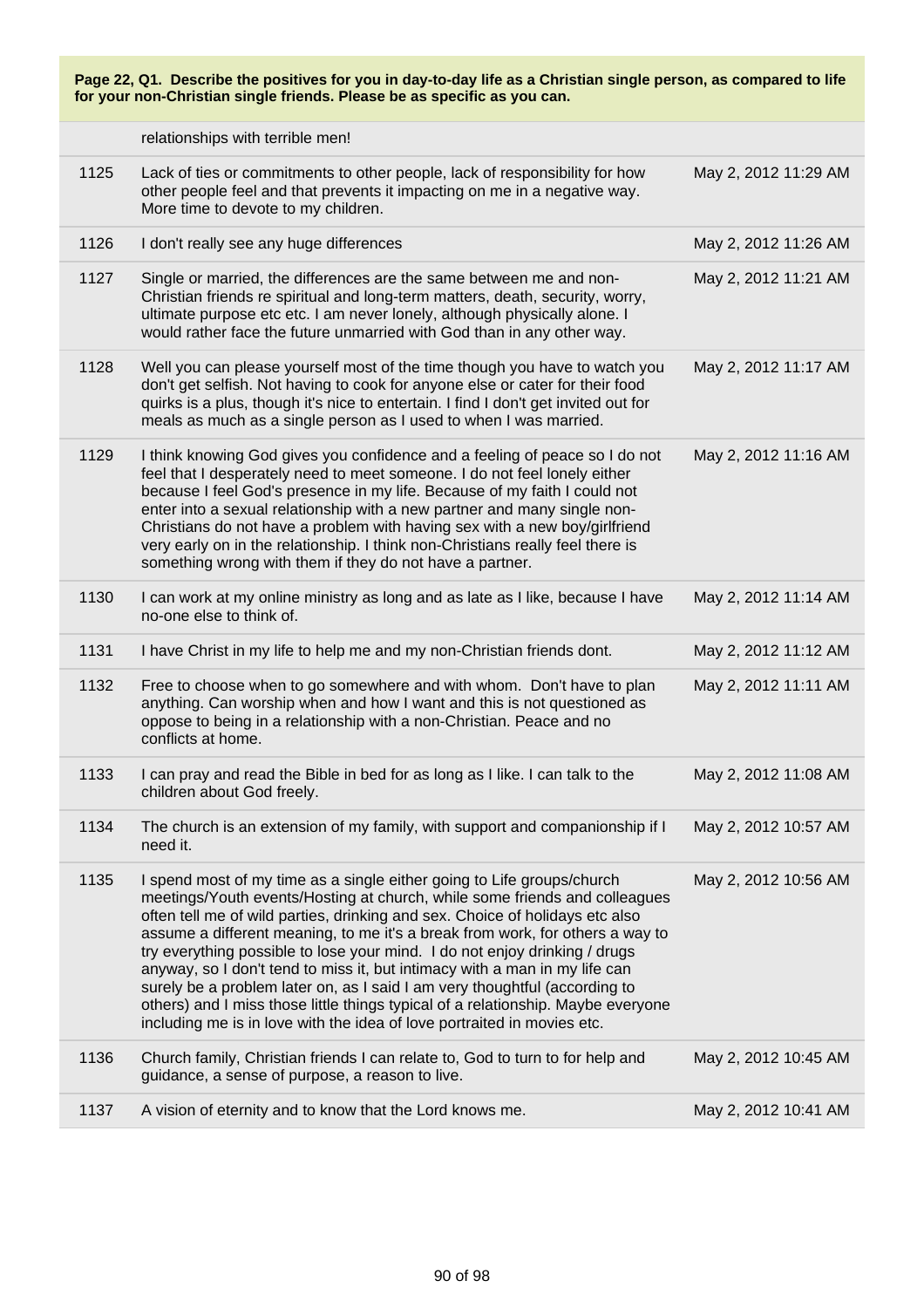| Page 22, Q1. Describe the positives for you in day-to-day life as a Christian single person, as compared to life<br>for your non-Christian single friends. Please be as specific as you can. |                                                                                                                                                                                                                                                                                                                                                                                                                                                                                                                                                                           |                      |
|----------------------------------------------------------------------------------------------------------------------------------------------------------------------------------------------|---------------------------------------------------------------------------------------------------------------------------------------------------------------------------------------------------------------------------------------------------------------------------------------------------------------------------------------------------------------------------------------------------------------------------------------------------------------------------------------------------------------------------------------------------------------------------|----------------------|
| 1138                                                                                                                                                                                         | Freedom of choice, independent to follow my own desires (hopefully Godly),<br>never have had to worry about children - especially their health & education.                                                                                                                                                                                                                                                                                                                                                                                                               | May 2, 2012 10:40 AM |
| 1139                                                                                                                                                                                         | I am able to do what I need to do without having to consult anyone. On the<br>other hand when their is an issue that I need to seek advice about it can<br>sometime be difficult to get an objective view. As the people I consult aren't<br>in my "shoes" at that exact moment. It may take longer to make the right<br>decision.                                                                                                                                                                                                                                        | May 2, 2012 10:39 AM |
| 1140                                                                                                                                                                                         | Freedom to come and go as you please. cook when you like, eat out when<br>you can afford it.                                                                                                                                                                                                                                                                                                                                                                                                                                                                              | May 2, 2012 10:34 AM |
| 1141                                                                                                                                                                                         | This was covered on the previous page really.                                                                                                                                                                                                                                                                                                                                                                                                                                                                                                                             | May 2, 2012 10:31 AM |
| 1142                                                                                                                                                                                         | I am free to worship as and when I want, and to attend any courses I want. I<br>have a close group of friends within church and I am often included in other<br>families outings and we all holiday together                                                                                                                                                                                                                                                                                                                                                              | May 2, 2012 10:31 AM |
| 1143                                                                                                                                                                                         | Can do what I want with my time, don't have to share the bathroom or the<br>bed, can chose what I eat and when (most days) but sometimes I have no<br>energy to make decisions even about what I feel like eating and whilst I can<br>spend all disposable income on things I want it can feel selfish and wrong to<br>spoil yourself even though the househld income is not spent by someone<br>else to buy mea present for my birthday or take me for an anniversary meal.<br>Up and down sides to all of it really, you play the hand you are dealt                    | May 2, 2012 10:28 AM |
| 1144                                                                                                                                                                                         | Hope beyond life takes away a lot of the discomfort of having a single life on<br>earth.                                                                                                                                                                                                                                                                                                                                                                                                                                                                                  | May 2, 2012 10:28 AM |
| 1145                                                                                                                                                                                         | non                                                                                                                                                                                                                                                                                                                                                                                                                                                                                                                                                                       | May 2, 2012 10:27 AM |
| 1146                                                                                                                                                                                         | The ability to pray for people and situations Knowing God's forgiveness when<br>I get it wrong                                                                                                                                                                                                                                                                                                                                                                                                                                                                            | May 2, 2012 10:27 AM |
| 1147                                                                                                                                                                                         | It can be difficult doing things alone. I don't like doing things on my own.<br>However, it is nice to have the freedom to do what I like. Most of all I am glad<br>I don't have a baby. I cannot imagine anything worse. Do not really have any<br>non Christian single friends to compare to.                                                                                                                                                                                                                                                                           | May 2, 2012 10:26 AM |
| 1148                                                                                                                                                                                         | I have God! I see him at work every day guiding me, answering prayers. My<br>non-Christian friends have nothing to fall back on if something awful<br>happens. They are curious about what makes me tick and that they cannot<br>compartmentalise me as a sporty, independent Christian. I have a positive<br>approach to life and keep my negative thoughts to myself nearly all the time.<br>I have been through far more than most people and I think it surprises<br>people a lot when/if I do open up! God has a great sense of humour and<br>wants the best for me. | May 2, 2012 10:25 AM |
| 1149                                                                                                                                                                                         | Being able to plan my own time and do the things I feel I want to and am<br>called to. Glad I didn't marry someone when I was younger, before I was<br>ready. I love spending time with a group of friends (male and female), it's<br>good fun and would probably be totally different if I had a boyfriend. My<br>family need support at the moment and my Dad is terminally ill, so I have<br>time to spend with them without having conflicting arrangements. I also love<br>my job and that and my family are currently my main priorities.                           | May 2, 2012 10:24 AM |
| 1150                                                                                                                                                                                         | I can spend weeks every summer volunteering abroad in orphanages,                                                                                                                                                                                                                                                                                                                                                                                                                                                                                                         | May 2, 2012 10:13 AM |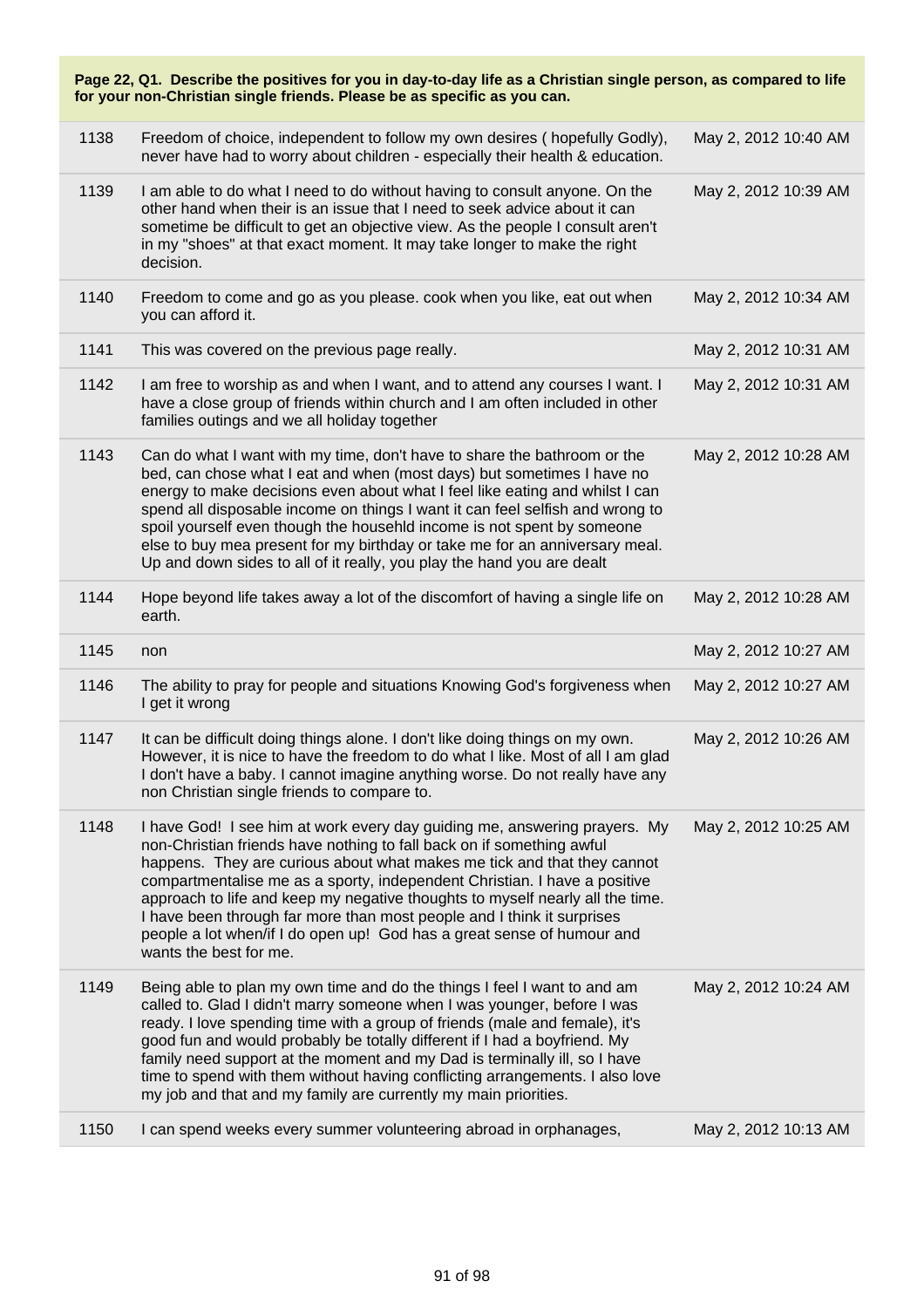children homes or schools.

| 1151 | I cannot contemplate life without my Christian faith My faith gives me hope                                                                                                                                                                                                                                                                                                                                                                  | May 2, 2012 10:11 AM |
|------|----------------------------------------------------------------------------------------------------------------------------------------------------------------------------------------------------------------------------------------------------------------------------------------------------------------------------------------------------------------------------------------------------------------------------------------------|----------------------|
| 1152 | Non-single Christian women are meeting men on the internet who are after<br>sex and they are getting more hurt than Christian women are who do not<br>give themselves physically so freely.                                                                                                                                                                                                                                                  | May 2, 2012 10:09 AM |
| 1153 | it's difficult to find a soul mate that fit's my needed                                                                                                                                                                                                                                                                                                                                                                                      | May 2, 2012 10:08 AM |
| 1154 | Church gives me a feeling of belonging, a feeling that members matter to<br>one another.                                                                                                                                                                                                                                                                                                                                                     | May 2, 2012 10:08 AM |
| 1155 | Most people my age are (or appear to be to me) married or with a partner,<br>whether Christian or not.                                                                                                                                                                                                                                                                                                                                       | May 2, 2012 10:06 AM |
| 1156 | Can be praying, worshipping, studying at all times of the day or night. Can go<br>off on some kind of Holy Spirit instigated mission at a very short notice. Can<br>serve in the marketplace according to my own bent. Can be as generous as I<br>like. Can choose what do on a Sunday morning.                                                                                                                                              | May 2, 2012 10:00 AM |
| 1157 | Faith and hope for the future                                                                                                                                                                                                                                                                                                                                                                                                                | May 2, 2012 9:59 AM  |
| 1158 | I can pray to God about any problems I have, something my single non<br>Christian can't do.                                                                                                                                                                                                                                                                                                                                                  | May 2, 2012 9:56 AM  |
| 1159 | I know that I still have a close knit Christian family who will pick me up if I feel<br>low.                                                                                                                                                                                                                                                                                                                                                 | May 2, 2012 9:54 AM  |
| 1160 | I think that the relationships I have with my single Christian friends are much<br>closer than they would be between non-Christians.                                                                                                                                                                                                                                                                                                         | May 2, 2012 9:49 AM  |
| 1161 | i dont think i could compare myself to all of my nonchristian friends pray and<br>read the bible is that the answer your looking for                                                                                                                                                                                                                                                                                                         | May 2, 2012 9:49 AM  |
| 1162 | I am able to pray anytime. Iam able to do what God has laid on my heart to<br>do without restriction.                                                                                                                                                                                                                                                                                                                                        | May 2, 2012 9:45 AM  |
| 1163 | There is support that comes from having good friends at church who can<br>pray through things that are difficult in terms of being single. People tend to<br>be encouraging if I speak to them about it. Also I can trust in God for<br>provision etc although that can be really hard and sometimes an extra<br>burden if you feel you are not doing well at it - non Christians wouldnt have<br>to worry about that!                       | May 2, 2012 9:43 AM  |
| 1164 | The only things I can think of is I've been spared unwanted pregnancy and<br>visits to the GUM clinic.                                                                                                                                                                                                                                                                                                                                       | May 2, 2012 9:41 AM  |
| 1165 | HE holds me up!                                                                                                                                                                                                                                                                                                                                                                                                                              | May 2, 2012 9:34 AM  |
| 1166 | My non-Christian friends are mostly married; some of my Christian friends<br>are single. Positives for me are knowing the rules I have for dating and<br>relationships - eg no sex outside marriage, no dating men who are in a<br>relationship, honesty, etc; it gives me boundaries. I know God doesn't love<br>me less (or more) for being single, nor do I feel condemned for my divorce; I<br>tried very hard to make my marriage work. | May 2, 2012 9:31 AM  |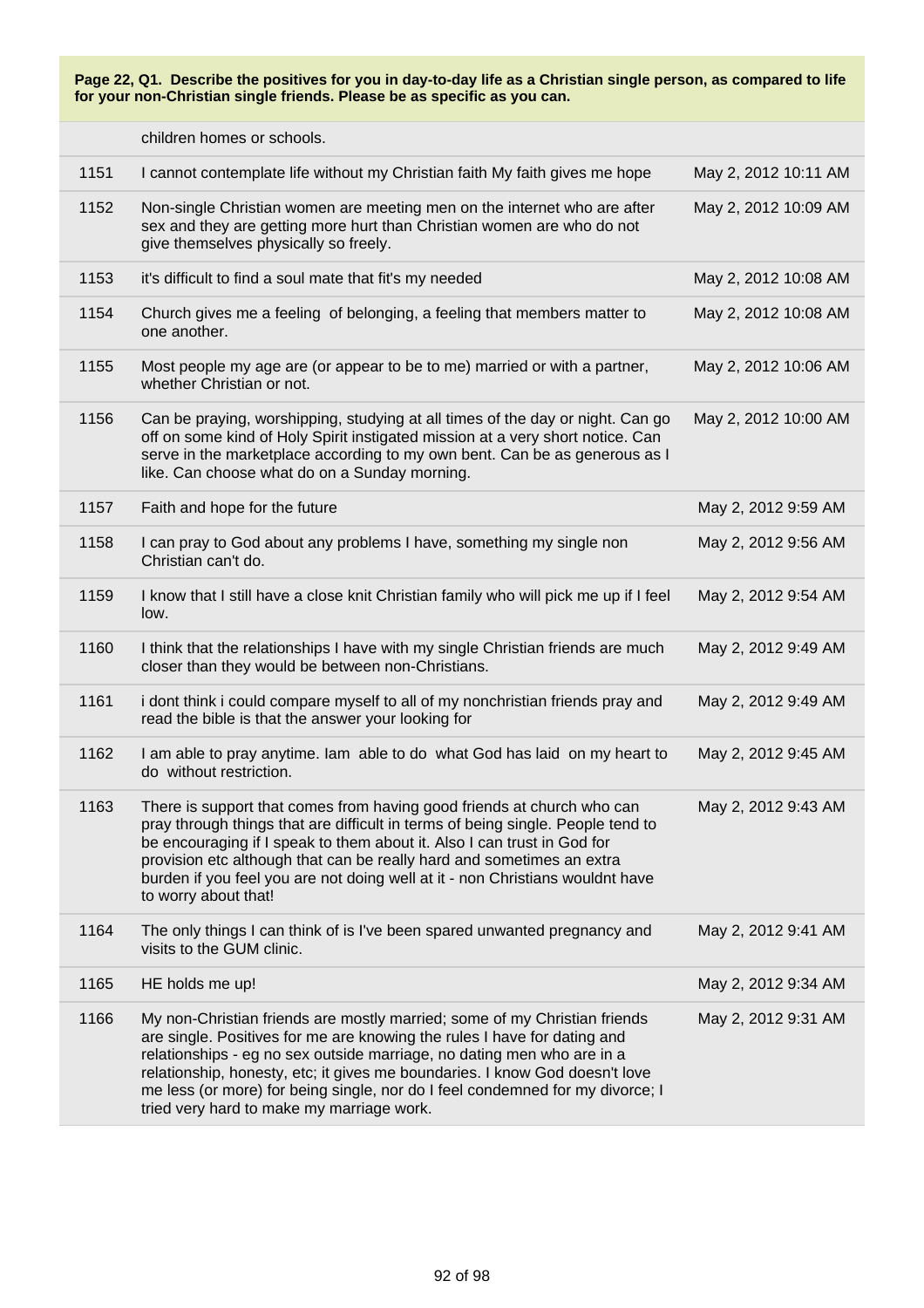| Page 22, Q1. Describe the positives for you in day-to-day life as a Christian single person, as compared to life<br>for your non-Christian single friends. Please be as specific as you can. |                                                                                                                                                                                                                                                                                                                                                                                                                                                                                                                                            |                     |
|----------------------------------------------------------------------------------------------------------------------------------------------------------------------------------------------|--------------------------------------------------------------------------------------------------------------------------------------------------------------------------------------------------------------------------------------------------------------------------------------------------------------------------------------------------------------------------------------------------------------------------------------------------------------------------------------------------------------------------------------------|---------------------|
| 1167                                                                                                                                                                                         | I can look to God for help and comfort when singleness is hard. I know life is<br>not just about our personal circumstances being as we would choose in this<br>life, but about building the Kingdom and investing in things that are eternal. I<br>also don't believe I'm called to be single for ever so still look to my good,<br>loving, wise and powerful God to answer my prayers for a husband.                                                                                                                                     | May 2, 2012 9:29 AM |
| 1168                                                                                                                                                                                         | It is not that different to non-Christian friends. It is how you behave and re-<br>act with others. How you treat people, How you help people. One atheist<br>friend was in my book a feal Christain.                                                                                                                                                                                                                                                                                                                                      | May 2, 2012 9:28 AM |
| 1169                                                                                                                                                                                         | I am nowhere near as alone as they are. I have Jesus always with me, and<br>the amazing supportive family of the body of Christ at church. I know that I'm<br>loved.                                                                                                                                                                                                                                                                                                                                                                       | May 2, 2012 9:18 AM |
| 1170                                                                                                                                                                                         | I have christian friends at my churchthough they are mostly in couples and<br>we meet only at church activities , My family and most of my friends are not<br>christians. I feel that being single, I have more in common with my non<br>christian single friends as they understand the challenges and feelings of<br>being single. It's like being on a different planet, and I feel more supported<br>by them.                                                                                                                          | May 2, 2012 9:18 AM |
| 1171                                                                                                                                                                                         | Can pray all the time I'm at home or driving.                                                                                                                                                                                                                                                                                                                                                                                                                                                                                              | May 2, 2012 9:12 AM |
| 1172                                                                                                                                                                                         | I don't have any non-Christian single friends                                                                                                                                                                                                                                                                                                                                                                                                                                                                                              | May 2, 2012 9:12 AM |
| 1173                                                                                                                                                                                         | I don't really see it as a positive thing, my church is unhelpful and I feel my<br>non-christian single friends have much more fun as they can pretty much do<br>what they like, when they like.                                                                                                                                                                                                                                                                                                                                           | May 2, 2012 8:57 AM |
| 1174                                                                                                                                                                                         | No boy/girl relationship problems. More spare time to do the things I<br>need/want to do.                                                                                                                                                                                                                                                                                                                                                                                                                                                  | May 2, 2012 8:56 AM |
| 1175                                                                                                                                                                                         | I don't rely on another person to fulfil my emotional needs and support<br>because I know that God is far more reliable than another person. This life<br>isn't the be-all and end-all so I don't live as though this is all there is                                                                                                                                                                                                                                                                                                      | May 2, 2012 8:53 AM |
| 1176                                                                                                                                                                                         | I don't have to worry about another person. I think more about myself and<br>God because I don't have the distraction of dating (and its difficulties)                                                                                                                                                                                                                                                                                                                                                                                     | May 2, 2012 8:53 AM |
| 1177                                                                                                                                                                                         | Christians accept me more than non- christians                                                                                                                                                                                                                                                                                                                                                                                                                                                                                             | May 2, 2012 8:51 AM |
| 1178                                                                                                                                                                                         | The love of God! The love and support of my church, the meaning it gives to<br>my life as I am involved in outreach.                                                                                                                                                                                                                                                                                                                                                                                                                       | May 2, 2012 8:47 AM |
| 1179                                                                                                                                                                                         | Unlike my non-christian friends I have hope that God has a right person out<br>there for me, and although I do worry about meeting them at times, and<br>dislike being alone, I have some security in that. Furthermore, if I never meet<br>the right person I know it was the right thing for me to be single as God<br>knows best. Day to day this means I am more fussy than my non-christian<br>friends and will not try to adapt myself too much or compromise important<br>values to fit with a man who is clearly not right for me. | May 2, 2012 8:41 AM |
| 1180                                                                                                                                                                                         | Leaning on God for love and having to have him as my centre as I don;t<br>have anyone else. It has been really positive to develop that relationship!                                                                                                                                                                                                                                                                                                                                                                                      | May 2, 2012 8:35 AM |
| 1181                                                                                                                                                                                         | Simple, none.                                                                                                                                                                                                                                                                                                                                                                                                                                                                                                                              | May 2, 2012 8:35 AM |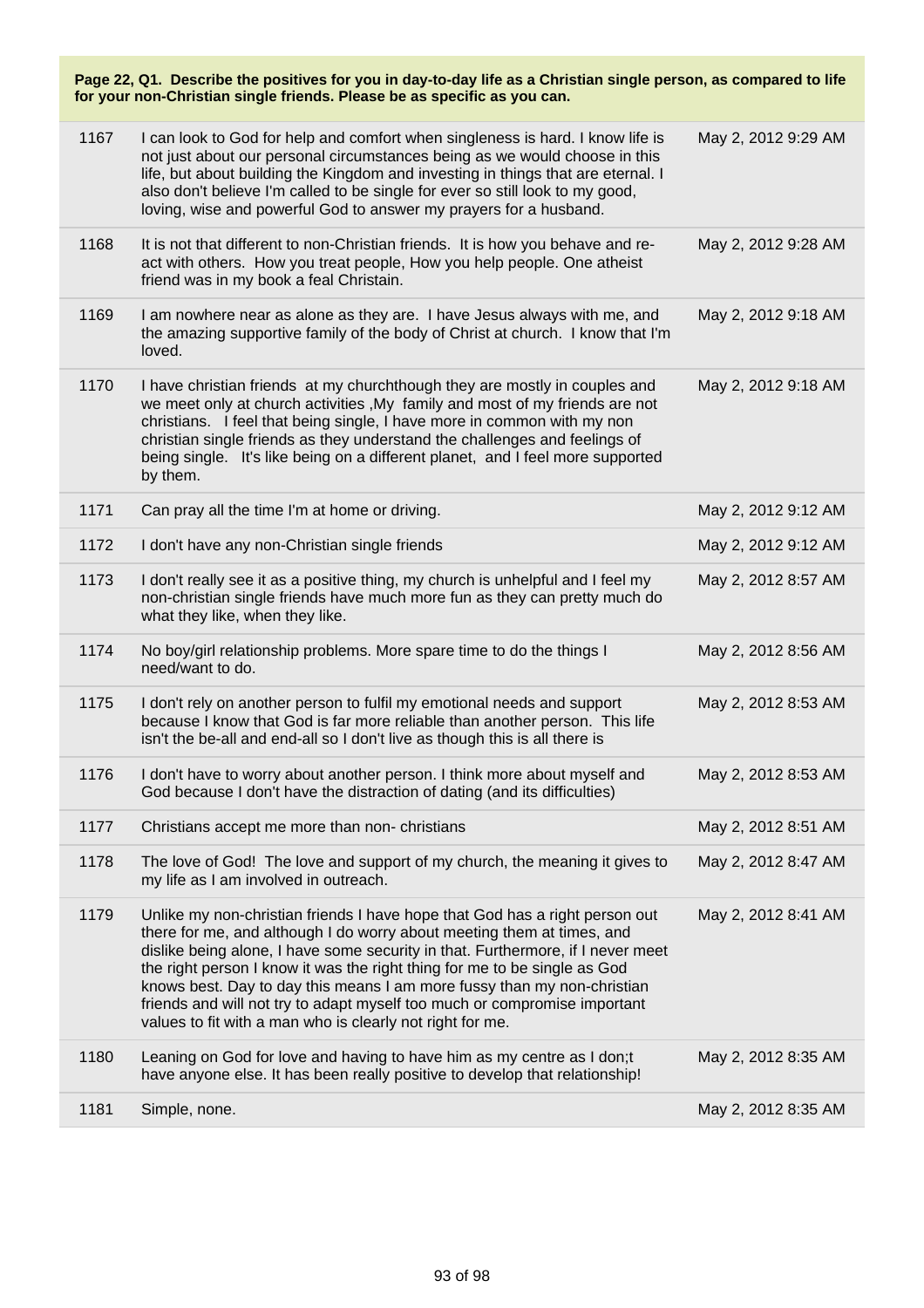| 1182 | Going to church regularly                                                                                                                                                                                                                                                                                                                                                                                                                                                                                                           | May 2, 2012 8:28 AM |
|------|-------------------------------------------------------------------------------------------------------------------------------------------------------------------------------------------------------------------------------------------------------------------------------------------------------------------------------------------------------------------------------------------------------------------------------------------------------------------------------------------------------------------------------------|---------------------|
| 1183 | There is time yes for prayer and reading and I also do a lot of writing<br>(Theology) and time to be close to God is important. Solitude does have it's<br>uses!                                                                                                                                                                                                                                                                                                                                                                    | May 2, 2012 8:28 AM |
| 1184 | I at least have hope in Jesus, that once He has done a good work in me,<br>then He will give me the desire of my heart. Non christian singles could lack<br>hope.                                                                                                                                                                                                                                                                                                                                                                   | May 2, 2012 8:23 AM |
| 1185 | I think being single and christian sometimes its very hard, as you can just<br>decide to go out with any girl/men coz its sin before God to fornicate, but<br>those who are not christian they can whatever they want,                                                                                                                                                                                                                                                                                                              | May 2, 2012 8:22 AM |
| 1186 | I think there is less pressure on me to be promiscuous due to the fact that<br>they all know i am christian and would wait until marriage anyways, other<br>than that i dont see any major difference really                                                                                                                                                                                                                                                                                                                        | May 2, 2012 8:19 AM |
| 1187 | Having a heavenly Father and knowing that I am not alone in everything in<br>my life. Being able to chat to God about difficulties. Knowing that I have a<br>future in heaven. Knowing God has a plan and a purpose.                                                                                                                                                                                                                                                                                                                | May 2, 2012 8:18 AM |
| 1188 | I dont see any differences other than the fact I dont socialise in nightclubs<br>like I used to. As a christian single you can easily get involved in worldy and<br>sinful activitys.                                                                                                                                                                                                                                                                                                                                               | May 2, 2012 8:15 AM |
| 1189 | Having a wide range of age group friends and having Christ to talk about.                                                                                                                                                                                                                                                                                                                                                                                                                                                           | May 2, 2012 8:14 AM |
| 1190 | I can say without doubt that my faith is my foundation, my focus for<br>everything that I do is through Jesus. Non Chrisitans don't have this hope,<br>this sure foundation and it can show through behaviour, their coping during<br>situations and in their relationships                                                                                                                                                                                                                                                         | May 2, 2012 8:12 AM |
| 1191 | A Christian should know that their validation as a valuable person comes<br>from God and not from people. If you have been able to come to that<br>realisation, and you believe that God has a plan for you and is for you then<br>being single is not such a self esteem issue. It must be very difficult to be<br>single as a non-Christian because you do not have those same assurances.<br>Having recently read a very good book, 'Captivating' by John and Stasi<br>Elredge, I feel I have moved on into a much better place. | May 2, 2012 8:11 AM |
| 1192 | When I'm going through a rough patch I know God is always there for me<br>and other Christians are around to talk to as well. I know God heals the<br>brokenhearted and binds up their wounds.                                                                                                                                                                                                                                                                                                                                      | May 2, 2012 8:04 AM |
| 1193 | I have a church family and lots of friends and activities to pursue. I am very<br>busy and I make sure I am so I don't feel lonely. I make sure I meet up with<br>people each day so I have chances to talk to people.                                                                                                                                                                                                                                                                                                              | May 2, 2012 8:02 AM |
| 1194 | I am ransomed, healed, restored and forgiven. Healing is on-going as I co-<br>operate with God in pulling down my strongholds. I am a daughter of the<br>King I have a very privileged position. I know the Lord has good plans for<br>me and I co-operate with Him in bringing them to fruition. Non-Christian<br>singles mostly think it is normal to act immorally and do not realise the<br>dangers of such actions for themselves and other people.                                                                            | May 2, 2012 8:01 AM |
| 1195 | I know that God is always there for me I always have Him to talk to and                                                                                                                                                                                                                                                                                                                                                                                                                                                             | May 2, 2012 7:57 AM |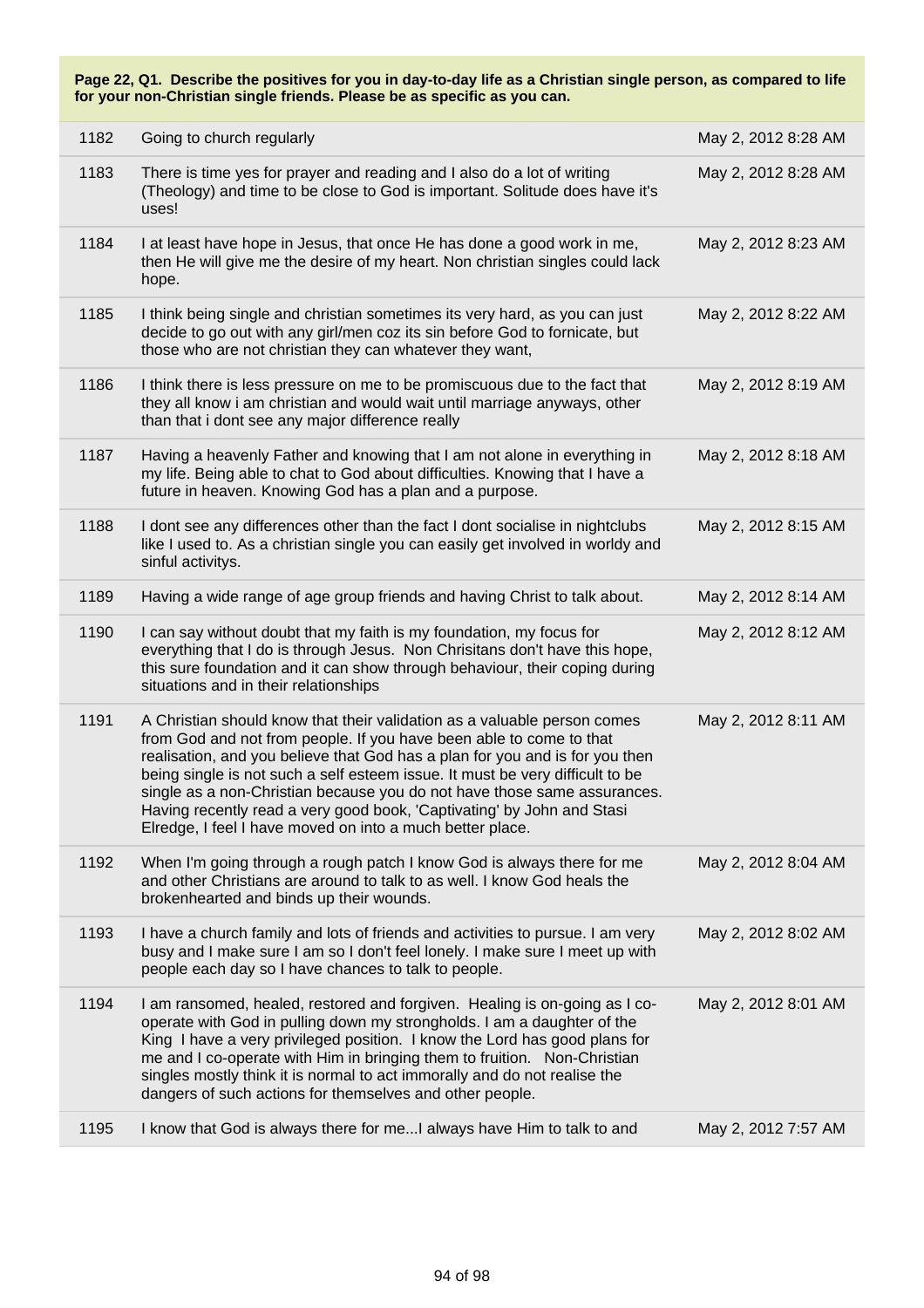|      | share things with.                                                                                                                                                                                                                                                                                                                                                                                                                                                                                                  |                     |
|------|---------------------------------------------------------------------------------------------------------------------------------------------------------------------------------------------------------------------------------------------------------------------------------------------------------------------------------------------------------------------------------------------------------------------------------------------------------------------------------------------------------------------|---------------------|
| 1196 | Well I help were I can to make a difference. For example I work in a school<br>one day a week and help with programmes that the church run. That helps<br>and takes my mind off my situation.                                                                                                                                                                                                                                                                                                                       | May 2, 2012 7:56 AM |
| 1197 | I feel I always have someone to talk to and someone watching over me when<br>I am lonely or confused I can always turn to God in prayer                                                                                                                                                                                                                                                                                                                                                                             | May 2, 2012 7:55 AM |
| 1198 | Total freedom to do what I like, when I like, e.g. I have recently spent six<br>months serving God with OM in Turkey.                                                                                                                                                                                                                                                                                                                                                                                               | May 2, 2012 7:54 AM |
| 1199 | I get to wake up with God, but then so do married people. Therefore are you<br>asking specificially as a single Christian or as a Christian? I know that God<br>has the best for me. So, if I'm single, there's a reason for it. I know that if he<br>wants me to meet someone, he'll bring them into my life, so I don't need to<br>fret or be anxious as it's in his hands. I know that I am loved, precious, and<br>His Bride - so my identity is secure in Christ whereas a non Christian doesn't<br>have that. | May 2, 2012 7:53 AM |
| 1200 | I have lived a rich and full life, I have traveled the world and had many<br>adventures. I can be spontaneous and I can plan my diary and not have to<br>co-ordinate with someone else.                                                                                                                                                                                                                                                                                                                             | May 2, 2012 7:50 AM |
| 1201 | Being able to choose to read or pray at times when my married friends will<br>be attending to their children. Having the space to think about planning<br>things that will include my married friends. Being available to others with<br>needs and not having children or a husband in tow                                                                                                                                                                                                                          | May 2, 2012 7:48 AM |
| 1202 | Don"t know.                                                                                                                                                                                                                                                                                                                                                                                                                                                                                                         | May 2, 2012 7:44 AM |
| 1203 | The positives are: No one judging you, No one disappointed in you, Freedom<br>in making decisions, above all the knowledge that you haven't messed up<br>any relationship.                                                                                                                                                                                                                                                                                                                                          | May 2, 2012 7:43 AM |
| 1204 | couples don't like single around male or female, that is because of there own<br>walk with god and each other. ie a strong marriage.                                                                                                                                                                                                                                                                                                                                                                                | May 2, 2012 7:43 AM |
| 1205 | Evan though I am single, I am never alone having my church family in my<br>life. Non christians face life alone completely, I have jesus, my faith and my<br>church. I feel loved and valued, many non christians, including friends I have<br>lose them selves in alcohol as an escape from lonliness.                                                                                                                                                                                                             | May 2, 2012 7:40 AM |
| 1206 | Knowing that I am at peace, and that, no matter what happens, I still have<br>my faith to fall back onto                                                                                                                                                                                                                                                                                                                                                                                                            | May 2, 2012 7:38 AM |
|      |                                                                                                                                                                                                                                                                                                                                                                                                                                                                                                                     |                     |
| 1207 | I have a friend who sticks closer than a brother by being a Christian - Christ.<br>I do have a strong faith. Although at times I do doubt and fear I can look<br>back and see how things work out for the best and how God does not put me<br>in situations that I can't cope with. Even as I go through tricky times by<br>having faith I know I'll come out the other side and often be a 'better' person<br>by understanding why and what I went through.                                                        | May 2, 2012 7:36 AM |
| 1208 | None                                                                                                                                                                                                                                                                                                                                                                                                                                                                                                                | May 2, 2012 7:29 AM |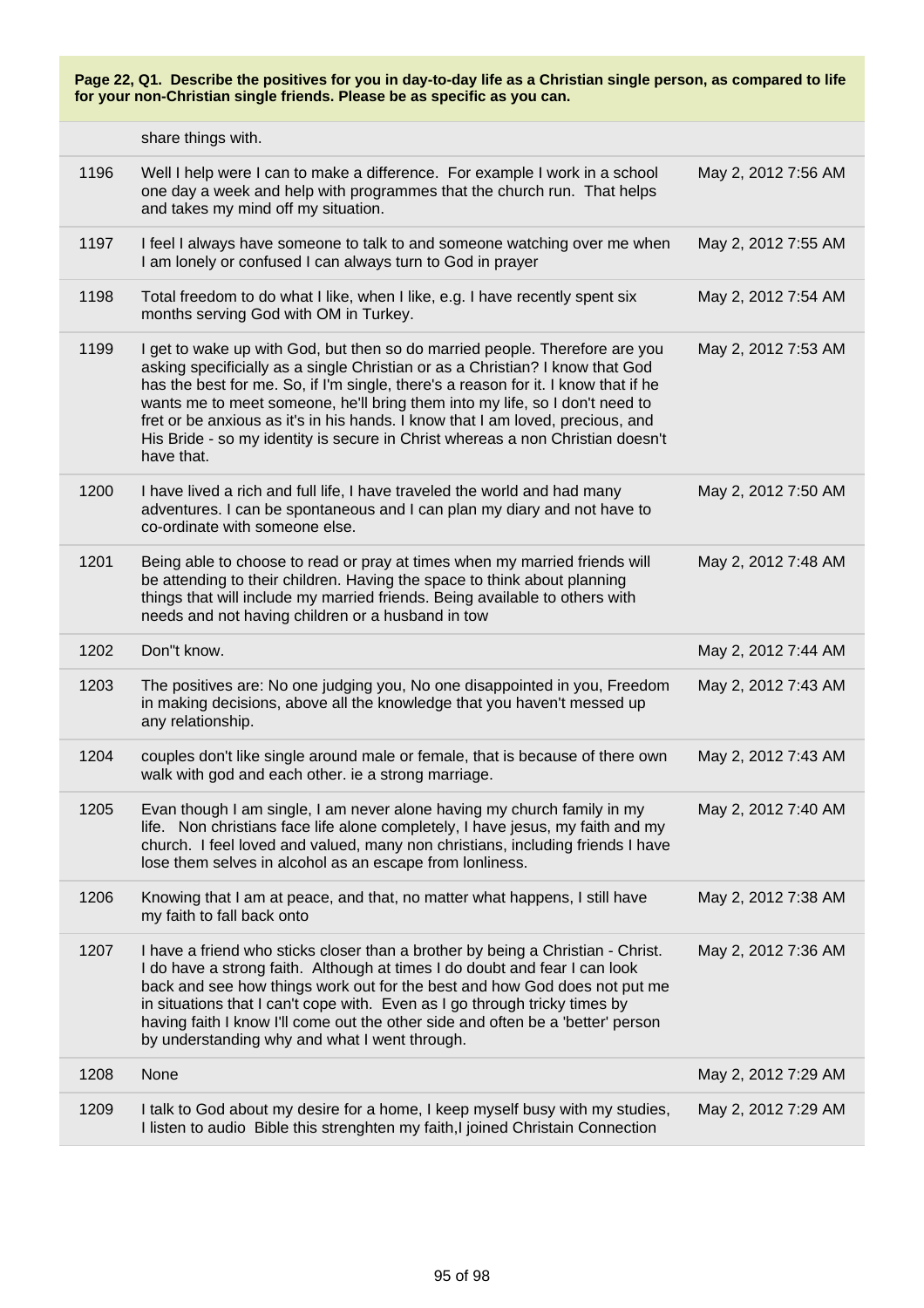| Page 22, Q1. Describe the positives for you in day-to-day life as a Christian single person, as compared to life<br>for your non-Christian single friends. Please be as specific as you can. |                                                                                                                                                                                                                                                                                                                                                                                                                                                                                                                                                                         |                     |
|----------------------------------------------------------------------------------------------------------------------------------------------------------------------------------------------|-------------------------------------------------------------------------------------------------------------------------------------------------------------------------------------------------------------------------------------------------------------------------------------------------------------------------------------------------------------------------------------------------------------------------------------------------------------------------------------------------------------------------------------------------------------------------|---------------------|
|                                                                                                                                                                                              | but I don't even have enough time to search for a partner.I spend my time<br>with my daughter and I believe that I have to make myself happy in spite of<br>my singleness.                                                                                                                                                                                                                                                                                                                                                                                              |                     |
| 1210                                                                                                                                                                                         | Hope that God has the right person out there for me. Guidelines that help me<br>getting seriously hurt Thats about it - sad isn't it!                                                                                                                                                                                                                                                                                                                                                                                                                                   | May 2, 2012 7:25 AM |
| 1211                                                                                                                                                                                         | Gives me a chance to take time to get to know someone instead of focusing<br>on physical apperances.                                                                                                                                                                                                                                                                                                                                                                                                                                                                    | May 2, 2012 7:24 AM |
| 1212                                                                                                                                                                                         | Freedom to do what I want when I want, freedom to focuss on ministry and<br>outreach.                                                                                                                                                                                                                                                                                                                                                                                                                                                                                   | May 2, 2012 7:24 AM |
| 1213                                                                                                                                                                                         | They are far more subject to both peer pressure and the general ups and<br>downs of life than I am with my faith as an anchor. they often ask me for<br>advice. I don't feel that I have to get drunk to have a good time, or to run with<br>the crowd.                                                                                                                                                                                                                                                                                                                 | May 2, 2012 7:18 AM |
| 1214                                                                                                                                                                                         | I can plan my day serve others without having to consider anyone other than<br>myself                                                                                                                                                                                                                                                                                                                                                                                                                                                                                   | May 2, 2012 7:01 AM |
| 1215                                                                                                                                                                                         | When I am lonely I talk to the Lord. i tell him about my day to day problems.<br>He usually comes up with the answer. I may have to wait a bit.                                                                                                                                                                                                                                                                                                                                                                                                                         | May 2, 2012 6:58 AM |
| 1216                                                                                                                                                                                         | I can spend time seeking God. The biggest point I feel is that I am relying on<br>God to bring someone else along for me IF that's His plan. I'm able to trust<br>God, knowing that His will for my life is best, I'm totally surrendered to His<br>will in this area, He knows best, knows where He wants me, knows what He<br>wants me to do. Being Christian and single I think is so much easier, a non-<br>christian wouldn't have the faith and trust to just sit tight and wait for God. I<br>don't have to stress out about it and can get on with serving God. | May 2, 2012 6:57 AM |
| 1217                                                                                                                                                                                         | Its all about my relationship with God everything centres around that                                                                                                                                                                                                                                                                                                                                                                                                                                                                                                   | May 2, 2012 6:55 AM |
| 1218                                                                                                                                                                                         | Well I have a strong faith I do not feel lonliness or unloved I know God<br>supports me and provides for my every need I do not have rejection issues<br>because I know the most high accepts me. I am not bitter or angry towards<br>my ex partner because I am able to forgive and not judge him harshly. Plus I<br>believe that if God desires for me to marry again he will bring that person into<br>my life                                                                                                                                                       | May 2, 2012 6:55 AM |
| 1219                                                                                                                                                                                         | I find no enjoyment in pubs and clubs simple pleasures that i enjoy are not<br>the same when on my own                                                                                                                                                                                                                                                                                                                                                                                                                                                                  | May 2, 2012 6:54 AM |
| 1220                                                                                                                                                                                         | I know God provides for me and I am not alone.                                                                                                                                                                                                                                                                                                                                                                                                                                                                                                                          | May 2, 2012 6:51 AM |
| 1221                                                                                                                                                                                         | Don't see any real significant differences                                                                                                                                                                                                                                                                                                                                                                                                                                                                                                                              | May 2, 2012 6:51 AM |
| 1222                                                                                                                                                                                         | No a problem                                                                                                                                                                                                                                                                                                                                                                                                                                                                                                                                                            | May 2, 2012 6:46 AM |
| 1223                                                                                                                                                                                         | I can make my own decisions, be spontaneous, spend money on going to a<br>conference for example without discussing this with any one else. I can<br>invite others to do things, wihtout having to worry wehter this will pu my<br>partner out.                                                                                                                                                                                                                                                                                                                         | May 2, 2012 6:45 AM |
| 1224                                                                                                                                                                                         | positives is freedom to do my own thing but a shared experience is better<br>What this survey has forgotten is a very simple 4 letter word that makes it all                                                                                                                                                                                                                                                                                                                                                                                                            | May 2, 2012 6:41 AM |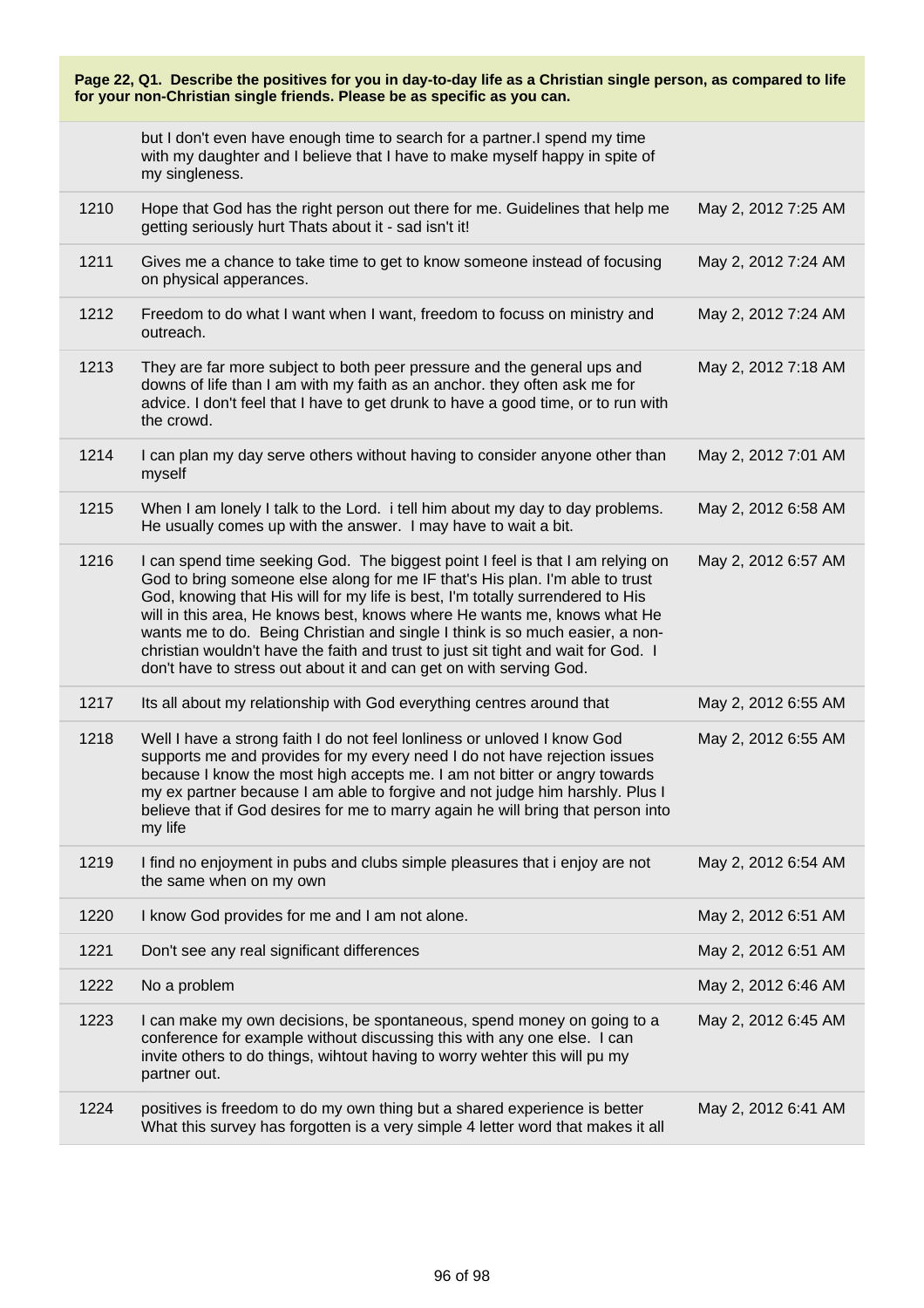| Page 22, Q1. Describe the positives for you in day-to-day life as a Christian single person, as compared to life<br>for your non-Christian single friends. Please be as specific as you can. |                                                                                                                                                                                                                                                                                                                                                                                                              |                     |  |
|----------------------------------------------------------------------------------------------------------------------------------------------------------------------------------------------|--------------------------------------------------------------------------------------------------------------------------------------------------------------------------------------------------------------------------------------------------------------------------------------------------------------------------------------------------------------------------------------------------------------|---------------------|--|
|                                                                                                                                                                                              | work LOVE i am not married at my age of 60 simply because i have never<br>fallen in love                                                                                                                                                                                                                                                                                                                     |                     |  |
| 1225                                                                                                                                                                                         | my only real positive is the time i can give to church or church related<br>activities and helping people who need time.                                                                                                                                                                                                                                                                                     | May 2, 2012 6:39 AM |  |
| 1226                                                                                                                                                                                         | Being in a church enables me to have close friends who are also single but<br>that is true of those who are non-Christian. I think the main one would be<br>the presence of God in my life as someone to lean on when I need it.                                                                                                                                                                             | May 2, 2012 6:39 AM |  |
| 1227                                                                                                                                                                                         | i have more time. i can do what i like. i have a whole bed to stretch outb in<br>and a whole wardrobe to myself (although recently i have let the cat sleep on<br>my bed and ai feel much better). i grew up sharing a double bed with my<br>younger sister, i think this is where my cravings for being with someone<br>started                                                                             | May 2, 2012 6:37 AM |  |
| 1228                                                                                                                                                                                         | i have some good christian friends around me                                                                                                                                                                                                                                                                                                                                                                 | May 2, 2012 6:36 AM |  |
| 1229                                                                                                                                                                                         | Having a church family to call on for help                                                                                                                                                                                                                                                                                                                                                                   | May 2, 2012 6:34 AM |  |
| 1230                                                                                                                                                                                         | I have the Church for social life. I have the ultimate important relationship in<br>my life: the relationship with God. I am happy in the evenings even when I'm<br>on my own because I worship friends. My non Christian friends can't do that<br>although obviously they have other interests,                                                                                                             | May 2, 2012 6:32 AM |  |
| 1231                                                                                                                                                                                         | I have strength and directon from God                                                                                                                                                                                                                                                                                                                                                                        | May 2, 2012 6:32 AM |  |
| 1232                                                                                                                                                                                         | I like the fact that I know I am living for God and am free to serve him. I like<br>being free from the pressure in the world to be sexually active, and I have a<br>lot of security in knowing that living a holy lifestyle protects me from the<br>pitfalls of unexpected pregancy and/or the bad relationship decisions that<br>often result from the process of premarital sex, cohabitation, and so on. | May 2, 2012 6:32 AM |  |
| 1233                                                                                                                                                                                         | I dont see me as anything different. I dont beleive you should be defined by<br>your belief or religion but people should simply accept you for who you<br>areimmaterial of what comes with that!                                                                                                                                                                                                            | May 2, 2012 6:27 AM |  |
| 1234                                                                                                                                                                                         | I have christ to talk to and the word for comfort when I feel down about my<br>situation. I also don't feel an urgent need to seek a partner because I have<br>christ and am therefore less likely to make a mistake when chosing a<br>partner.                                                                                                                                                              | May 2, 2012 6:27 AM |  |
| 1235                                                                                                                                                                                         | I know that I'm blessed to be able to decide what I'm doing at the drop of a<br>hat and just be able to go without making other arrangements first.                                                                                                                                                                                                                                                          | May 2, 2012 6:26 AM |  |
| 1236                                                                                                                                                                                         | Idont get as lonely or depressed about being sinle as some singles seem to                                                                                                                                                                                                                                                                                                                                   | May 2, 2012 6:24 AM |  |
| 1237                                                                                                                                                                                         | Love that I'm free to really pursue God's call and be in leadership. That I<br>have time for friends that I wouldn't if I had a husband and children                                                                                                                                                                                                                                                         | May 2, 2012 6:23 AM |  |
| 1238                                                                                                                                                                                         | Well I have hope, people who have no faith have no hope.                                                                                                                                                                                                                                                                                                                                                     | May 2, 2012 6:23 AM |  |
| 1239                                                                                                                                                                                         | I guess what I enjoy the most is just being able to do my life the way I want<br>to, and the way God leads me to do it. I don't have to stop and think whether<br>I can get involved in a given area in terms of thinking about anybody else,<br>and that's something that I enjoy, probably too much. I have built a great<br>network of friends, including single people and married couples and I enjoy   | May 2, 2012 6:20 AM |  |